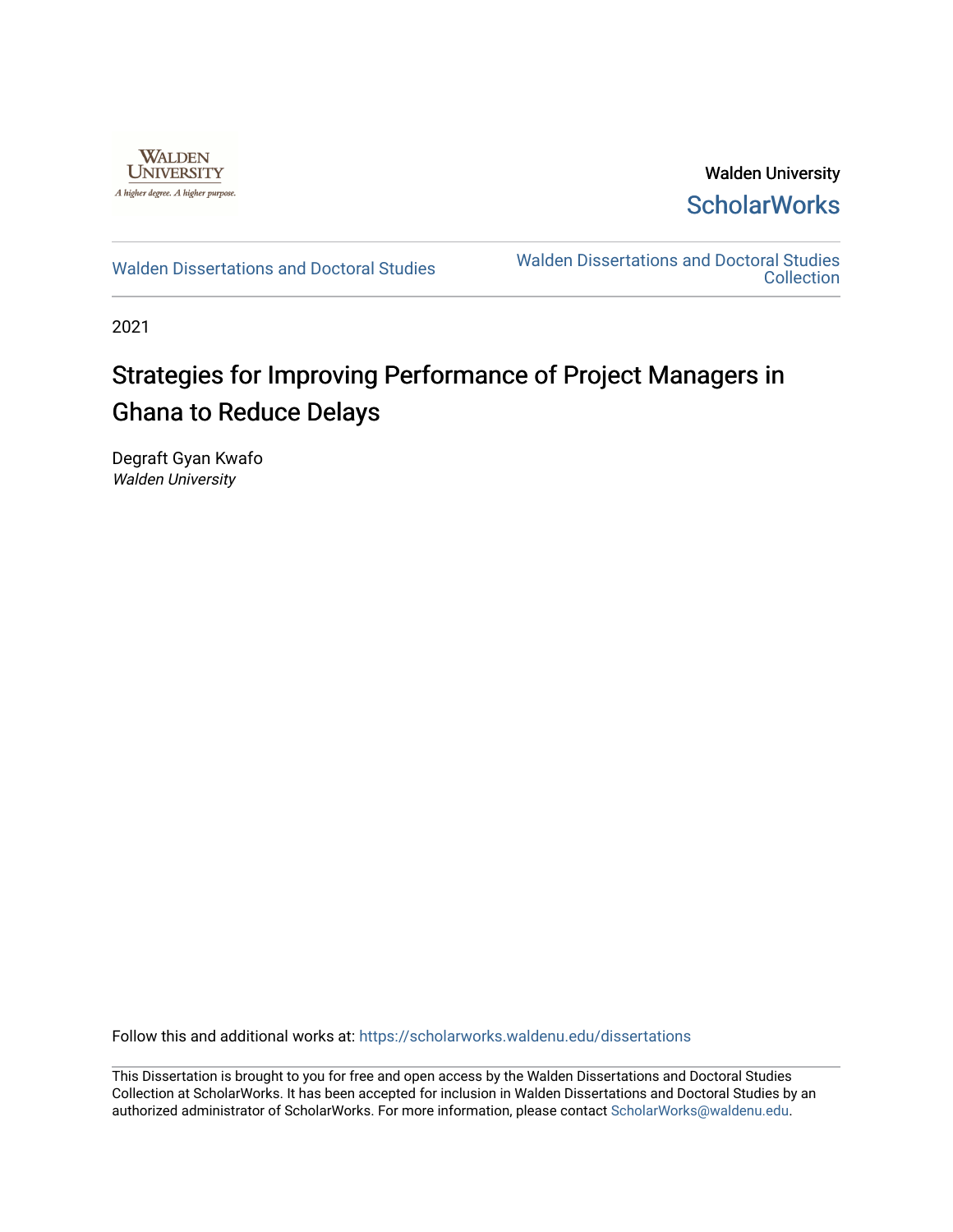# Walden University

College of Management and Technology

This is to certify that the doctoral dissertation by

Degraft Gyan Kwafo

has been found to be complete and satisfactory in all respects, and that any and all revisions required by the review committee have been made.

Review Committee Dr. Kimberly Anthony, Committee Chairperson, Management Faculty Dr. David Bouvin, Committee Member, Management Faculty Dr. William Shriner, University Reviewer, Management Faculty

> Chief Academic Officer and Provost Sue Subocz, Ph.D.

> > Walden University 2021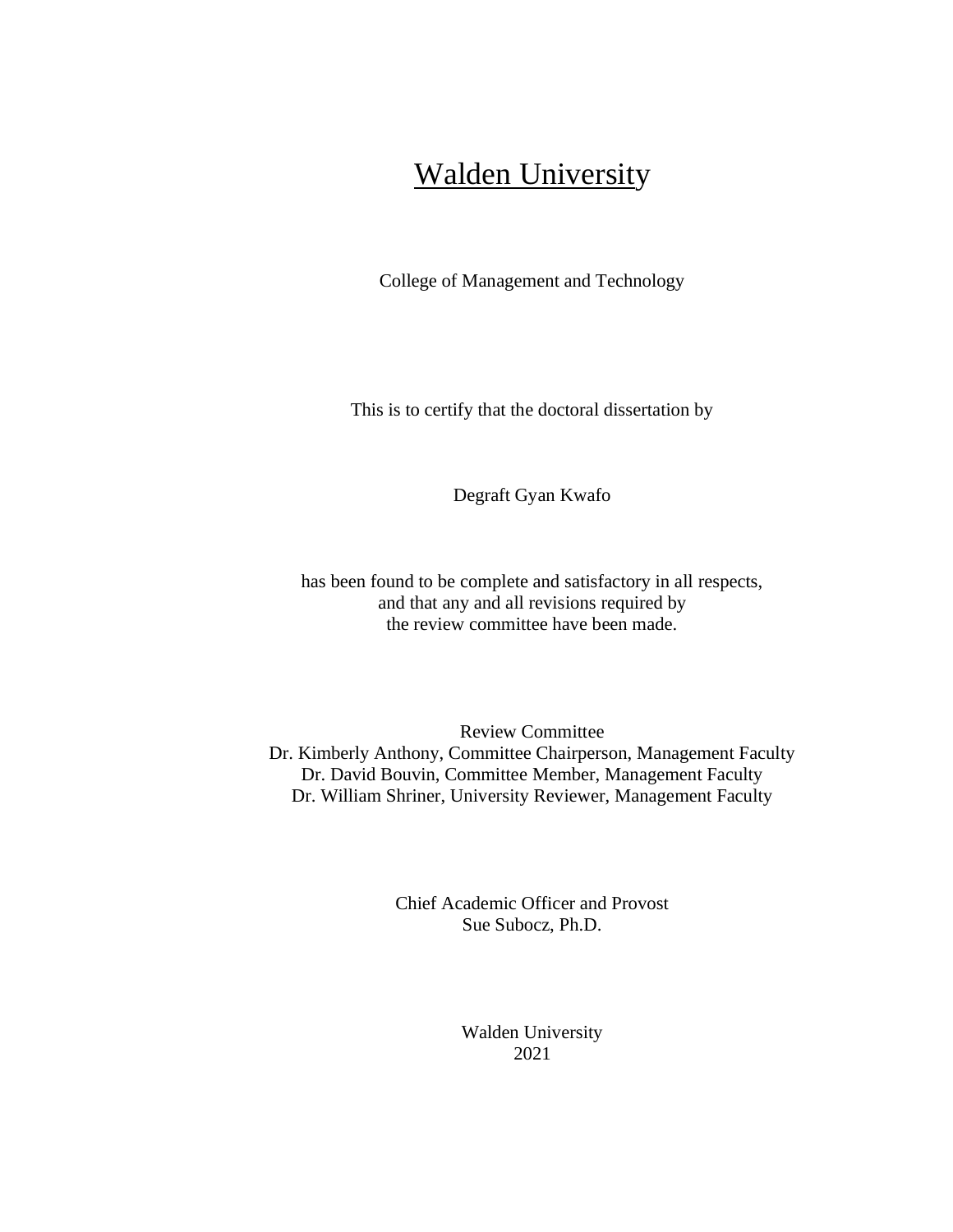# Abstract

Strategies for Improving Performance of Project Managers in Ghana to Reduce Delays

by

Degraft Gyan Kwafo

MPhil, Walden University, 2019

MSc, University of Phoenix, 2010

BS, University of Cape Coast, 1999

Dissertation Submitted in Partial Fulfillment

of the Requirements for the Degree of

Doctor of Philosophy

Management

Walden University

July 2021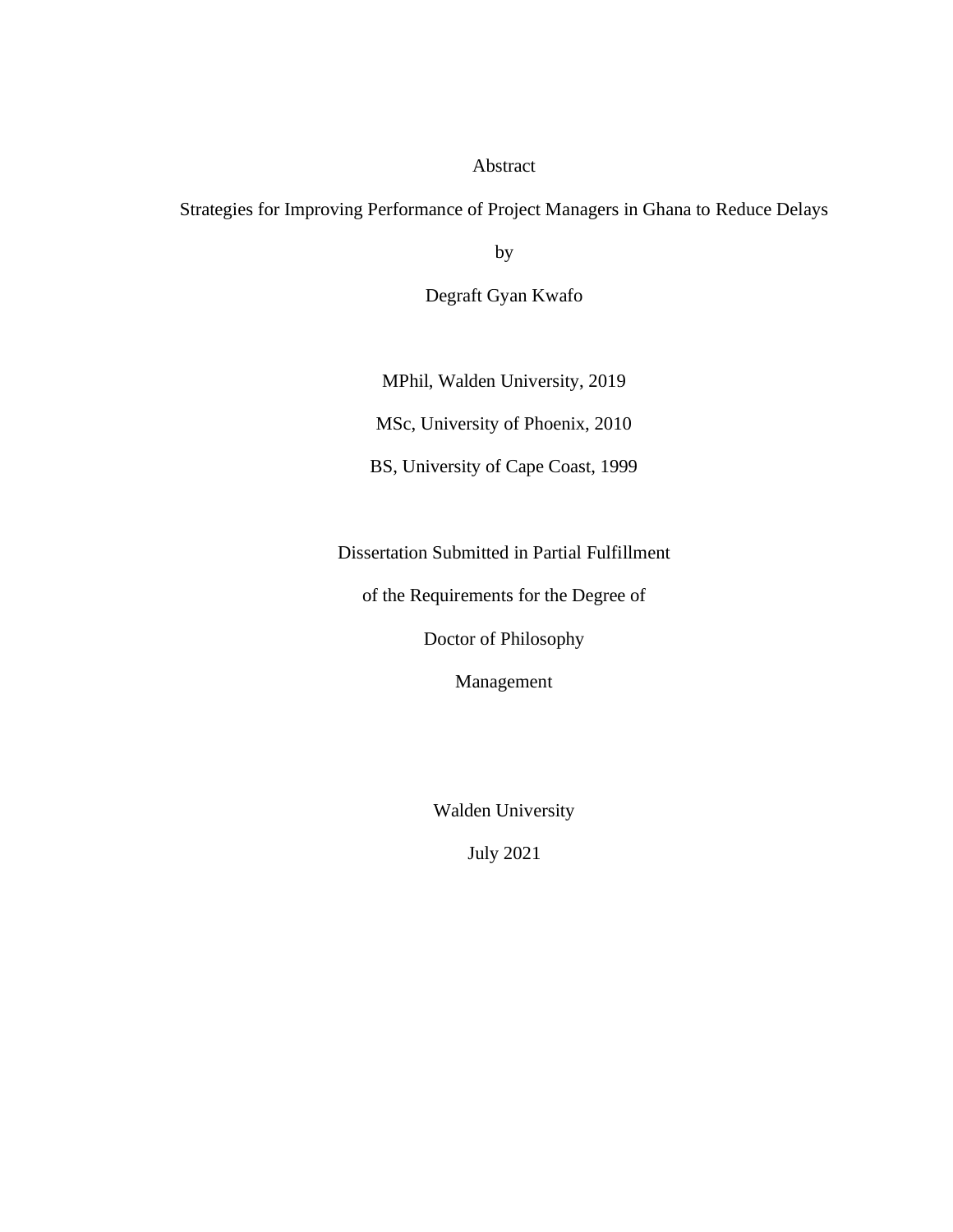Abstract

Compelling evidence signified persistent challenges of project managers regarding project failures in Ghana. Lack of proper alignment of business strategies largely contributed to project failures. A major concern of project managers in Ghana was that the nonalignment of business strategies and project management processes leads to project delays and cost overruns. The purpose of this qualitative exploratory multiplecase study was to identify strategies project managers of government-funded projects in Ghana used to align business strategies with project management processes to improve performance. This study was framed by the Hoshin Kanri process. The study aimed to understand how aligning business strategies and project management processes could improve performance. The research gap and problem were addressed using data collected from 10 project manager participants, field notes, data entries for reflexivity, and insight from subject matter experts. Critical analysis of the textual data and the cross-case synthesis analysis yielded three conceptual themes. The themes were (a) cultivate staff, (b) make a plan, and (c) monitor progress. Furthermore, eight subthemes emerged, including (1) consider staff welfare, (2) provide training, (3) provide incentives and consequences, (4) good project management, (5) ensure funding, (6) inspecting sites, (7) involve the community, and (8) use of technology. Implications for social change include the need for better project management approaches, including the use of technology for remote site inspection and providing benefits and incentives to project managers and workers beyond what is common today.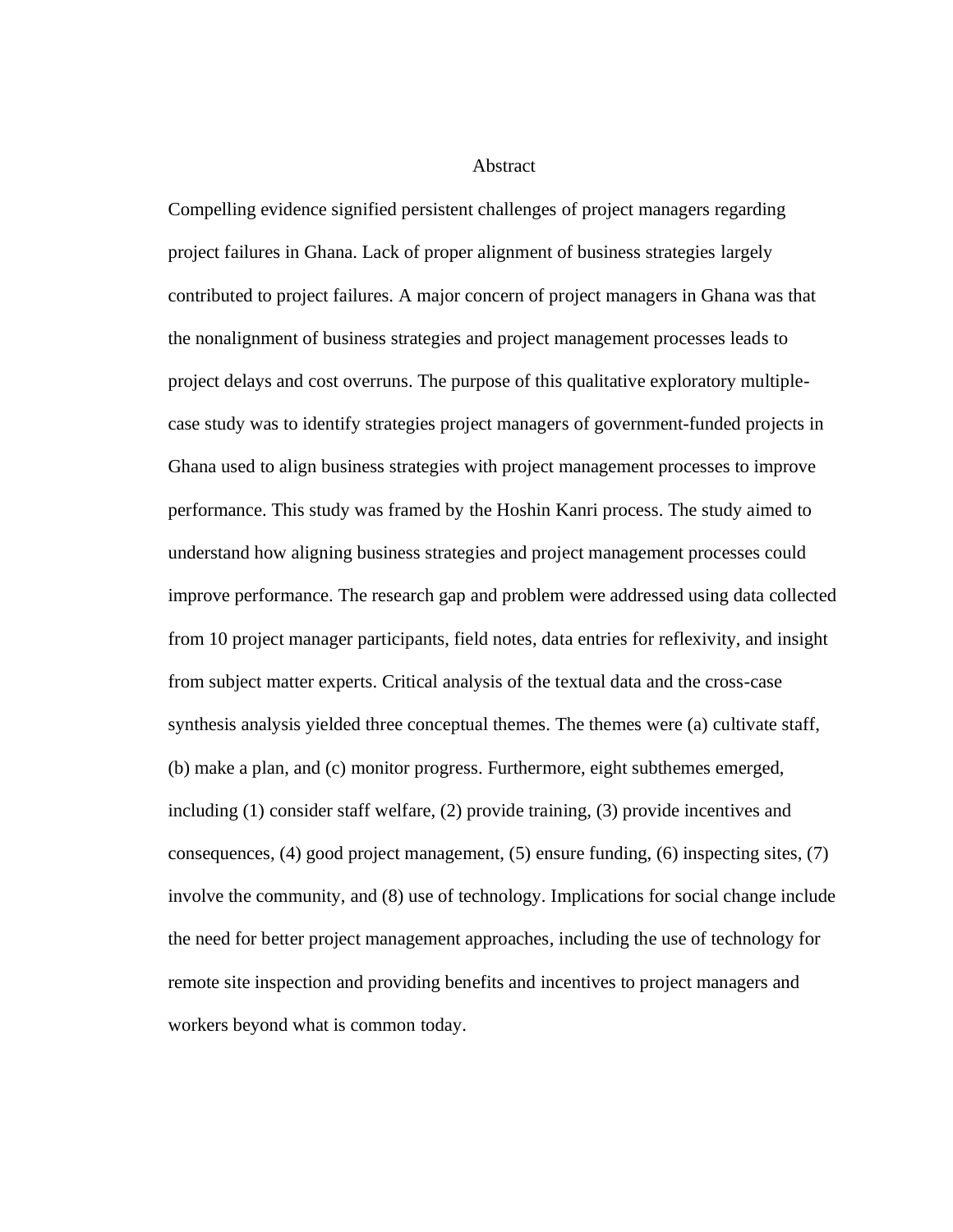# Strategies for Improving Performance of Project Managers in Ghana to Reduce Delays

by

Degraft Gyan Kwafo

MPhil, Walden University, 2019

MSc, University of Phoenix, 2010

BS, University of Cape Coast, 1999

Dissertation Submitted in Partial Fulfillment

of the Requirements for the Degree of

Doctor of Philosophy

Management

Walden University

July 2021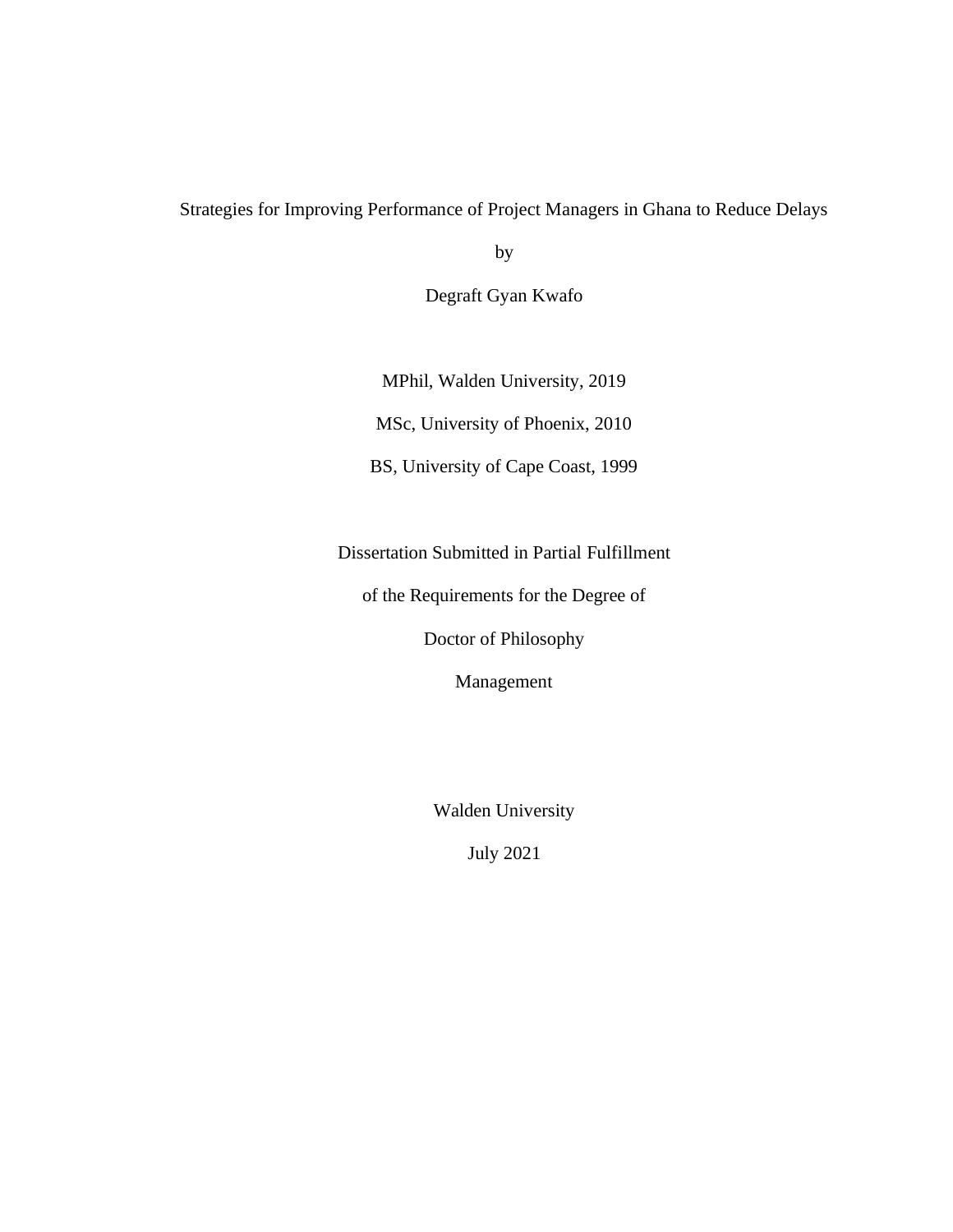# Dedication

I give all glory to God for giving me perseverance, security, and the strength to lean on Him to embark on and complete this doctoral study. I dedicate this study to my dear wife, Akua Kunadu Kwafo, for her love and support throughout this journey by providing a conducive environment for me to study to achieve this great milestone. I also dedicate this research to my children, Prince Kwafo, David Kwafo, Michelle Kwafo, Heather Kwafo, and Lisa Kwafo, for their support, prayers, and motivating me to achieve this milestone.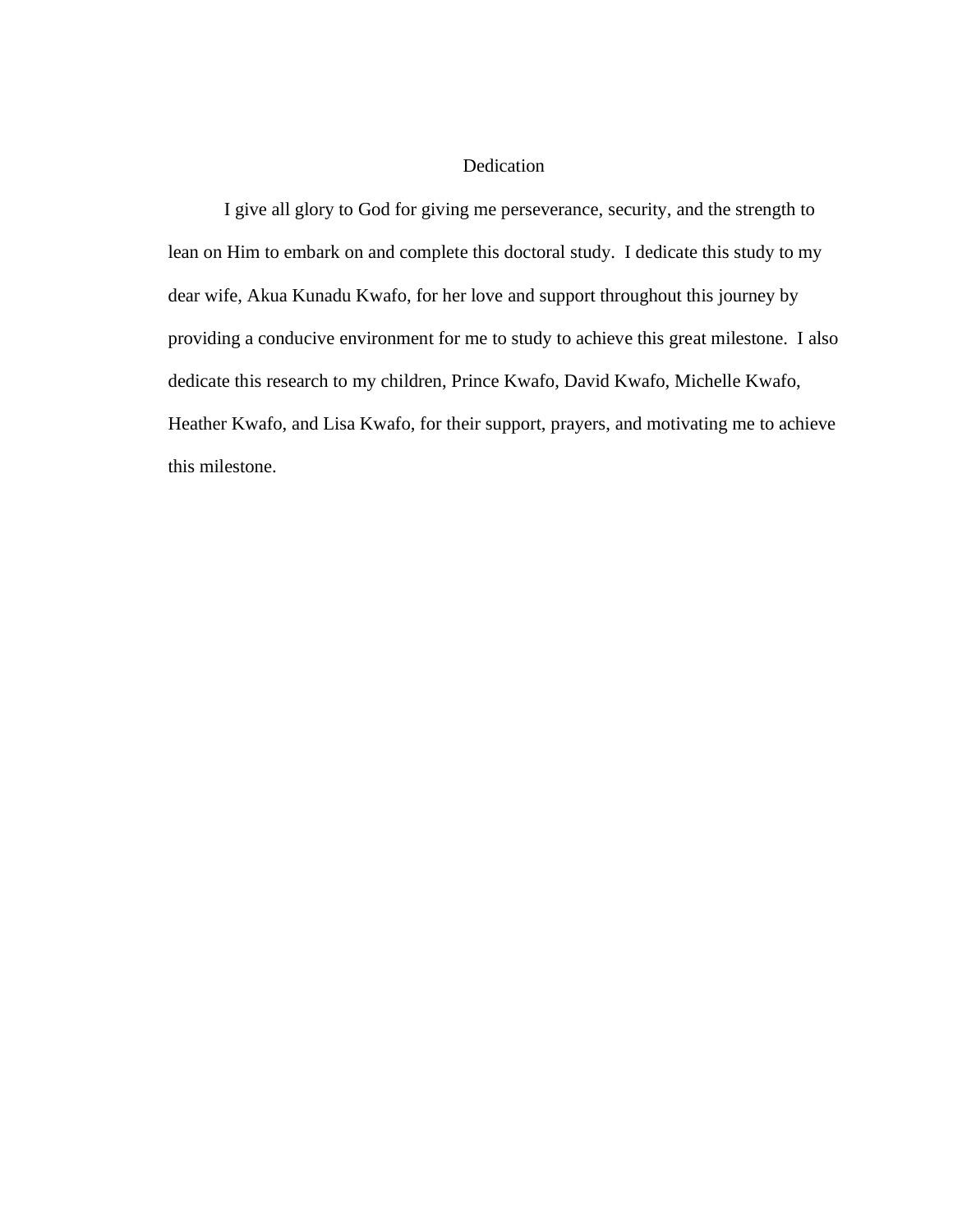# Acknowledgments

I want to thank the entire Walden community for their support during this doctoral study. My special gratitude goes to my chair, Dr. Kim Anthony, who provided me with incredible guidance, encouragement, and support whenever needed during my research study. I also thank Dr. David Bouvin (my committee member and methodologist) and Dr. Bill G. Shriner (my university research reviewer) for their extraordinary support during my dissertation. To all faculty, academic advisors, and colleagues, I say thank you for sharing your knowledge and enhancing my ability to complete this research. I also want to thank my beautiful wife, Akua Kunadu Kwafo and my sons and daughters for supporting me in prayers and encouraging me during difficult times. I want to thank my mother, Comfort Asieduwaa, and my extended family members for their support and prayers. Finally, I want to say a big thank you to my friends for their encouragement throughout this journey.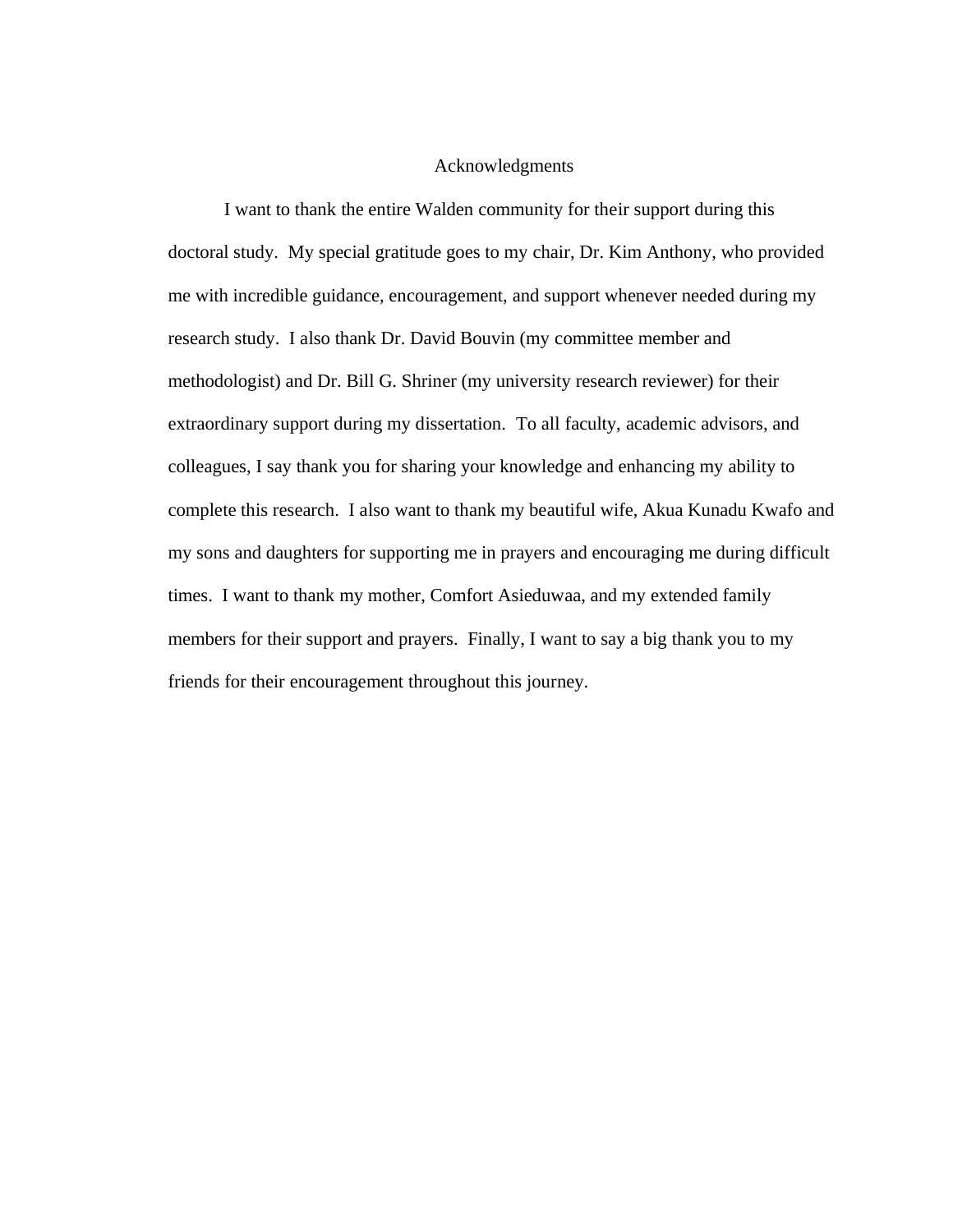# Table of Contents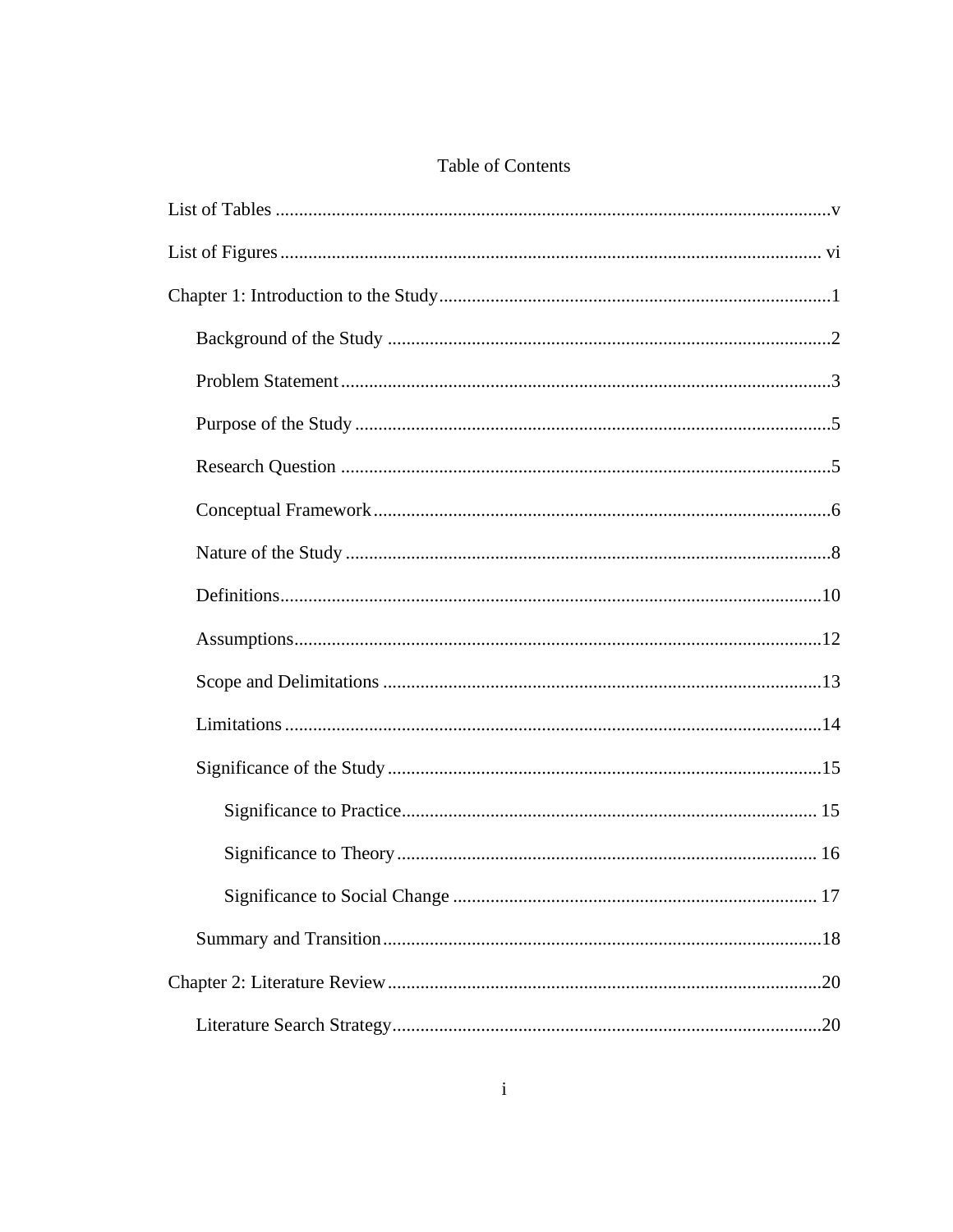| Leadership Strategies and Competencies in Project Management  34 |  |
|------------------------------------------------------------------|--|
| Strategic Alignment of Business Strategies With Project Needs 41 |  |
|                                                                  |  |
|                                                                  |  |
|                                                                  |  |
|                                                                  |  |
|                                                                  |  |
|                                                                  |  |
|                                                                  |  |
|                                                                  |  |
|                                                                  |  |
|                                                                  |  |
|                                                                  |  |
|                                                                  |  |
|                                                                  |  |
|                                                                  |  |
|                                                                  |  |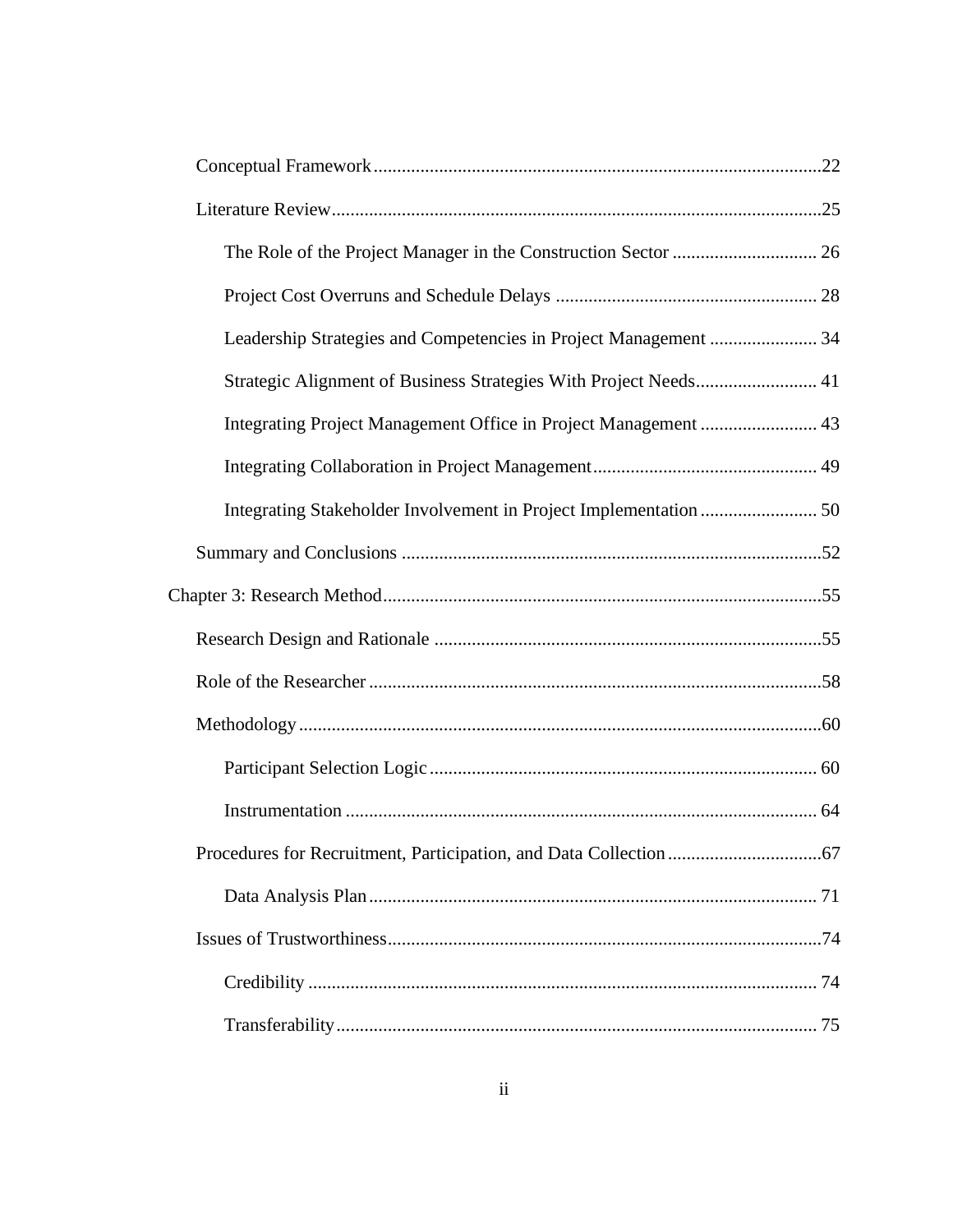| .01 .01 .01 .01 .02.1 .02.1 .02.1 .02.1 .02.1 .02.1 .02.1 .02.1 .02.1 .02.1 .02.1 .02.1 .02.1 .02.1 .02.1 .02. |  |
|----------------------------------------------------------------------------------------------------------------|--|
|                                                                                                                |  |
|                                                                                                                |  |
|                                                                                                                |  |
|                                                                                                                |  |
|                                                                                                                |  |
|                                                                                                                |  |
|                                                                                                                |  |
|                                                                                                                |  |
|                                                                                                                |  |
|                                                                                                                |  |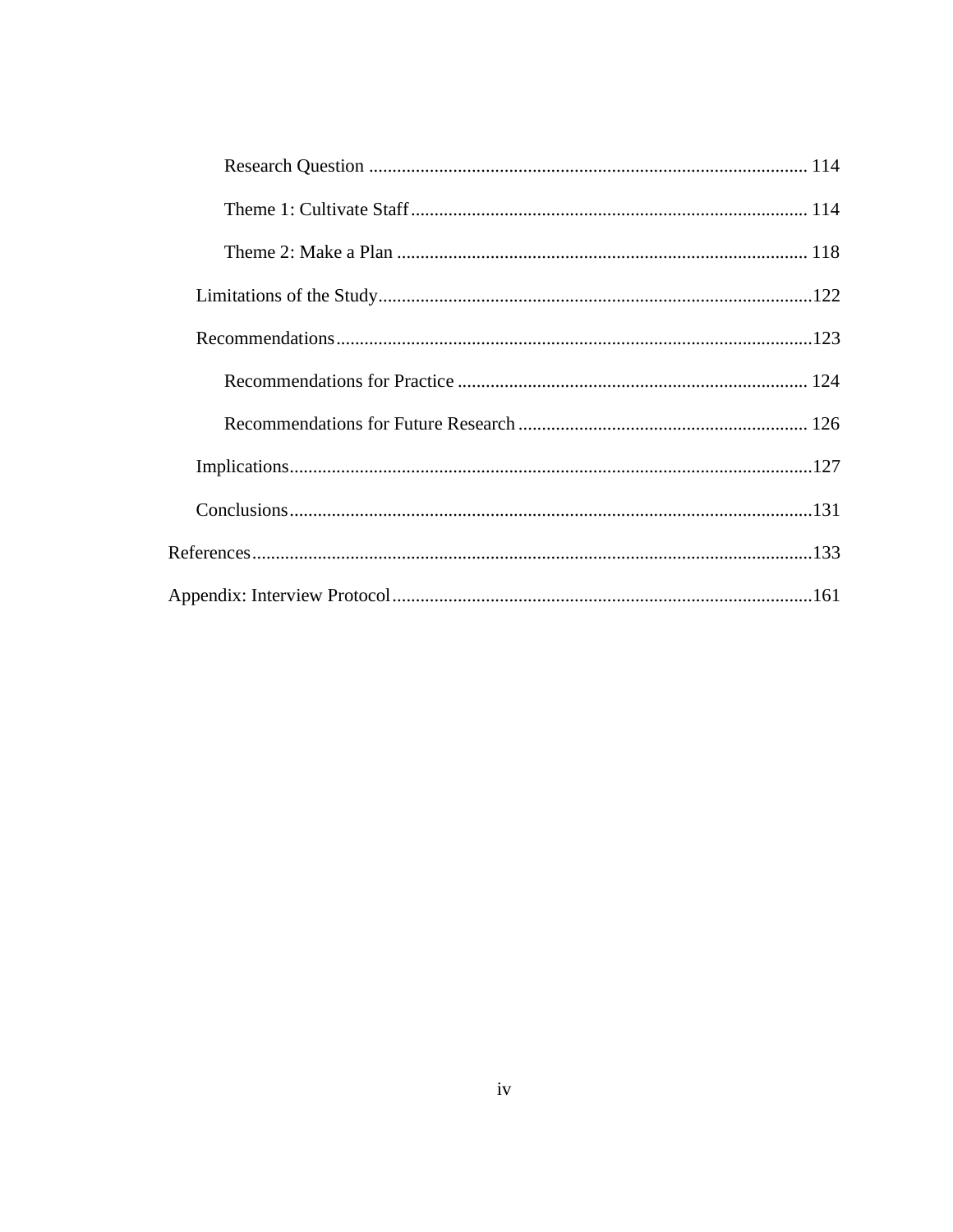# List of Tables

<span id="page-11-0"></span>

|--|--|--|--|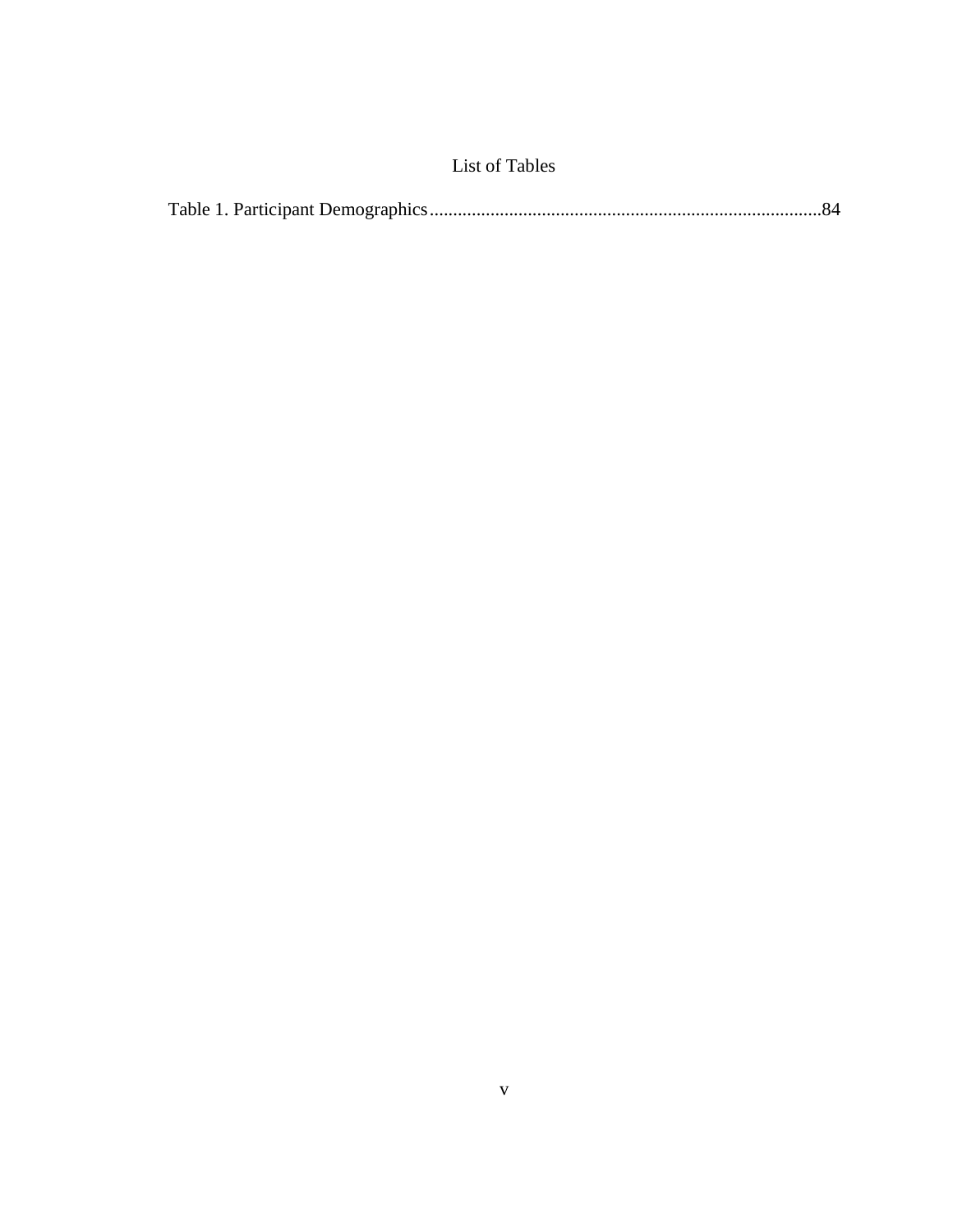# List of Figures

<span id="page-12-0"></span>Figure 1. Multiple Case Analysis (Frequency of Theme Occurrence by Participants) ...108

Figure 2. Multiple Case Analysis (Frequency of Theme Occurrence by Participants) ...109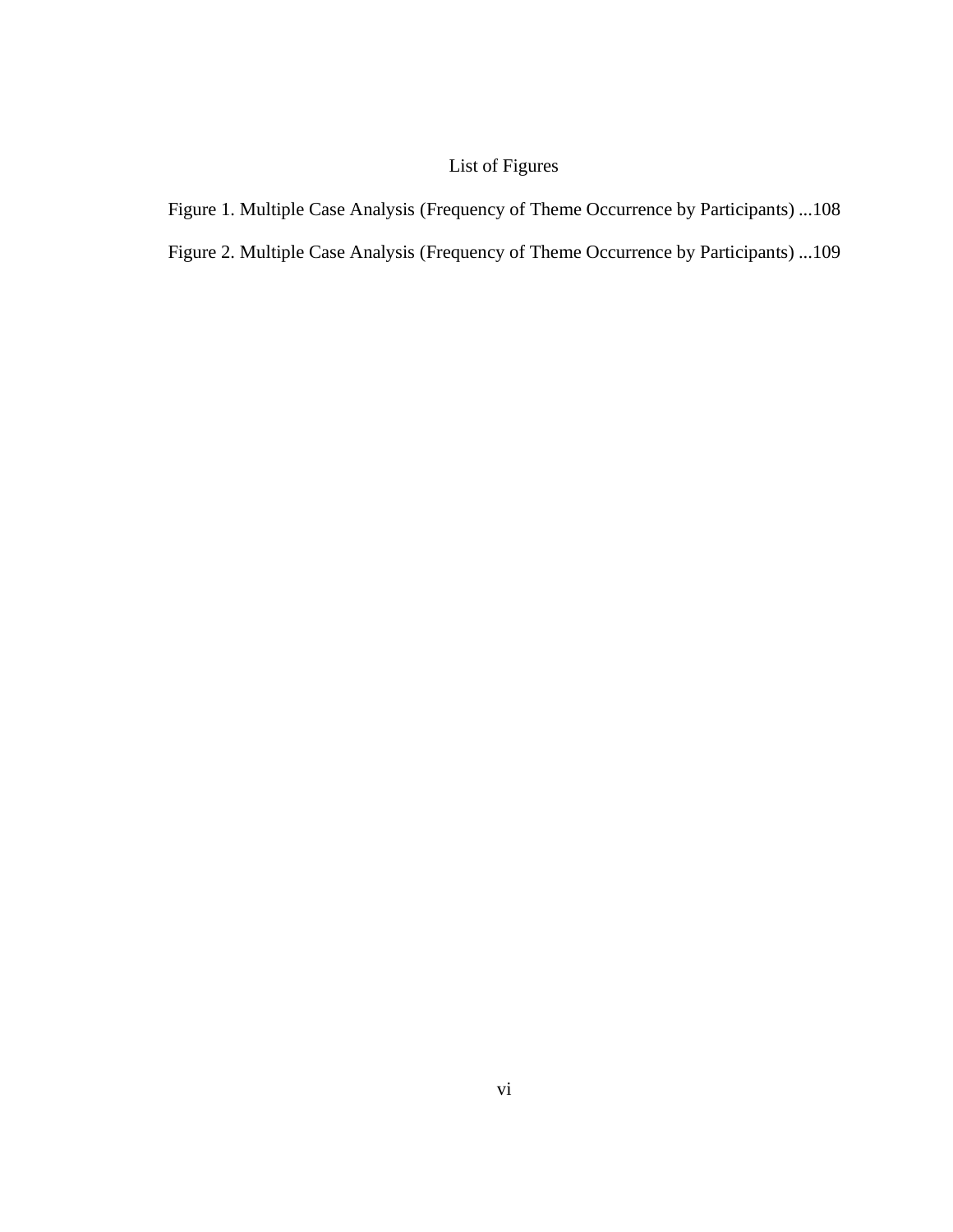## Chapter 1: Introduction to the Study

<span id="page-13-0"></span>Ghana's construction industry is among the most significant economic sectors contributing to employment and gross domestic product (GDP). According to Famiyeh et al. (2017), as of 2018, the average share of Ghana's GDP attributable to the construction sector was approximately 14.34%. A study by the Social Security and National Insurance Trust (2020) suggested that between 2014 and 2018, more than 4,000 government construction projects were either stalled or abandoned by the contractors. However, there was limited literature regarding project delays in Ghana's construction projects (Mpofu et al., 2017). I aimed for this study to identify strategies project managers of governmentfunded projects in Ghana used to align project management strategies with business processes.

A clear description of the strategies would help develop recommendations on how to drive social change. Ultimately, with this study I sought to contribute towards Ghana's economic development by providing guidance that would promote projects within budget, on schedule, and with quality constraints (see Shah, 2016). Coffee et al. (2019) contended that completion of projects within the stipulated time constraints should facilitate timely service delivery to citizens and reduce the economic burden on citizens by lowering construction costs. With this research I aimed to describe how project managers in Ghana's construction sector aligned their project management strategies with the business process. Chapter 1 discusses the problem statement, purpose statement,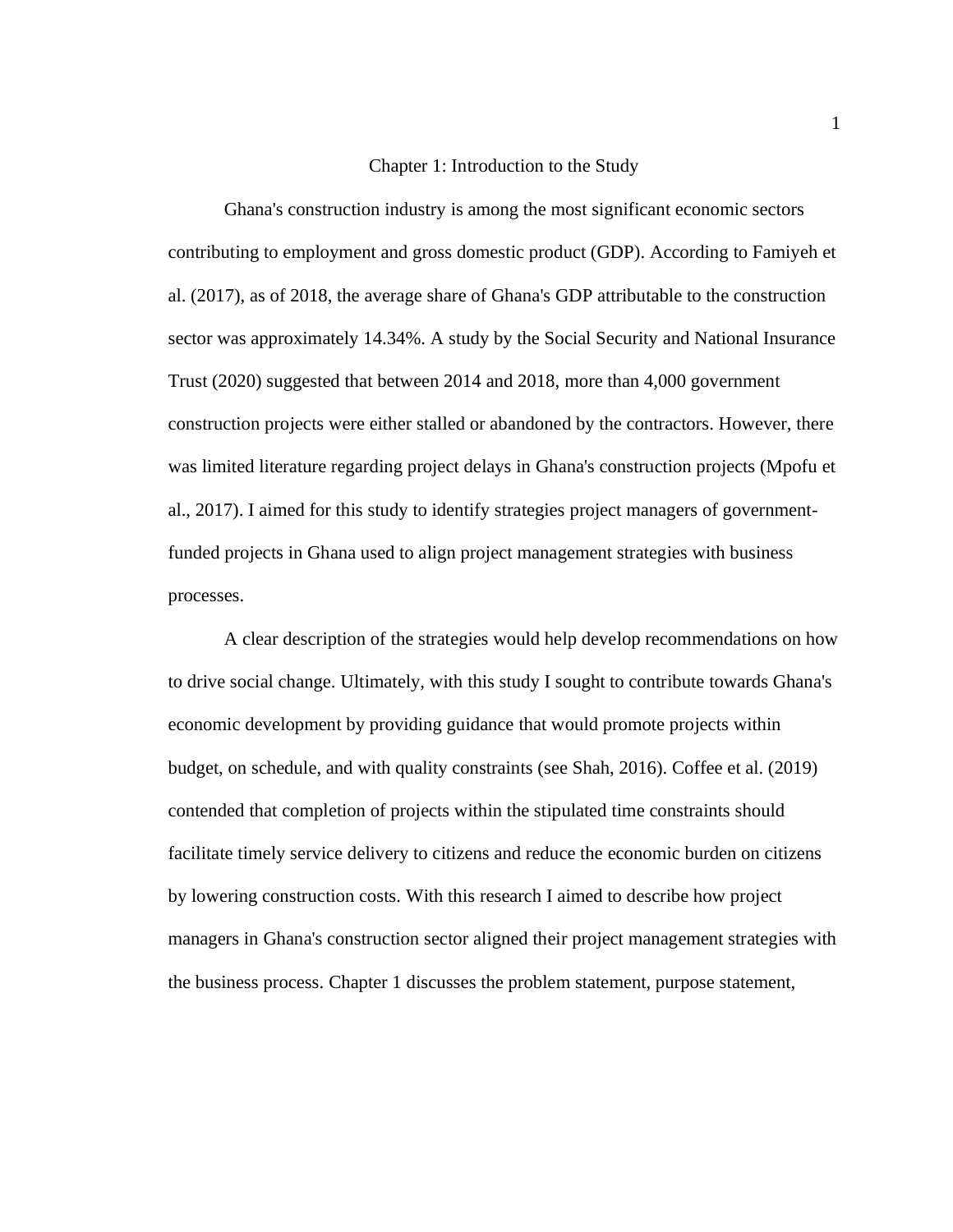research question, conceptual framework, the study's significance, assumptions, nature of the study, definition of contextual terms, limitations, scope, and delimitations.

#### **Background of the Study**

<span id="page-14-0"></span>Compelling evidence illustrated the cost overruns and delays in the Ghana construction sector (Amoatey & Ankrah, 2017; Shah, 2016). Generally, recent studies have indicated a gradual increase in the failure of government construction projects in Ghana (Shah, 2016). Coffie et al. (2019) argued that approximately 47% of government construction projects are likely to delay due to cost, time, and quality constraints. Additionally, many existing studies have attempted to explore the foundational causes of the gradual rise in project failures within the Ghana construction sector. Studies have indicated that most projects fail due to project management inefficiencies, especially project managers' inability to align strategies with business processes. According to a study by Coffie et al. (2019), a 12% increase in project delays and a 5.5% increase in cost overruns are attributed to the misalignment between project management strategies and business processes. Moreover, Famiyeh et al. (2017) found that 70% of Ghana's road construction projects experience significant delays, while 52% experience cost overruns. In the public and private sectors**,** 10% of the construction projects in the private and public sectors underperform due to an increased capital expenditure of 33% and delays of 31% respectively (Coffie et al., 2019). Notwithstanding the advancement in technology for project management of large construction projects, Coffie et al., (2019) argued that project performance and success have significantly improved**.** According to Shah (2016),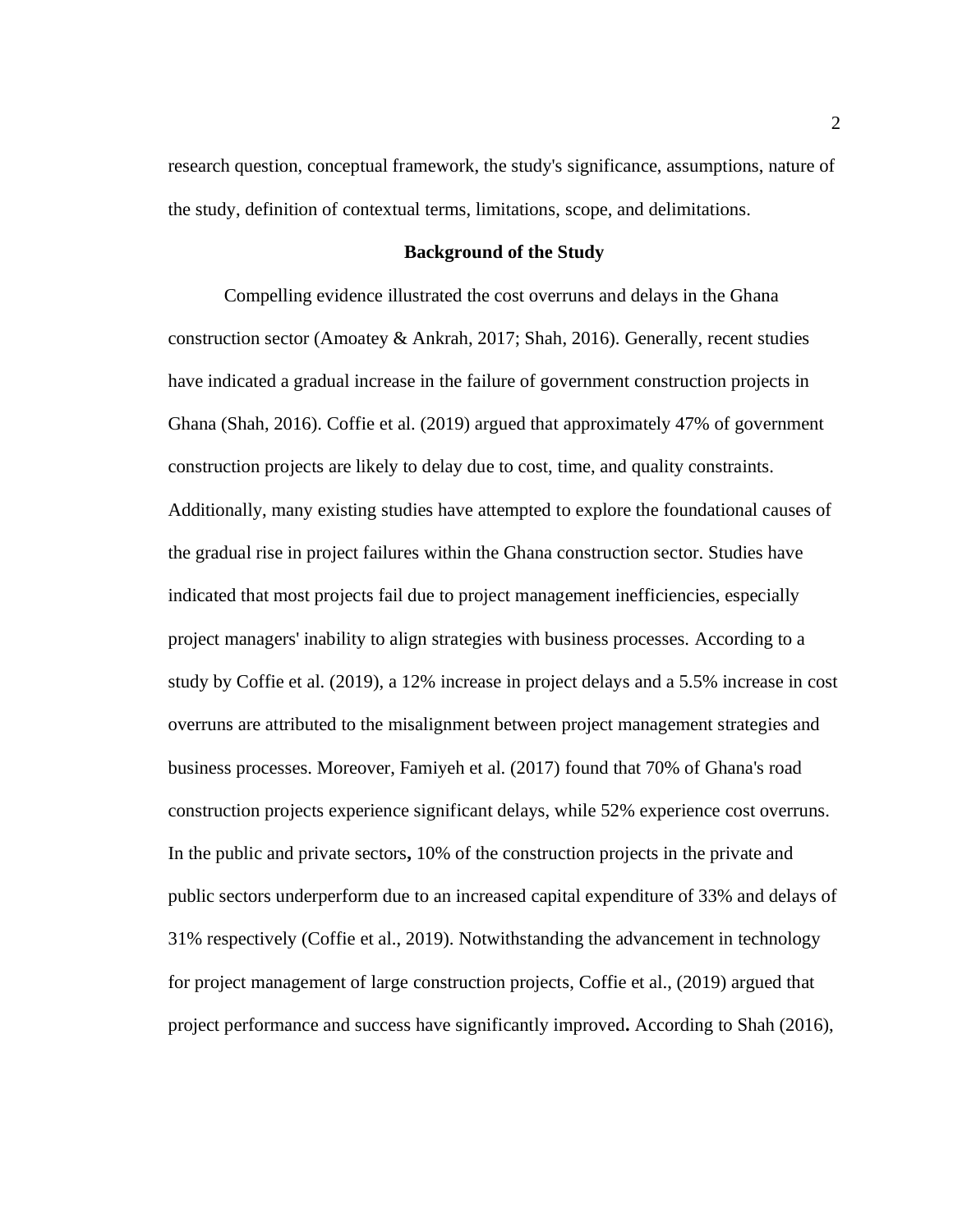practical completion of projects has several benefits, including a flexible schedule to consider other projects. Similarly, Confonto et al. (2019) explained that different project management practices, including budgetary control (Coffie et al., 2019), quality assurance (Amoatey & Ankrah, 2017), workforce scheduling, and resource management are some of the critical considerations that projects managers have to take into account in meeting client needs.

According to Damoah and Kumi (2018), most project managers describe project success as a predictable endeavor that ensures projects are delivered successfully. Inaccurate description of project scope, noninvolvement by stakeholders, and misunderstanding among the project teams are likely to influence projects' success, resulting in cost overruns. Coffie et al. (2019) reported that compromised quality and reduced efficiency are likely to occur without effective strategies to manage construction projects. Confonto et al. (2019) and Agyekum-Mensah and Knight (2017) recommended the need for additional research to investigate strategies that project managers can use to enhance their performance and projects' success. This study provides an improved understanding of factors promoting the success of different construction projects in Ghana. This study was focused on the strategies that project managers in Ghana used to improve their performance and reduce cost overruns.

## **Problem Statement**

<span id="page-15-0"></span>While the construction sector contributes substantially to Ghana's economic growth, the industry has gradually increased project stalls, delays, and cost overruns for

3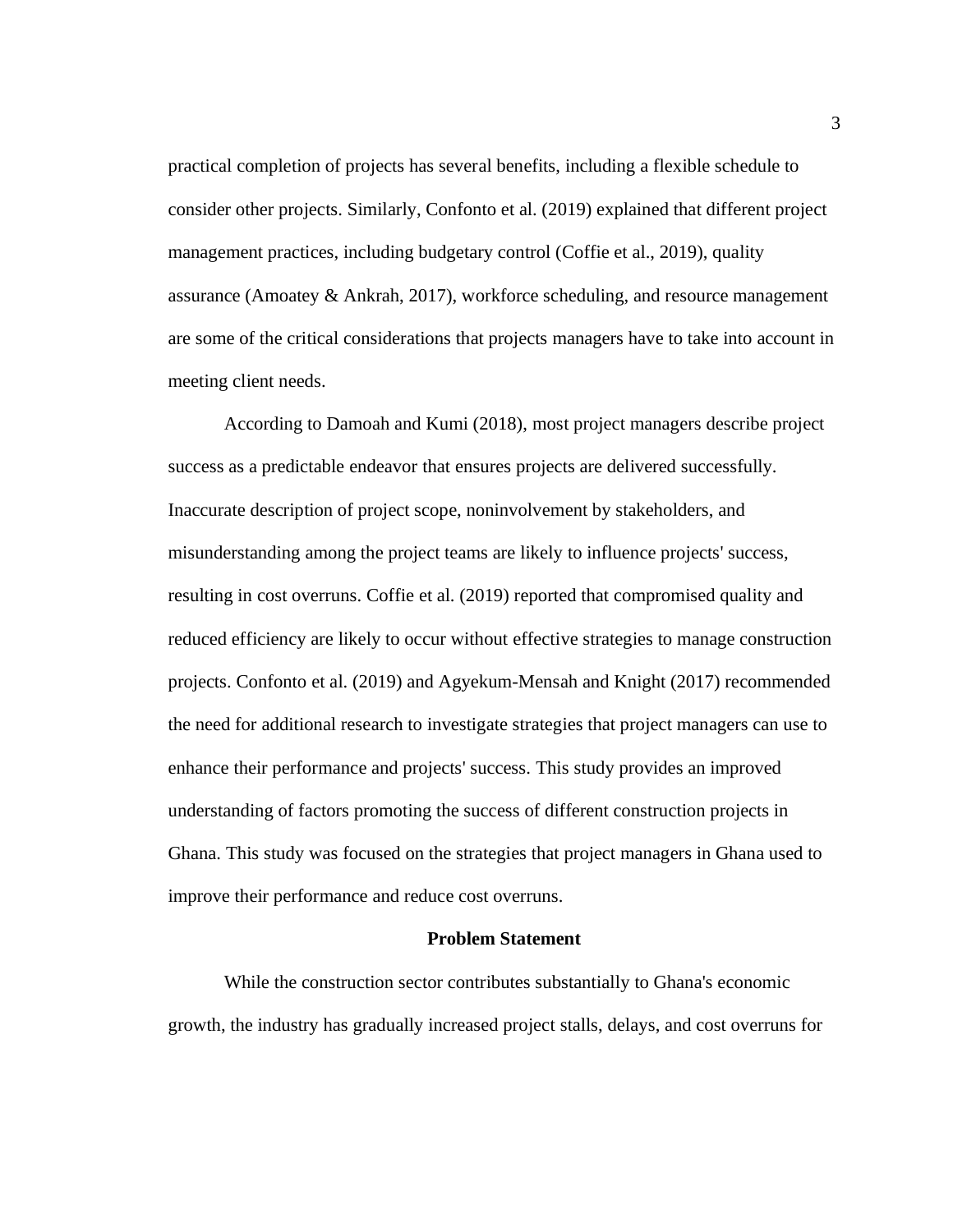various construction projects (Gbahabo & Ajuwon, 2017; Oyewobi et al., 2016). Existing studies, such as by Amoatey and Ankrah (2017), illustrated that more than 70% of Ghana's road construction projects experienced delays. Amoatey and Ankrah (2017) reported that at least 52% of road construction projects experience cost overruns. Although some project managers' inability to align their project management strategies with business processes is among the primary causes of project failure, there is a scarcity of literature that explicitly addresses this area from a solution-oriented perspective.

The general problem is that a cost overrun and schedule delay in Ghana infrastructure projects have damaging effects on the national economy by way of claims and litigation, contractual disputes, further delay on dependent tasks, and project abandonment (Gbahabo & Ajuwon, 2017; Oyewobi et al., 2016). In particular, most existing studies acknowledge project management inefficiencies, including project managers' inability to align their strategies with business processes (Amoatey & Ankrah, 2017). Unfortunately, Ghana's project managers focus on the adverse effects of the inefficiencies on Ghana's construction sector in terms of delays and overruns and the economy through a rise in unemployment and a decrease in GDP. The specific problem is that many project managers in Ghana assigned to lead infrastructure projects may be failing to align business management strategies with management practices to mitigate project schedule delay and cost overrun (Azali & Tomba, 2018; Kangwa & Ebohon, 2019). There is a lack of multiple studies that explicitly focus on describing how project managers in Ghana's construction sector align their strategies with business processes.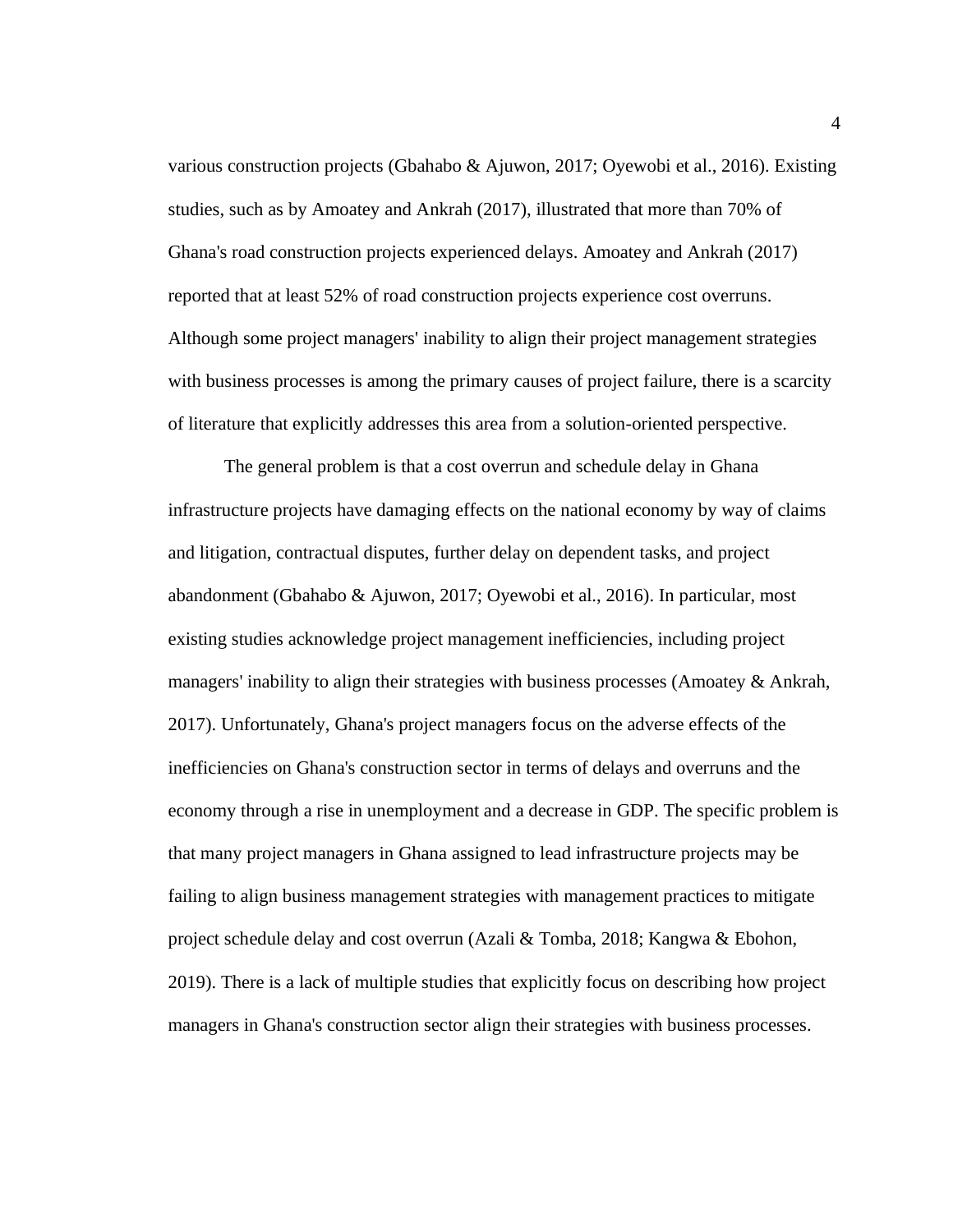#### **Purpose of the Study**

<span id="page-17-0"></span>The purpose of this qualitative multiple case study was to explore the key strategies that project managers use to improve the performance of different projects to reduce cost overruns, especially regarding the publicly funded projects in Ghana. While emerging countries such as Ghana expect to grow two times faster than developed countries, such as the United States, a recent report shows that the main contributor to this enormous growth is the quadrupled number of large public projects in these countries (Famiyeh et al., 2017). Although project management in Ghana has shown a permanent improvement in recent years, public project managers still adopt widespread inefficient management practices that negatively affect the economy (Amoatey & Ankrah, 2017). This study included 10 project managers sources from a list of 800 people working in three construction companies in Ghana. The implication for positive social change from this study resulting from increasing success rates of construction projects is improved human capacity development and infrastructural growth, which can spur economic growth. To achieve this purpose, I adopted a qualitative case study approach (see Merriam & Tisdell, 2015; Yin, 2017). The data collection method was through semistructured interviews as well as secondary sources.

## **Research Question**

<span id="page-17-1"></span>The overall research question was: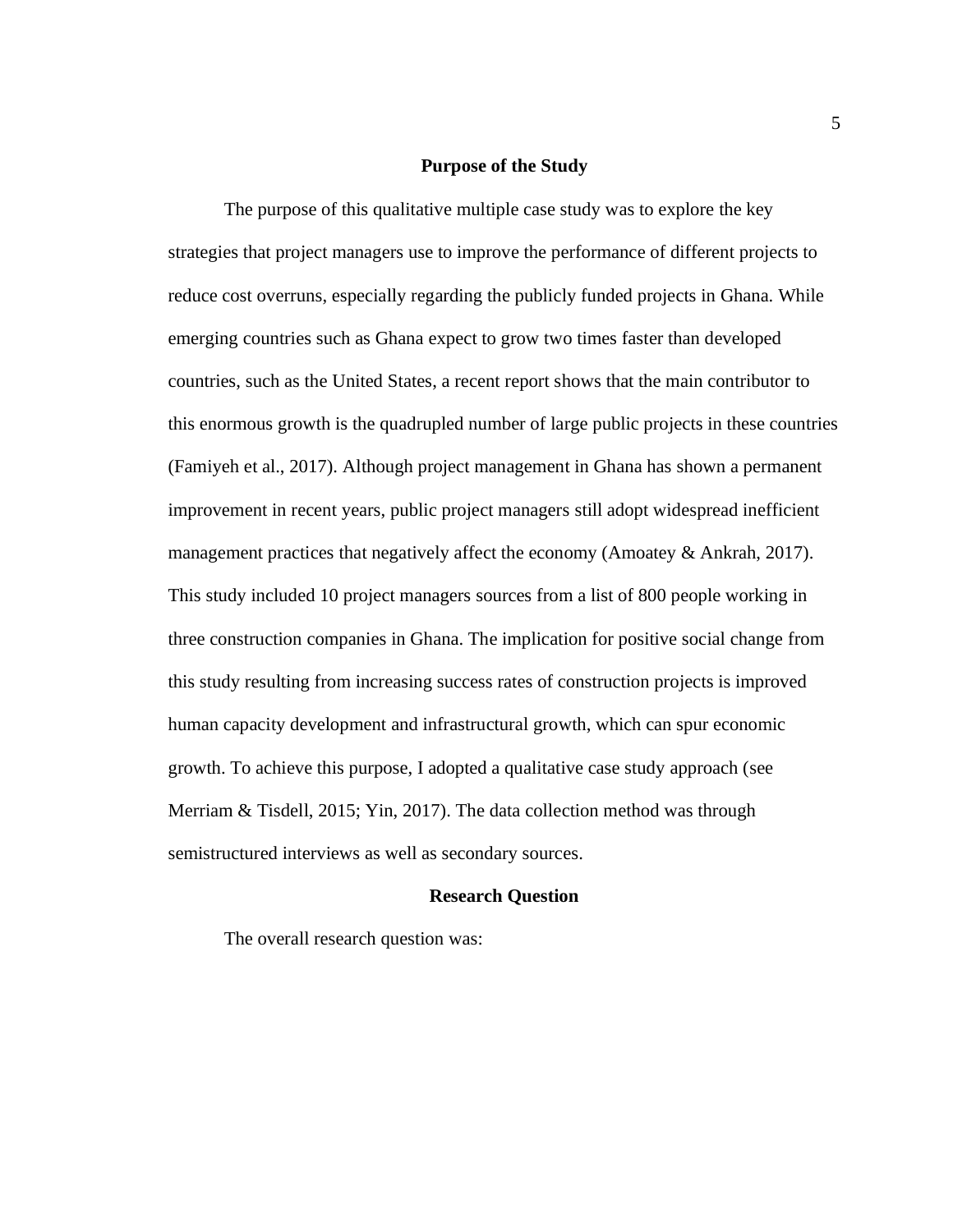RQ: What were the strategies project managers of government-funded projects in Ghana used to align business strategies with project management processes to lessen project schedule delay and cost overruns?

## **Conceptual Framework**

<span id="page-18-0"></span>Scholars have noted a primary concern facing the Ghanaian community and the government regarding project delays and cost overruns (Amoatey & Ankrah, 2017; Damoah & Akwei, 2017). In an era in which the government intends to establish infrastructure projects in every district, project delay can be a significant setback. However, few studies have examined how project managers overseeing urban planning projects can align business strategies with the project management process. I adopted the Hoshin Kanri (HK) policy development theory for the present study to explore the current phenomenon. According to Akao (1991), HK is a systematic approach to integrating organizations' daily activities with strategic goals. Nicholas (2016) noted that HK used a systematic vertical and horizontal communication process to connect managers and employees, aligning them with set goals and vision. Mok et al. (2018) identified four HK components:

- Stakeholder involvement
- The use of improvement and planning tools
- Appropriate selection of organization priorities
- Adoption of an effective review process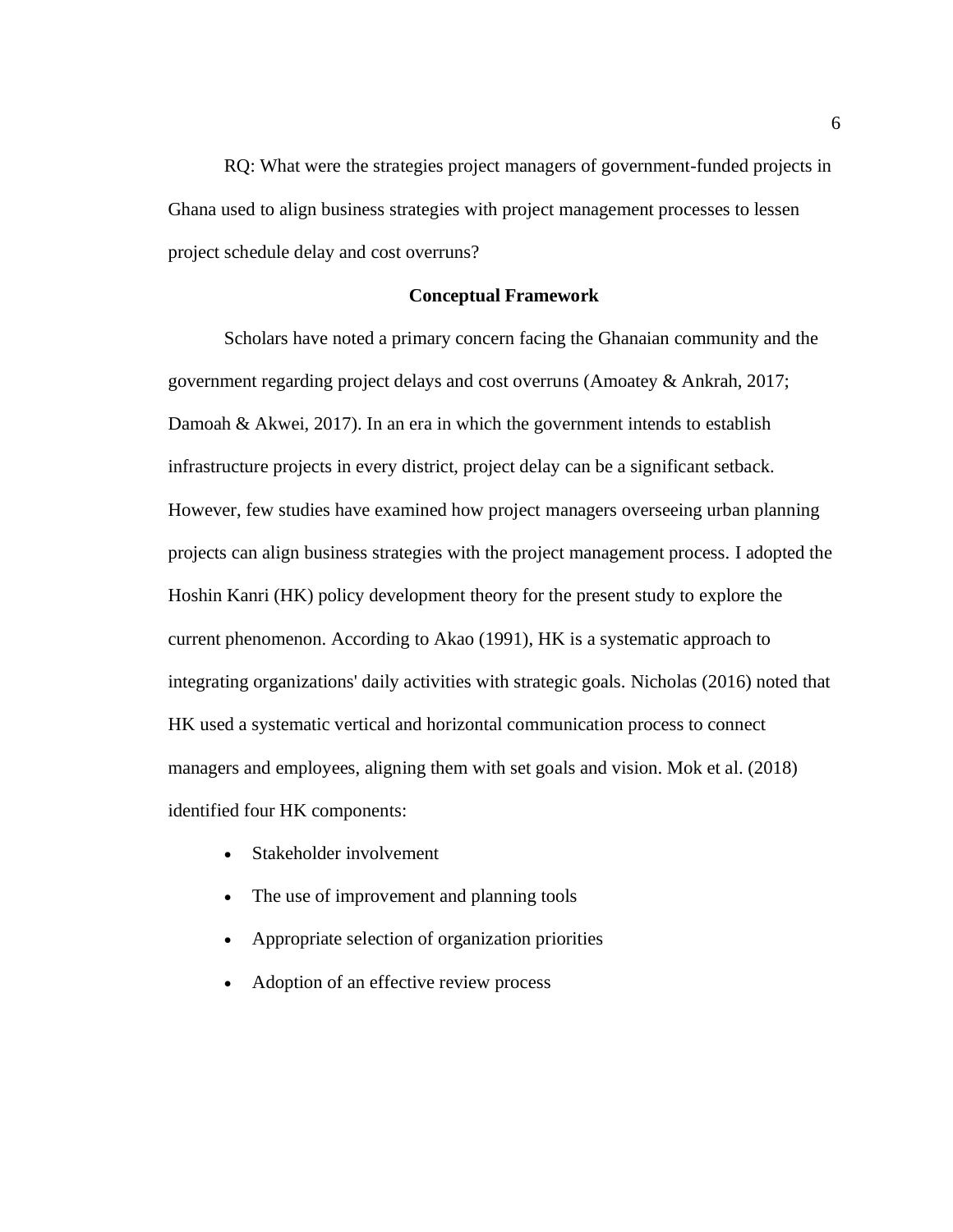The four components identified by HK may provide an elegant way for project managers to align business practices to project management strategies to performance in various ways:

- 1. The alignment involves ensuring that everyone in the organization is wellinformed about the organizational set goals and how to achieve them.
- 2. There are three critical terms corporate leaders may focus on based on the long-term strategies and the organizational vision.
- 3. Senior management can adopt a strategic review process and periodically track project milestones throughout the implementation period.

Given the above benefits, the HK is useful to explore the approaches that project managers use to align project objectives with organizational goals to enhance project efficiency and performance.

Project delays and cost overruns are more prevalent among large projects in the infrastructure sector in Ghana. Studies have shown that project managers have primarily focused on traditional controls (Eriksson et al., 2017). On the other hand, recent studies have suggested using flexible strategies to manage projects that align with various business strategies and processes (Azzali & Tomba, 2018; Nicholas, 2016). Project managers overseeing large projects in Ghana frequently downplay project requirements in terms of time and resources, a situation that has continuously led to the stalling of critical projects in the country (Azzarelli & Tomba, 2018). Proper alignment of the project management process with business strategies using the HK conceptual framework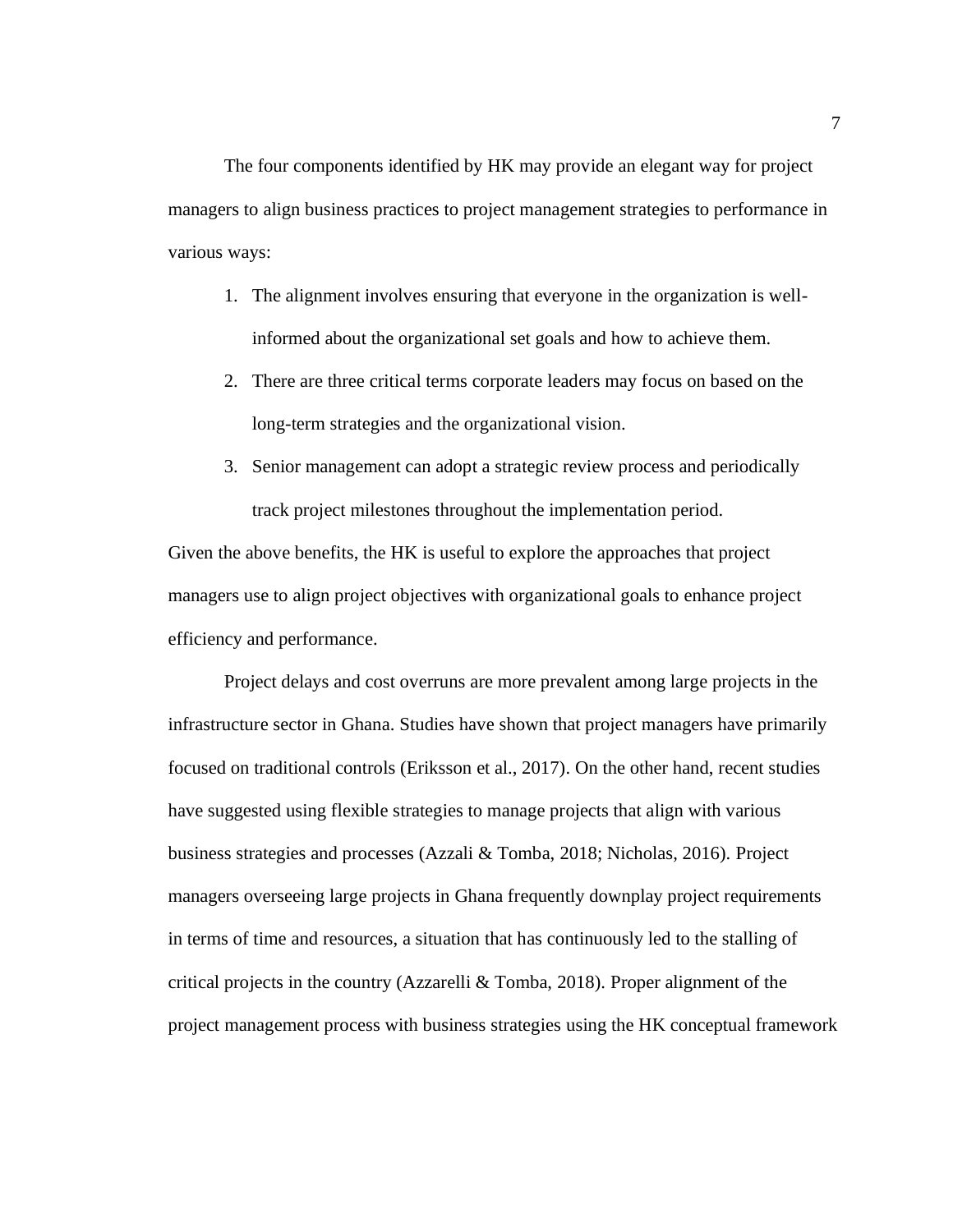can help project managers to meet the set goal and avoid project delays and cost overruns.

## **Nature of the Study**

<span id="page-20-0"></span>The study's nature was qualitative to ensure that the proposed method aligned with this study's purpose and provided adequate research questions. The present study's purpose required a clear understanding of how project managers of government-funded projects in Ghana aligned business strategies with project management processes in government-funded projects to reduce project schedule delay and cost overrun. Consequently, I employed a qualitative multiple case study to realize the research objective. Previous researchers have widely used a qualitative, multiple case study approach to explore individual experiences in a given context (Cooper & White, 2012; Yin, 2014). In this study, I used a qualitative, multiple case study approach to identify strategies for improving Ghana's project managers' performance to reduce project delays.

A qualitative strategy allows the researcher to conduct an in-depth exploration of the current topic using individuals who have practically supervised significant projects in the country with high success rates (Alotaibi et al., 2016; Harkiolakis, 2017; Kumar & Thakkar, 2017). In effect, a qualitative approach assists in describing the success strategies of managing projects in Ghana and avoiding the unnecessary delay that is too costly, both to the clients and contractors. Using this approach was consistent with the research problem of the lack of qualitative studies that examine strategies for improving project managers' performance in Ghana. The approach suited the study because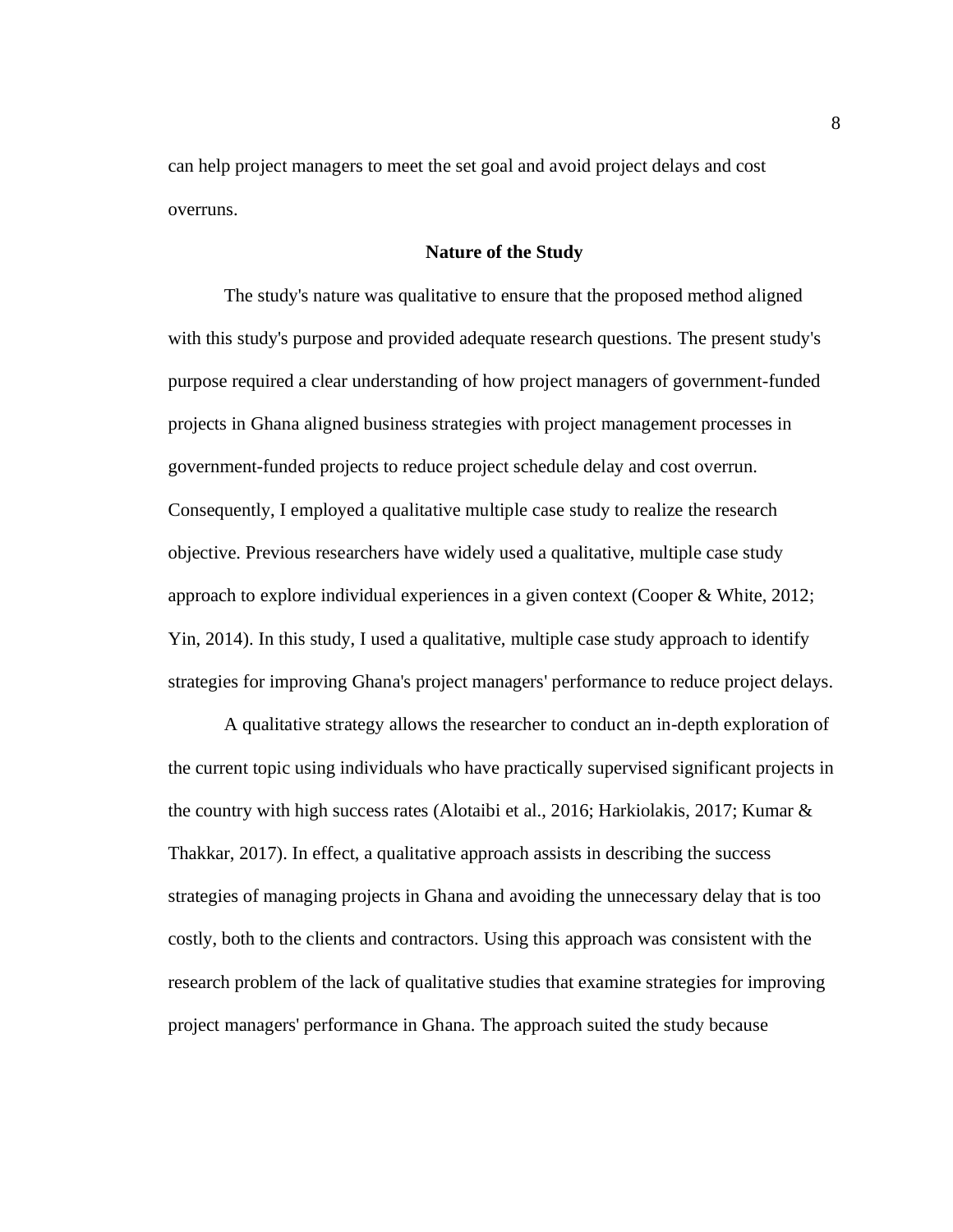qualitative studies are beneficial in gaining deeper insights into individuals' thoughts, opinions, views, and perceptions of their natural situations, including the strategies that project managers in Ghana used to reduce project stalemates (Alotaibi et al., 2016; Harkiolakis, 2017).

Qualitative studies are not concerned with quantifying information; instead, they are predominately used to create new knowledge and explore its meaning. In this case, there had been no scholarly literature examining the strategies for improving the project manager's performance, particularly in Ghana. I chose this study's qualitative approach because the quantitative research method was not appropriate to address the study's purpose because a qualitative case study does not call for statistical relationship testing, operationalization, or experimental variable manipulation (Eisenhardt & Graebner, 2007; Fusch & Ness, 2015).

Regarding location and settings, the present study was in Ghana. I aimed for this study to identify strategies project managers in Ghana used to align business strategies with project management processes to improve Ghana's infrastructure project performance. I selected Ghana because it has a high proportion of stalled projects that substantially impact taxpayers. Bell et al. (2018) recommended purposeful criteria and network sampling to recruit participants for a study. I screened participants using the following criteria: (a) project managers with 3 years of experience, and (b) adults over 18 years of age. I conducted 10 in-depth face-to-face interviews with participants purposefully recruited for this study. Schram (2006) confirmed that participants' small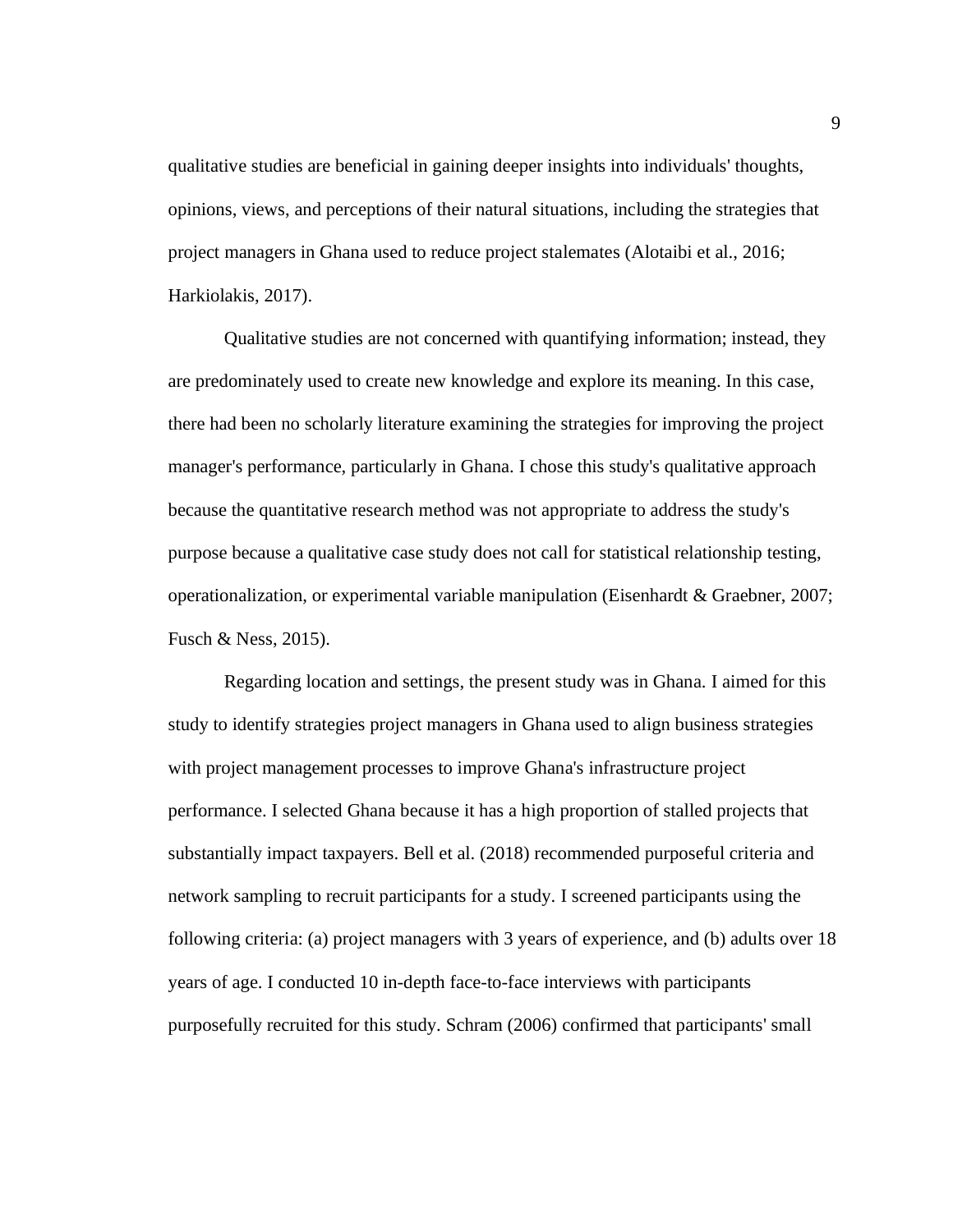sample size is necessary for in-depth investigation in qualitative studies. I applied Yin's cross-case synthesis data analysis method to the data collected for this multiple case study (Yin, 2017). Furthermore, I triangulated interview data themes with data from the field.

# **Definitions**

<span id="page-22-0"></span>*Alignment*: Alignment in this study referred to the ability of all stakeholders in the organization to agree to work towards the same goals and objectives (Al Sudairi et al., 2013).

*Business strategy*: According to García-Melón et al. (2015), business strategy refers to a comprehensive plan indicating how the corporation will achieve its mission and objectives.

*Cost overrun*: Gunduz and Maki (2018) defined cost overrun as cost increase or budget overrun. In this paper, the term referred to an unexpected increase in cost due to project delays.

*Economic growth*: This term refers to an increase in the inflated-adjusted market value of resources created by an economy over a period often measured as a percentage increase in an economy's gross domestic product (Hudson, 2015).

*Ethnic culture*: This term refers to the original, heritage, or traditional culture of a multicultural or bicultural population (Shah, 2016).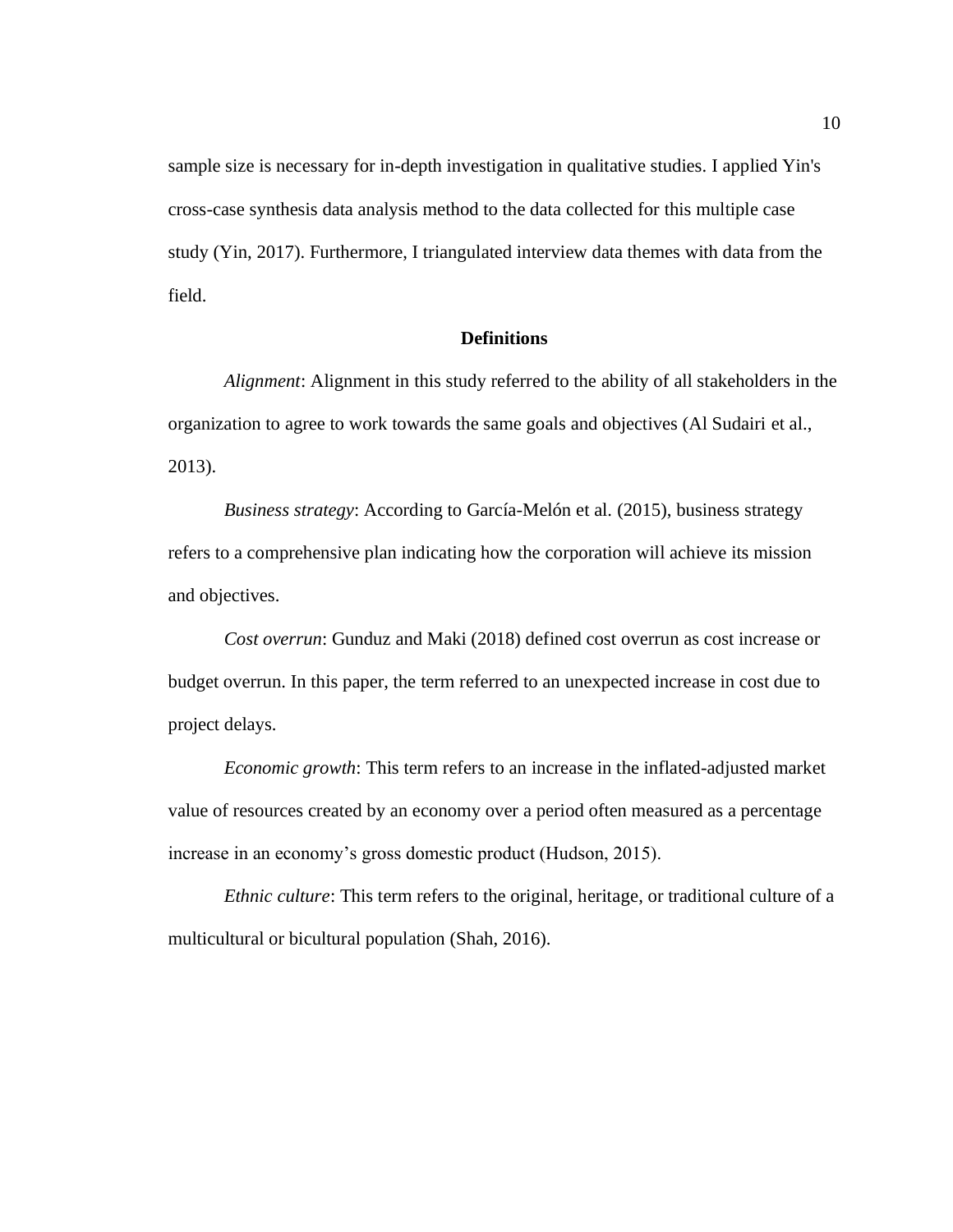*Global organization*: This term refers to an organization that operates across geographically dispersed and culturally diverse zones (Haas & Cummings, 2015; Lisak & Erez, 2015).

*Hoshin Kanri*: HK refers to a systematic approach integrating the daily activities within an organization with the strategic goals (Nicholas, 2016).

*Project management*: Project management is the activities, skills, tools, techniques, and application of knowledge to project activities to meet project needs and goals (Project Management Institute [PMI], 2013).

*Project management process*: The project management process refers to the regular activities and undertakings performed to produce a prespecified product, service, or result (PMI, 2013).

*Project success*: Project success is a strategic management concept in which project managers align short-term goals with long-term goals (Kumar, & Thakkar, 2017).

*Project claim*: This term, also referred to as construction claims in the document, refers to an additional request in terms of time or cost between parties to a construction contract arising as a result of various issues not limited to delays, unforeseen circumstances, changes to project, and conflict (Dastyar et al., 2018).

*Project delay:* This term sometimes refers to the difference between the actual progress of a construction project and the planned schedule of the project (Rao et al., 2016).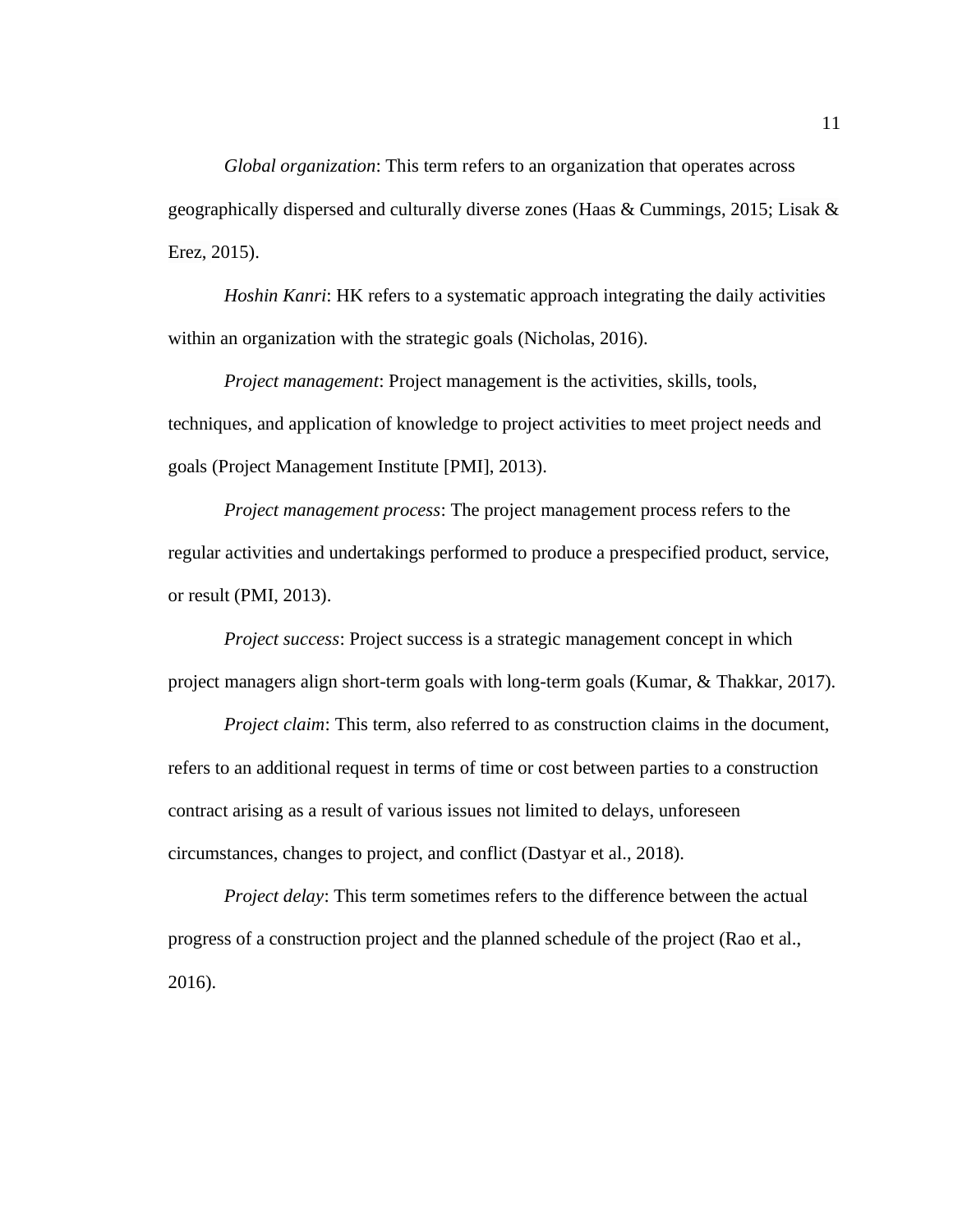*Project failure:* This term, as used in this document, refers to the inability of a project to meet the expected/proposed deliverables (Dastyar et al., 2018). Often, this is summarized in the triple project constraint of time, quality, and cost (PMI, 2013).

*Project manager*: This term refers to the person assigned to lead the overall planning and execution of a project (Alvarenga et al., 2019).

#### **Assumptions**

<span id="page-24-0"></span>Armstrong and Kepler (2018) defined assumptions as the beliefs a researcher considers accurate that are often beyond the researcher's control. Firstly, I assumed that the study participants would provide truthful, detailed, and honest responses during the interview questions. Another foundational assumption was that the selected participants would be reflective enough to remember their past project management strategies and accurately describe them. Secondly, I assumed that the qualitative case study selected would be suitable for this study in helping to meet the goal. Thirdly, I assumed that daily interactions and social demands would significantly influence participants' responses, particularly effective project management strategies. Fourthly, I assumed the study participants would have first-hand stories and experiences of critical strategies that could help with overseeing the timely implementation of public projects at the time of the study. Each of the above assumptions was key for understanding the sample strategies that managers in the public sector used to improve their performance and reduce project delays. The assumptions also helped me limit the study to its scope and gain an in-depth understanding of the critical strategies that project managers in Ghana used to ensure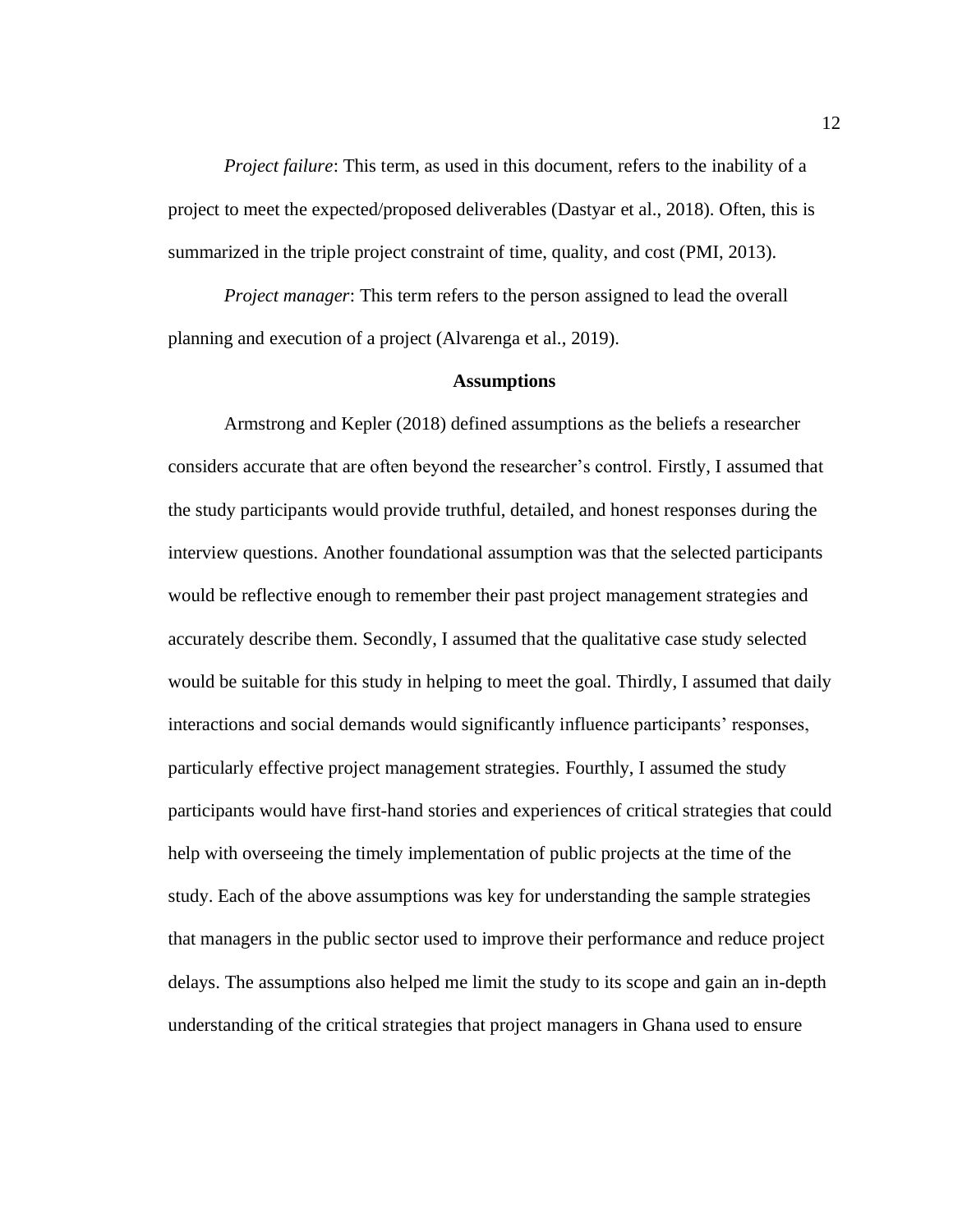projects were completed within the scheduled time frame, especially for projects funded by the government.

## **Scope and Delimitations**

<span id="page-25-0"></span>In the present study I sought to explore the strategies used by project managers in Ghana to improve their performance. The study was focused on approaches and methods that the project managers used to promote the effectiveness and completion of projects within the set deadlines, particularly in the public sector. The topic was worth investigating because taxes fund most Ghanian projects, and their incompletion has damaging effects on the economy. The present study was limited to the perceptions, views, and opinions of the sampled project managers in Ghana regarding scope and delimitations.

Project managers who did not oversee government-funded projects were not part of this study. The second delamination was that this study is limited to a convenience sample of participants that meets specific recruitment criteria. In this case, the study only used a selection of project managers in the Ghanaian public sector. Thirdly, I limited data collection, analysis, and interpretation to participants' ability to recall and reflect on their experiences while overseeing project implementation in Ghana. A sample of 10 project managers in the Ghanaian public sector participated in this study because there were not enough time and resources to interview all project managers in Ghana.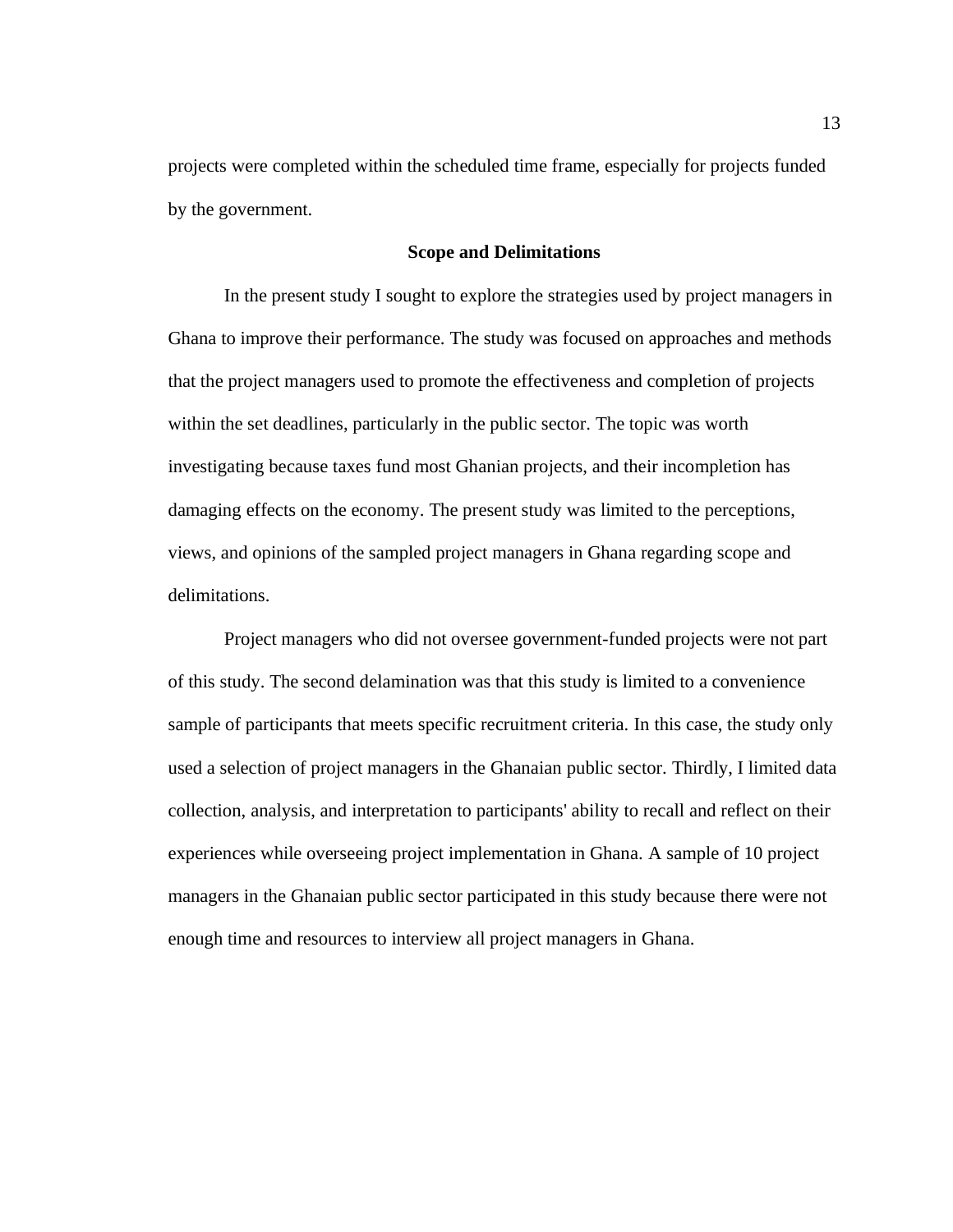#### **Limitations**

<span id="page-26-0"></span>Research limitations define the design characteristics or methodology and impact or influence the interpretation of research findings (Merriam & Tisdell, 2015; Yin, 2017). The study's first limitation was using a highly homogenous sample because I recruited study participants from the same location and industry. In particular, the interviews were only focused on project managers overseeing government-funded projects in Ghana while ignoring the views of project managers in the private sector. Subsequently, their personal opinions and ideas relating to the alignment of various projects with business processes and goals may not have reflected all project managers' overall views in the country. Another limitation related to the contrasting views of what constitutes an effective alignment of the projects' demands with organizational processes, goals, and objectives as managers' opinions overseeing public projects may differ from the underlying motivations in the private sector.

A third limitation related to the scheduling variability, such as time and unforeseen social demands that were likely to limit practical analysis of all interviews conducted. A fourth limitation included the use of a limited sample size. According to Schram (2006), although five to 10 participants were needed to run an associated investigation of this topic, a maximum of 12 participants were considered for this study. Notwithstanding the latter, I used a sample size limited to the research. The maximum number of participants considered for this research may limit the chances of obtaining more research participants. Nevertheless, the participants in this study aligned with the 10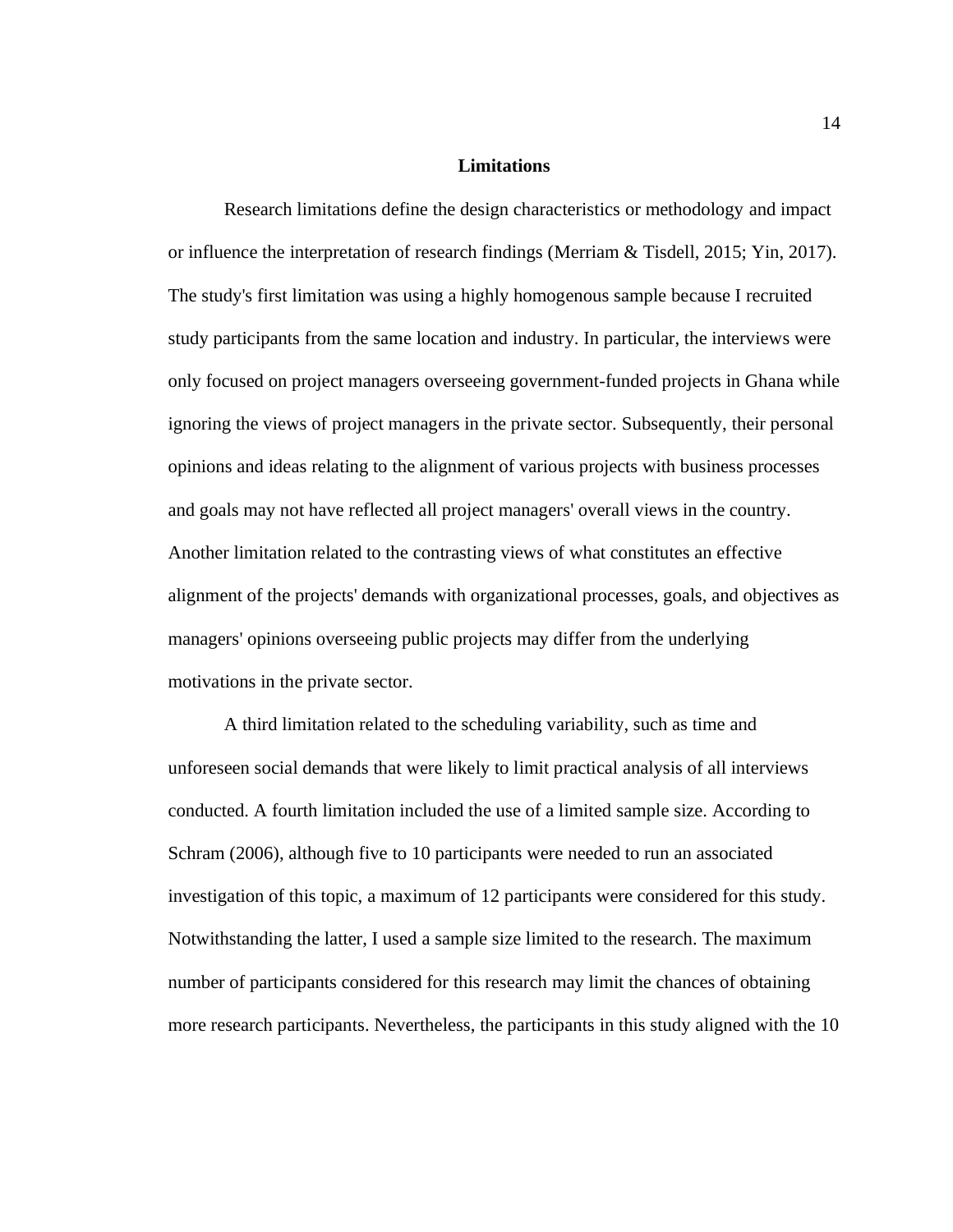recommended by Schram (2006) and the eight to 10 participants recommended by Boddy (2016), which are adequate to provide enough units for a case study.

# **Significance of the Study**

<span id="page-27-0"></span>Scholars and practitioners have repeatedly reported the detrimental consequences of project delays and cost overruns in Ghana (Amoatey & Ankrah, 2017; Shah, 2016). Recent studies have investigated the causes of project delay and cost overruns among project managers in Ghana (Amoatey & Ankrah, 2017; Damoah & Akwei, 2017). However, no specific study has evaluated how nonalignment of business strategies and project management processes can affect project delay and cost overrun. The present study holds significance because the findings may address the current gap in how the nonalignment of business strategies and project management processes can affect project delay and cost overrun in Ghana.

#### <span id="page-27-1"></span>**Significance to Practice**

The findings may significantly contribute to existing theoretical literature in project management regarding aligning business strategies and project management processes for infrastructure project management. By addressing this area, the study may subsequently offer recommendations on how to increase the project success rate in Ghana. This study's outcome may also advance Ghana project managers' understanding of the need to align business strategies with management processes to improve performance (Adam et al., 2017). The findings derived from the present study may also help project managers in the Ghanaian public sector be more productive and achieve the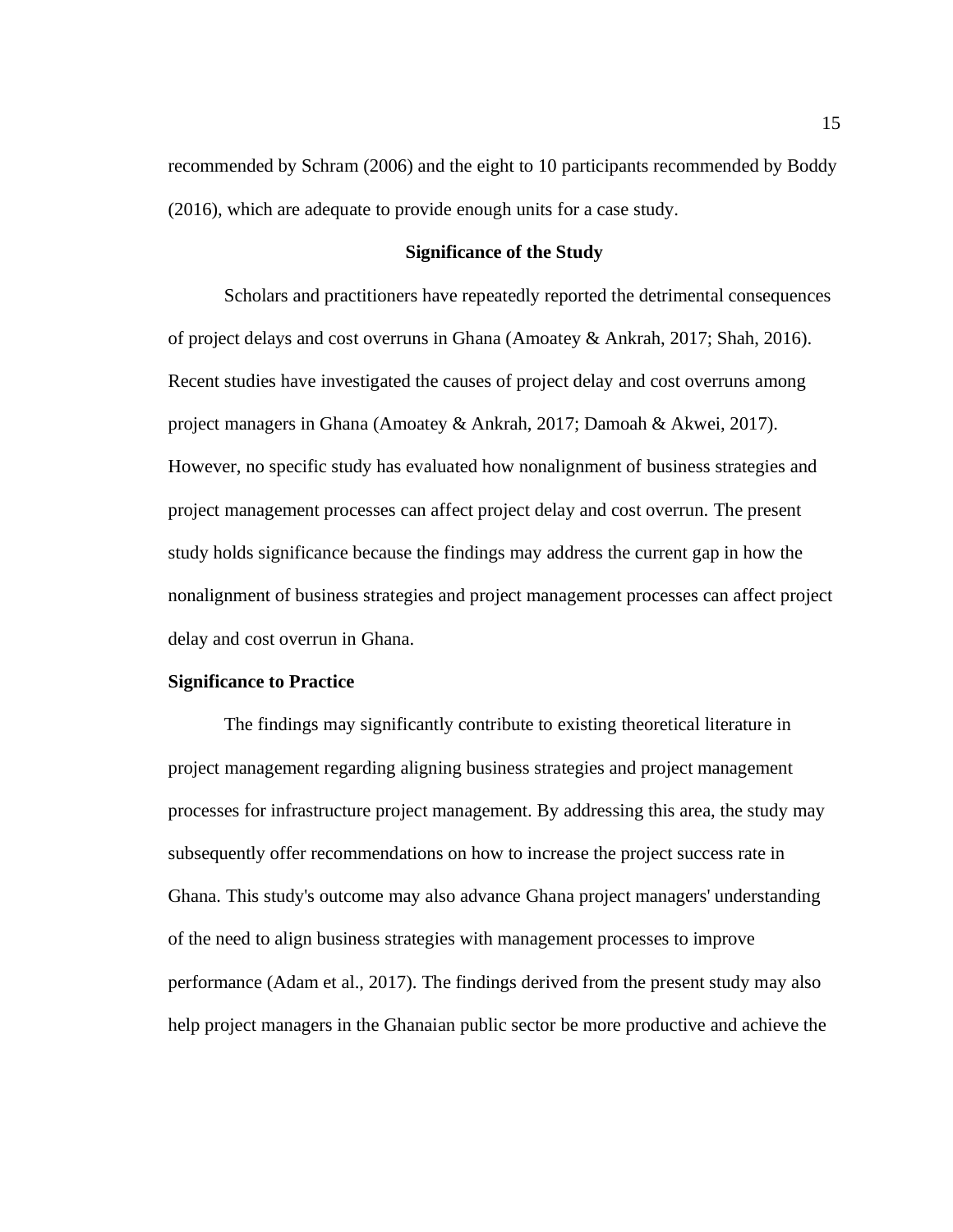planned project results with the set deadlines. By emboldening project managers in Ghana to nurture a project management culture that suits various projects, the present findings may support them in their understanding of the importance of integrating project management culture in implementing multiple projects. The knowledge may be critical in promoting the benefits of aligning project management strategies with the prevailing organizational culture.

#### <span id="page-28-0"></span>**Significance to Theory**

Zidane and Andersen (2018) indicated that an in-depth study must be conducted on a country-by-country basis to extend project management theory on factors that generally contribute to project delays. Most construction projects fail worldwide due to diverse reasons (Zidane  $\&$  Andersen, 2018). Unfortunately, the problem with delays continues, although modern technologies exist to assist the project manager in understanding management techniques (Mok et al., 2018). Over the last 40 years, scholarpractitioners and researchers have identified the possible causes of project delays. Studies have indicated that problems with project delays differ among countries, including factors such as working cultures, environment, stakeholders, management style, the government policy, methods of construction, economic situation, availability of resources, constitutional provisions, and diverse standpoints of researchers (Akhund et al., 2018; Shahhosseini et al., 2018).

While studies exist regarding factors leading to project cost overruns from diverse academic scholars and researchers (Adam et al., 2017; Gbahabo & Ajuwon, 2017), none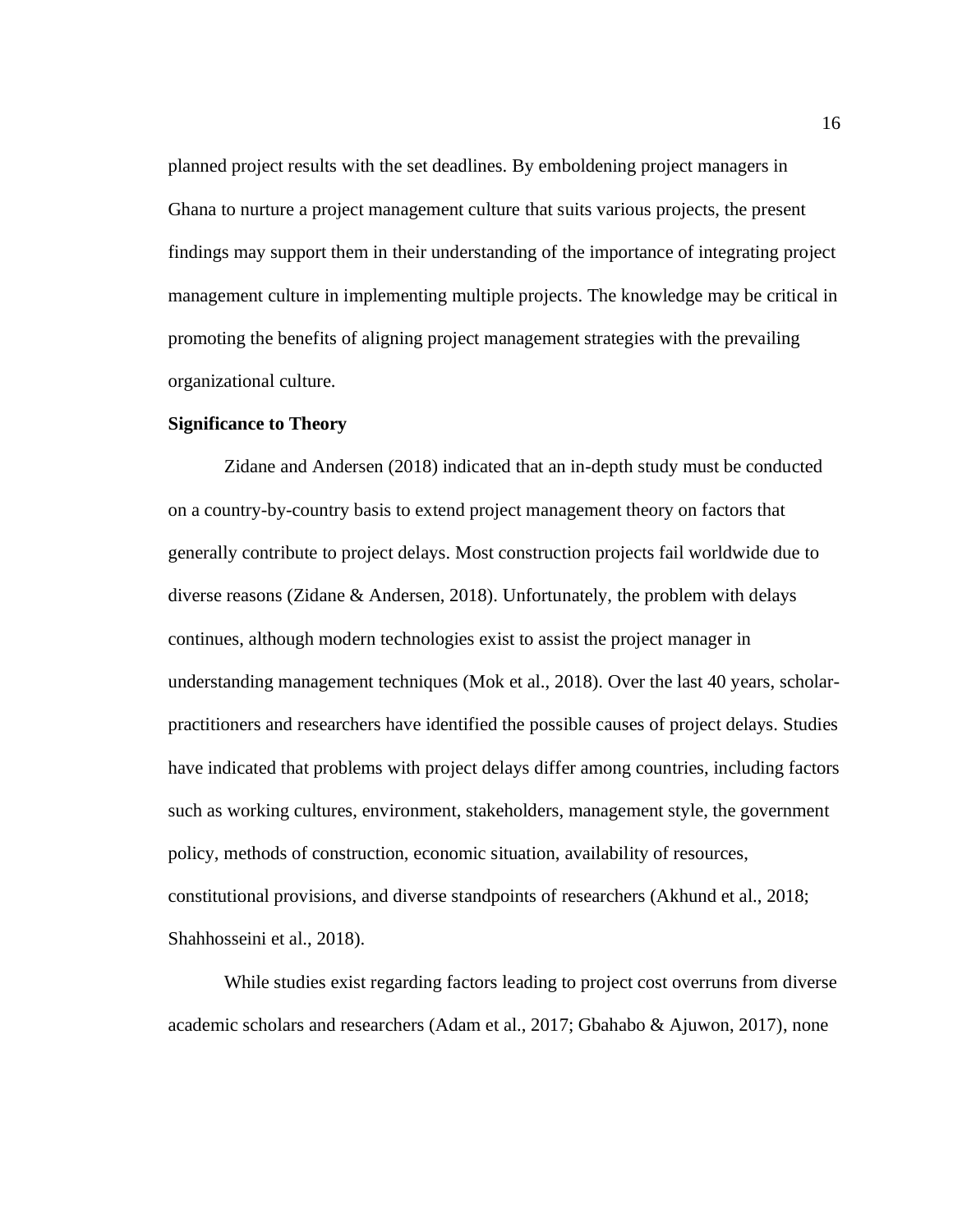of them have addressed why project managers and practitioners in Ghana cannot effectively align business strategies with project management processes to improve performance (Famiyeh et al., 2017). There was a literature gap regarding aligning management processes with business strategies for improving performance (Amoatey  $\&$ Ankrah, 2017). The knowledge gain in this study may promote an active management culture aimed at enhancing Ghana infrastructure projects. The urgent need to improve Ghana's infrastructure projects has resulted in project delays over the years.

#### <span id="page-29-0"></span>**Significance to Social Change**

Agyekum-Mensah and Knight (2017) posited that infrastructure projects in the construction industry are how countries and societies accomplish their economic development goals. Shah (2016) mentioned that completing projects within the scheduled time would contribute to economic growth and development and increase the economy's standard of living. The Ghanaian government has launched the national development program, One District One Factory (Mensah et al., 2020*).* This initiative was intended to spur the building of factories in all 260 districts in Ghana to provide employment.

The project manager's ability to accurately align business strategies with management processes may prevent project delays, lower cost overruns, and offer employment opportunities for Ghana's citizens. Completing planned infrastructure investment may generate wealth for society, leading to improved living standards for residents (Djukic et al., 2016). Agyekum-Mensah and Knight (2017) revealed that enhancing a country's infrastructure index by 10% can bring about a 5%, 3.7%, and 7.8%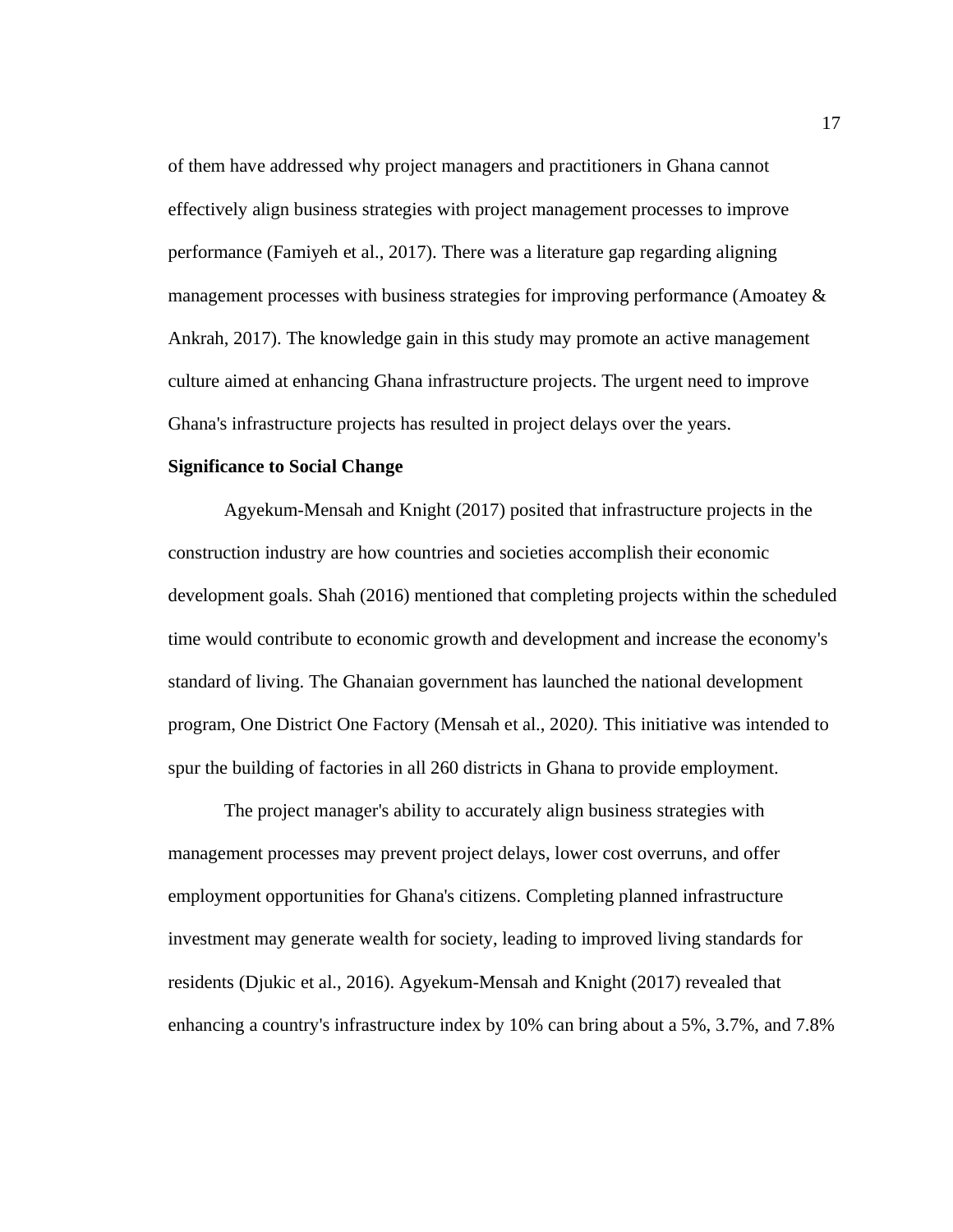reduction in child mortality rate, infant mortality rate, and maternal mortality rate, respectively. Social change and a positive outlook are hopeful in Ghana should project managers engaged in Ghana infrastructure projects drive project success by properly aligning business strategies with project management processes to improve performance (Famiyeh et al., 2017). Gbahabo and Ajuwon (2017) indicated that most projects fail due to a lack of management skills and the complexity of some projects. Kumar and Thakkar (2017) showed that schedule delays and cost overruns often lead to various adverse effects on economic growth and substantial financial losses in most cases.

#### **Summary and Transition**

<span id="page-30-0"></span>Chapter 1 of the study provided an introduction and background for developing a conceptual framework and, subsequently, the research question. While researchers have found the main factors leading to project cost overruns, there is a literature gap on how aligning business strategies with project management processes can reduce project delays and improve performance (Amoatey & Ankrah, 2017; Shah, 2016). Scholars and practitioners have repeatedly reported the detrimental consequences of project delays and cost overruns in Ghana (Amoatey & Ankrah, 2017; Shah, 2016). Previous researchers have often evaluated and investigated the causes of delay in various project types and possible mitigation for the identified delay.

Three major business management concepts informed this study: policy management, organizational citizenship, and performance evaluation, all of which are well suited to be examined through the lens of the HK policy development theory (Chau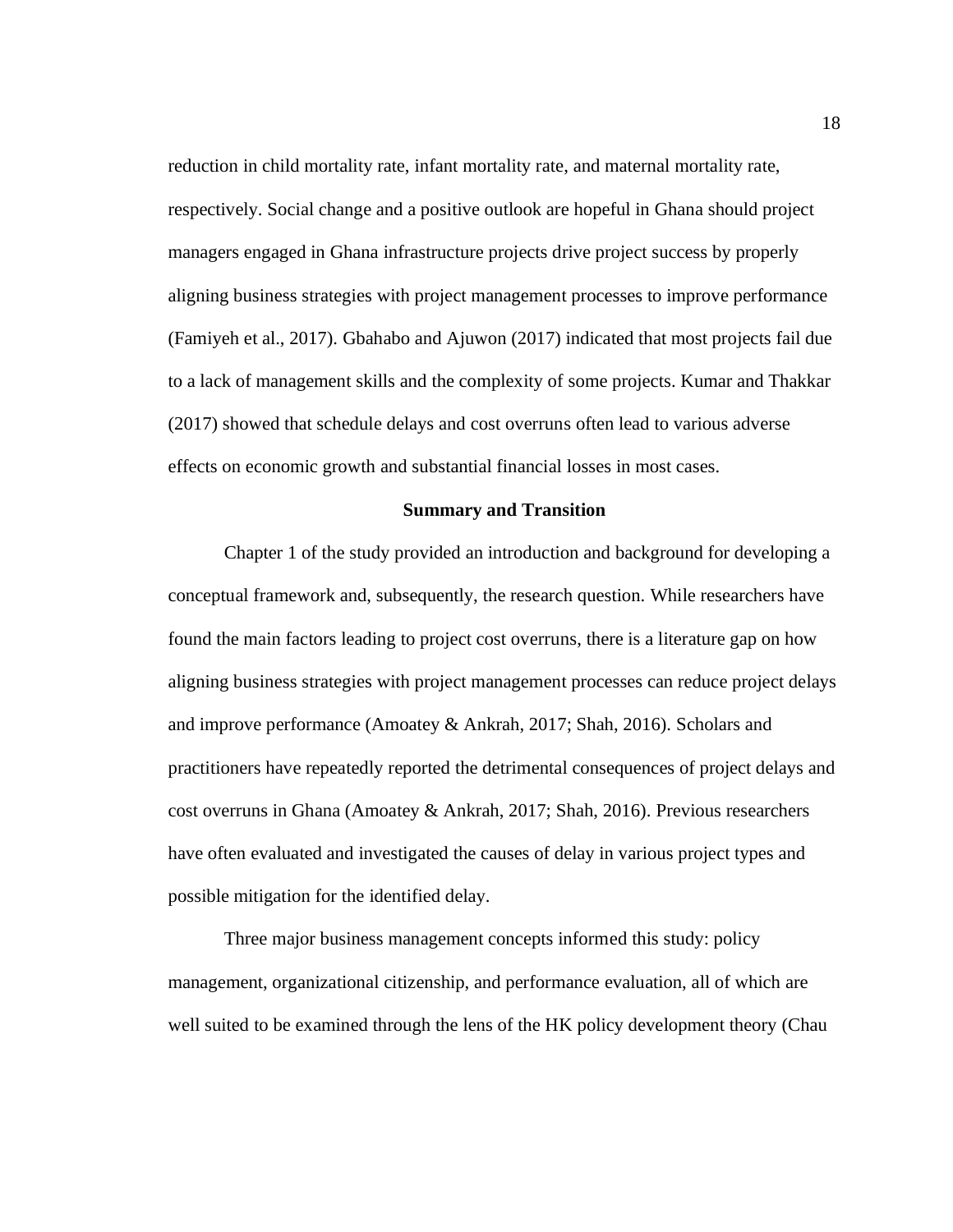& Witcher, 2005). Chau and Witcher (2005) built a FAIR strategic framework using four major business management concepts of Focus*.* However, this unique study categorizes most delay events under the umbrella of nonalignment of business strategies with project management processes driving most cost overruns. In Chapter 2, the critical literature review shows the trend in project delay and cost overrun, including but not limited to its causes, its impact on project stakeholders, and its effect on project success. This review evaluates various approaches to align business practices with project management processes and how their implementation can improve the project success rate.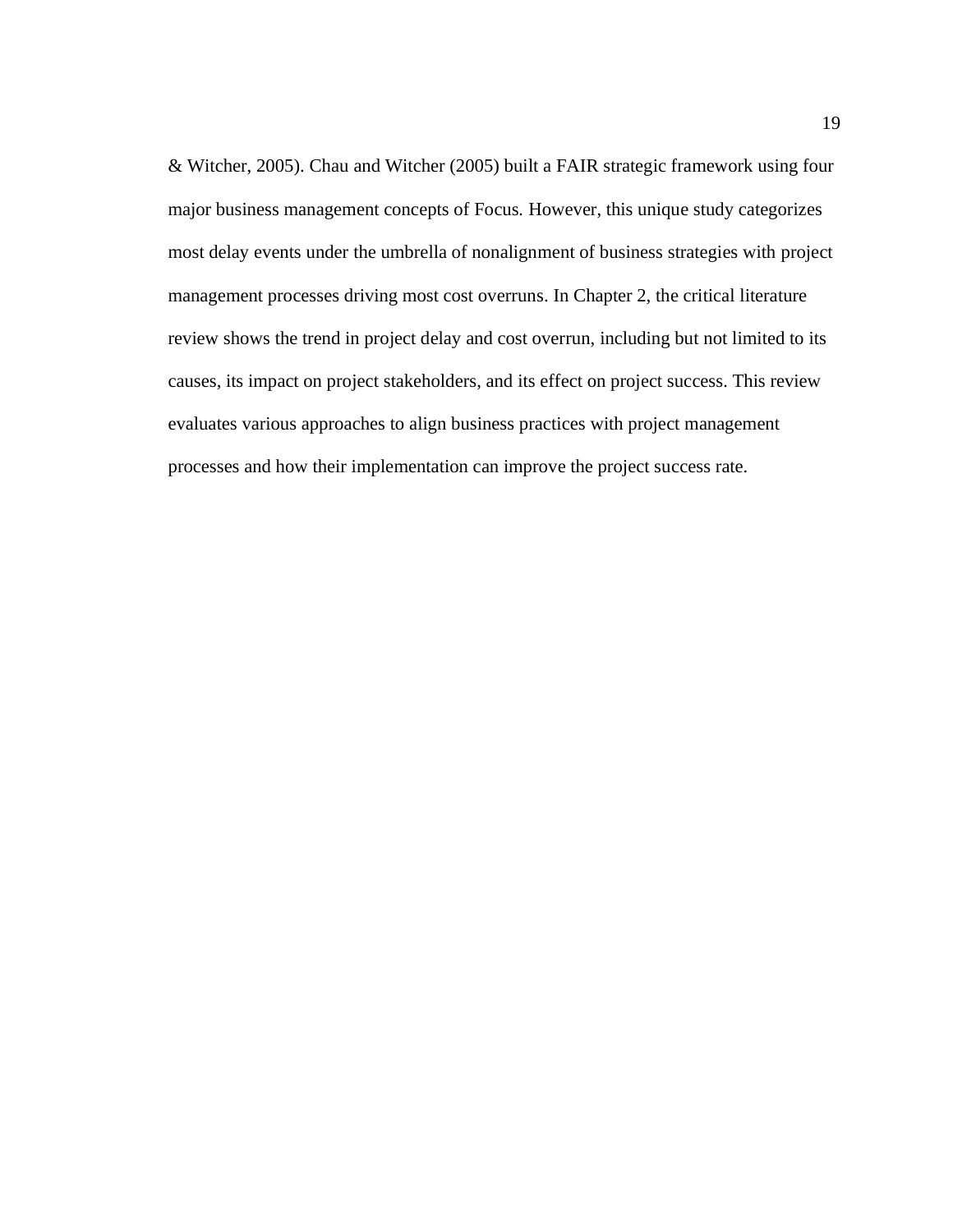#### Chapter 2: Literature Review

<span id="page-32-0"></span>Although construction projects contribute to the Ghanian economy's growth (Famiyeh et al., 2017), studies have indicated that many projects are often delayed (Al Sudairi et al., 2013; Amoatey & Ankrah, 2017; Shah, 2016). Studies have indicated that misalignment of the project managers' strategies with a business process can result in cost overruns, reduced business profit, lower productivity, loss of market share, and increased management workforce turnover (Confonto et al., 2019). The purpose of this qualitative exploratory multiple case study was to identify managers' perceptions regarding strategies project managers in Ghana used to align business strategies with project management processes to improve performance. Shah (2016) indicated that completion of projects within the scheduled time can contribute to economic growth and development and increase the standard of living of a country's citizens. Chapter 2 includes a critical analysis of the literature that I used to ground the study.

#### **Literature Search Strategy**

<span id="page-32-1"></span>My objective for the literature review was to examine existing academic and professional literature on the global challenge of project schedule delay and project cost overrun and their damaging effect on project stakeholders and society at large alongside academic literature on project managers' roles in project delays. The literature review discussed a detailed perspective of project cost overruns and schedule delays from diverse research. According to Alotaibi et al. (2016), the strength of a literature review analysis is contingent on selecting and assessing the foundational references that build a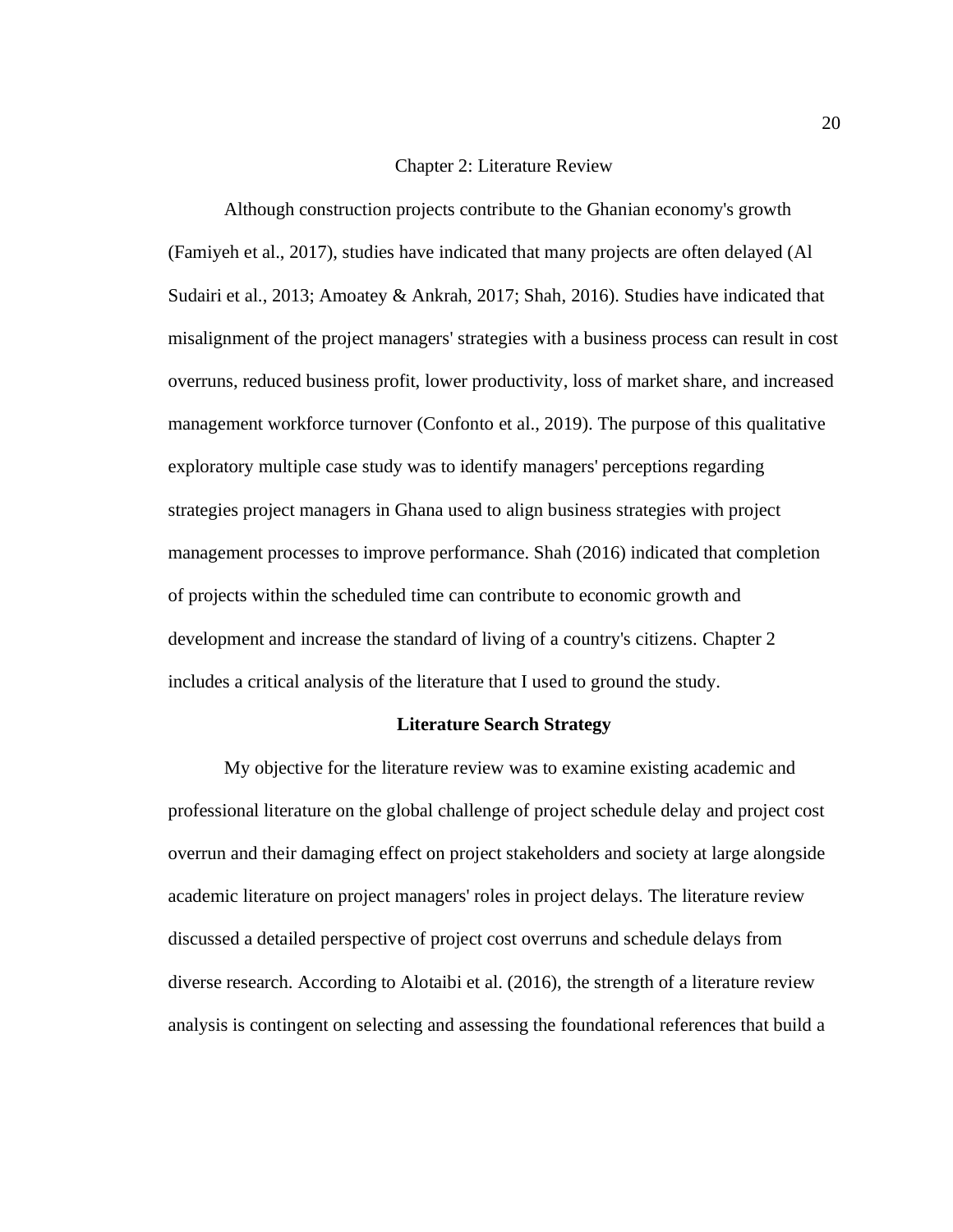knowledge base to justify and validate the study purpose. Similarly, Pedrini and Ferri (2019) noted that conducting a literature review should be an exhaustive process in which the researcher analyzes the study topic's literature. I reviewed several kinds of literature to locate the required sources for the literature review.

I used several databases for this critical academic and professional literature review: Business Sources, ProQuest, Science Direct, Walden University Library, Research Gate, SAGE Premier, Emerald Management Journals, EBSCOhost Scholar, and Google. Primary search keywords involving multiple combinations of words used for retrieving relevant articles, previous dissertations, and professional journals related to the research problem and conceptual framework. The search terms were *business strategy, project leadership, project management, project performance, overruns, project delays, alignment of project management with business strategies, project critical success factors,* and *project management strategy.* I used the search results generated using different topics and keywords to identify the following areas relevant to the present study: communication, stakeholder engagement, motivation, and performance management. The sources used in the study were intended to ensure accuracy. I used resources that were published within the last 5 years as required by Walden University. I relied on current resources because up-to-date resources help develop a broader perspective of the topic and to overcome the longitudinal effects of older sources. I did not use older articles related to the topic of the present study.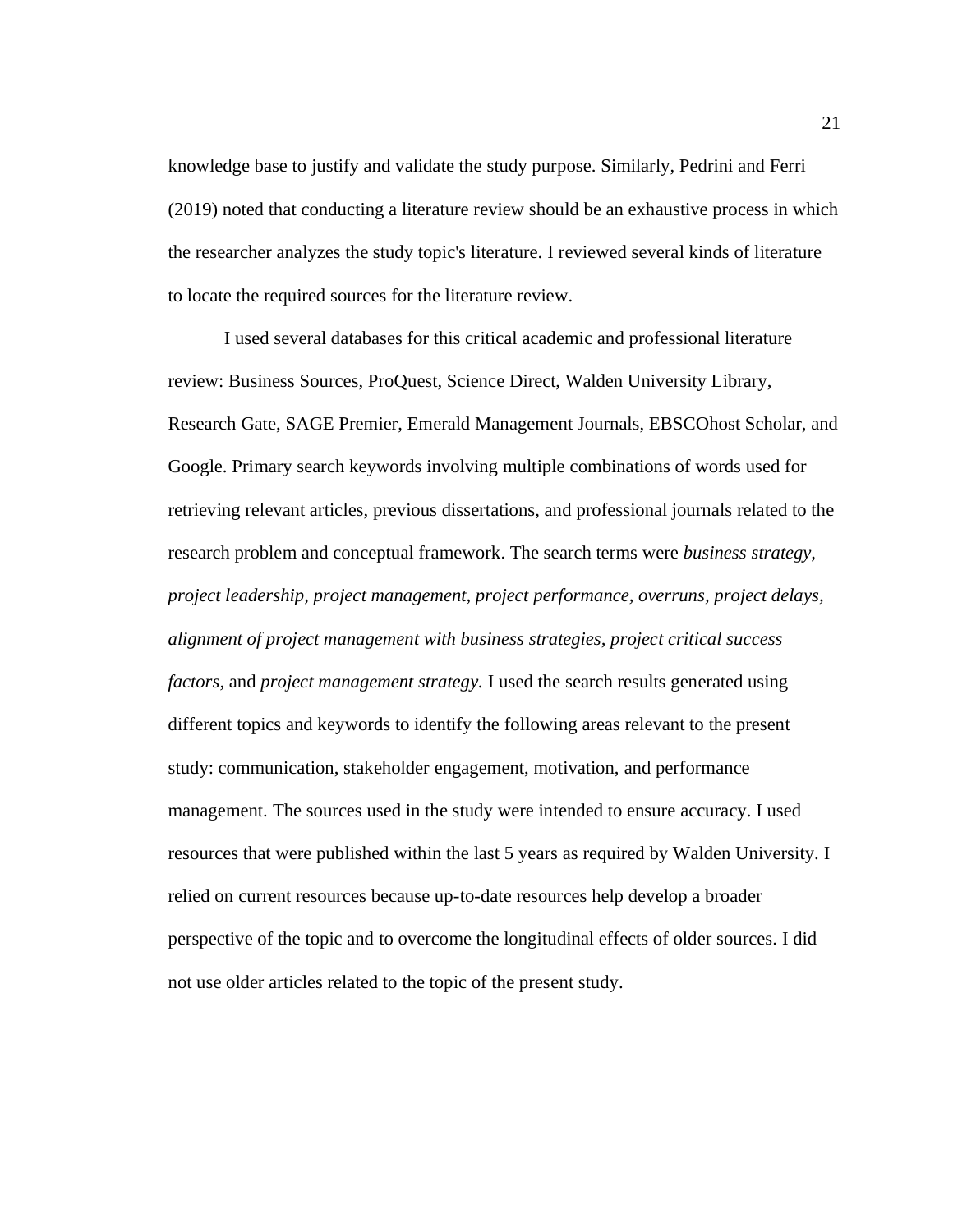My goal for the literature review was to review the literature relating to business strategy alignment with management processes in public infrastructure projects to mitigate the risk of schedule delay and cost overrun. Coffee et al. (2019) suggested that there is limited data about how project managers in Ghana's construction sector align their strategies with business processes. My goal was to reveal the increasing trend in schedule delay and cost overruns leading to increased project failure to ground the general management problem. I also sought to identify any gaps in the literature. During the literature review, I found no peer-reviewed papers, journals, or professional papers exploring how project managers in Ghana's construction sector align their strategies with business processes. I used a search filter to comply with Walden University's minimum requirement of ensuring 85% of total resources being from peer-reviewed journals published within 5 years from the expected year of dissertation program completion in 2021, including a minimum of 60 peer-reviewed sources.

#### **Conceptual Framework**

<span id="page-34-0"></span>In this study, I used HK, or the policy development theory, to identify how project managers in Ghana align project management processes with business strategies. HK, which translates from the original Japanese as "shining metal," and literally from the Kenji as "management or control," is a strategic management tool needed to achieve convergence by planning and executing organizational annual strategic goals while maintaining the long-term perspective or focus. HK originated in Japan in 1950 during a Quality Control exhibition sponsored by the Association of Science and Technology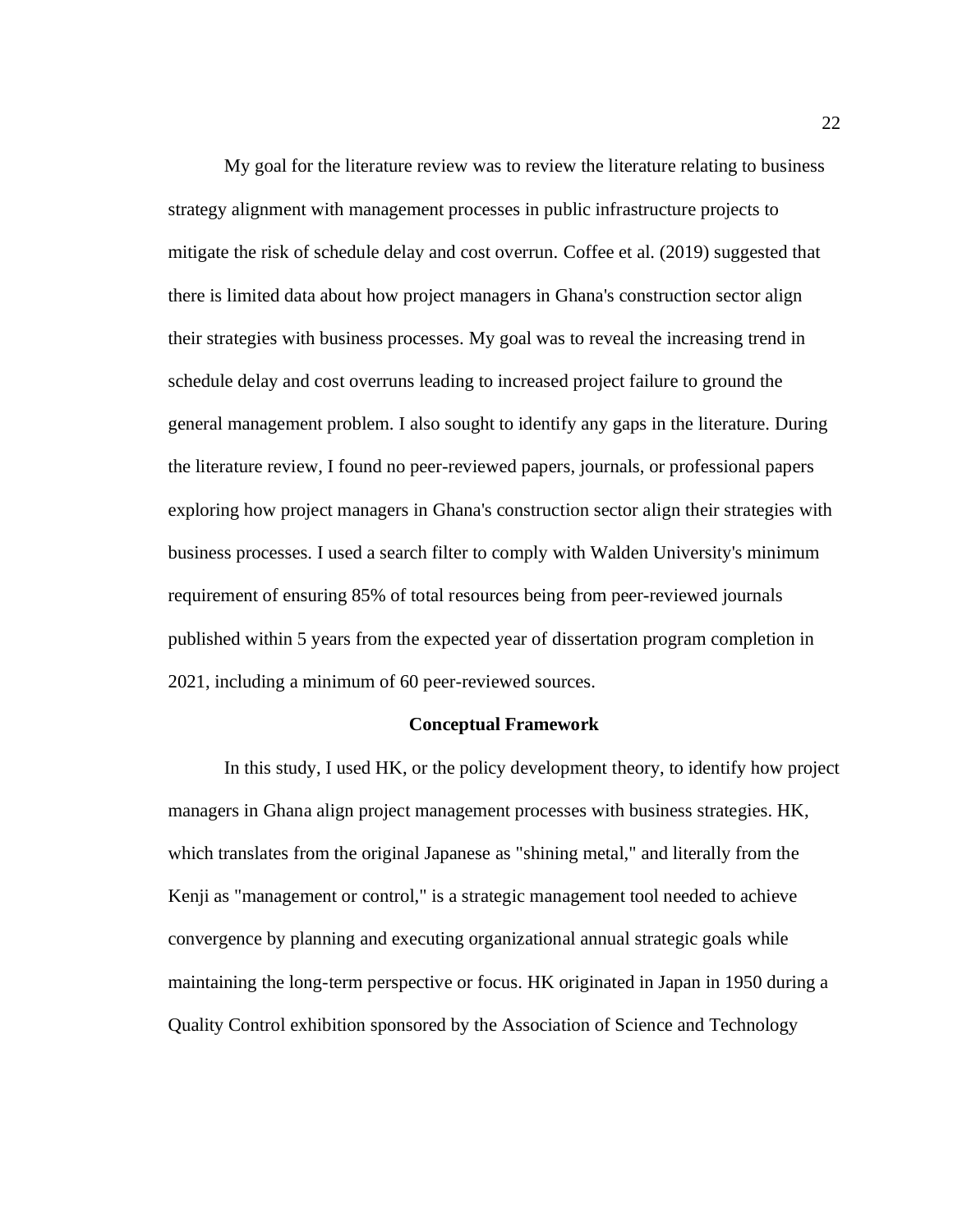(Akao, 1961**)**. Due to its appropriateness, HK was immediately sponsored and used as the foundational criterion in assessing and evaluating annual Deming prizes (Melander et al., 2016). Akao (1961) initially introduced the model in 1961 to give top managers the power and explicit authority regarding correctional management and aligning business strategies and operational goals, thereby facilitating the business's success (Giordani da Silveira et al., 2017**).** The practices of planning and deployment are the most critical elements of the HK model, including generating targets and developing processes to realize the targets (Nicholas, 2016).

The present literature showed that, at first, most Japanese companies used the HK technique in an ad-hoc manner by primarily developing systems or policies related to management practices only. A few years later, the Tire Company developed HK as an invaluable component of total quality control in 1962. The HK model is a companywide holistic and long-term management strategy for policy control. In the late 1970s, the HK model was widely recognized and accepted by most companies in Japan, and its philosophy began to spread to the Western countries in the early 1980s (Nicholas, 2016). Introducing the HK model in Ghana marked the initial attempt in business breakthrough activities without including process breakthroughs that could improve companies' desired outcomes or results (Nicholas, 2016).

The model has three alignment processes. The first is aligning all people in the organization with the set goals. This coordination and alignment of people create a sense of urgency among the people. The conceptualization of a shared goal helps employees in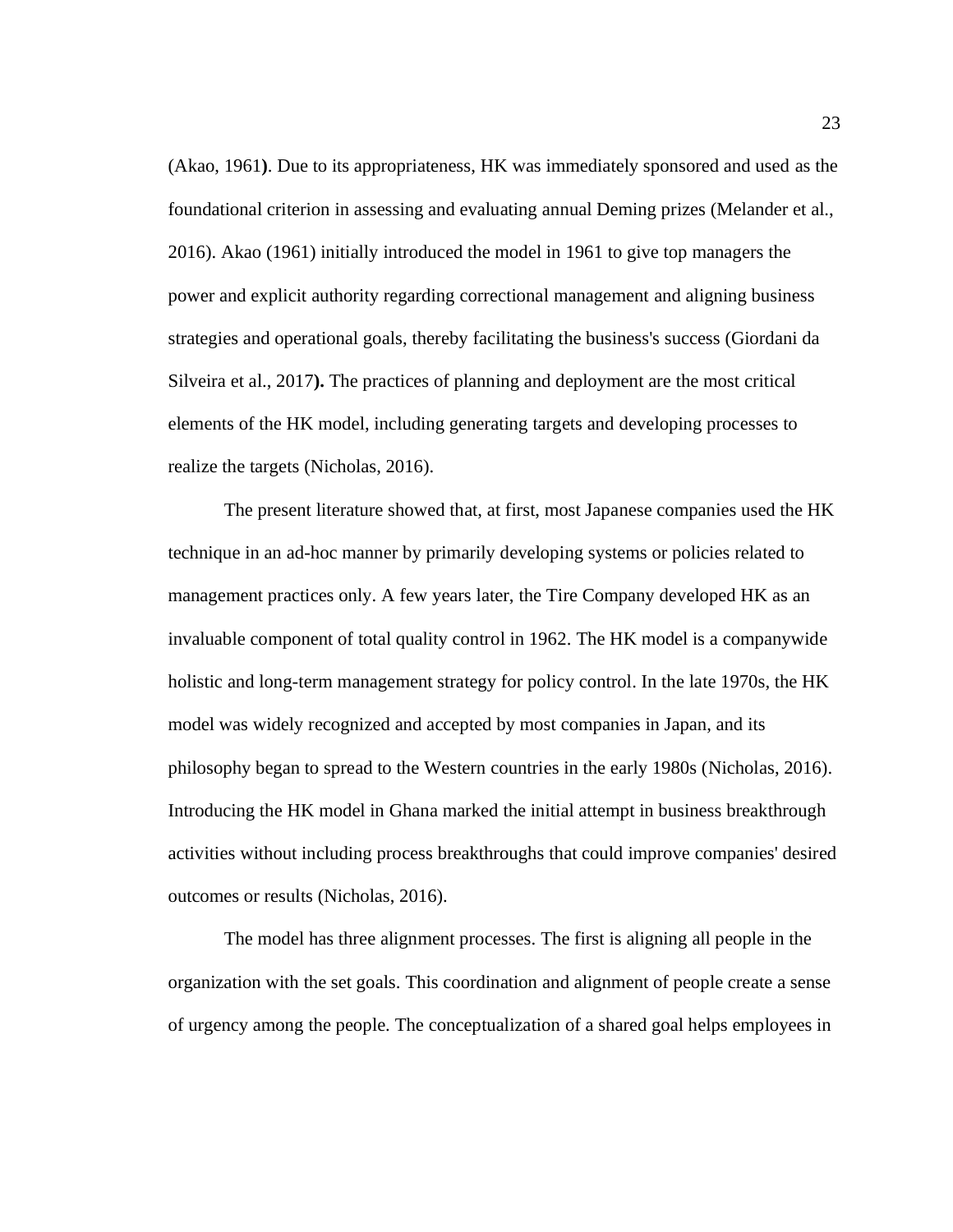businesses, including project managers, focus on strategically essential activities (Nicholas, 2016). The second alignment process includes aligning all jobs and tasks, whether routine or nonroutine, by focusing or coordinating critical resources to accomplish critical goals (Tortorella et al., 2019). The third alignment process includes aligning the firm's strategies with the societal or environmental changes that may impact the company's implementation of critical projects (Nicholas, 2016). The HK offered these three business alignment approaches to concentrate on improving a firm's performance and productivity, aligning personal goals with the firm objectives, involving employees in policy formulation process rather than total adherence to superiors' directions, emphasizing the periodic review of all process in the business at a given interval instead annually to ensure they align with business needs, and recommending the use a structured approach to solving problems in the organization (Melander et al., 2016; Tortorella et al., 2019).

I used the HK theory because project management entails breaking down longterm visions and goals into short-term actionable milestones toward various projects' ultimate success (Nicholas, 2016). I selected the model because it seamlessly harmonizes with the day-to-day operations in organizations, including practices that impact project implementation (Nicholas, 2016). The HK model plays a significant role in policy formulation at the corporate level. The HK model has had an indelible impact on aligning project objectives with company goals, including integrating all stakeholders (Nicholas, 2016). At this level, project managers can influence policies geared toward high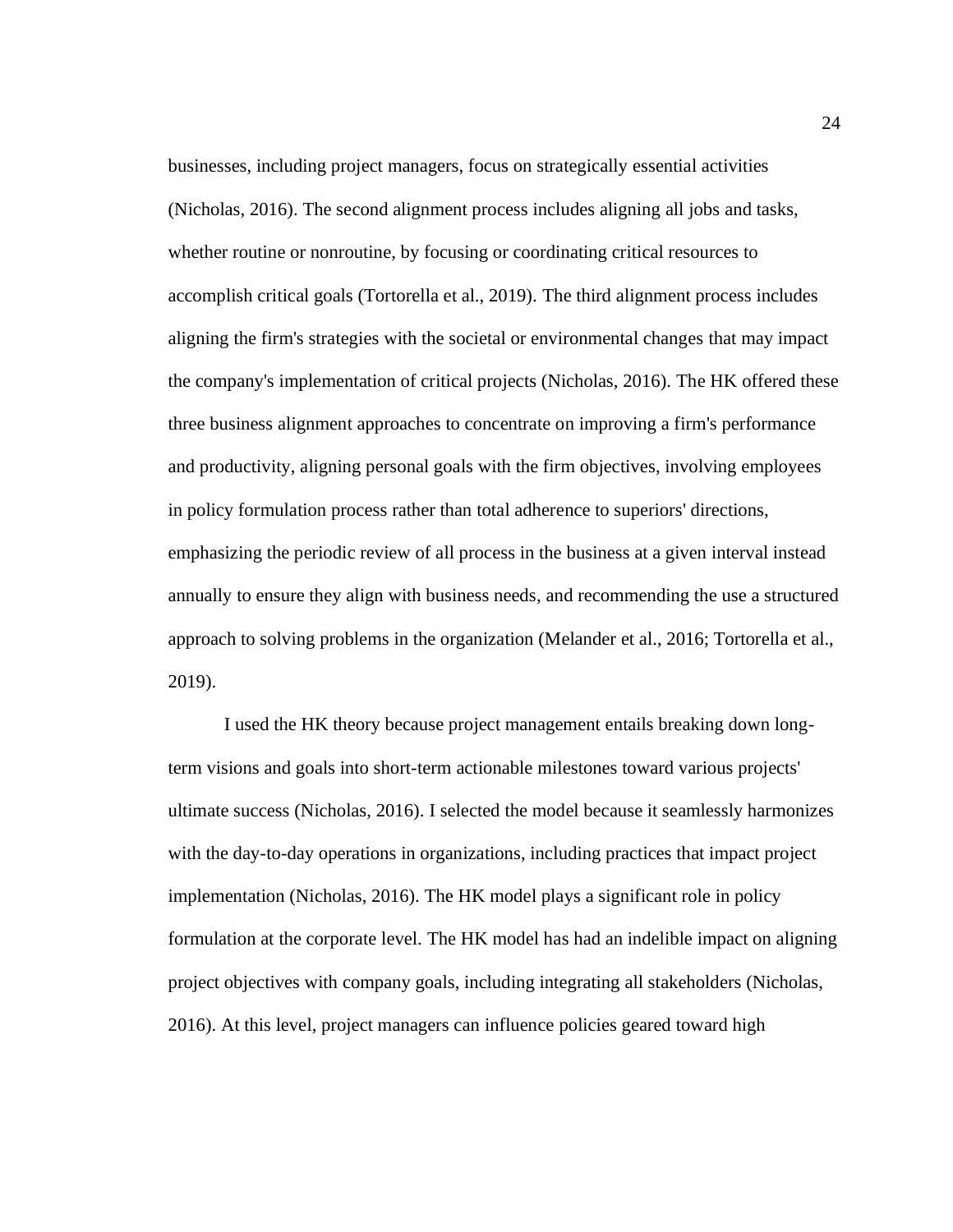performance project improvements or suggest critical changes compatible with business processes and practices (Tortorella et al., 2019). The HK model can be used to help stakeholders understand the extent to which corporate-level policies impact project success.

Business managers tend to focus only on critical medium-term priorities or breakthrough objectives regarding the firm's vision. By concentrating on a limited number of objectives, project managers can use HK and develop a realistic approach to facilitate project success in different phases (Tortorella et al., 2019). However, overemphasis on long-term needs may cause deviations in project success when implementing various projects (Nicholas, 2016). In this context, project schedule overruns in Ghana may be responsible for the gap between short-term and long-term priorities. Project managers have used the HK model to understand how to align their day-to-day operational objectives with the firm's long-term strategies. I also selected the HK model because it may help managers align individuals' goals with the project's priorities from the initial phase to its completion stage through actionable and measurable plans (Nicholas, 2016).

### **Literature Review**

Despite construction projects' contribution to the Ghanian economy's growth (Famiyeh et al., 2017), studies have indicated that projects do not complete as scheduled (Agyekum-Mensah & Knight, 2017). Studies have suggested that misalignment of the project managers' strategies with a business process can result in cost overruns, reduced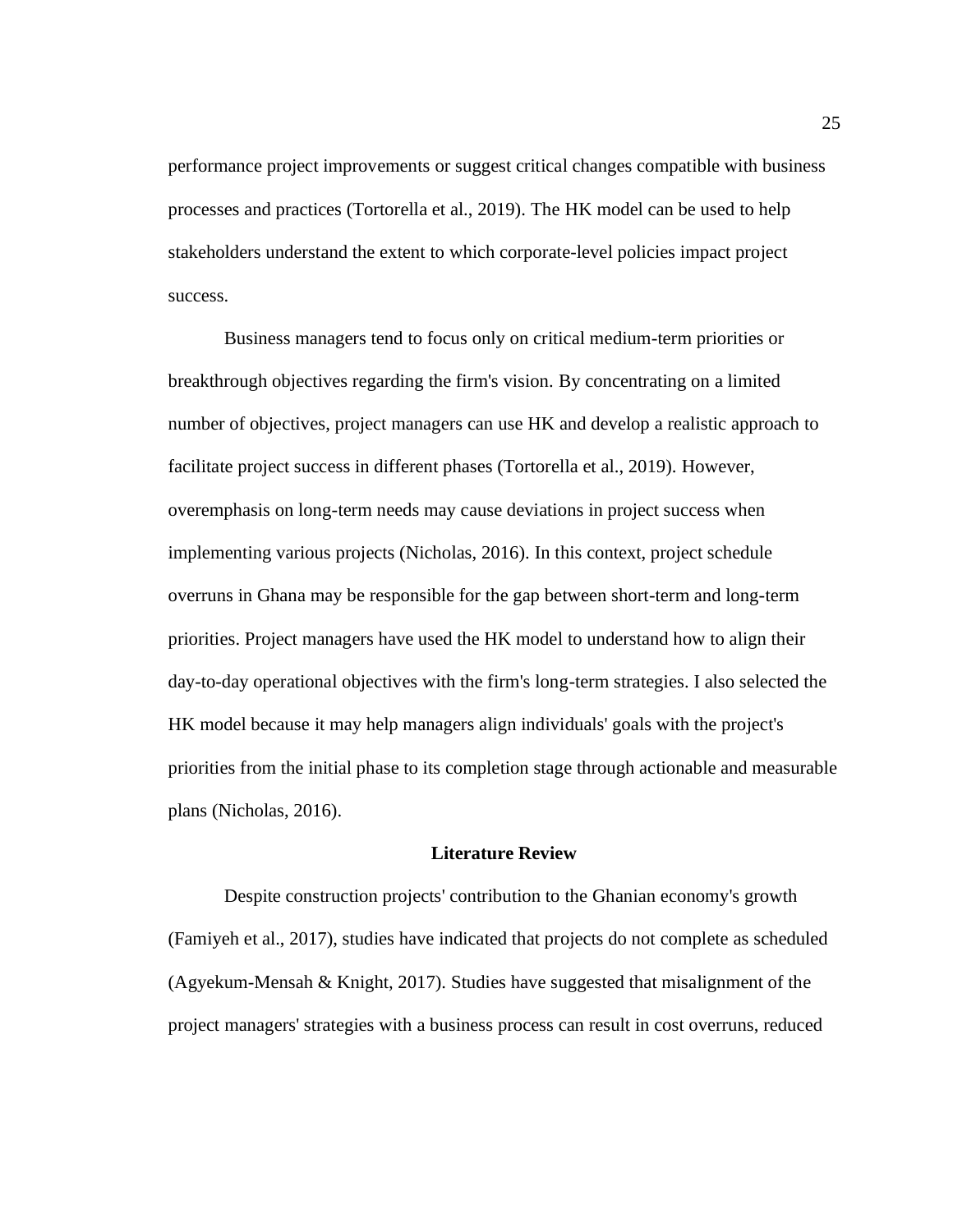business profit, lower productivity, loss of market share, and increased management workforce turnover (Alvarenga et al., 2019). The purpose of this qualitative exploratory multiple case study was to identify how project managers of government-funded projects in Ghana align project management processes with business strategies to improve performance.

# **The Role of the Project Manager in the Construction Sector**

Waheed (2016) mentioned that the role of project managers in the construction business could apprehend from a clear understanding of project management in totality. The global regulatory body for project management practice, PMI, defined project management as planning and controlling resources deployed to a project and during a project life cycle (Abyad, 2018). Significantly, project management is the process of using a methodological approach to attain a pre-identified goal within a predefined budget, time, and quality. Project management plays a vital role in the construction industry despite its existence in the construction and engineering industry (Zuo, Zhao, Nguyen, Ma, & Gao, 2018). As outlined by the PMI, project management comprises five processes: initiation, planning, execution, monitoring and controlling, and finally, project closure (PMI, 2013).

Qualitative research completed on 109 project managers in the Vietnamese construction industry on project management concluded that project management on its own is a form of skill and knowledge that can be acquired to ensure its effective practice (Zuo et al., 2018). Another exploratory qualitative study by Gbahabo and Ajuwon (2017),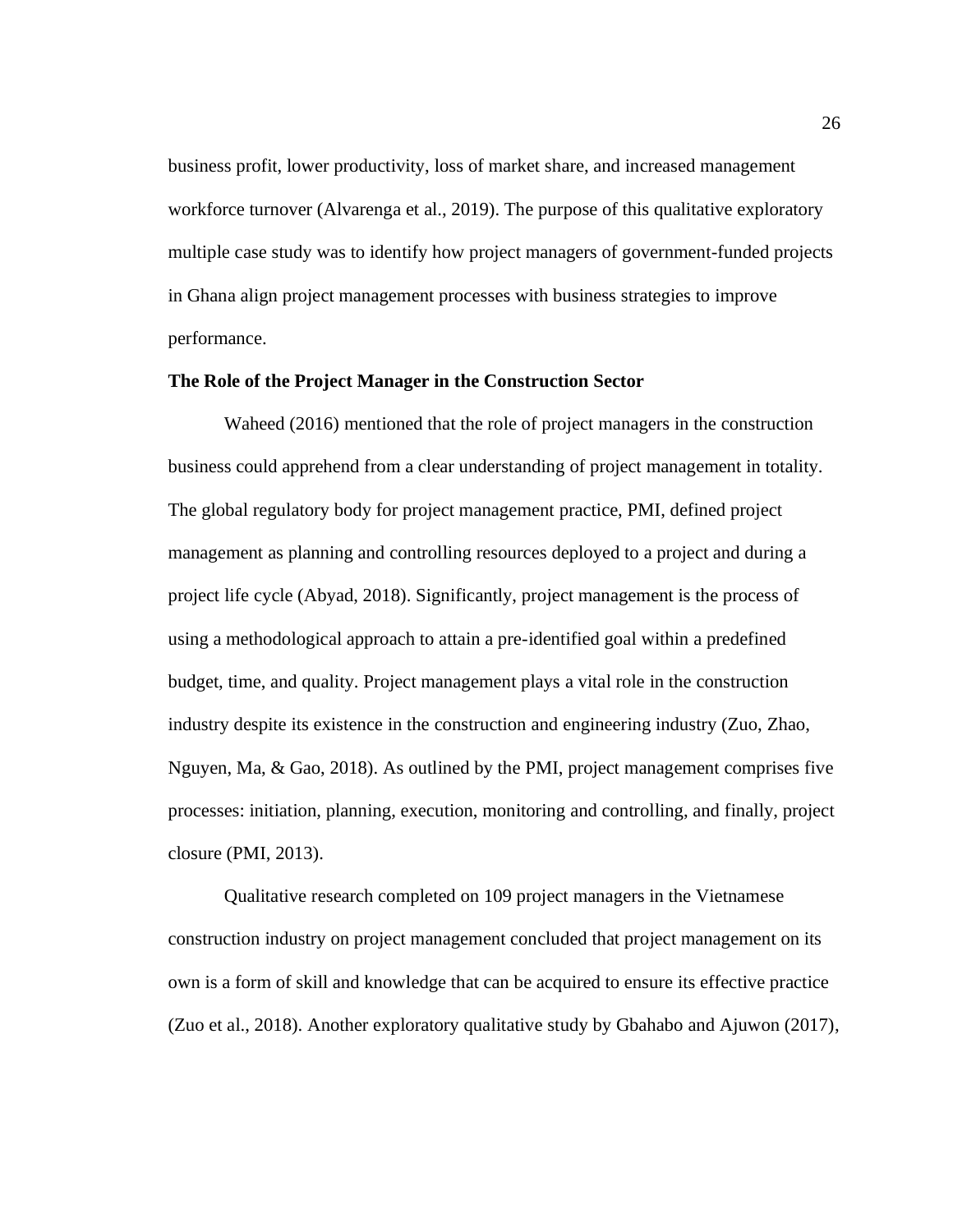based on extensive secondary data, including peer-reviewed journals and study reports, found inadequate project management skills detrimental to project success. This understanding aligns with PMI's project management knowledge, which draws on ten areas: integration, scope, time, cost, quality, procurement, human resources, communications, risk management, and stakeholder management (Alotaibi et al., 2016). As a practice, project management is often deployed in organizations to effect an organization's changes (Kerzner, 2014). The heterogeneous nature of projects requires modern techniques to achieve project goals; hence, there is a need for heterogeneous and dynamic team members (Larsson, Eriksson, & Pesamaa, 2018).

Following critical literature review and analysis of quantitative data from 73 project managers in the context of relationship management from the United Kingdom Meng, Boyd (2017) concluded that the role of the project manager in the construction sector can be likened to that of a facilitator and is grounded in the understanding of project management process and knowledge area. The project manager is responsible for handling and managing the overall construction project from the initiation down to project closure (Damoah & Kumi, 2018). The empirical evidence presented by Jovanović and Jovanović (2018), in their qualitative investigation of traditional project managers' roles, found that beyond the project itself, the project manager's role extends to management of internal and external stakeholders, including client and organization's expectations. The project manager's role in the construction sector comprises six main categories indicated by Dziekoński, 2017; Jovanović and Jovanović (2018) as staff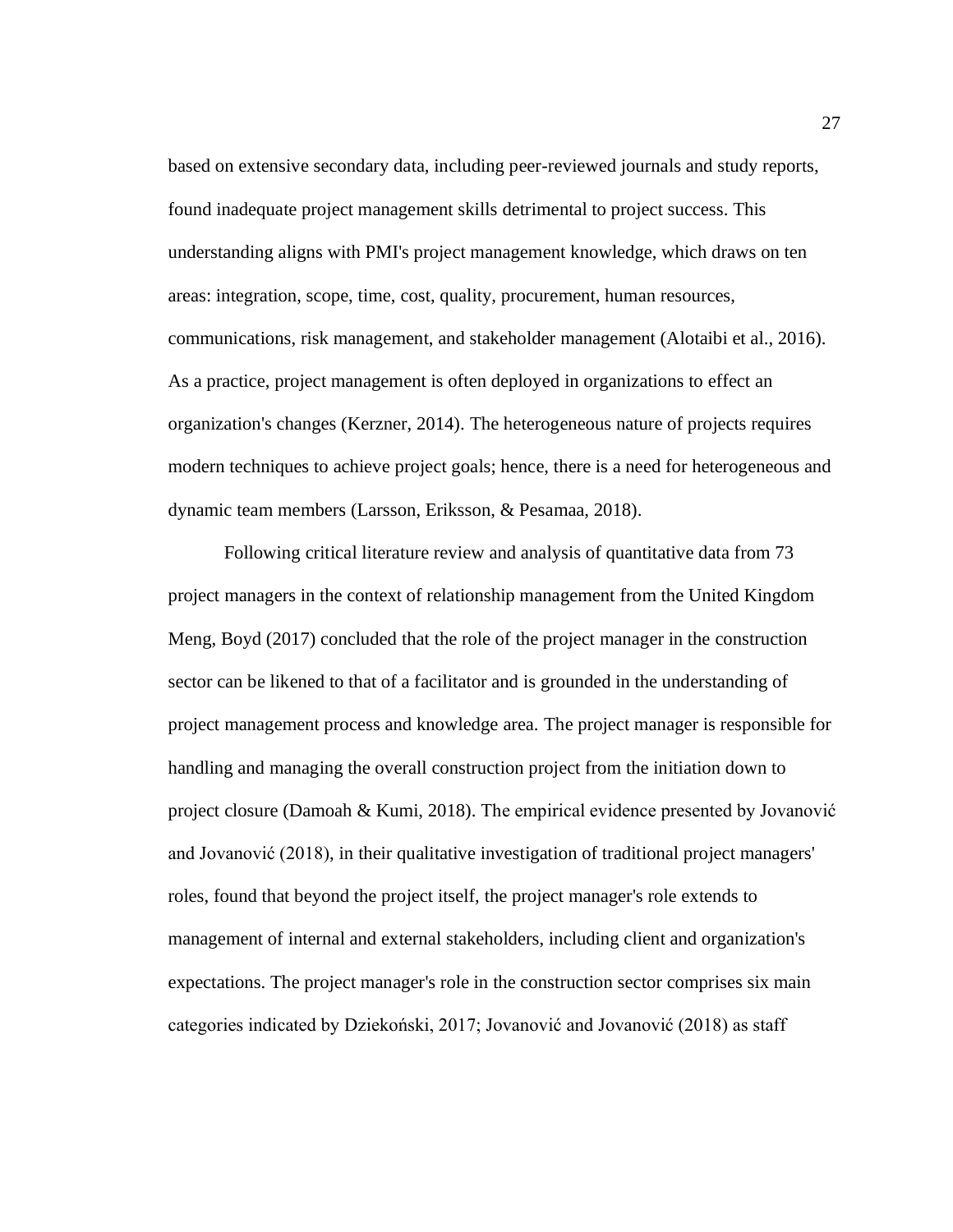management, creating a benchmark, communication, planning, resource distribution, and budget management.

# **Project Cost Overruns and Schedule Delays**

From a general perspective, the construction sector is highly dynamic, complex, and multifaceted (Abusafiya & Suliman, 2017; Gbahabo & Ajuwon, 2017). Though risks are pervasive in all the economic sectors, the construction industry stands out as the most vulnerable to critical challenges to cost overruns, schedule delays, and compromised quality of final deliverables. Alexander, Mazzuchi, and Sarkani (2017) reiterated that budget and schedule overruns are the most common challenges that project managers struggle with within the new construction sector, regardless of modern technological tools designed to ease complex projects. Cole (2017) indicated that project managers are indispensable in the construction sector to complete projects within the schedule while integrating quality concerns and budget constraints (Gbahabo & Samuel, 2017; Habibi, Kermanshachi, & Safapour, 2018).

A survey conducted by Heravi and Mohammadian (2017) found that project managers' greatest fears include timely completion of projects, the quality of the final deliverables, and the possibility of project failure due to budget overruns. While the point mentioned above may be right, project failure cases are still rampant in the new construction sector despite the increased awareness that project managers have concerning the detrimental impacts of project overruns on their financial position and reputation (Pall, Bridge, Skitmore, & Gray, 2016). For instance, a recent study indicates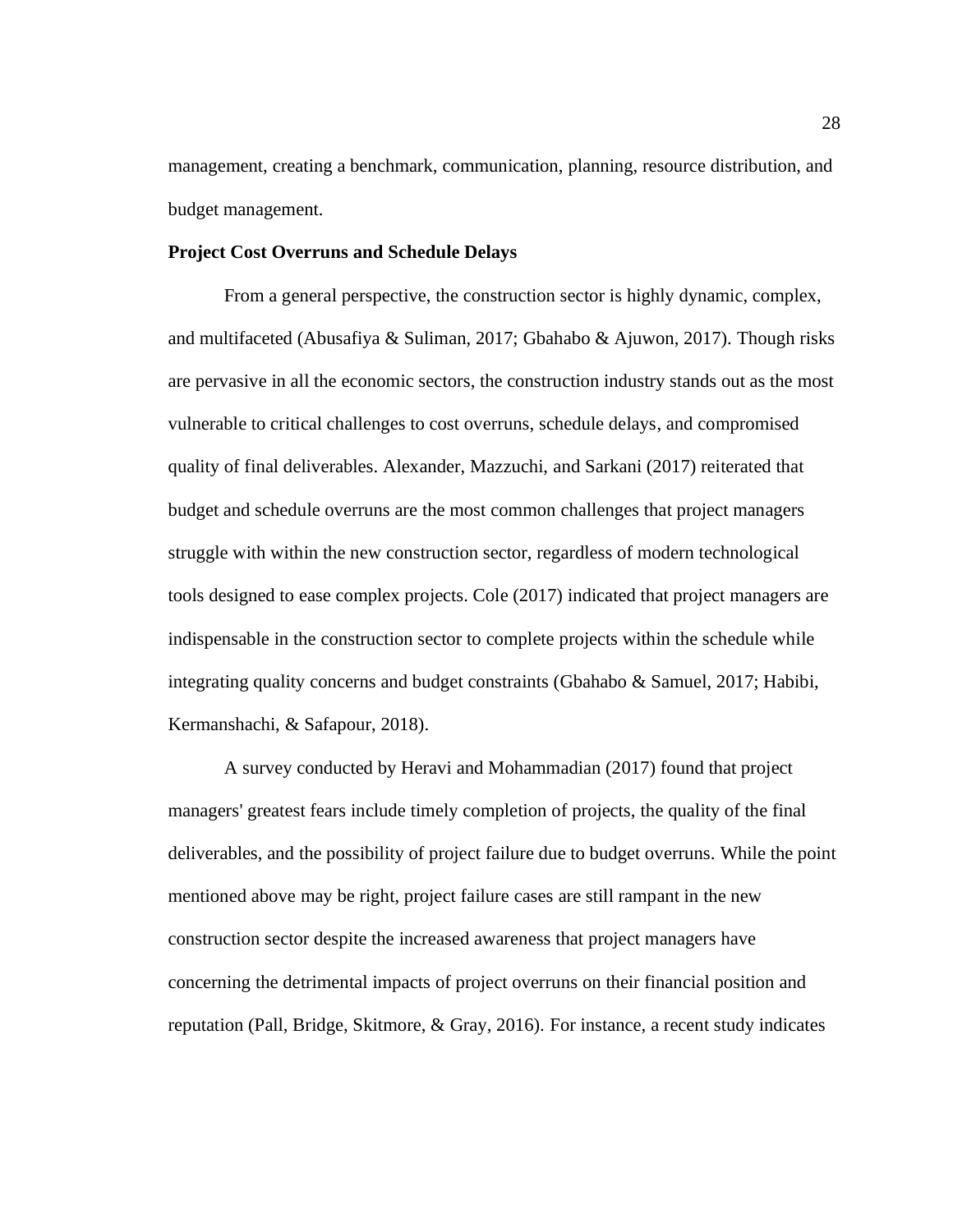that at least 55% of Malaysia's construction projects have relatively higher cost overruns than projects in other sectors (Al-Hazim, Salem, & Ahmad, 2017; Taofeeq, Adeleke, & Hassan, 2019). The study findings show that cost overruns positively correlate with the project's size (Al-Hazim et al., 2017). Heravi and Mohammadian (2017) contend that estimating the budget and schedule for more significant projects is more complicated than doing the same for smaller projects to account for such findings. Due to the frequent variations in project size and requirements, project managers make wrong estimates and forecasts when handling big projects. This argument is incomplete as it does not account for the much lower budget and schedule overruns of significant projects in other sectors apart from the construction industry. In essence, if project complexity is the core reason for budget and schedule overruns in the construction sector, then the same should apply to big projects, both in private and public sectors (Safapour, Kermanshachi, & Taneja, 2019).

Previously, studies did not provide practical recommendations on how project managers can prevent budget and schedule overruns when handling public sector projects. According to Taofeeq et al. (2019), past literature did not include practical recommendations for managing public projects that can contribute to over-reliance on exploratory and descriptive methodologies. Usually, but not uniquely, descriptive studies mainly identify the main characteristics of project management or attributes of project managers within the construction sector while ignoring an analysis of the factors that can promote the performance and success of projects in the public sector (Coffee et al.,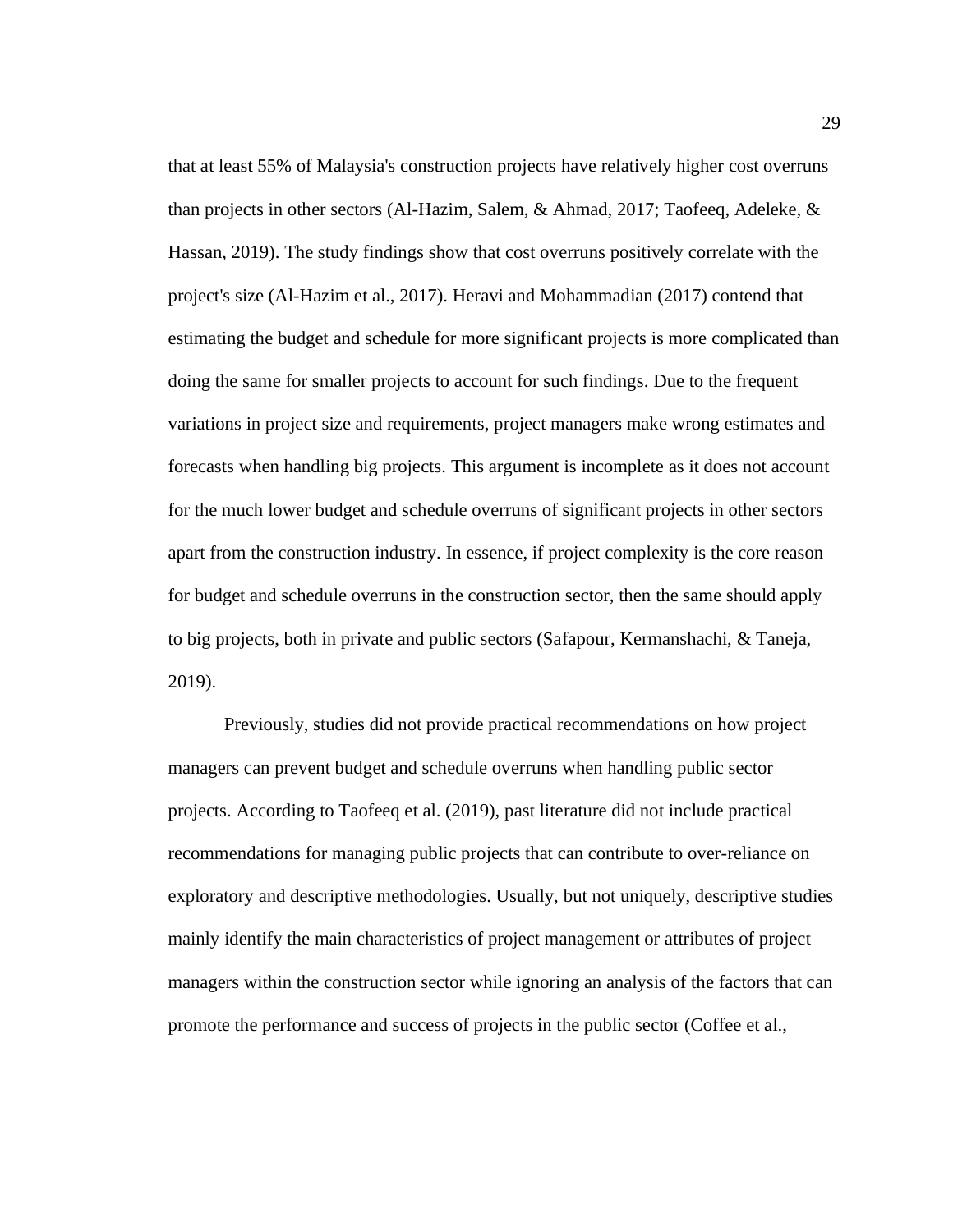2019). Adam et al. (2017) conducted a systematic literature review approach, which is fundamentally explorative on project management issues in the public sector. The study revealed three key issues that often derail effective management of different projects: ineffective site management, poor project planning, and procurement issues (Adam et al., 2017). Notably, 25% of studies conducted by Amandin and Kule (2016) had no recommendations on how project managers can overcome cost and budget overruns.

Most importantly, Amandin and Kule (2016) did not consider the possible implications of geographical factors likely to affect project success. In the majority of cases, the studies conducted in different geographical locations may not yield similar results. Perhaps many studies that Amandin and Kule (2016) explored had been conducted in the exact geographical location. However, the content of this study did not indicate how homogenous the study sample was. The main aim of the study by Amandin and Kule (2016) was to discover how many studies provided recommendations on overcoming budget and schedule overruns rampant in the public sector.

Existing literature also presents studies that attempted to quantify budget and schedule overruns. Ullah, Abdullah, Nagapan, Suhoo, and Khan (2017) found that large projects had schedule overruns exceeding four weeks. On the contrary, more minor to medium projects had an average schedule overrun of slightly more than three weeks (Ullah et al., 2017). These findings confirm the hypothesis by Cole (2017) that a project's size determines the extent of schedule and budget risks. An additional study by Amandin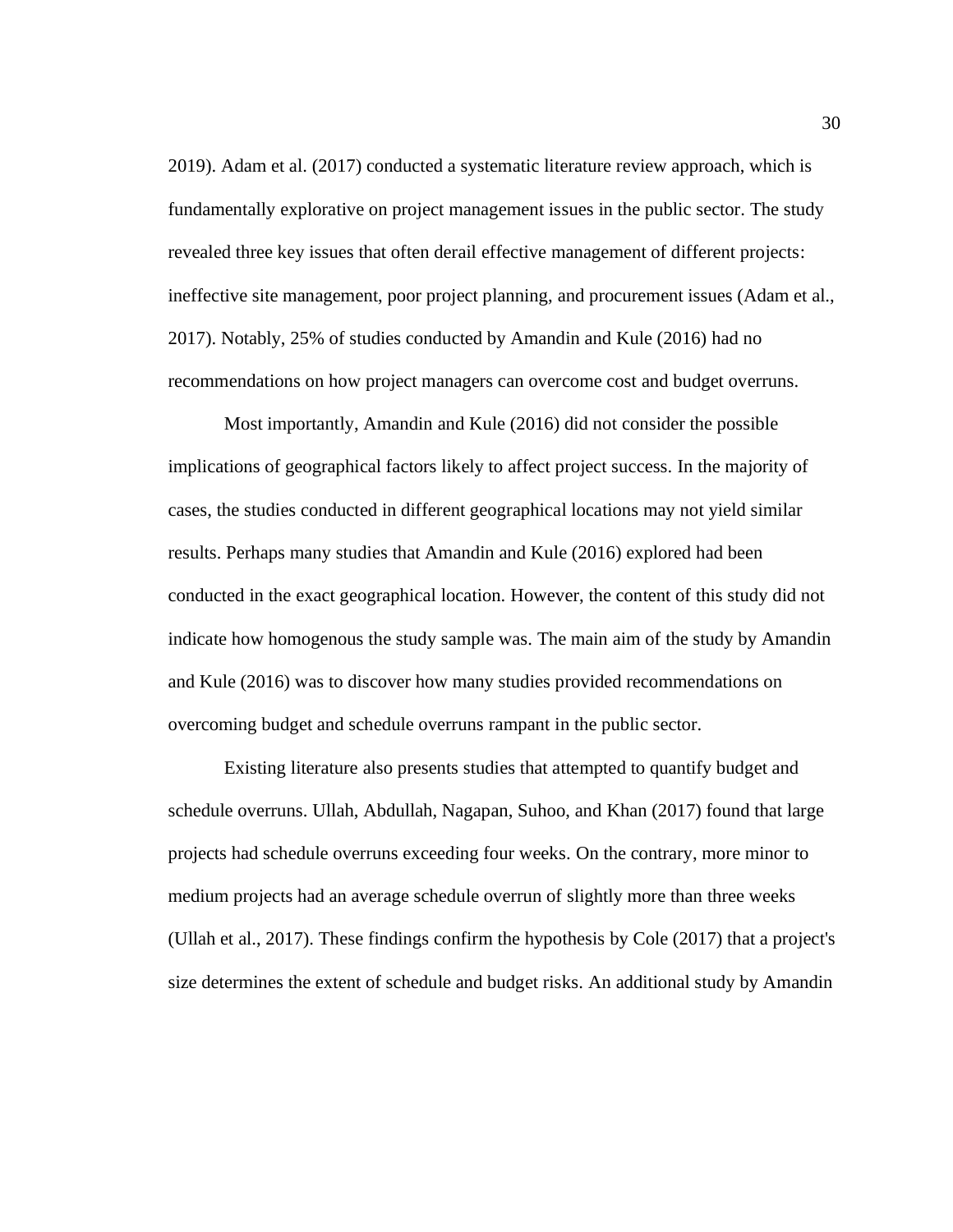and Kule (2016) has also confirmed that higher schedule overruns are more prevalent in larger projects than smaller or medium ones.

Heravi and Mohammadian (2017) found that approximately 58% of all public projects in Singapore had schedule overruns, with defects and required rework being the main factors. Cole (2017) also attempted to quantify budget overruns for construction projects. In his analysis, Cole (2017) used a sample of 276 construction projects and applied cumulative probabilities to estimate budget overruns. The study findings established that, on average, construction projects had budget overruns of 12.22%. By quantifying the average size of budget overruns, Cole (2017) provided a basis for project managers to make proper adjustments to their budgets during the planning phase to prevent projects in the public sector from stalling.

Studies that aim at quantifying project overruns are 'treating symptoms' rather than addressing the underlying issues. Ahady, Gupta, and Malik (2017) suggest that project overruns are the key derivatives of fundamental problems related to project management efficiency. Therefore, focusing on the 'symptoms' may not bring any substantive changes in project efficiency. Amandin and Kule (2016) indicated that prior researchers had not developed a standard and widely accepted solution for addressing project overruns common to mega projects in the public sector. While this may be true, a frequent change that applies to public projects may not be possible due to the differences in various projects' nature and complexities. Every project in the public sector is unique and requires a customized management strategy to overcome probable cost and schedule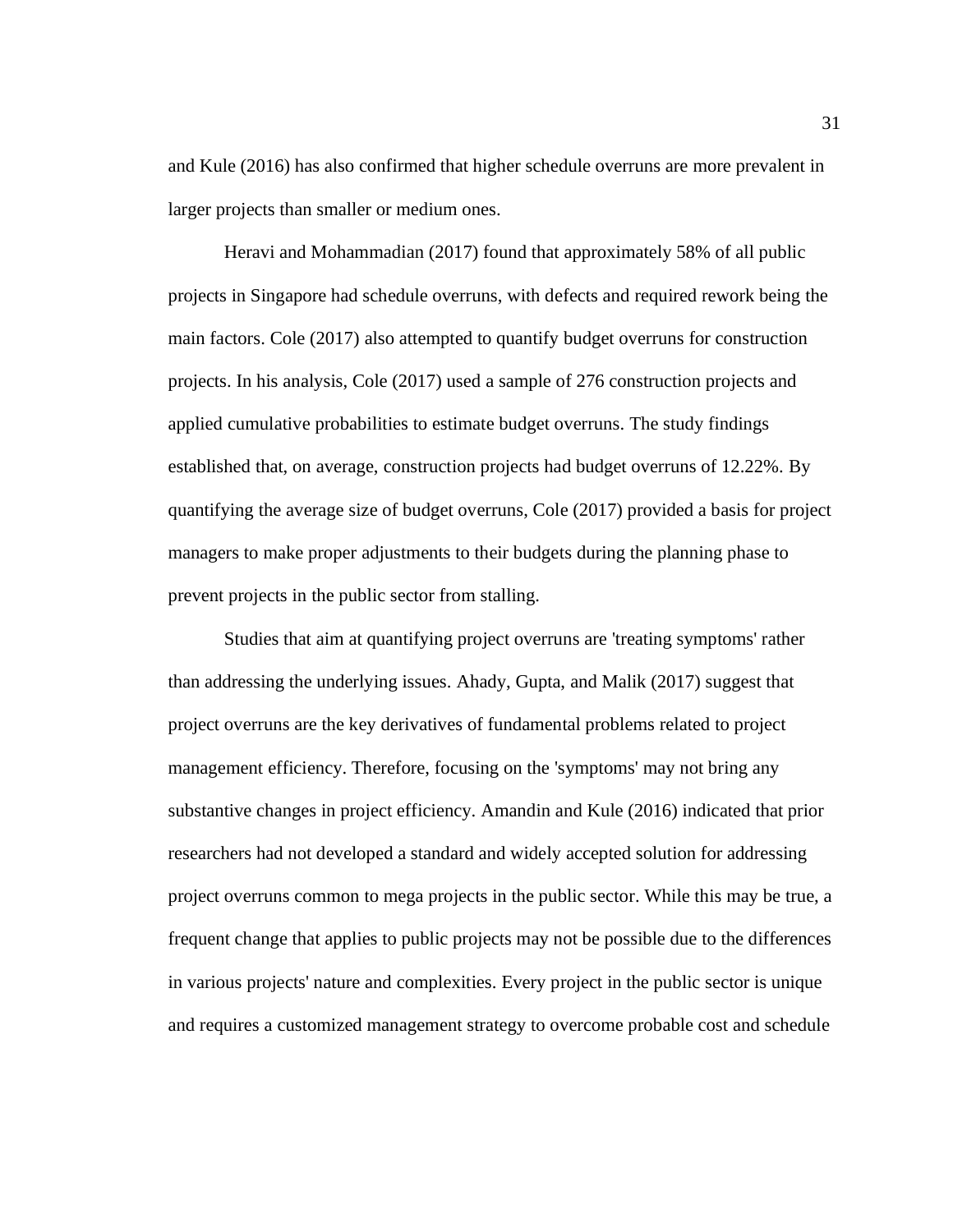overruns. According to Alexander et al. (2017), this calls for project managers to determine the specific underlying factors likely to cause project overruns. However, even though projects are different, Abusafiya and Suliman (2017) argued that there are possibly specific underlying causes of overruns common to most construction projects.

The argument that construction projects have specific similar underlying causes of overruns exists in the United Kingdom (UK), where contractors use common strategies for controlling time, cost, and quality (Hamid & Waterman, 2018). Contractors are likely to adopt similar approaches may fail to be effective, and project managers may fail to integrate the suggested control measures during the project execution process (Heravi  $\&$ Mohammadian, 2017). The project manager's inability to follow project plans can lead to project delays and overruns.

Al-Hazim et al. (2017) suggested that the tested strategies may be incongruent with many projects due to differences in environmental and legal, and economic changes. Common errors associated with the contractor may include an inaccurate estimation of overall project cost, which has a far-reaching impact on a project's success. For instance, when a top-down budgeting approach is adopted, the project manager is confined to the initial value quoted for a given project. The project manager may not have any exclusive rights to adjust the costs of particular tasks or procurements. According to Safapour et al. (2019), there are two possible outcomes that project managers should expect when working under a constrained budget.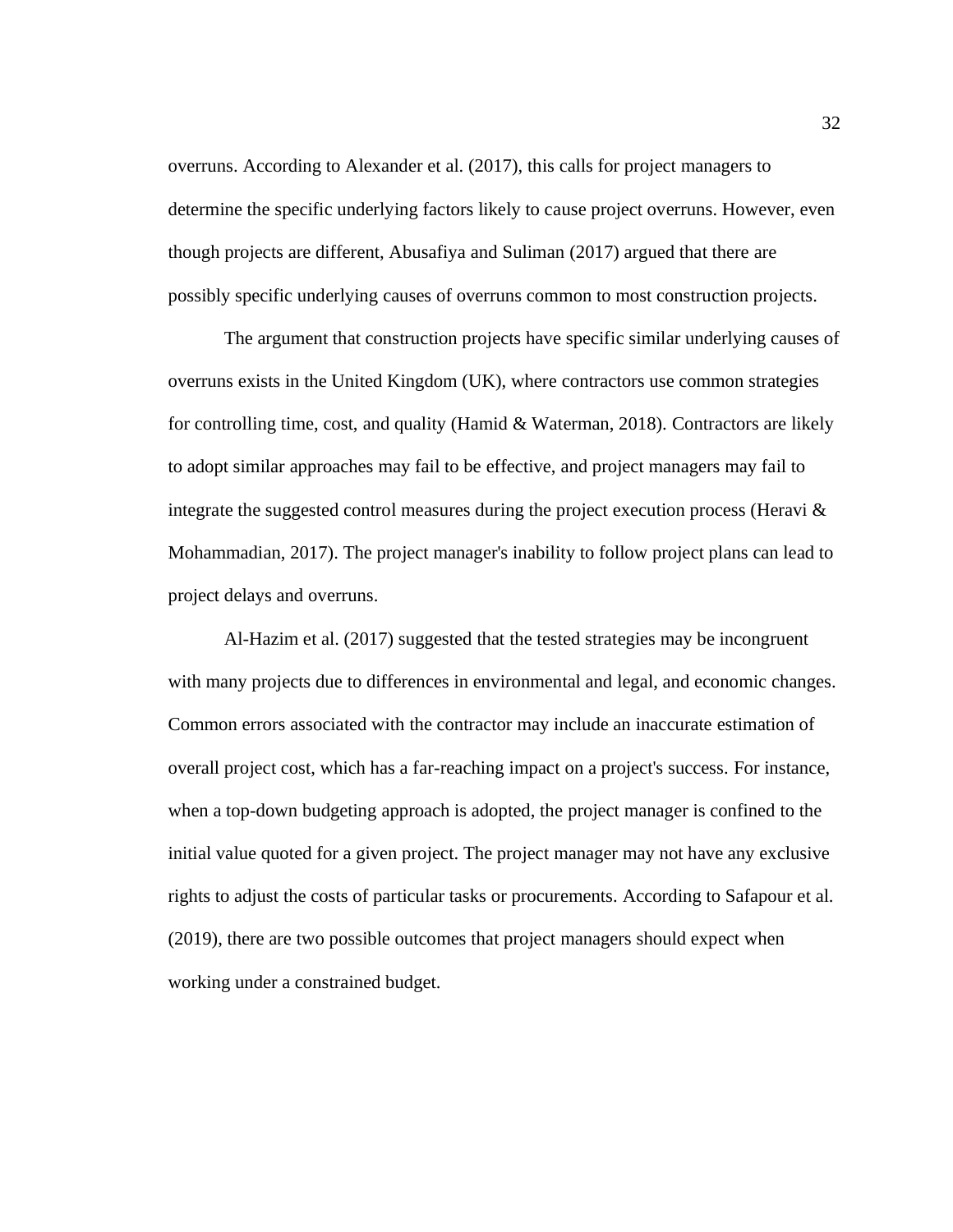First, the project will significantly overrun when the project manager can no longer optimize costs for tasks and procurements. Therefore, in order to prevent the project from stalling, the project manager may request additional funding. Second, if the contractor and client fail to provide the extra funding necessary for completing the project, stalling is inevitable (Abusafiya & Suliman, 2017). Apart from failure on the contractor's part, the client may introduce changes that disrupt the defined initial budget and schedule. In such cases, the project manager can do little to complete the project within the defined budget and schedule. With this in mind, Alexander et al. (2017) argue that project managers are not responsible for project delays and failures. Instead, clients and contractors also contribute to their incompletion.

While the findings presented by Alexander et al. (2017) may be accurate, Alexander, Mazzuchi, and Sarkani (2017) argued that project managers' responsibility is to prevent reworks. Reworks are costly during the project execution phase compared to the planning phase. More specifically, no significant efforts to fund the project during the planning phase. The project's insufficient funding may not be accurate because the costs and effort required quadruple when the project proceeds to the execution phase (Adam et al., 2017). Foundationally, the extant literature consensus is that variations in projects significantly impact project success rate.

Increased variations, especially during the execution phase, translate into higher costs. In this regard, project managers need to avoid extreme variations that may result in budget and cost overruns. Studies have indicated that project variation does not always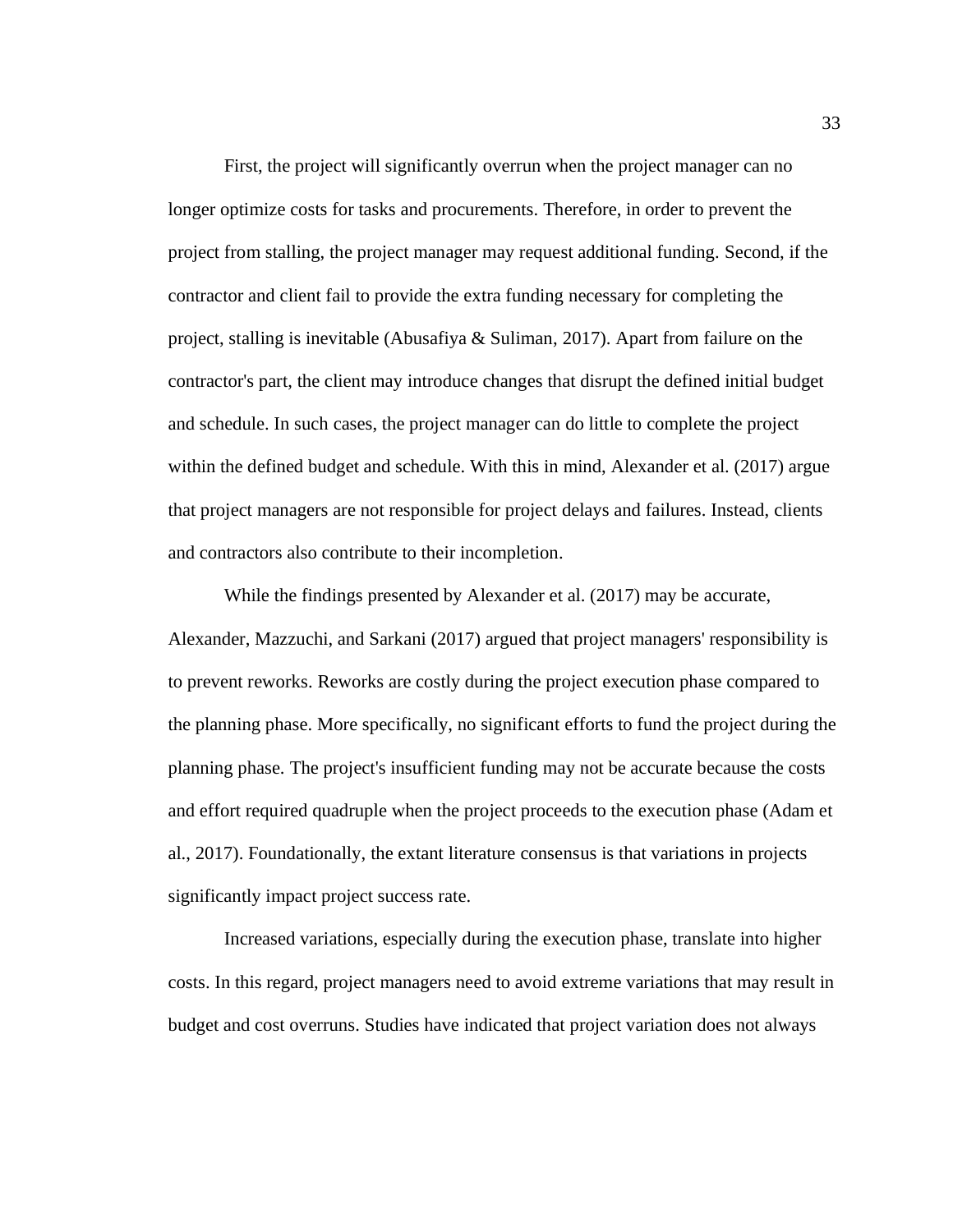hurt project success but how project managers handle projects (Adam et al., 2017). According to Alexander et al. (2017), project variations include negative and positive changes. Negative changes hurt project success. Undesirable variations may include high inflation that increases project costs and loss of critical human resources.

In turn, such variations induce delays in project execution as the recruitment managers take time to source qualified employees. On the other hand, positive changes may facilitate project success. Favorable variations may include negative inflation, which reduces procurement and labor costs, ultimately increasing the chances of completing the project with minimal overruns (Abusafiya & Suliman, 2017; Amandin & Kule, 2016). Important to emphasize, however, is that the existence of both favorable and unfavorable variations significantly influences the success of various projects in the public sector.

## **Leadership Strategies and Competencies in Project Management**

Bernard Bass's theory of transformational leadership has established a robust birelational link between project success and leadership traits. Studies in the management field strongly suggest that project management leaders tend to influence their subordinates or followers in a given direction at all time, in this case, towards the attainment of specific milestones related to state-funded projects (Cleveland & Cleveland, 2020; Maqbool, Sudong, Manzoor, & Rashid, 2017; Podgórska & Pichlak, 2019; Zhao, Hwang, & Lee, 2016). Equally, Burrell (2019) noted that leaders or managers could transform their followers' thoughts, views, perceptions, and behavior towards achieving a specific goal. In doing so, leaders, particularly project managers,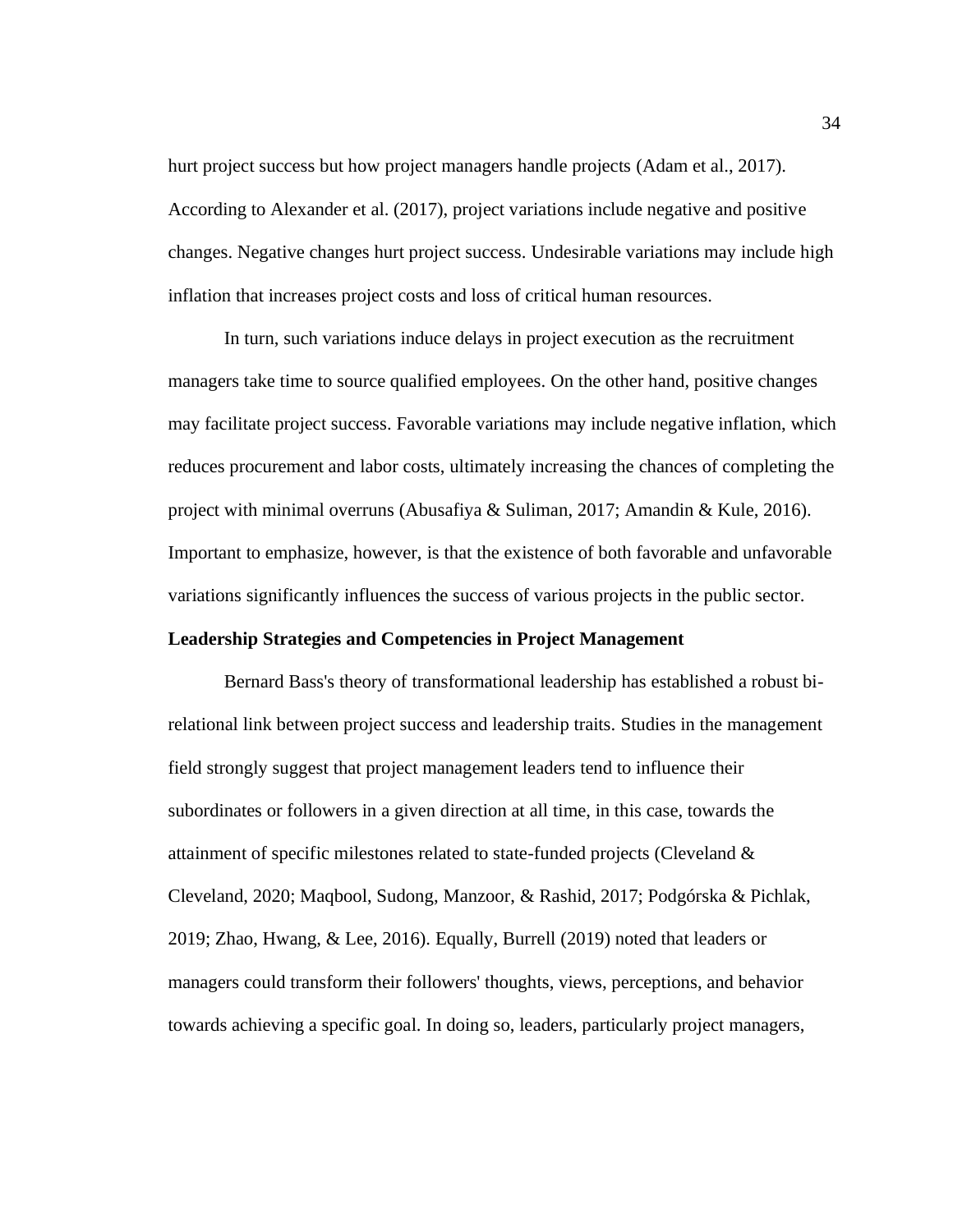may demonstrate, communicate, and do everything within their scope to ensure that the project team members align with the organization's goals (Cleveland & Cleveland, 2020; Zhao et al., 2016).

Project managers can adopt strategies that align with achieving specific milestones related to various projects in the corporation. Similar thoughts by Alvarenga et al. (2019) postulate that employees or followers go after their leaders due to their inherent qualities, honesty, and frequently admire to act in the same way their leaders do. In this case, the implication is that project managers with likable traits have the opportunity to mobilize their project team members and achieve specific targets. A good relationship between project management leaders and employees creates a strong sense of admiration that significantly impacts implementing different public sector projects (Cleveland & Cleveland, 2020; Maqbool et al., 2017; Zhao, Hwang, & Lee, 2016). Likewise, Burrell (2019) believed that an appropriate mix of transformational and transactional leadership traits could promptly influence stakeholders towards completing public projects. These components, which project managers can use to influence public projects' completion, include individual consideration, intellectual stimulation, inspiration, and idealized influence (Alvarenga et al., 2019; Maqbool et al., 2017).

Another landmark research to incorporate workplace safety elements in project leadership was (Ballesteros-Sánchez, Ortiz-Marcos, & Rodríguez-Rivero, 2019). The study provides an assessment of the key factors that project leaders must provide in the construction industry to warrant employee safety, which is critical in guaranteeing the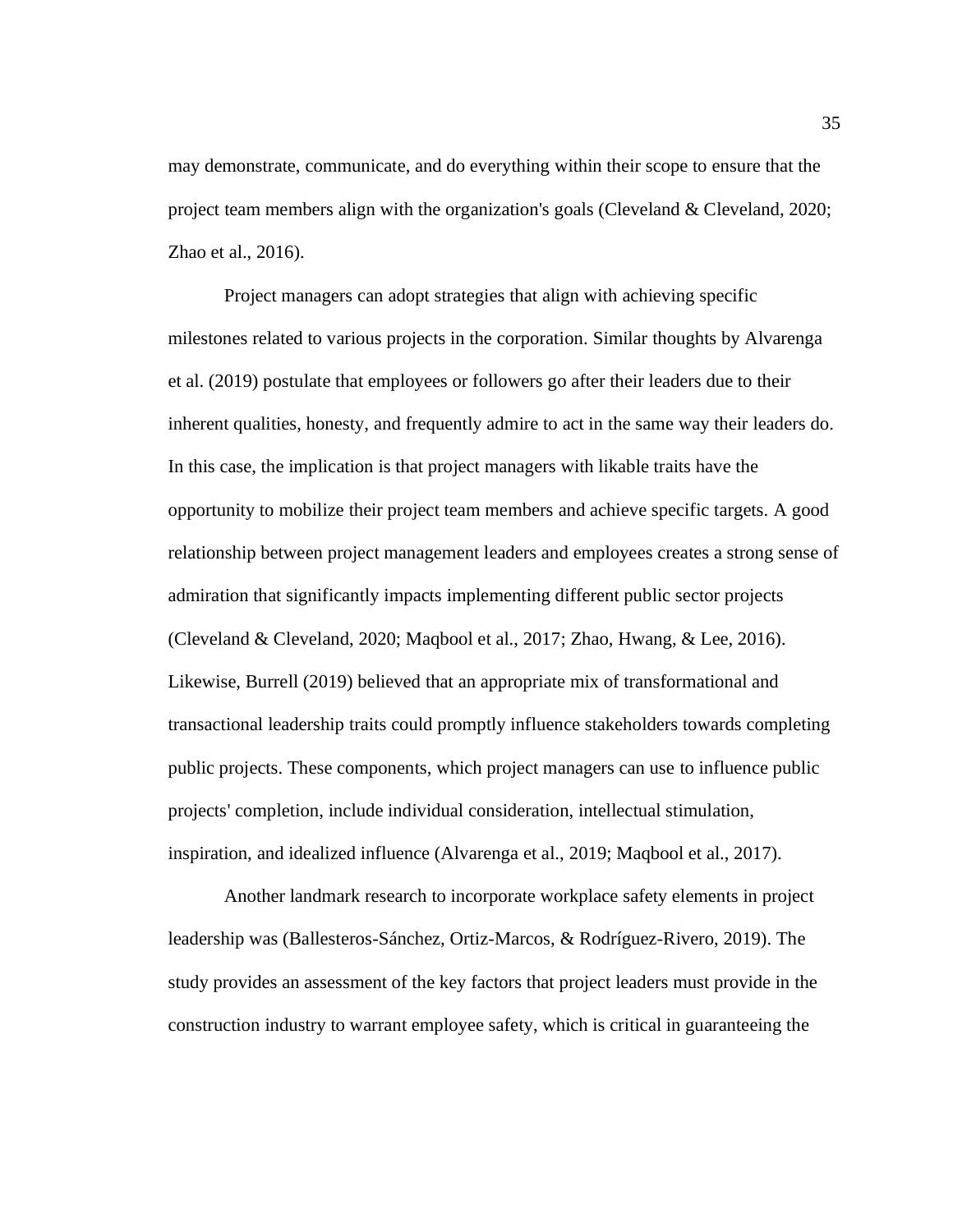timely completion of various projects, both in the private and public sectors (Ballesteros-Sánchez et al., 2019). An evaluation of this conceptual study reveals two main categories into which the safety factors fall. The first category consists of standards and regulations developed and implemented at the management level (Maqbool et al., 2017). In contrast, the second category consists of guidelines and plans that apply at the project's functional level, particularly during the actual implementation of different projects (Maqbool et al., 2017; Zhao et al., 2016). Podgórska and Pichlak (2019) extended the scope by incorporating project management leadership in risk prevention through project design.

This concept entails continually reviewing the safety risks associated with particular projects and introducing corrective measures to minimize the potential risks. Early risk assessments and identification may prevent project delays, including overruns (Burrell, 2019). If the project leaders fail to identify threats initially before the project implementation, the chances are that addressing the threat may be far more than risk acceptance costs. Managers' inability to identity risk may cause project overruns and signify incompetence and unprofessionalism among the leaders, damaging their reputation (Tabassi, Argyropoulou, Roufechaei, & Argyropoulou, 2016; Zhao et al., 2016). Ultimately, employees' health and safety in a construction site primarily depend on whether the project leaders have identified and addressed safety issues in the initial stages (Alvarenga, Branco, Guedes, Soares, & Silver, 2019). In their conceptual study, Floris and Cuganesan (2019) further advanced the concept of project leadership safety through project design by proposing a framework for risk prevention in the construction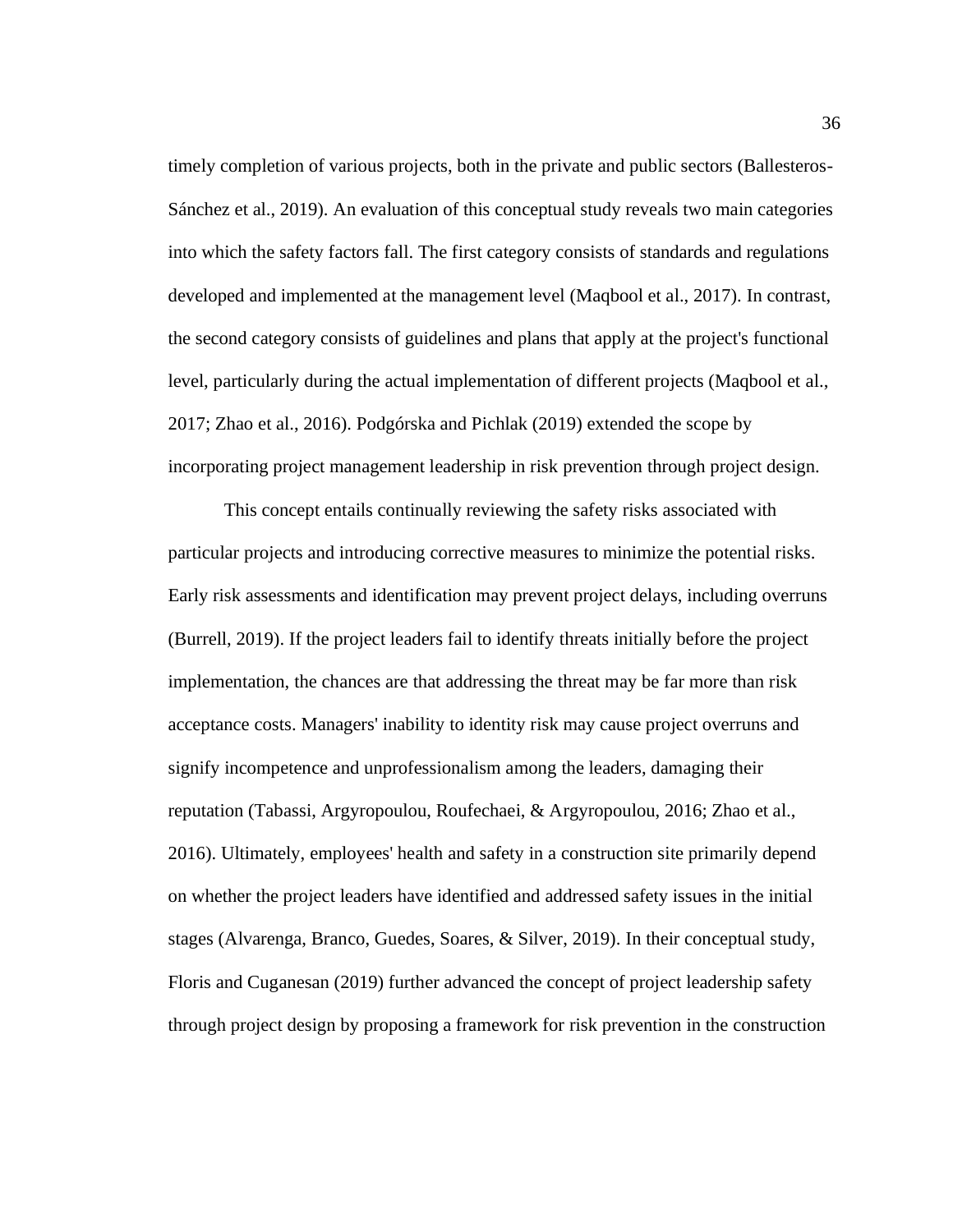sector. The framework consists of three critical stages of risk anticipation that project leaders must consider, including project design, risk analysis, and planning of a preventive approach (Floris & Cuganesan, 2019).

Additionally, according to Ballesteros-Sánchez et al. (2019), project success should best be achieved through a guided leadership plan that focuses on critical stakeholders' needs rather than a standardized approach to oversee projects that have different requirements, purposes, and outcomes. Previous literature also highlights project managers' decisiveness in training stakeholders on handling various projects, including risk assessment resulting in overruns (Ahmed & Anantatmula, 2017; Alvarenga et al., 2019; Floris & Cuganesan, 2019). Leadership training in the construction industry, especially when implementing complex projects, is among the most explored subjects when executing a project (Maqbool et al., 2017).

Effective project leadership helps establish the foundational parameter in the realization of acceptable safety levels for different projects. However, given that numerous leadership styles exist, it is possible that leadership practices significantly influence project implementation in the public sector, including its ultimate success (Ahmed & Anantatmula, 2017; Cleveland & Cleveland, 2020; Zhao et al., 2016). Findings from recent studies have illustrated that transactional, transformational, and participatory leadership styles may predict different projects' success, whether in the public or private sector (Alvarenga et al., 2019; Ballesteros-Sánchez et al., 2019; Cleveland & Cleveland, 2020). Additional studies also demonstrate that transformational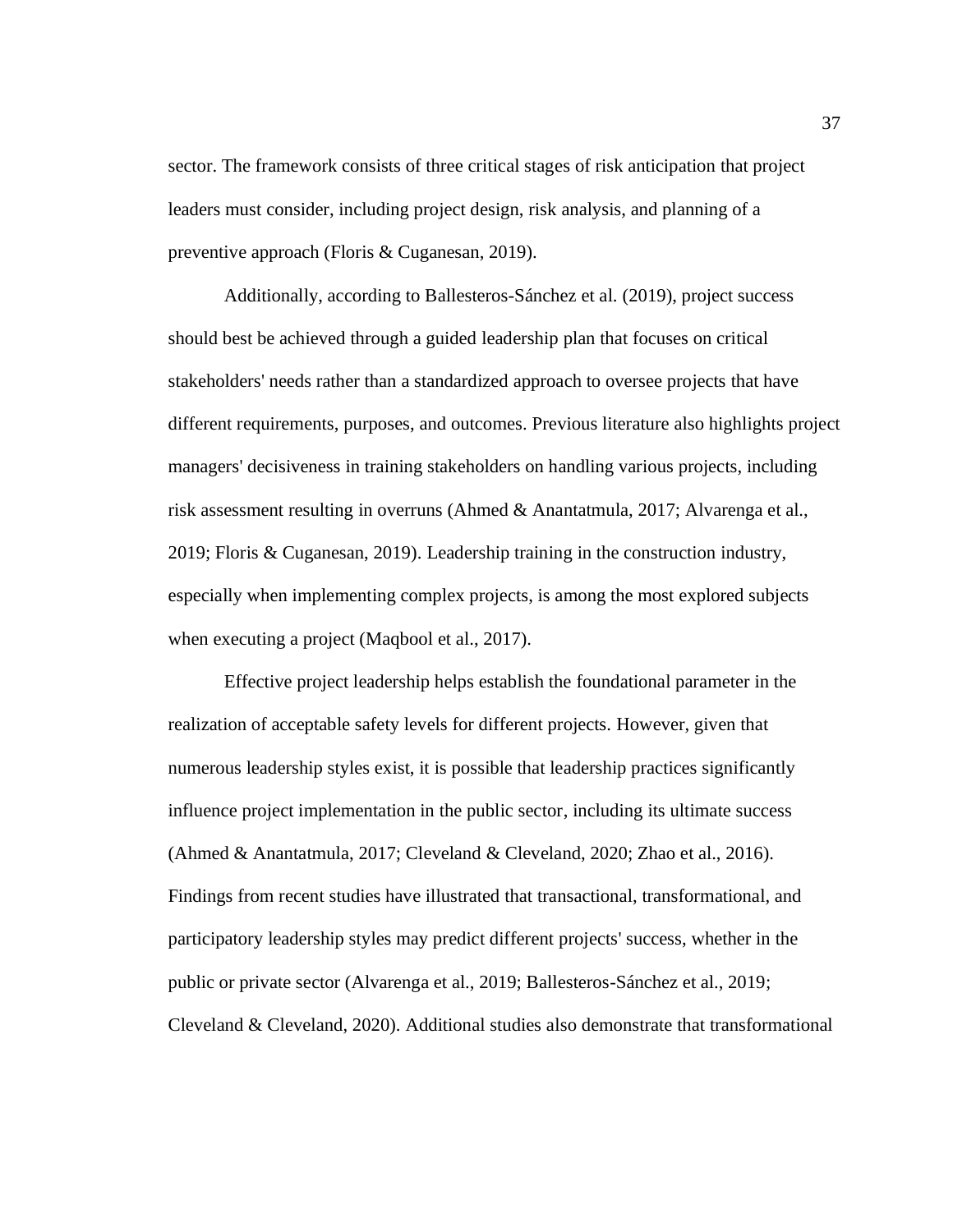and transactional methods are instrumental in establishing key management competencies that project leaders can use to enhance their performance in various projects (Ballesteros-Sánchez et al., 2019; Maqbool et al., 2017; Zhao et al., 2016).

Despite the above previous findings, there are still many unexplored areas in project management. For example, the role that strategic leadership has in prompting project success, particularly in Ghana. Previous studies have reported a strong correlation between project management competencies and project managers' overall obsessive passion for completing mega projects within the stipulated timeline (Ahmed & Anantatmula, 2017; Ballesteros-Sánchez et al., 2019; Floris & Cuganesan, 2019). In this regard, project managers need to consider their passion, competencies, skills, and performance to attain specific goals relating to individual projects.

There is a need for project managers to ensure that they undertake periodic training to gain the critical skills and competencies required to oversee public projects successfully (Tabassi et al., 2016; Zhao et al., 2016). When project team members are overly competent, there is a high tendency that project managers will lose the desire to encourage them to achieve specific goals (Ahmed & Anantatmula, 2017). As supported by Floris and Cuganesan (2019), such practices may lead to project delays and overruns, ending with frequent training and execution of relevant leadership strategies by the project managers. By focusing on regular training, project managers will be wellpositioned to improve their competencies, skill base, capabilities, and performance, primarily when overseeing public projects in Ghana (Ahmed & Anantatmula, 2017).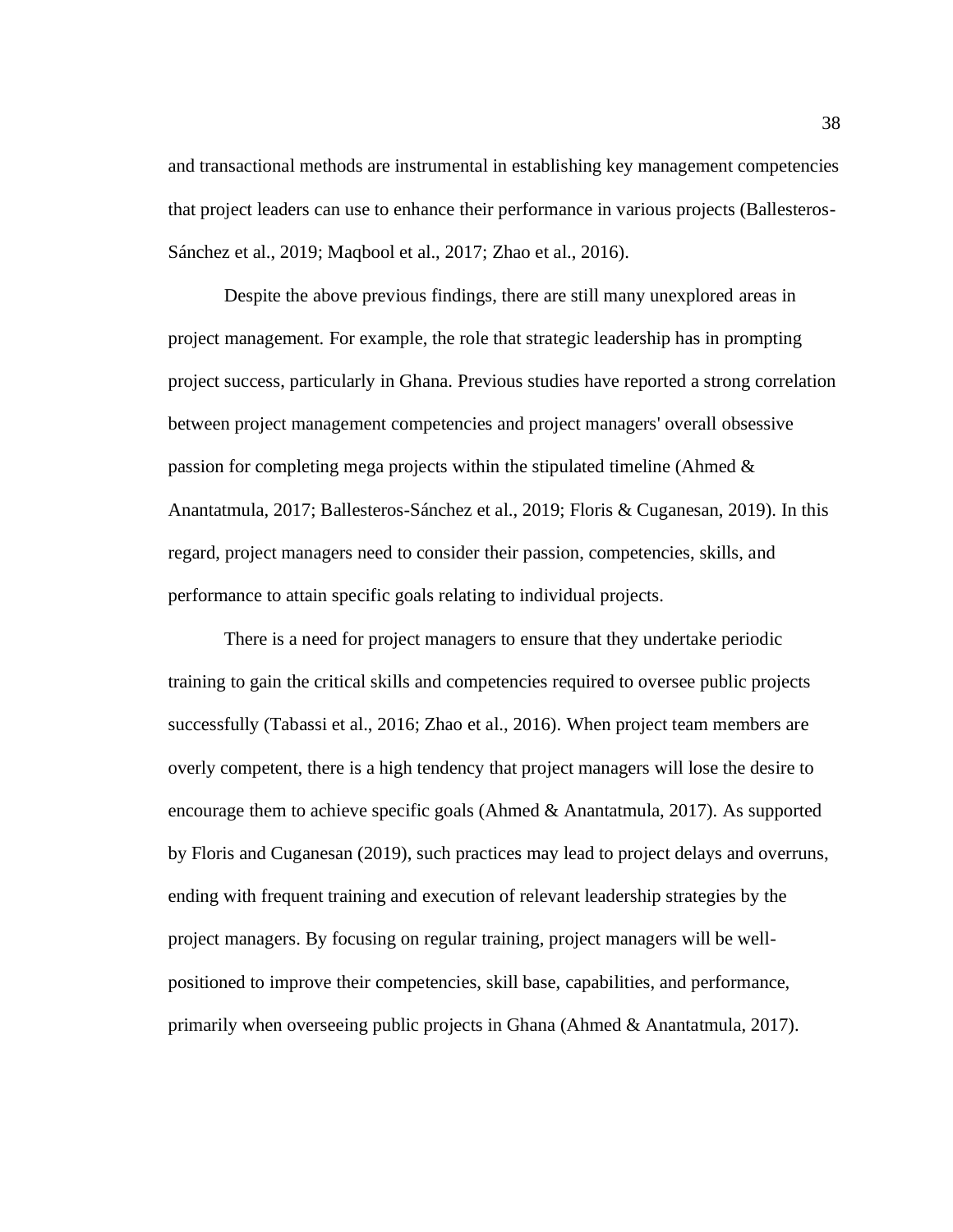Practical project management skills entail the leader's capability to communicate business strategy, business goals, take responsibility for various practices, improve project performance, and offer timely feedback. Besides, project management skills can help collective actions in technical and non-technical hitches (Ahmed & Anantatmula, 2017; Cleveland & Cleveland, 2020). A competent project manager must lead the entire project team to focus on the primary goals. Similarly, Ballesteros-Sánchez et al. (2019) contended that the project leaders must have the capacity to leverage on partnerships, strategic alliances, outsourcing, and show proficient management skills when overseeing complex projects for different clients, both in the public sector or private sector (Alvarenga et al., 2019; Zhao et al., 2016).

In another study, Ballesteros-Sánchez et al. (2019) portray a competent project leader who facilitates team building and growth, motivates the followers to achieve specific goals, and aligns organizational culture. The competent project manager facilitates vision and mission with the project objectives, amicably solves conflicts, and promotes good relations with key stakeholders interested in the project (Maqbool et al., 2017). Cleveland and Cleveland (2020) hold the same thoughts. They contend that effective project management leadership must be ready to challenge the overly familiar practices, views, ontologies, and behaviors that can have damaging effects on the successful completion of individual projects in the public sector.

Successful completion of public projects in Ghana needs project managers who are proficient in various areas. For instance, project leaders must be authentic, intuitive,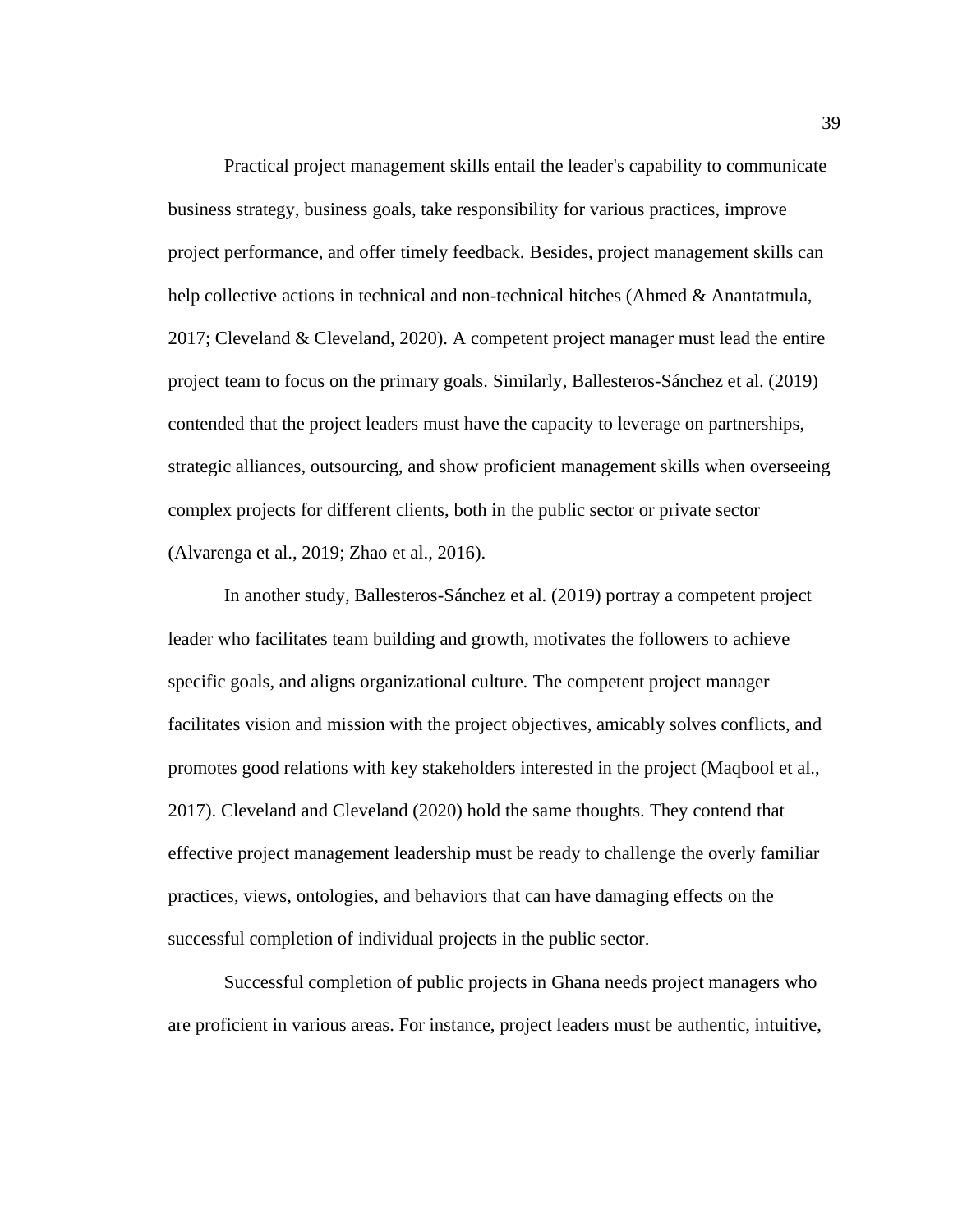innovative, and creative enough to take initiatives determined by situational factors (Cleveland & Cleveland, 2020). In most cases, Ahmed and Anantatmula (2017) highlighted some strategies that project managers can use to enhance their performance in project management, including pursuing implementation perfection, stakeholder-centered paradigm challengers, and the capacity to prioritize project milestones systematically. With this in mind, Alvarenga et al. (2019) argued that project managers must demonstrate mastery of various stages linked to project lifecycle, persuasion, persistence, and ability to work under amorphous terms.

In the project management context, modern literature identifies training as a foundational strategy that project managers can use to improve their competency and performance (Cleveland & Cleveland, 2020; Zhao et al., 2016). Past studies have shown that project management training links improved skills and performance among project managers in different sectors (Ahmed & Anantatmula, 2017; Ballesteros-Sánchez et al., 2019). Strategic leadership in project management may influence or align a firm's commitment to various projects' success (Cleveland & Cleveland, 2020). Project managers can apply leadership as a primary strategic tool to improve stakeholders' commitment to creating a competitive advantage that can reduce overruns and delays in various projects (Tabassi, Argyropoulou, Roufechaei, & Argyropoulou, 2016).

Maqbool et al. (2017) also affirm that project leaders can realize a competitive advantage by reinforcing strategic leadership that seeks to integrate organizational culture, excellence, and top management support when implementing a project. Effective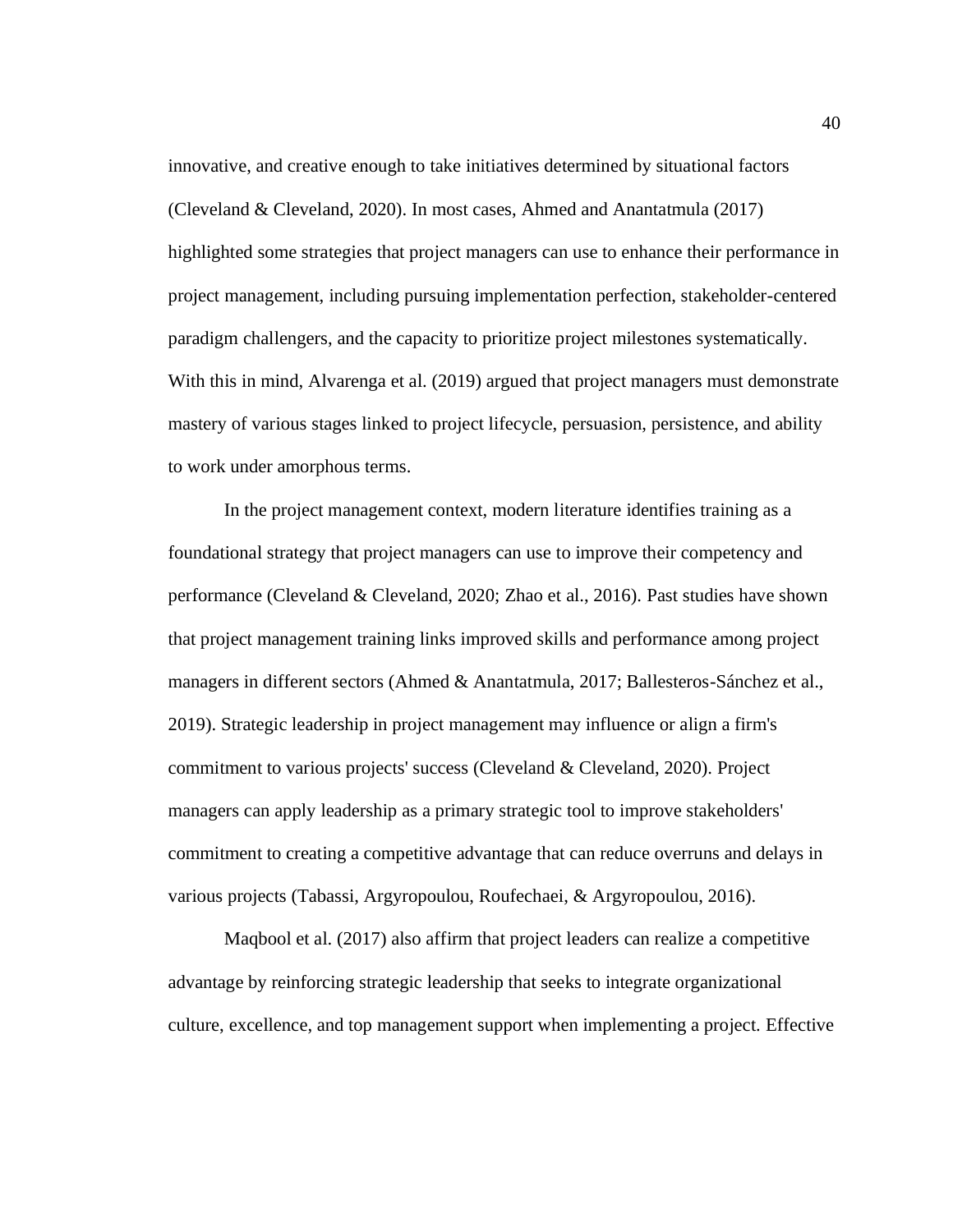leadership strategies and skills are invaluable for project managers when implementing various public sector projects (Alvarenga et al., 2019). On the other hand, it is likely to be difficult for managers to use their hard skills if a firm changes its value, policies, or strategies, leading to decreased project managers (Ahmed & Anantatmula, 2017; Ballesterz et al., 2019). In such cases, project managers' performance can only materialize when management skills changes precede the appraisal of a firm's strategic objectives.

# **Strategic Alignment of Business Strategies With Project Needs**

Every organization's success depends on aligning the project's objectives, organizational goals, strategies, and long-term strategic focus (Gbangou & Rusu, 2016). Alignment denotes the extent to which a given project positively contributes to the business strategy's success (Rad & Rowzan, 2018). The relationship above directly influences project management's effectiveness regarding the execution of projects within a given scope. Whereas most project managers use a low-level approach to gauge various projects' success, some managers assume a broader and strategic approach (Nicholas, 2016). For great success and performance, project managers should align project demands with organizational strategy. Organizations should be ready to facilitate a project manager's role during the strategy formulation process to integrate the project's objectives with business needs (Philbin, 2016).

Given the role above, Ilmudeen, Bao, and Alharbi (2019) suggested a framework that project managers can use to align project management with business strategy. The model included four components: strategic planning, project prioritization and selection,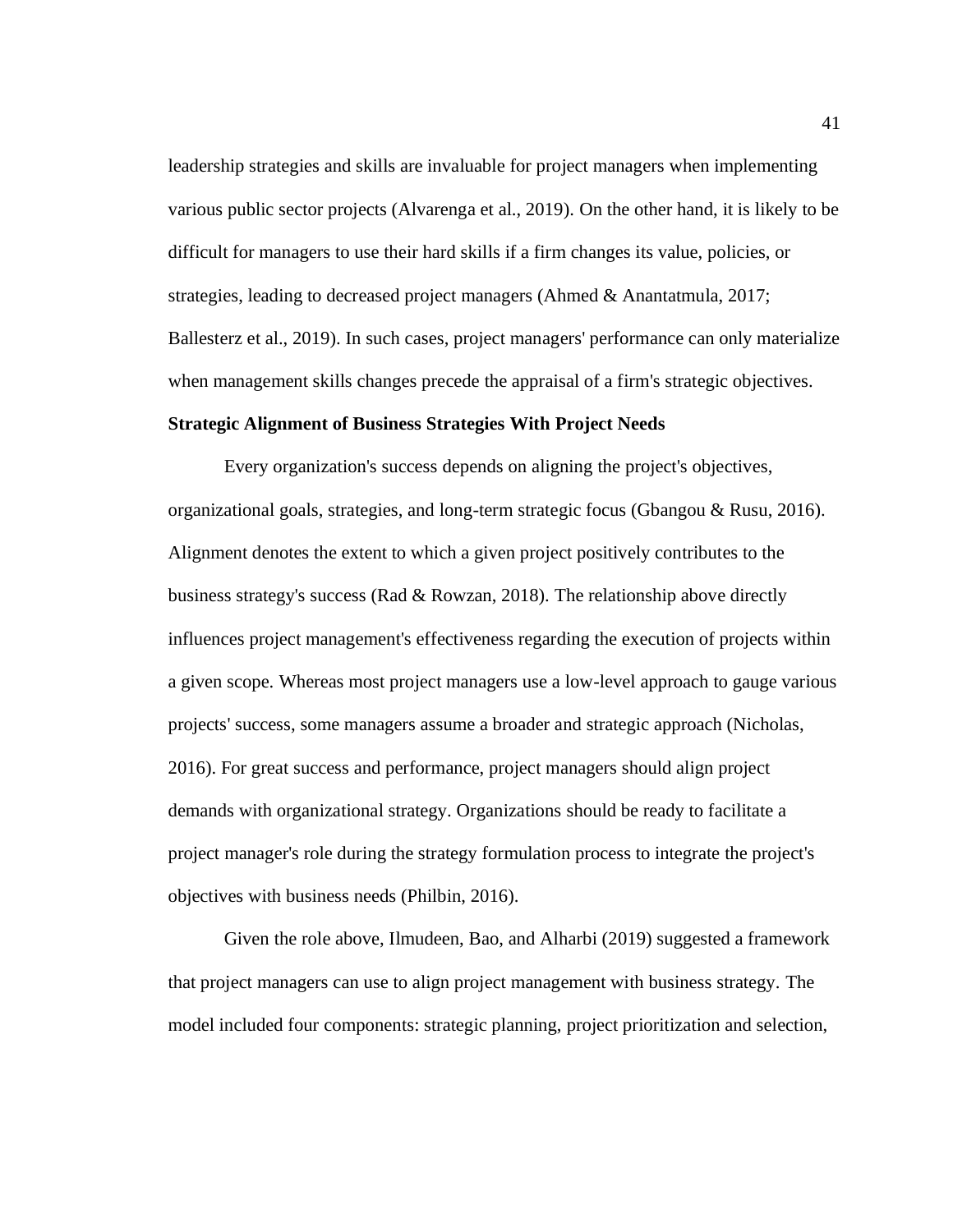project management office, and emergent Project management approaches. Kopmann, Kock, Killen, and Gemünden (2017) reported that the misalignment between a project and business strategy had become the common cause of project failure in the public sector. Musawir, Serra, Zwikael, and Ali (2017) emphasized the potential benefits of aligning project management practices to the current business strategy. Additional benefits include how project managers can identify potential challenges that can inhibit the successful implementation of individual projects in the sector by ensuring alignment between project management and business strategy (Gbangou and Rusu, 2016). The alignment process will, in turn, generate ingenious strategies that can lead to competitive advantage, both by the organization and project leaders. As supported by Sirisomboonsuk, Gu, Cao, and Burns (2018), the alignment of project objectives with business strategy ensure that the project team members and other stakeholders work collaboratively to attain critical strategic goals.

Other literature presented by Anandarajan and Harrison (2019) showed that corporations that support the alignment of business strategy with project management practices have low rates of having a relatively lower tendency to experience project delays and overruns. On the other hand, Ko and Kim (2019) identified the consequences of misaligning project practices with business strategies include (a) reduced profitability, loss of market share, increased turnover, increased costs, and project delays. Misalignment of project management with organization strategy attributes to the prevalent project delays and overruns in Ghana. However, no study has examined the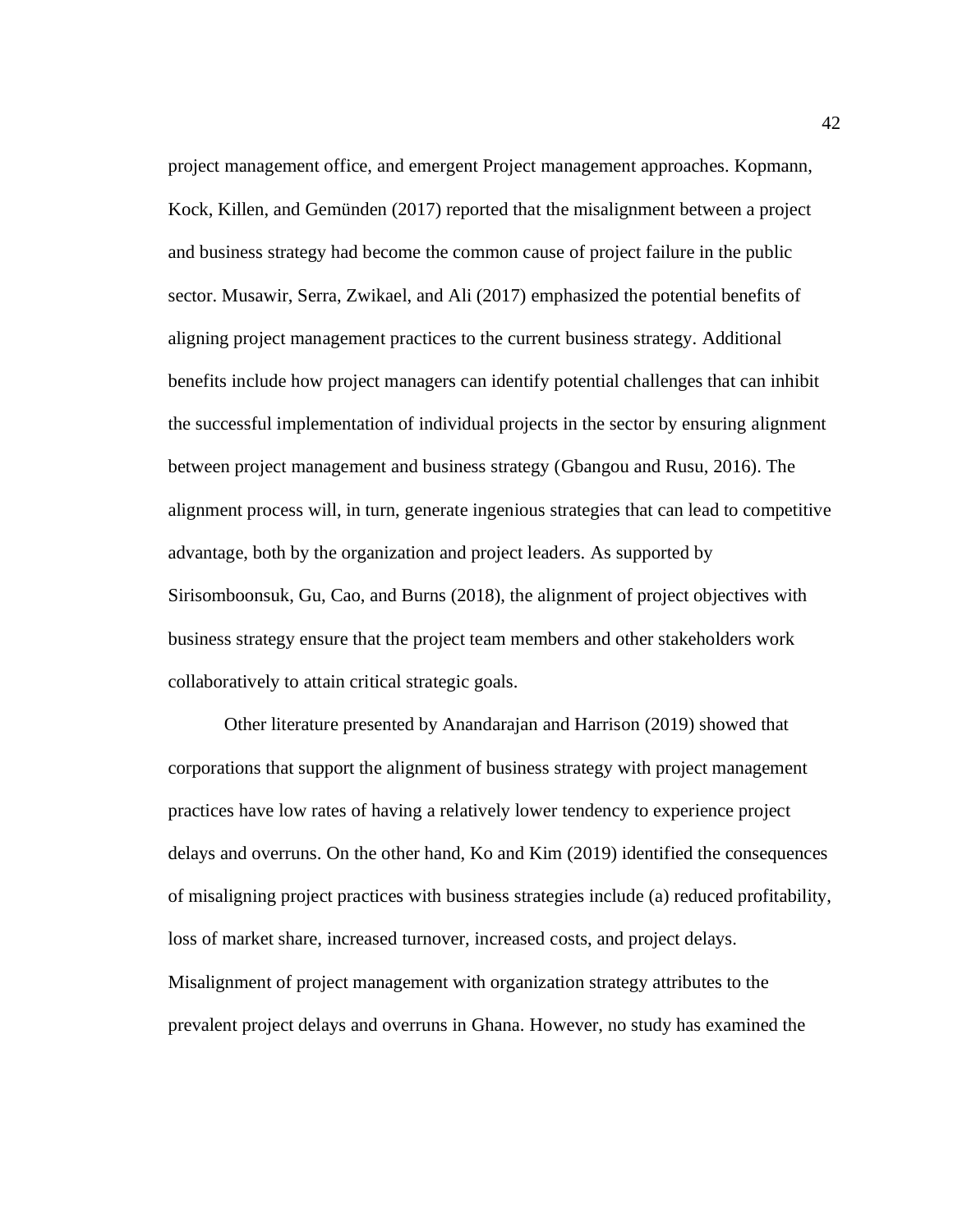extent to which the alignment of project management practices with business strategies can improve project managers' performance and reduce project delays in the public sector.

To achieve an organizational and individual competitive advantage, project managers should consider project management practices as a significant business process that ultimately impacts all organization practices. The understanding will help project managers to align project objectives with business strategy and implement it in line with the firm's long-term goals (Gomes & Romão, 2016; Montenegro & Barragán, 2018). Therefore, by supporting project management's alignment with business strategy, project managers in Ghana will likely improve their performance and achieve competitive advantage (Parry & Lind, 2016; Philbin, 2016). In addition to the alignment of business strategies to project management goals, project managers in Ghana can use stakeholder involvement, effective communication, strategic partnerships, resource sharing, and knowledge management as additional strategies to promote their performance and reduce prevalent project delays.

# **Integrating Project Management Office in Project Management**

While corporations and governments are under increasing pressure from internal and external environmental factors, there is a need to support continuous innovation in project deliverables to achieve competitive advantage (Monteiro, Santos, & Varajão, 2016). To remain attractive, organizations are implementing different project management practices and techniques. The techniques entail applying skills and tools to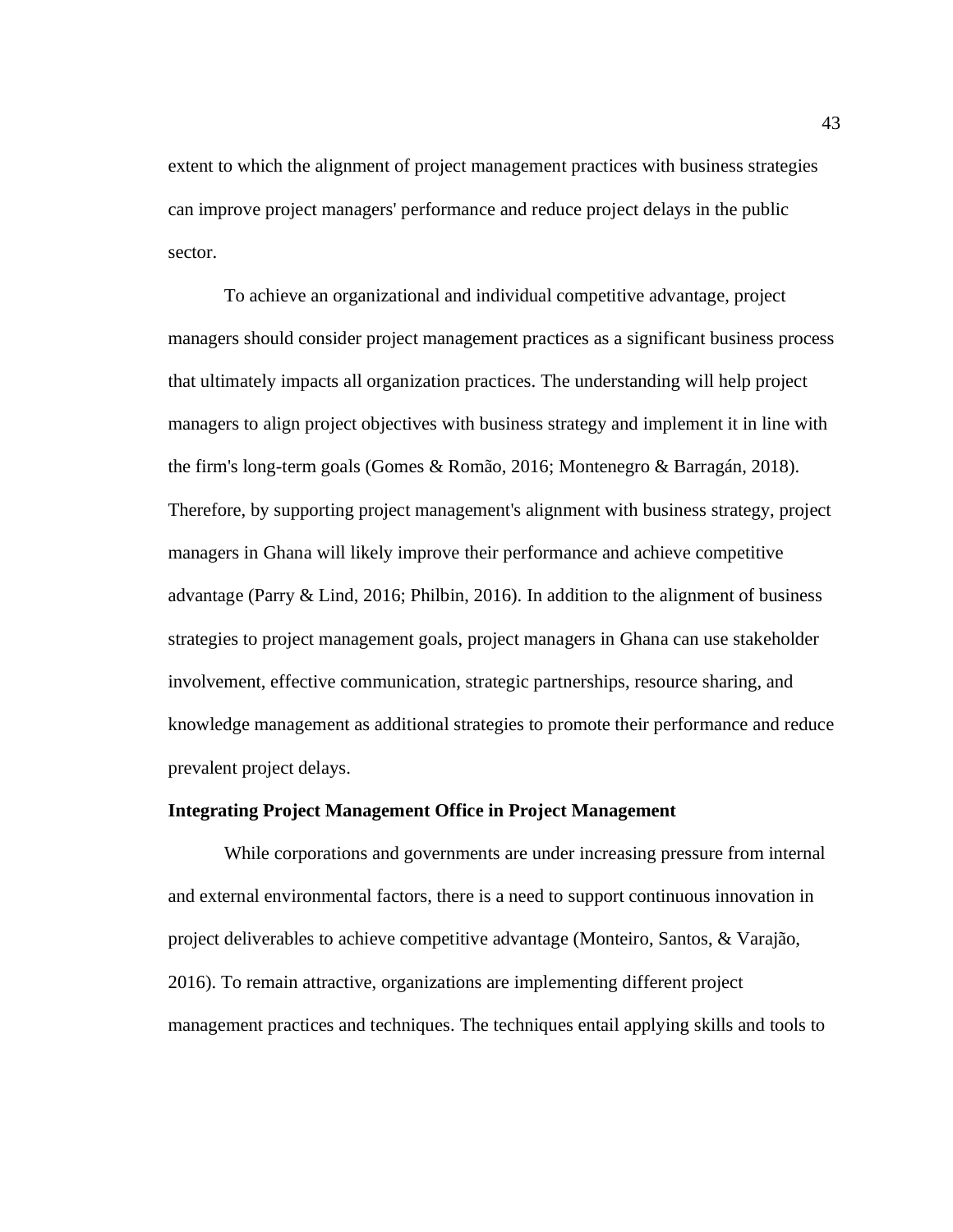meet different projects' requirements by executing appropriate methodologies (Monteiro, 2017; Paton & Andrew, 2019). More recently, the concept of "manage by the project" has become common and widely used by project managers to implement various projects on a case-by-case basis. The technique is widely accepted because it permanently overcomes the inherent drawbacks of traditional functional approaches. Aligning the firm's structures with the cross-functional change, conceptualizing project resources from an international perspective, and enforcing accountability for the various projects are critical techniques to ensure project success (Van der Linde & Steyn, 2016).

With the unprecedented increase in project complexities, the need to centralize various projects' coordination has significantly increased and become an issue of concern for project managers concerned with the different projects' performance (Szalay, Kovács, & Sebestyén, 2017). Effective project governance in project management consists of value systems, accountability, process, and policies that scandalize organizational goals while integrating stakeholders' concerns (Wedekind & Philbin, 2018). Many corporations and governments are implementing projects that do not align with formal project management practices and, in turn, tend to adopt ad-hoc practices that are extremely weak to produce the required outcomes (Guimaraes & Wang, 2017; Szalay et al., 2017). Sandhu, Al Ameri, and Wikström (2019) have suggested measures to help organizations and project managers improve their performance and avoid project delays to mitigate the misalignment problem. One of these structures is the Project Management Office that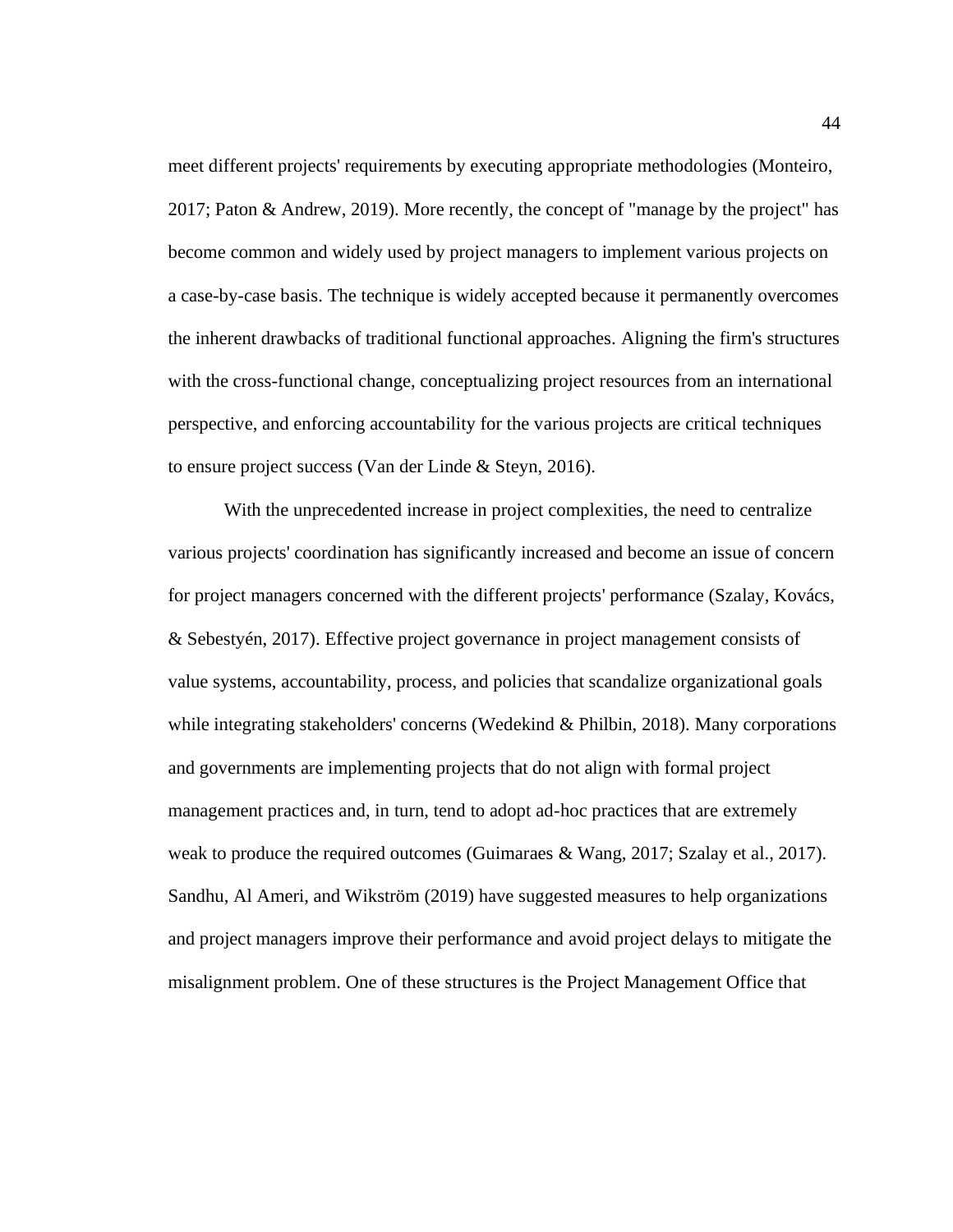seeks to enhance the coordination and execution of various projects and minimize resource wastage.

Philbin (2016) defined a project management office as an organizational entity assigned various duties or responsibilities to manage and coordinate projects under its domain. Equally, Fernandes, Pinto, Araújo, and Machado (2018) viewed the project management office as a set of local structures close to project stakeholders or the project team members. Taylor (2016) adopted a holistic view and defined a Project Management Office as an organizational function responsible for providing an organization with the necessary support services or infrastructures. The aim is to ensure that the assigned project portfolios are adequately and competently directed, managed, and executed according to corporate goals. Subsequently, given the above definitions, it is evident that the Project Management Office has the primary duty of overseeing the implementation of various projects on behalf of the project managers. Regarding its main constituents, Otra-Aho, Iden, and Hallikas (2019) added that a Project Management Office comprises a program office, program management office, program support office, project office, project management office, or project support office.

A Project Management Office has responsibilities ranging from providing technical project management support functions and being accountable for the daily management of individual projects delegated to them by the project managers. Besides, Bredillet, Tywoniak, and Tootoonchi (2018) argued that a project management office could help project managers improve their performance by offering these services,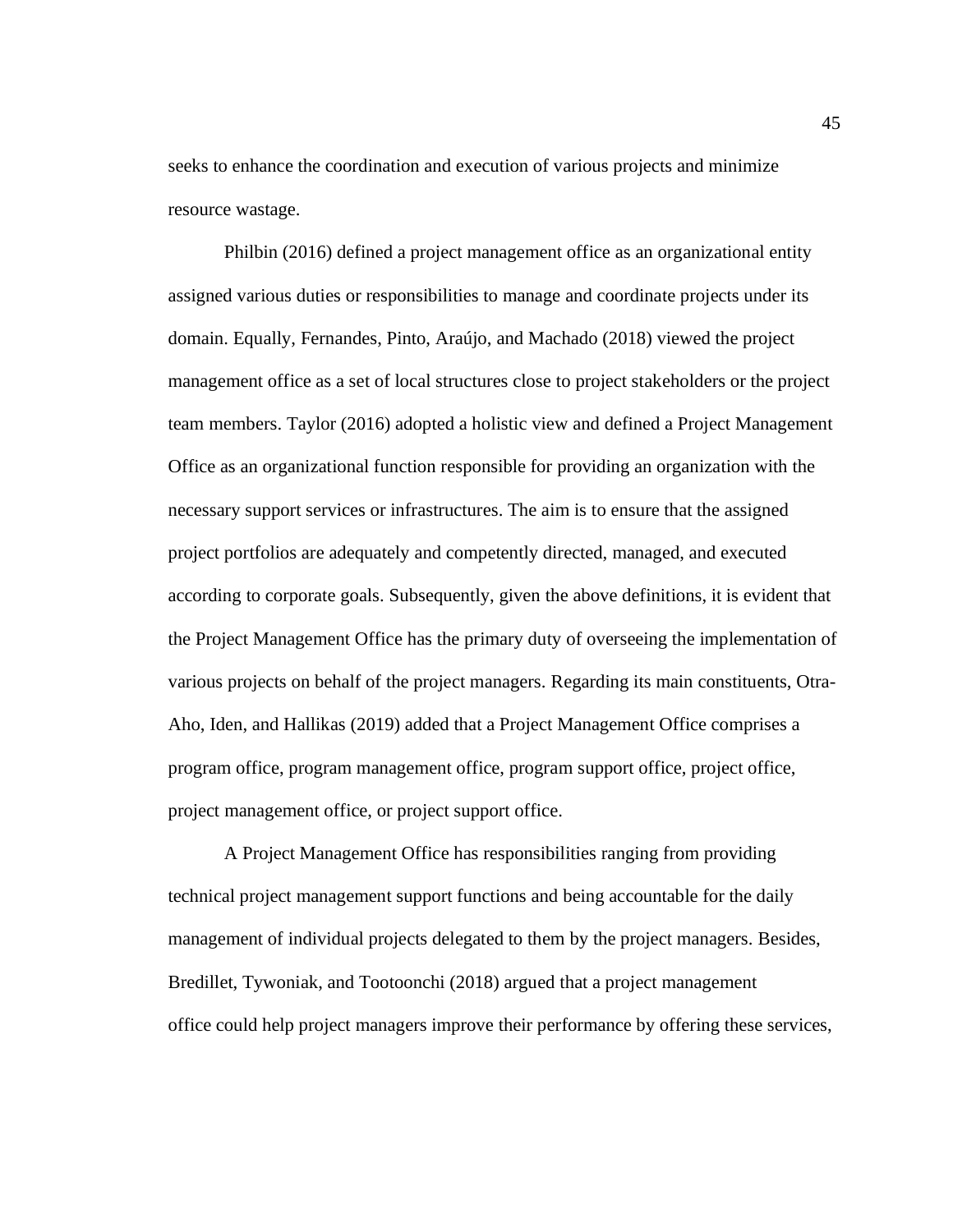technical expertise, training, consultation, milestone alignment, and project management resources. Due to the stupendous decisiveness of a Project Management Office in aligning project management practices with business strategies. Majeed (2019) asserted that numerous models relating to the project management office's critical functions need critical attention.

As supported by Philbin (2016), Project Support Officers are critical to project managers' success and performance. Project Support Officers have experience and knowledge about informal project practices, methodology, and computer literacy. For example, MS Office Suite can learn new programs with ease, project planning with precession, work with IT or IS project programmers, and analyze and present critical information relating to project portfolios' performance in various phases. Over the past two decades, many corporations and governments have implemented different Project Management Offices forms as a broader part of effective organizational project management (Aydin & Dilan, 2017). The implementation of Project Management Offices has consequently been accredited with the increased complexities in operational duties, tactical, and strategic roles within the project manager's scope, particularly in public sectors where inefficiency in project management is typical (Mossalam & Arafa, 2017). According to Zwikael and Meredith (2018), Project Management Offices provide centralized support to individual project portfolios at the operational unit and ensure that competency and professionalism apply throughout the project's lifecycle. The primary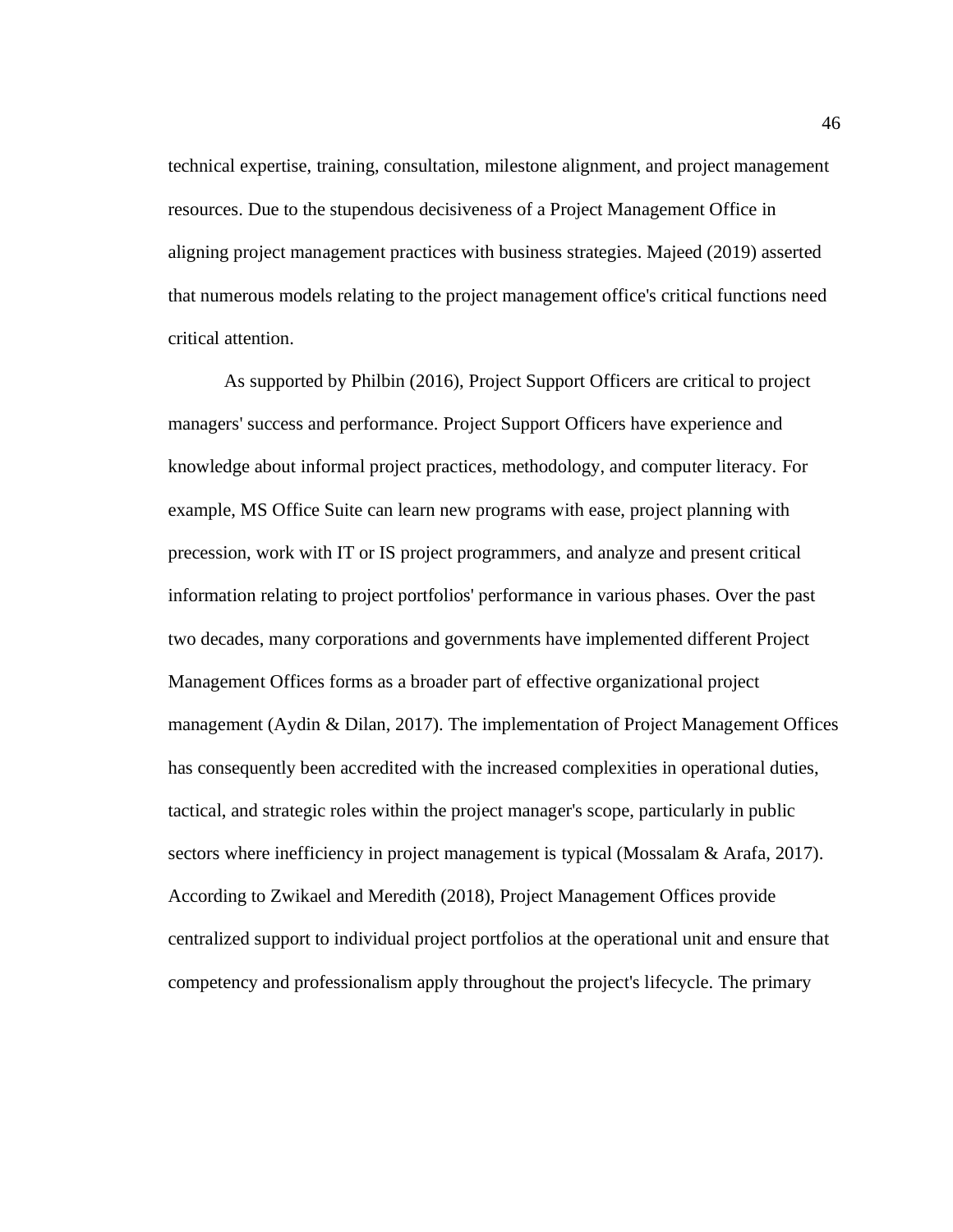purpose is to warrant that executed projects conform to the organizational goals and strategies.

On the other hand, at the tactical or technical level, Project Management Offices increase project managers' performance by facilitating multi-project coordination, including the management of cross-project interdependencies. Moreover, according to Andersen (2016), this may comprise resource integration for various projects and ensure that project management best practices adhere to throughput. Equally, Drouin and Sankaran (2017) posited that Project Management Offices consist of duties that can enhance project managers' performance, including prioritizing projects using corporate strategies and advising project managers on the viability of different projects (Guimaraes, McGowan, VanNevel, & Wang, 2018). Even though there is no consensus regarding the services and benefits of Project Management Offices to a project manager's success and performance, the current literature search identifies different roles for project managers on how to implement different projects successfully. Such roles include: developing and maintaining project management standards and methods for various projects, maintaining project historical archives for future references, providing technical project administration support, assisting in human resource staffing, providing project management consulting, and provide training (Darling & Whitty, 2016; Hyväri, 2016; Nicholas & Steyn, 2017; Torres, Khemici, & Paré, 2017; Turner, 2017).

Furthermore, Project Management Offices can increase projects' success by providing support to individual portfolios on project management functions. For example,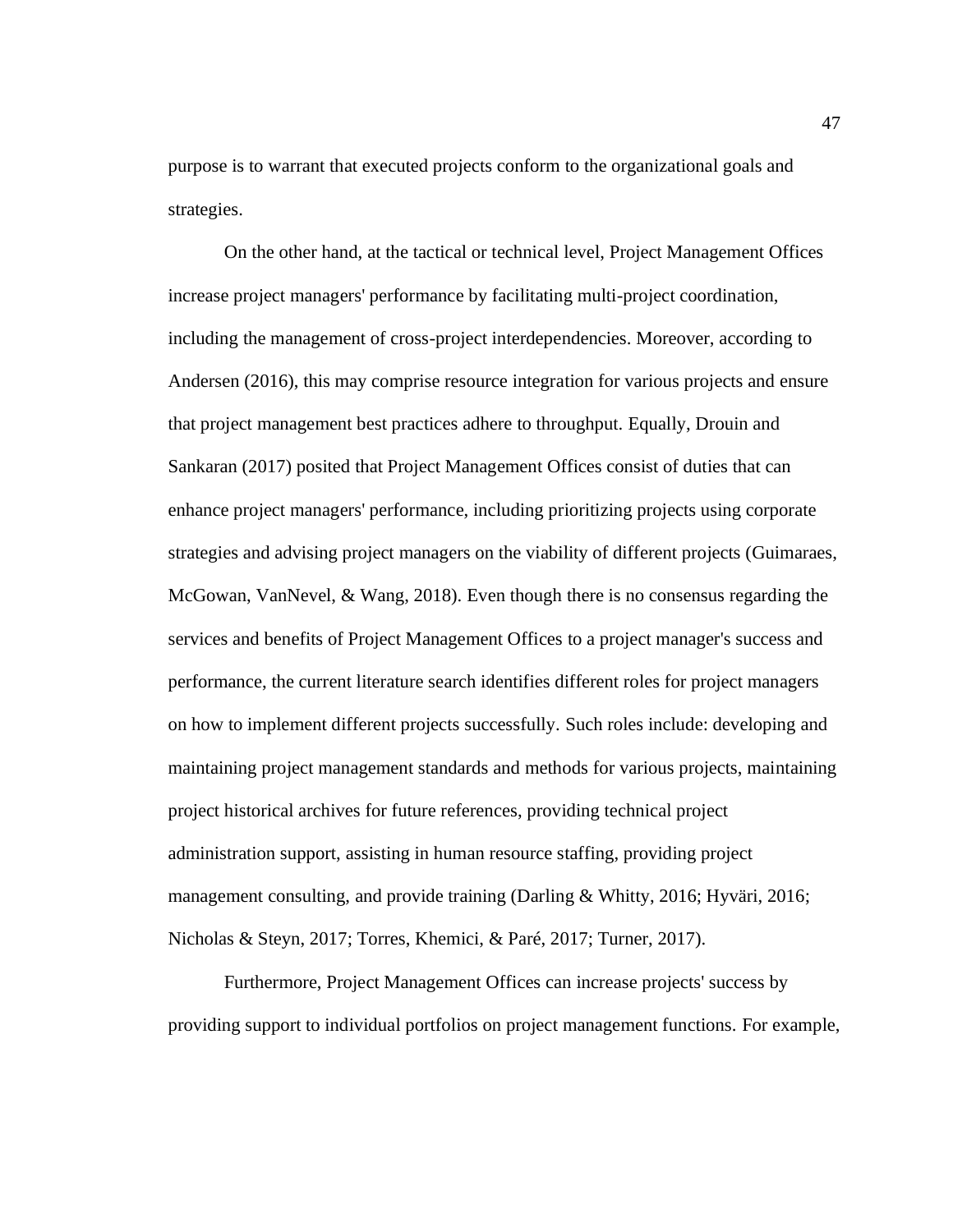planning, scheduling, auditing, monitoring, risk evaluation, and control. Darling and Whitty (2016) also noted that Project Management Offices act as a support unit to a business by prioritizing projects. Specifically, the prioritization of projects may entail cost-benefit goals, a logistical expansion for various projects, and IT management upgrades that can significantly improve project managers' performance and reduce project delays, particularly projects in the public sector.

Although a majority of project managers have increasingly realized the importance of Project Management Offices as a cardinal conduit to project success through practices, many of the project managers overseeing public projects in Ghana are yet to adopt this overly vital strategy to manage their projects (Guimaraes et al., 2018; Torres, Khemici, & Paré, 2017; Zwikael & Meredith, 2018). As a result, most Ghana project managers have failed to create value that meets the stakeholder demands, including a decline in their performance over the years (Bredillet et al., 2018). A salient explanation for the reduced performance among project managers and frequent delays in completing a public project in Ghana can be attributed to project managers' insensitivity to Project Management Offices in coordinating mega projects in the country (Darling & Whitty, 2016). Conversely, Philbin (2016) stated that project managers who are not ready to integrate Project Management offices in their practices are likely to compromise their competency and performance, which leads to project delays. In contrast, project managers in Ghana can increase their performance and proficiency and reduce project delays by integrating Project Management Offices in coordinating different projects.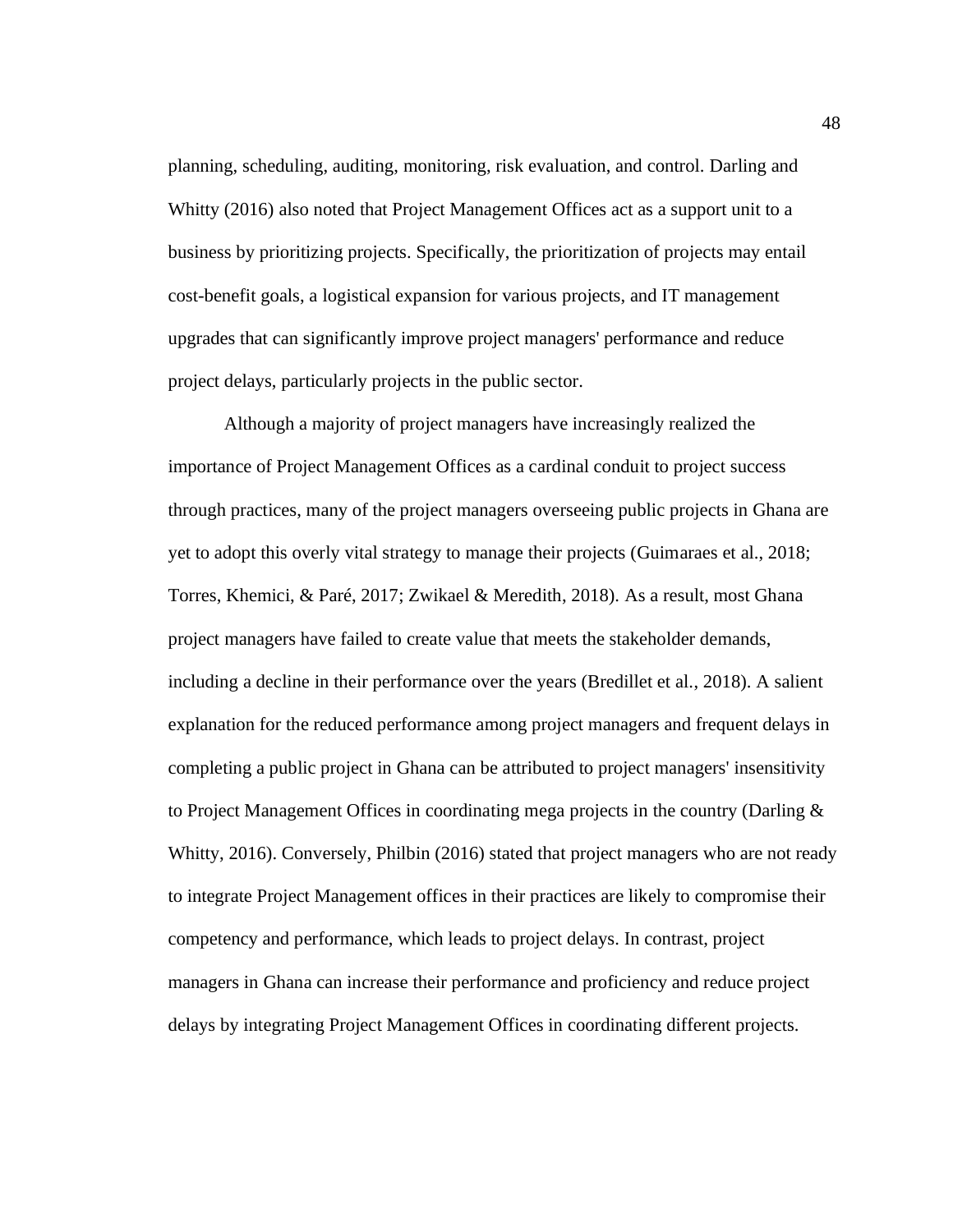## **Integrating Collaboration in Project Management**

With increased project complexities and volatility in the external environment, project managers seek collaboration with different stakeholders to successfully implement various projects (Caniëls, Chiocchio, & van Loon, 2019). Integrating collaborative practices in the project lifecycle has become one of the critical strategies that project managers use to improve their competency and performance and reduce unnecessary delays in project completion. According to Pedrini and Ferri (2019), managing Collaboration in project management denotes the practice of ensuring that a conducive environment exists to facilitate teamwork across the spectrum. Effective collaboration in project management includes a culture that supports openness, free sharing of ideas, prompting creativity and innovations, motivating followers, and sufficient conflict resolution (Caniëls et al., 2019).

While most projects are locally focused and mainly impact local communities, some are large-scale global investments. The extended scope of the projects comes with increased complexities and responsibilities that pass through a cross-sectional collaboration. Whereas the basics of project management apply to most of the plans, the projects' size creates an infinite number of factors that can impact how project managers execute their duties (Kua, 2016). Subsequently, project managers are emboldened to continually improve their skills to reflect the project's scope under consideration. As Deep, Gajendran, and Jefferies (2020) posited, mega projects under development in various sectors rely on project leaders' capability to collaborate with different people,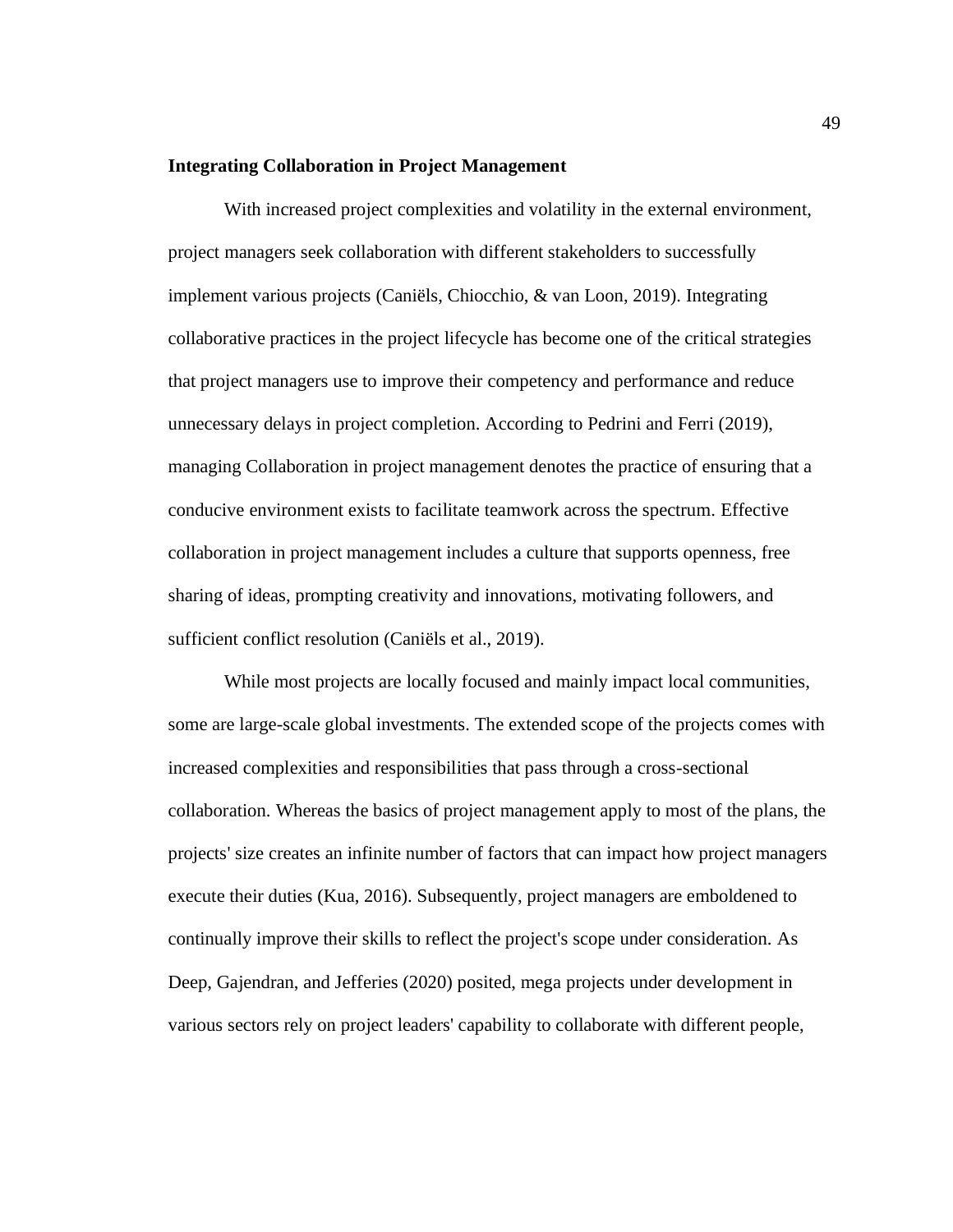firms, and industries to realize the desired outcomes. According to Caniëls et al. (2019), collaboration in project management helps the project manager maintain better relationships with stakeholders, improve communication with stakeholders, increase productivity, reduce project risks, create strategic partnerships, improve motivation, and boost productivity and profitability.

Deep et al. (2020) suggested that project managers must be ready to consider project management team objectives, create trust, initiate top management support and commitment, facilitate the free flow of information, and develop an effective way to solve a conflict in the workplace. Similarly, Pedrini and Ferri (2019) recommended a framework that project managers can use to stimulate a collaborative culture, including group formation, contractual framework, and adherence to teamwork practices. Whereas collaborative working practices and strategic partnerships are critical to project success, project managers in Ghana are yet to embrace this practice.

#### **Integrating Stakeholder Involvement in Project Implementation**

Due to the increase in project complexities and the need to enhance project success, project managers must allocate enough time and effort to identify the key stakeholders interested in individual projects and their subjective perception of constituent success (Sterling et al., 2017). Project managers should communicate business goals and ensure transparency in information flow (Banihashemi, Hosseini, Golizadeh, & Sankaran, 2017). Similarly, Kua (2016) emphasizes that stakeholder engagement is a foundational aspect of successful project implementation. Pedrini and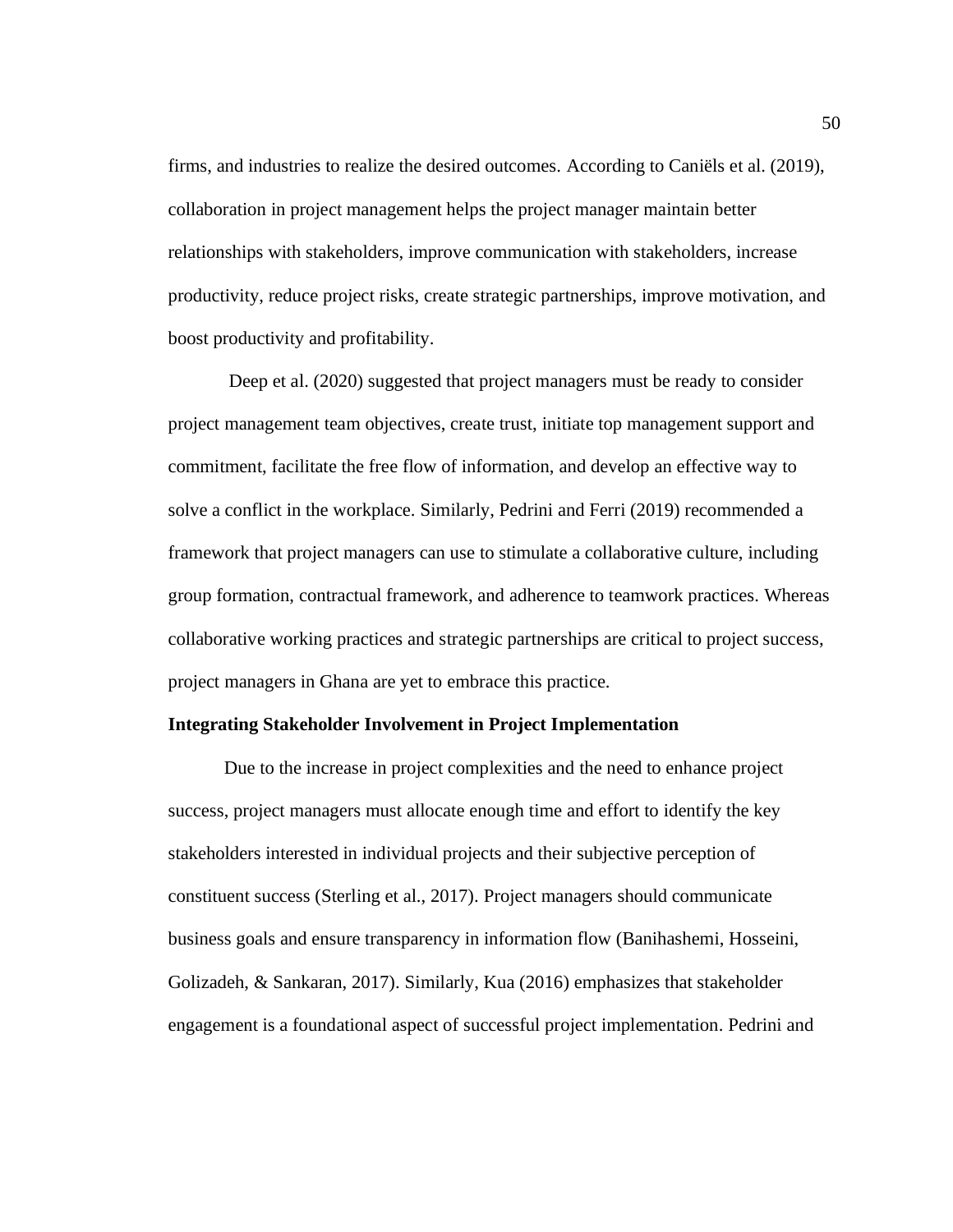Ferri (2019) described stakeholders as parties or people directly affected or directly interested in an organization, product, or service. The ordinary shareholders that a project has include society, partners, customers, and employees (Kua, 2016). The stakeholders expect the project managers to satisfy their interests. At the same time, the firm expects stakeholders to act in a certain way to show their commitment to the company (Derakhshan, Turner, & Mancini, 2019).

According to Al-Fadhali et al. (2019), customers form a crucial segment of stakeholders; hence, project managers need to meet their needs. Some of the responsibilities that project managers have to customers include quality projects, affordable projects, and enhanced customer experience. Undeniably, project managers must continuously maintain positive relations with clients (Pedrini & Ferri, 2019). A study by Silvius and Schipper (2019) recommended six factors that project managers must know when interacting with and managing stakeholders. The six factors include identifying key stakeholders in various projects, assessing the level of influence the stakeholders have in the projects, and identifying various stages where their involvement is critical. The development of a framework involves stakeholders, scheduling meetings with stakeholders frequently, and identifying the extent to which stakeholders' input can positively contribute to various projects' success (Silvius & Schipper, 2019).

In most cases, if not all, when duties and responsibilities are unambiguous among the key stakeholders across a project's lifecycle, there exists minimum chances of miscommunication and misalignment of interest, which in turn can improve coordination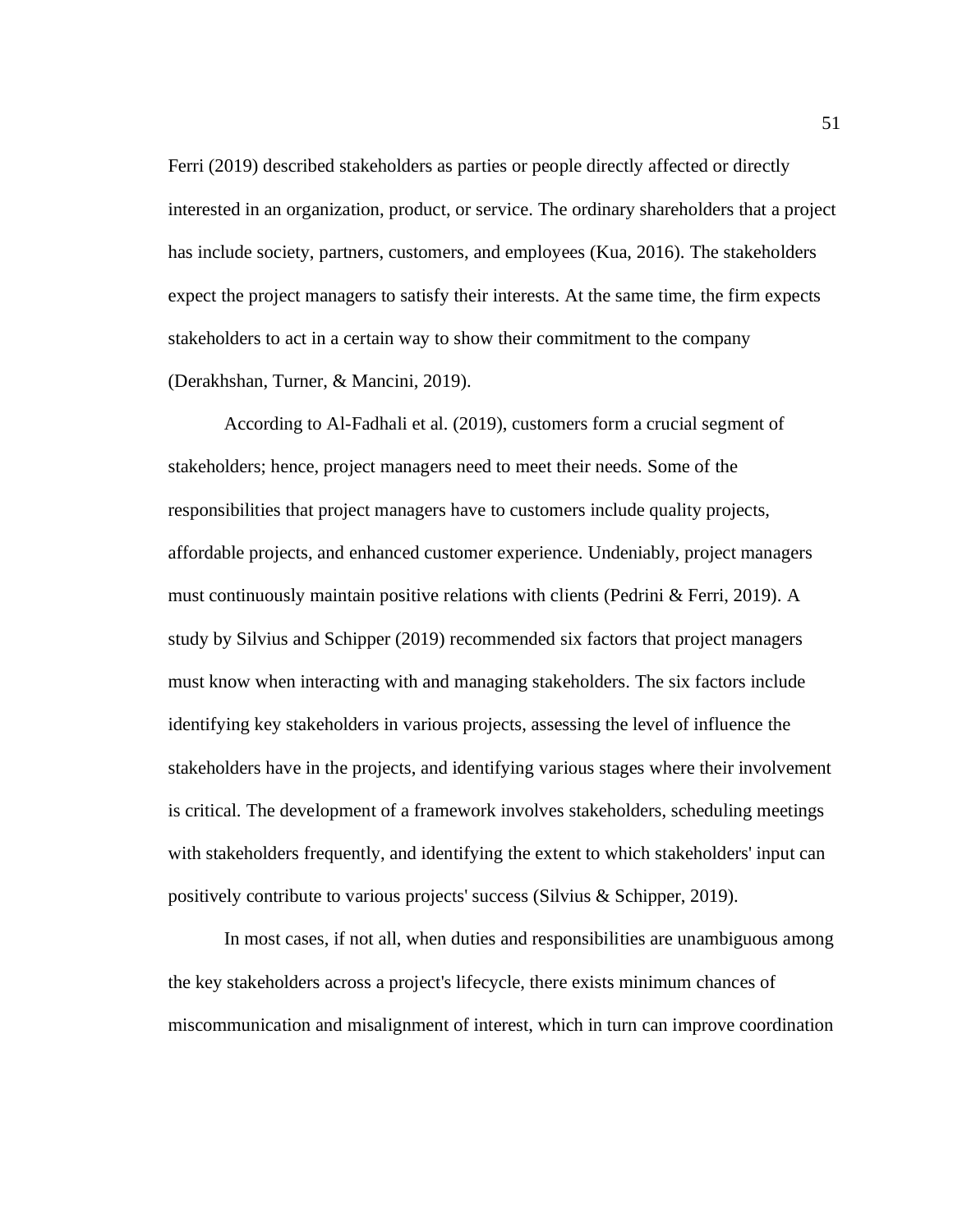and completion of various projected within the schedules (Sterling et al., 2017). Project managers must have adequate information about various projects, make an accurate analysis of the information, and even develop a project outline structure that aligns stakeholders' interests with the business strategy (Yu, Liang, Shen, Shi,  $\&$  Wang, 2019). Such practices tend to synchronize stakeholders' needs to the project and organizational goals, which improves the chance of success for many projects (Silvius & Schipper, 2019). In like manner, project managers can improve their performance and reduce project delay by aligning stakeholders' interests to a project strategy in various phases. Al-Fadhali et al. (2017) also supported that project managers play a role in controlling project delay and including stakeholders in different phases of project implementation, allowing managers to discover new strategies, competencies, or solutions that can increase the success of different projects. Pedrini and Ferri (2019) recommended using two-way communication between project managers and the stakeholders to effectively integrate stakeholders in project management practices and enhance management success. Effective communication involving the organization, project managers, and stakeholders can improve decision-making because each party will participate in any verdict. As a result, according to Yu et al. (2019), effective communication with stakeholders has become the main driver of project success and performance.

#### **Summary and Conclusions**

Chapter 2 provided critical concepts that relate to the current topic. The study commenced by discussing the literature search strategy used to access the needed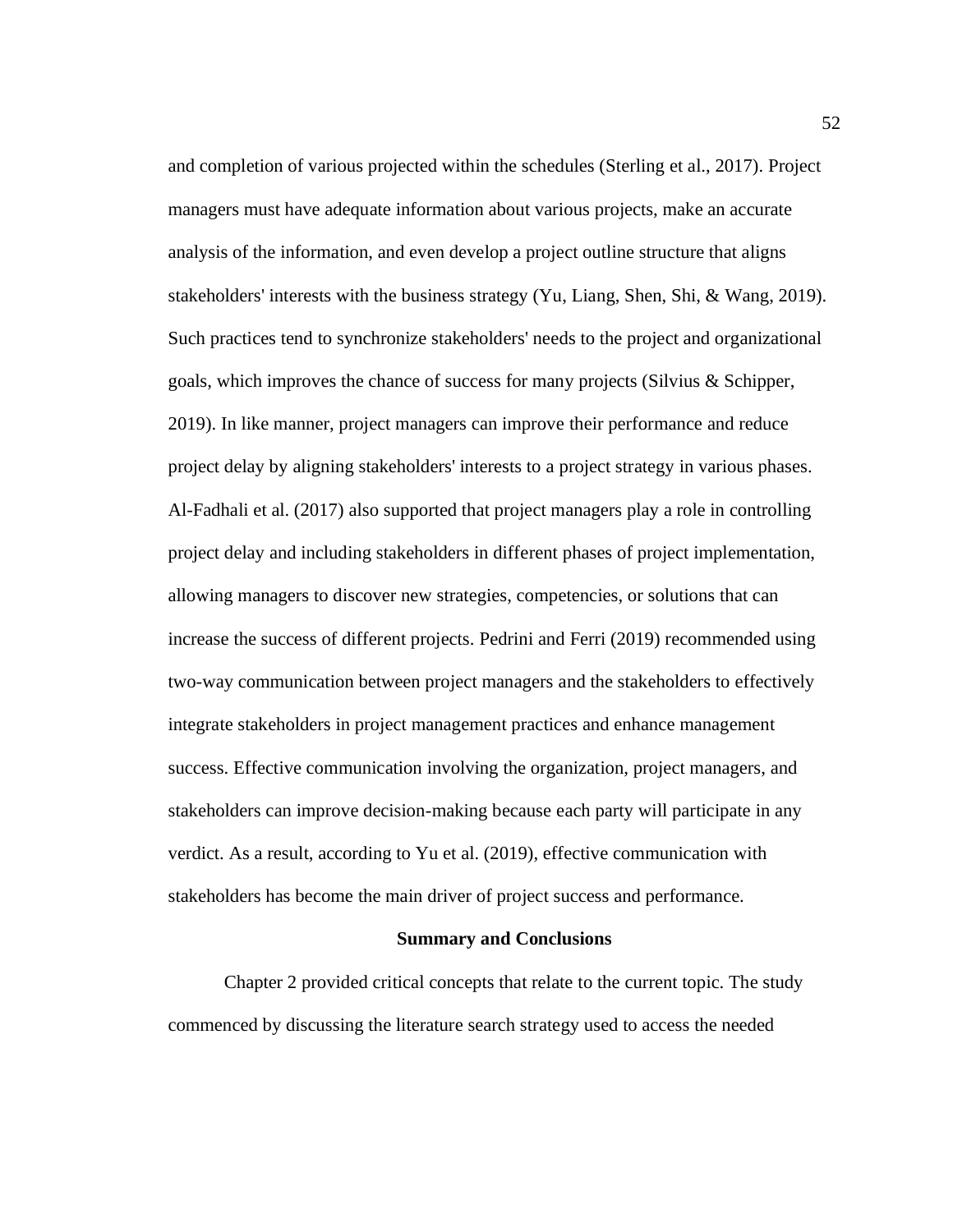sources. The section followed a discussion of the theoretical model used to ground the current study. This particular study used the HK framework. Regarding themes, the study developed and discussed themes in line with the current topic. Examples of themes discussed in this chapter include project cost overruns and schedule delays, which provided an overview of project overruns in the construction industry. The second theme related to leadership strategies and competencies in project management sought to examine how leadership practices can enhance project managers' performance in mitigating project overruns in the public sector. Other themes discussed include strategic alignment of business strategies with project needs, integrating project management offices with project management practices, collaboration in project management, and the key stakeholders' involvement in implementing different projects.

The literature analysis shows that project management has attracted many scholars in the field of management. Among the common areas examined include the critical success of projects, leadership in project management, causes of project overruns, strategies to prevent project overruns, collaboration in project management, and organizational culture's impact on project success. Coffee et al. (2019) argued that there is little knowledge about the strategies that project managers can use to improve their competency and how the alignment of project needs with business strategy can reduce project overruns in Ghana, particularly in the public sector. Given Shah (2016), there is limited research exploring strategies that project managers can use to improve their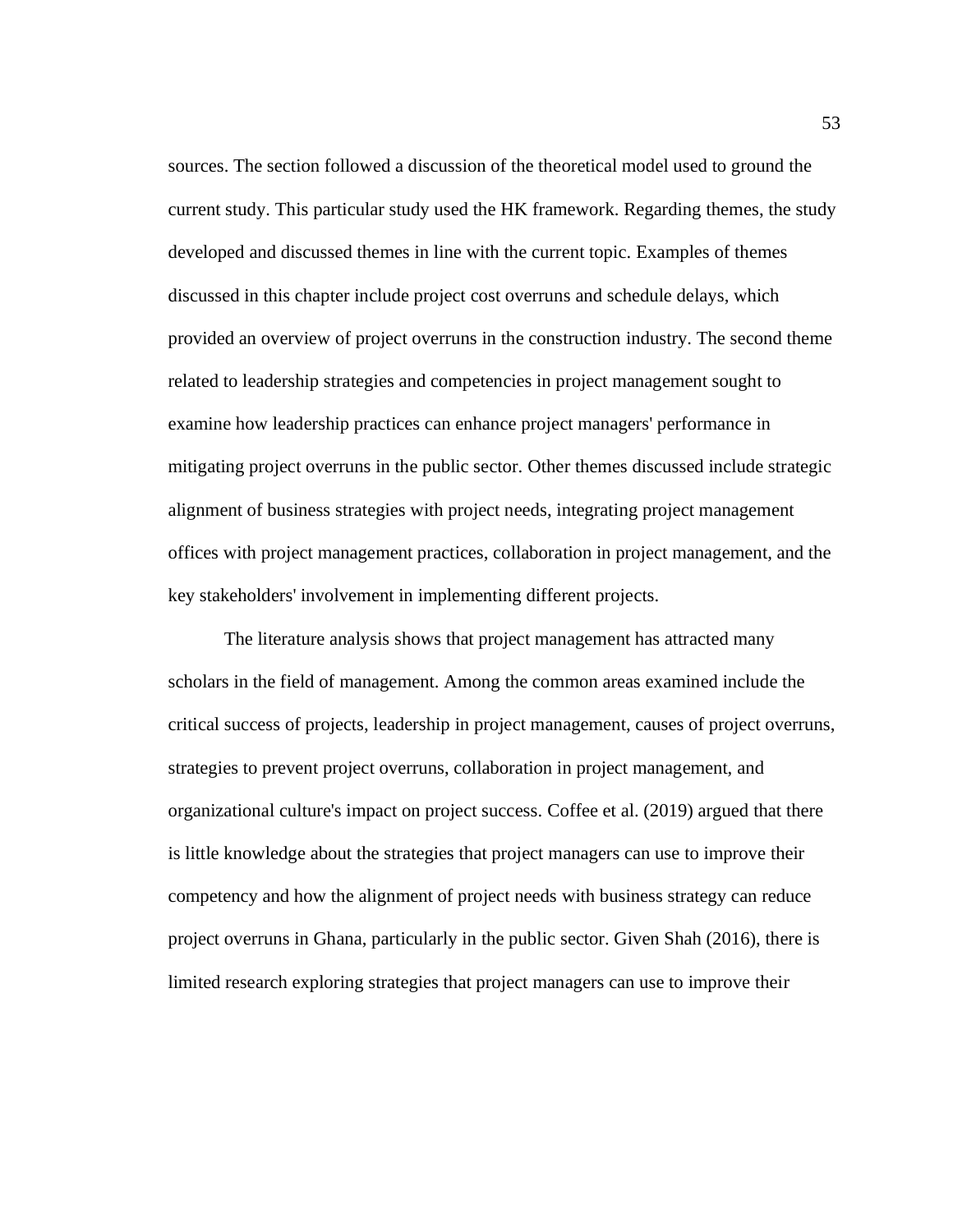performance and reduce project overruns in Ghana, which presented a significant gap that this study sought to address.

The examined literature used qualitative multiple case study designs to address the gap about project delays in Ghana. This study will explore the strategies that project managers in Ghana can use to enhance their competency and performance and reduce project delays in the public sector. The study will also examine how the alignment of project needs with corporate strategy can promote various projects' success and mitigate the stalemate of public projects in Ghana. Chapter 3 examines the study purpose, research questions, research design and rationale, methodology, participant selection logic instrumentation, data collection instruments, recruitment, participation, and data collection procedures. Also, this chapter addresses the data analysis plan and ethical concerns related to the present study.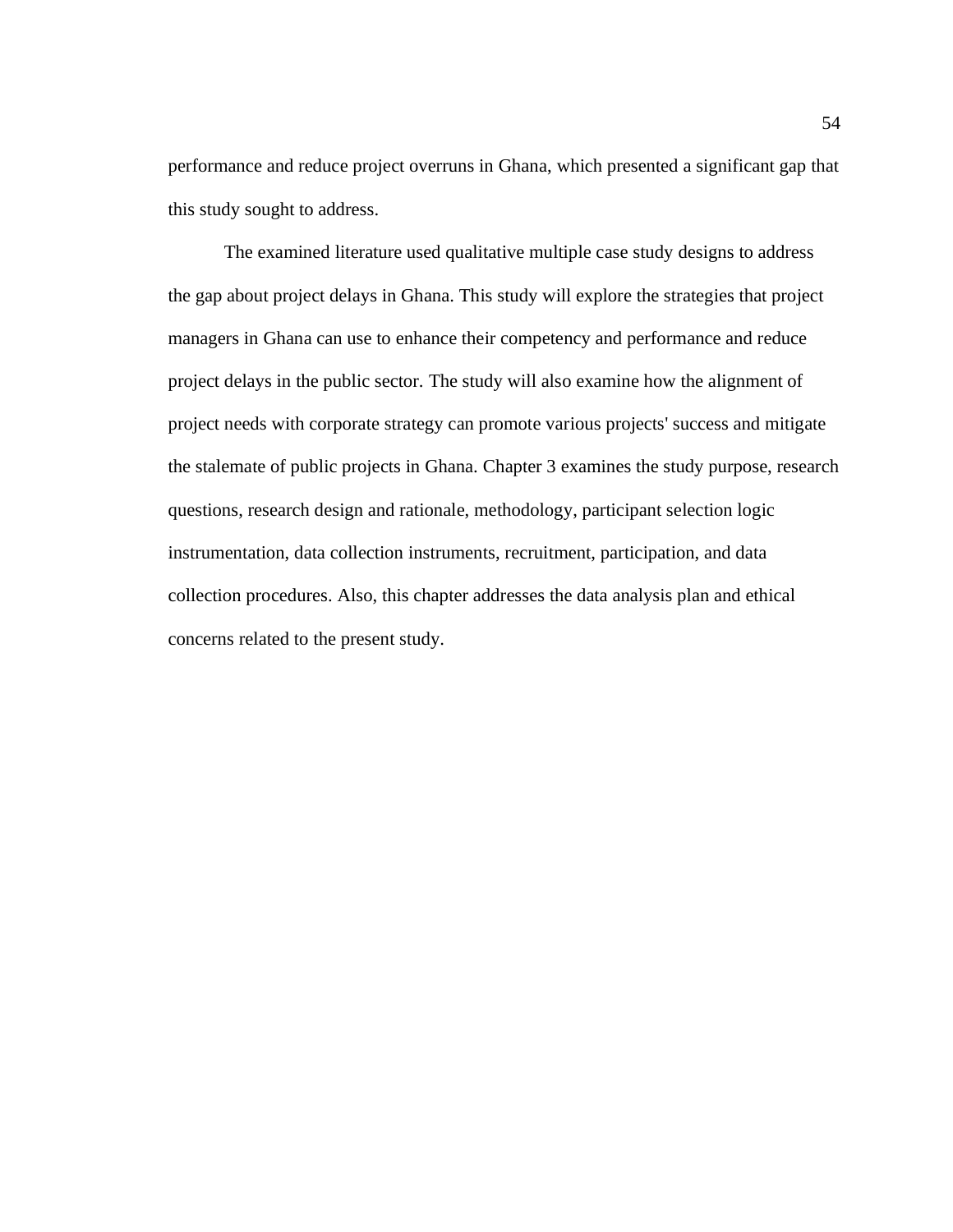# Chapter 3: Research Method

The purpose of this qualitative multiple case study was to explore the strategies that project managers of government-funded projects in Ghana used to align project managers' strategies and business management processes to reduce project delays and cost overruns. The aim was to promote the performance of project managers and reduce frequent cost overruns. I interviewed a sample of 10 project managers from a population of 800 project managers who have experience managing and overseeing projects in Ghana, particularly projects funded by the Ghanaian government. Merriam and Tidsdell (2015) indicated that the central theme could be identified with 10 to 12 qualitative research participants. Findings from the present study may support project managers in promoting their project management skills and subsequently improving project managers' performance on various projects. Project managers' competence, proficiency, and capabilities are invaluable to critical tasks in a country, particularly in the public sector. Studies have shown that different Ghana projects' success and performance remain unattractive (Famiyeh et al., 2017). In Chapter 3 I discuss the researcher's role, population and sampling, research methodology and design, ethical concerns, data collection instruments, data collection and organization techniques, data analysis, and reliability and validity.

#### **Research Design and Rationale**

Morgan et al. (2017) indicated that designing a practical research question allows the researcher to provide answers within the research context. The purpose of this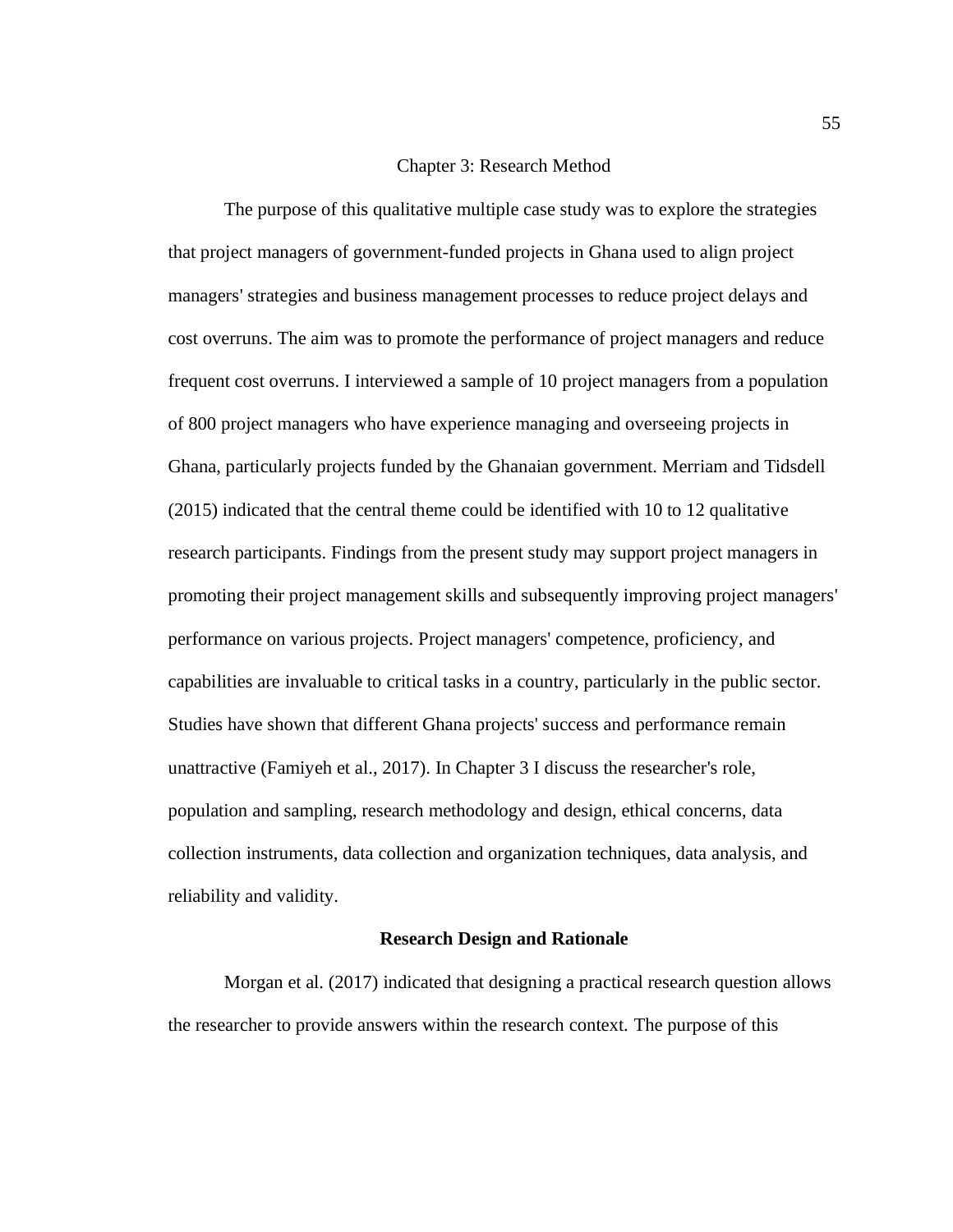qualitative multiple case study was to explore the strategies that project managers of government-funded infrastructure projects in Ghana could use to align project manager's strategies and business management processes to reduce project delays and cost overruns. The following research question guided the study with the purpose in mind.:

RQ: What were the current strategies that project managers in Ghana used to align business strategies with project management processes in government-funded projects to lessen project schedule delay and cost overruns?

This study's research design was a multiple case study to explore and query participants' experiences about the research question (Lancaster (2017). In this study, I used an exploratory multiple case study approach (see Yin, 2018) and a constructivist paradigm employing well-structured interviews to explore project manager perspectives on project delays to identify new information based on their experiences. To create a more homogeneous group and uphold the research integrity of this qualitative study, I used the purposeful criterion and network sampling strategy recommended by Bell et al. (2018) to recruit participants for this research. I further screened the participants using the following inclusion criteria: (a) adult over the age of 18, and (b) 3 years continuous experience as a project manager in a Ghana infrastructure project.

A multiple case study approach was appropriate for this study. First, it provided a deeper understanding of strategies that project managers in Ghana used to align project managers' strategies and business management processes to reduce project delays and cost overruns in government-funded infrastructure projects (see Shah, 2016). I selected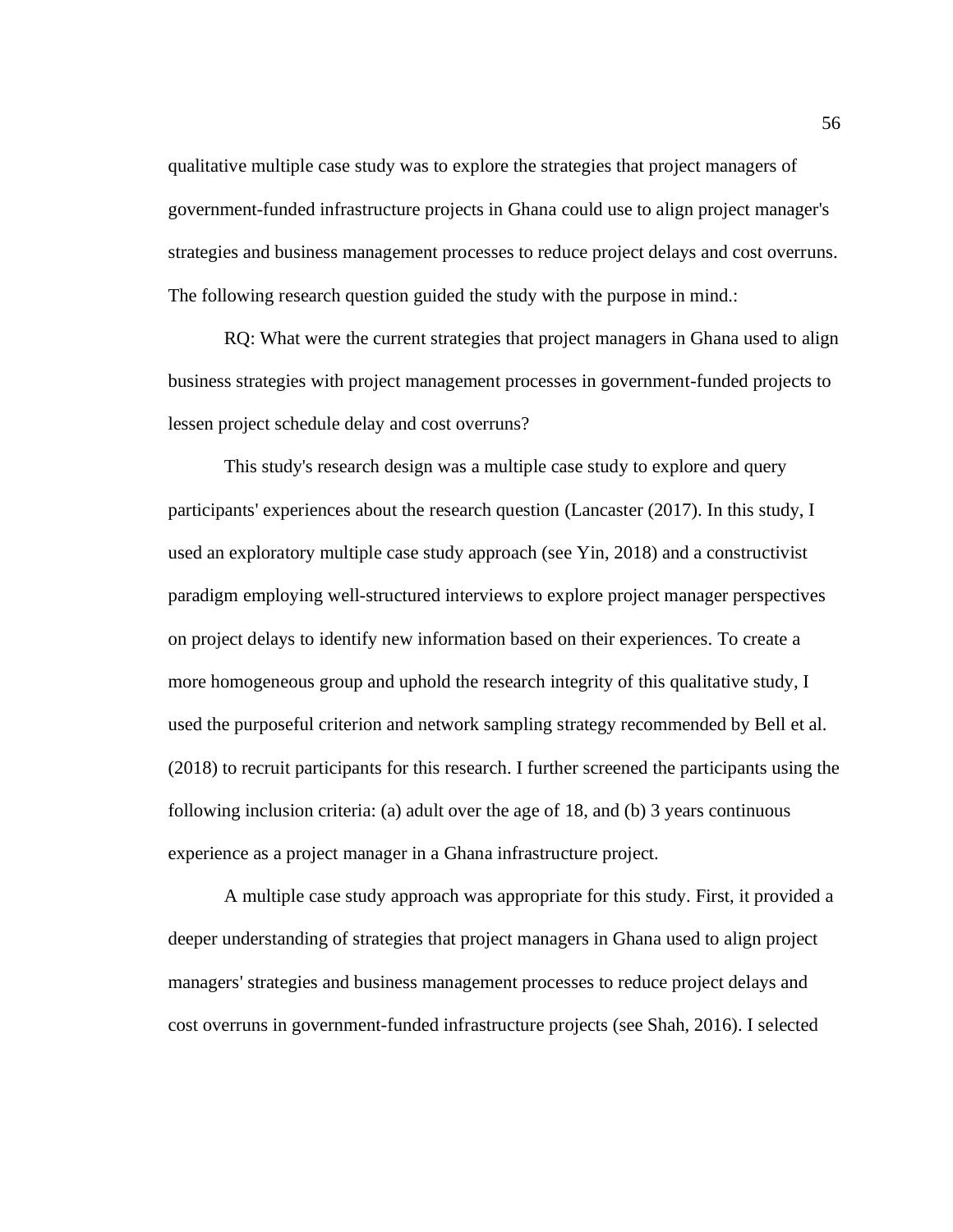participants with experience and expertise in the matter of interest. A social constructivist tends to challenge people to be more analytical in their understanding of themselves and their world (Lobo et al., 2017). Individual experiences with social groups and dominant culture could be known through the qualitative research approach with the constructivist paradigm (Lobo et al., 2017).

Secondly, using a multiple case study design does not limit the study to a set of assumptions and provides flexibility for an in-depth understanding of the research interest (Lancaster, 2017). I intended to capture the essence of sound practices that project managers have developed to implement projects successfully, particularly for publicly funded projects in Ghana. Thirdly, using a multiple case study design allowed me to gather detailed descriptions that captured the crux of strategies to support project success in Ghana and mitigate frequent project overruns. Using a qualitative method, I could explore the strategies that project managers used to implement projects successfully.

Based on the literature review, a qualitative approach best suited the present study. I deemed the quantitative approach unsuitable because I needed to explore participants' personal experiences in managing publicly funded projects in Ghana using open-ended questions rather than hypotheses to test the relationship between study variables (see Ruggiano & Perry, 2019). Thus, the quantitative methodology (and mixed methods) did not support the exploration of project managers' views, opinions, and perceptions about effective project management strategies to reduce cost overruns and improve performance.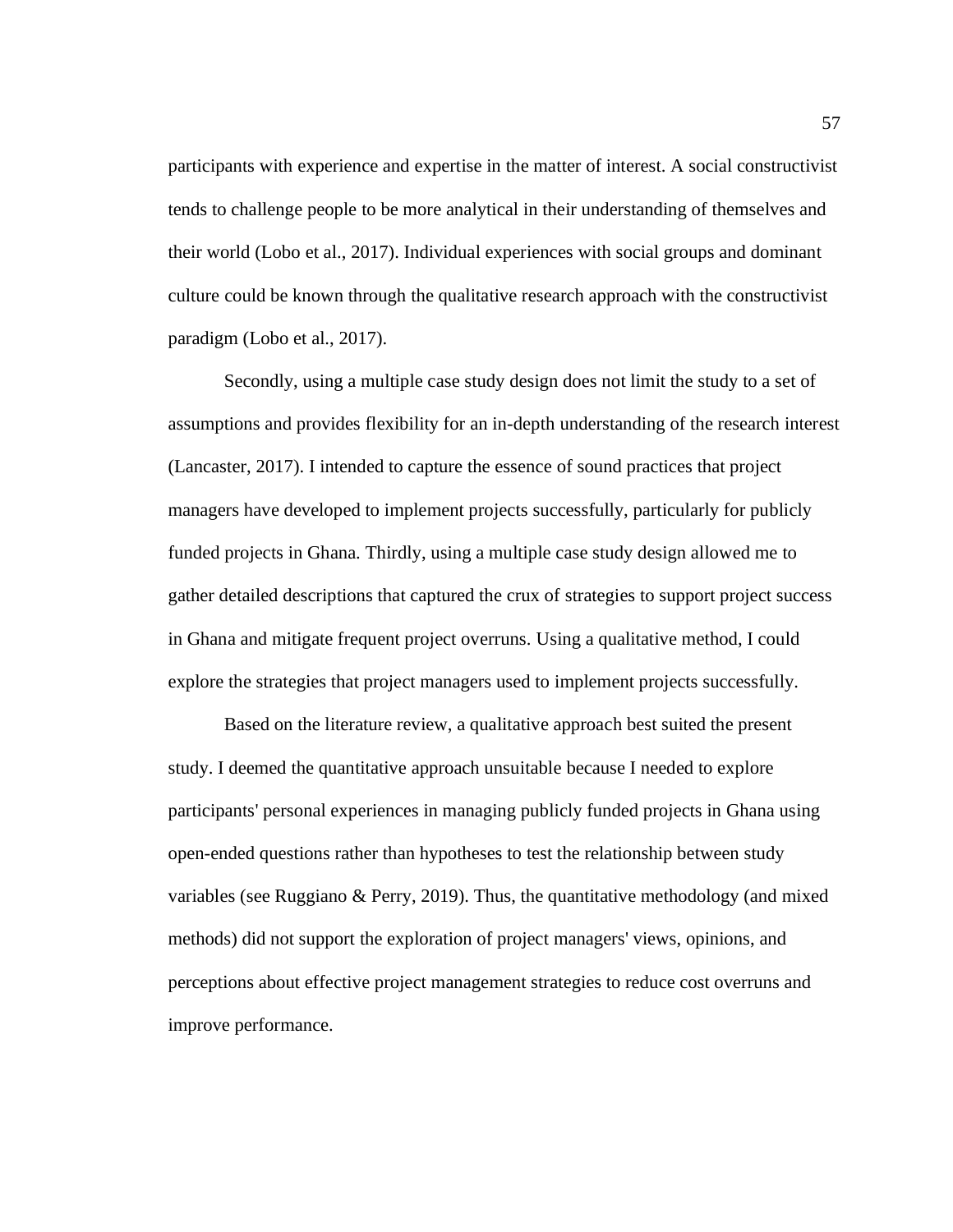#### **Role of the Researcher**

To gain a deeper understanding of their role, a researcher needs a topic formulation, problem identification, data collection, and final analysis to conduct a coherent study that may have broad implications for practice (Guion et al., 2011). A qualitative investigator acts as an instrument of the research to realize the study goals or objectives (Lancaster, 2017). Researchers are expected to identify assumptions, personal biases, barriers, and other experiences that can affect the study's authenticity (McGrath et al., 2019). There is a marginal difference between objectivity and subjectivity in the research process, mainly when conducting a qualitative multiple case study (Anandarajan & Harrison, 2019). To ensure that the findings from this study were informed by participants' experiencse and not my partial judgment, my identified biases were managed by disclosing the strategies adopted for data collection and analysis (see Ravitch & Carl, 2016).

Being subjective indicates the possibility of being insightful when interpreting the collected data (Ravitch & Carl, 2016). In this chapter I describe my role in conducting this study. One of a researcher's foundational roles is to mitigate bias on the study outcomes (Schram, 2006). Thus, I maintained a reflective journal to track and describe personal feelings, perceptions, and opinions about the present study while in the field. When analyzing the data, I used a dedicated, reflective journal to record assumptions and expectations to reduce bias that might influence the study outcomes (see Schram, 2006).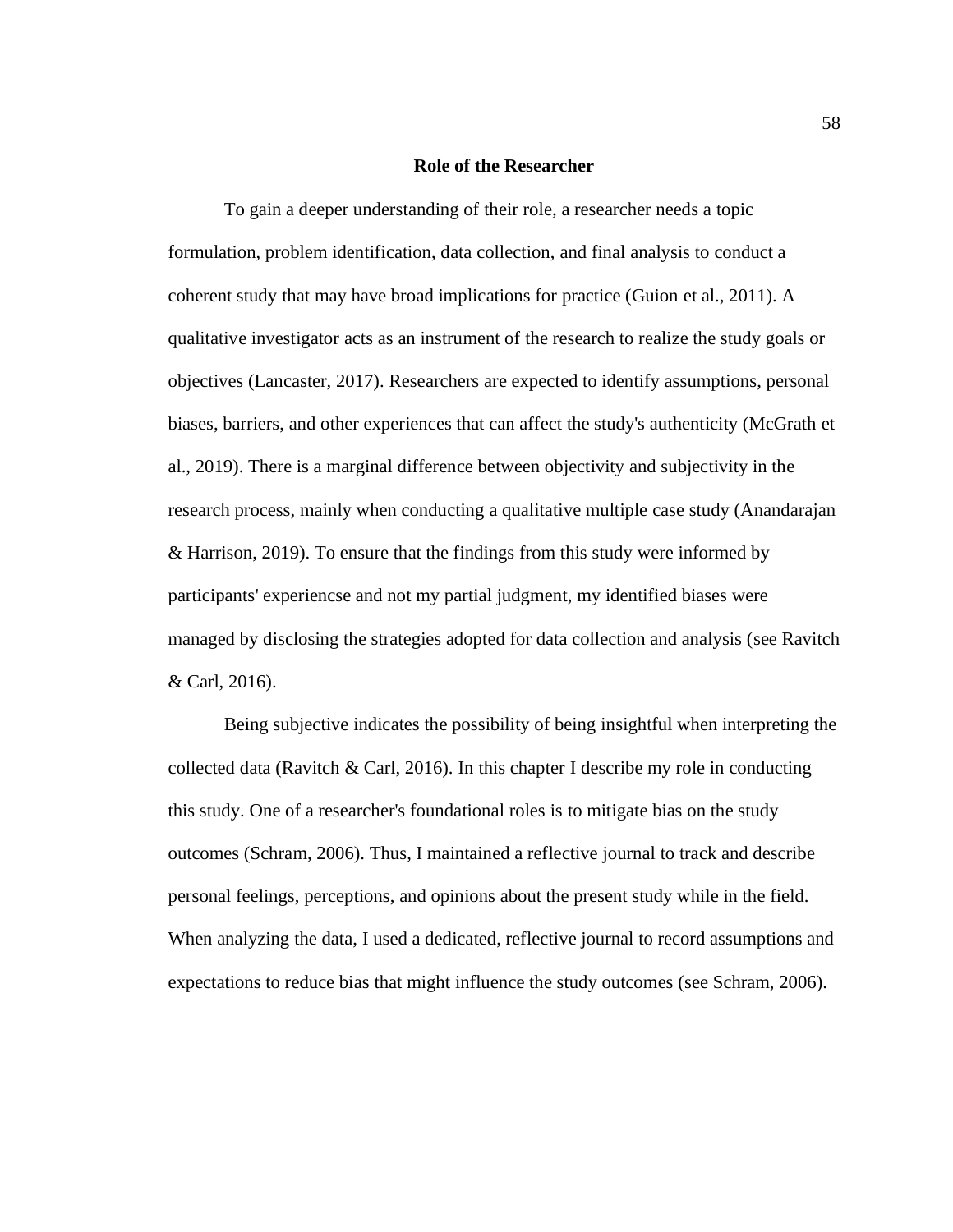Secondly, as a research instrument, I collected data, examined relevant documents, interviewed participants, transcribed the interviews, and analyzed the transcriptions for meaningful insights. To effectively manage potential bias, I used bracketing, which helps a researcher to focus on the interview responses. I asked probing questions, used audio recordings, took notes, and asked follow-up questions. The data collection process was enriched by reviewing organizational project documents and ensuring that the interview responses aligned with the documentation.

Thirdly, I remained sensitive to participants' concerns, stayed neutral in phrasing the interview and research questions, created rapport, maintained respect, and promoted participants' privacy (see Barnes, 1989; Cassell, 2018). This role is directly linked to vital ethical concerns that are inescapable in any research. Such ethical issues included participants' privacy, confidentiality, motivation for participation, and voluntary participation. In this particular study, I addressed these ethical concerns by ensuring that (a) necessary steps existed to maintain research ethics, (b) participants were protected from harm, (c) participants' confidentiality and privacy were upheld by coding their names for anonymity (Barnes, 1989; Lancaster, 2017). I ensured that participation was voluntary by asking participants to sign a consent form.

Fourthly, I obtained an approval letter from the university Institutional Review Board (IRB) authorizing data collection from participants. I used Walden-approved communication channels to communicate with participants. In particular, I used Twitter, email, Skype, phone calls, and Facebook to communicate with participants and collect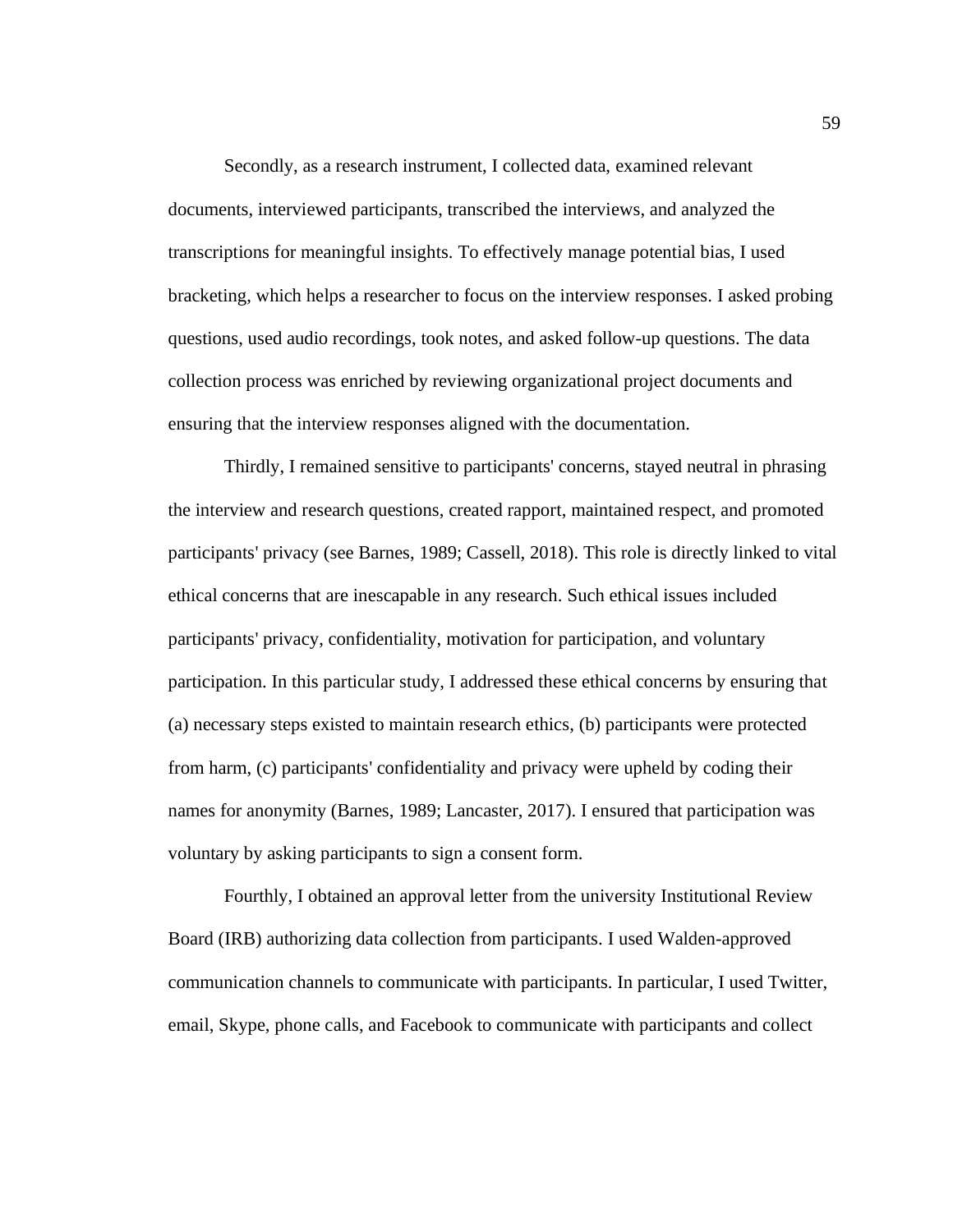data. The restriction of face-to-face meetings helps to avoid inconveniencing participants due to the Covid-19 pandemic. As such, I used email, Skype, and phone calls to conduct the interviews. Participation in this study was voluntary, and no incentives were offered in exchange for participation (see Grady, 2019). The goal was to obtain honest and truthful responses that were not influenced by motivation. In sum, I was the primary data collection and analysis instrument for the study. I explored the experiences of the participants regarding the research question.

#### **Methodology**

The social and behavioral interconnection of elements within a broader system of an organization make it necessary to examine the specific social setting's contextual complexities (Tsang, 2013). Qualitative research helps provide an understanding of relationship dynamics and helped answer why and how they exist (Tsang, 2013). The multiple case study follows a replication logic emphasizing context-bound details used to design data analysis to draw some theoretical conclusions (Merriam & Tidsdell, 2015; Yin, 2017). The possibility of achieving these involves using a qualitative method to thoroughly investigate and offer data from a source (Eisenhardt & Graebner, 2007).

## **Participant Selection Logic**

This study aimed to explore the perception of a selected sample of 10 participants from a population of 800 project managers engaged in government construction projects in Ghana. This population's selection was appropriate because this population was directly affected by the general management problem and may be responsible for creating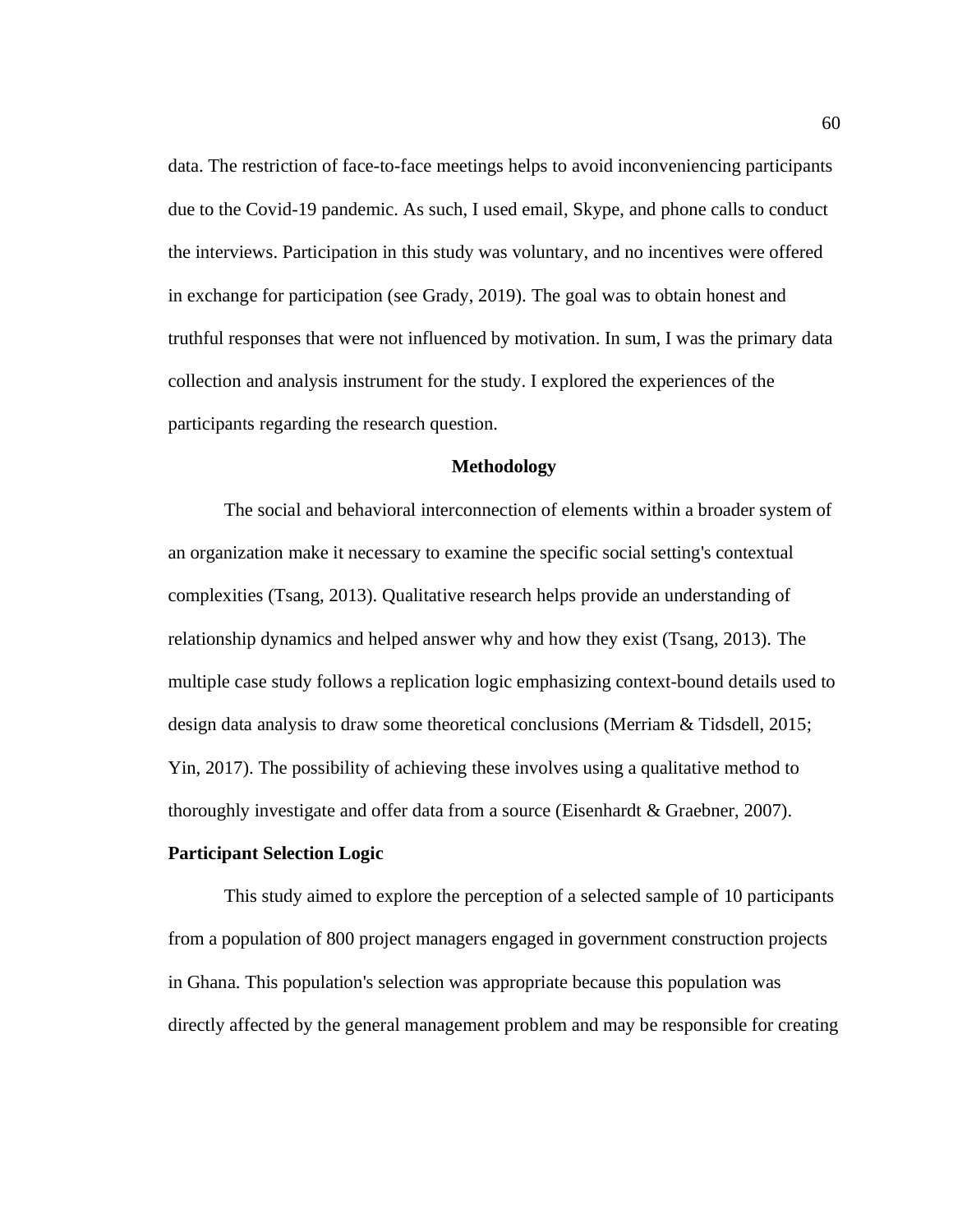the specific research problem. To create a more homogeneous group and uphold the highquality research integrity of this qualitative study, I utilized the purposeful criterion and network sampling strategy recommended by Bell, Bryman, and Harley (2018) to recruit participants for this research. The participants were further screened using the following inclusion criteria: (a) adult over the age of 18, and (b) 3 years' continuous experience as a project manager in a Ghana infrastructure project and strategy with the business management process. Jarkas, Radosavljevic, and Wuyi (2014) indicated that such selected populations share similar experiences and problems despite each project's differences.

Given the government of Ghana infrastructure projects to improve the standard of living of Ghanaians by constructing one factory in every district in the country, it is essential to point out that the successful implementation and integration of one district one factory depends largely upon infrastructure project managers' knowledge and skills (Senouci, Ismail, & Eldin, 2016; Zarei et al., 2018). Furthermore, triangulation helped provide a comprehensive, in-depth inquiry of multiple data sources and covers the limitations and characteristics of other approaches, ensuring a more synergistic, credible, and rigorous research study was achieved (Wilson, 2012). The method of collecting data in this study involved multiple interviews, peer-reviewed journal articles, observations, and archival research. The designed research focused on carefully selecting purposeful participants to critically assess the research question (Evans, & Lewis, 2018).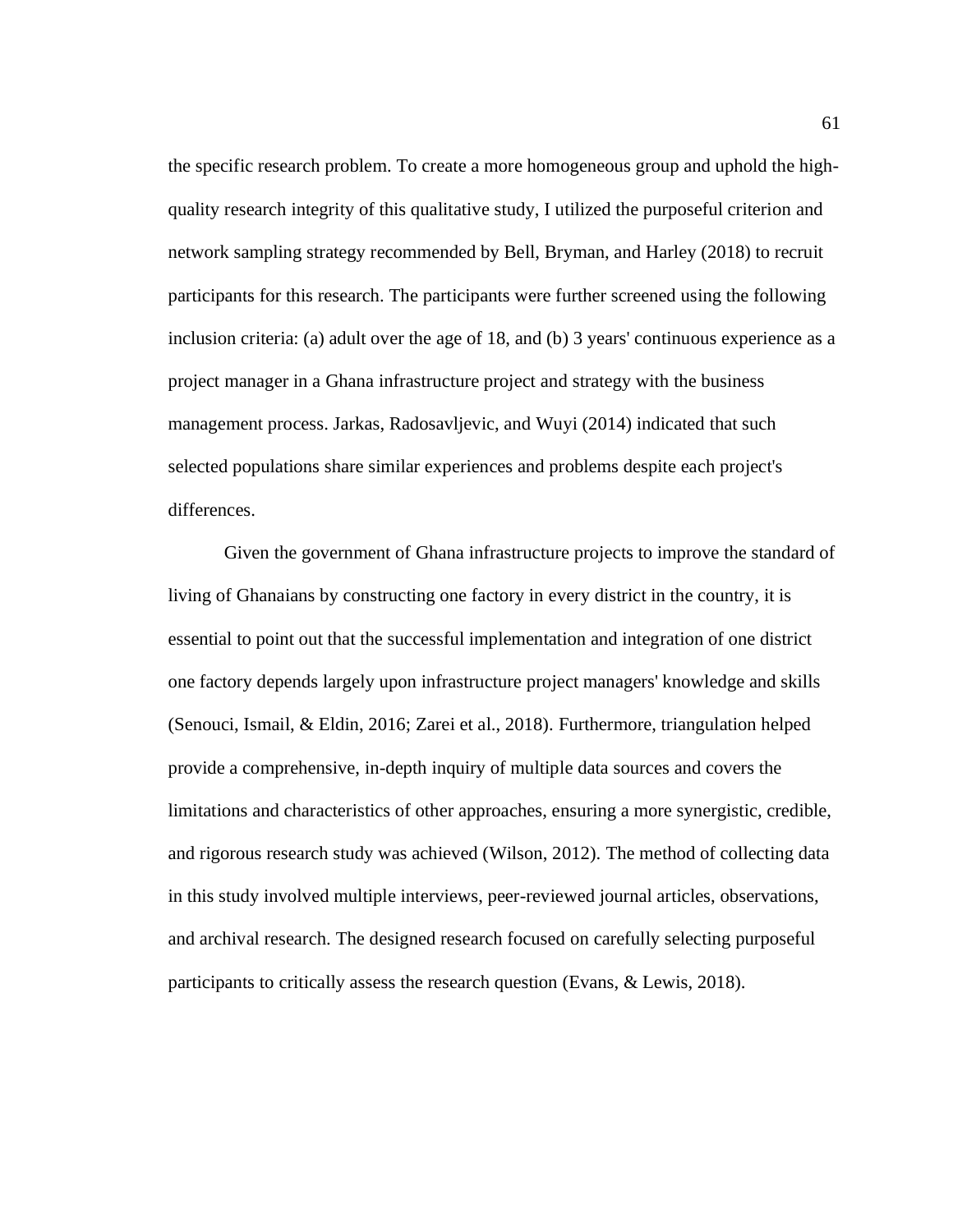Although the qualitative study provided rich information through intense investigation and provided real-life and field-related first-hand information (Yin, 2017), adopting a multiple case study approach offered a comprehensive and in-depth insight into how and why question constraints (Ravitch  $\&$  Carl, 2016). The multiple case study allowed for in-depth, futuristic, and holistic investigation and provided industry-related data not anticipated by literature (Yin, 2017). Case synthesis in a multiple case study also enhanced the research findings' validity, dependability, and trustworthiness. Finally, this method helped enhance the research findings' reliability since the qualitative research method, and case study approach entail outlining the processes and participants involved in conducting the research (Yin, 2017).

Nguyen, Lobo, and Greenland (2017) examined and elucidated that the study's nature dictated the type and ideal number of participants needed. Cassell (2018) listed the necessary guidelines for recruiting participants for a study. To ensure conformity to standard research practices, the above factors were considered when selecting and recruiting participants for the present study. Regarding the above guidelines, participants who had adequate knowledge and experience in managing the construction of different Ghana projects were considered. The inclusion criteria demanded that the participants had at least three years of managing publicly funded projects in Ghana. A sample of 10 project managers in Ghana was selected for the present study. According to Moeyaert et al. (2015), a sample size ranging from 10 was sufficient for qualitative research relating to analyzing subjective data. Additionally, a small sample size deemed helpful since it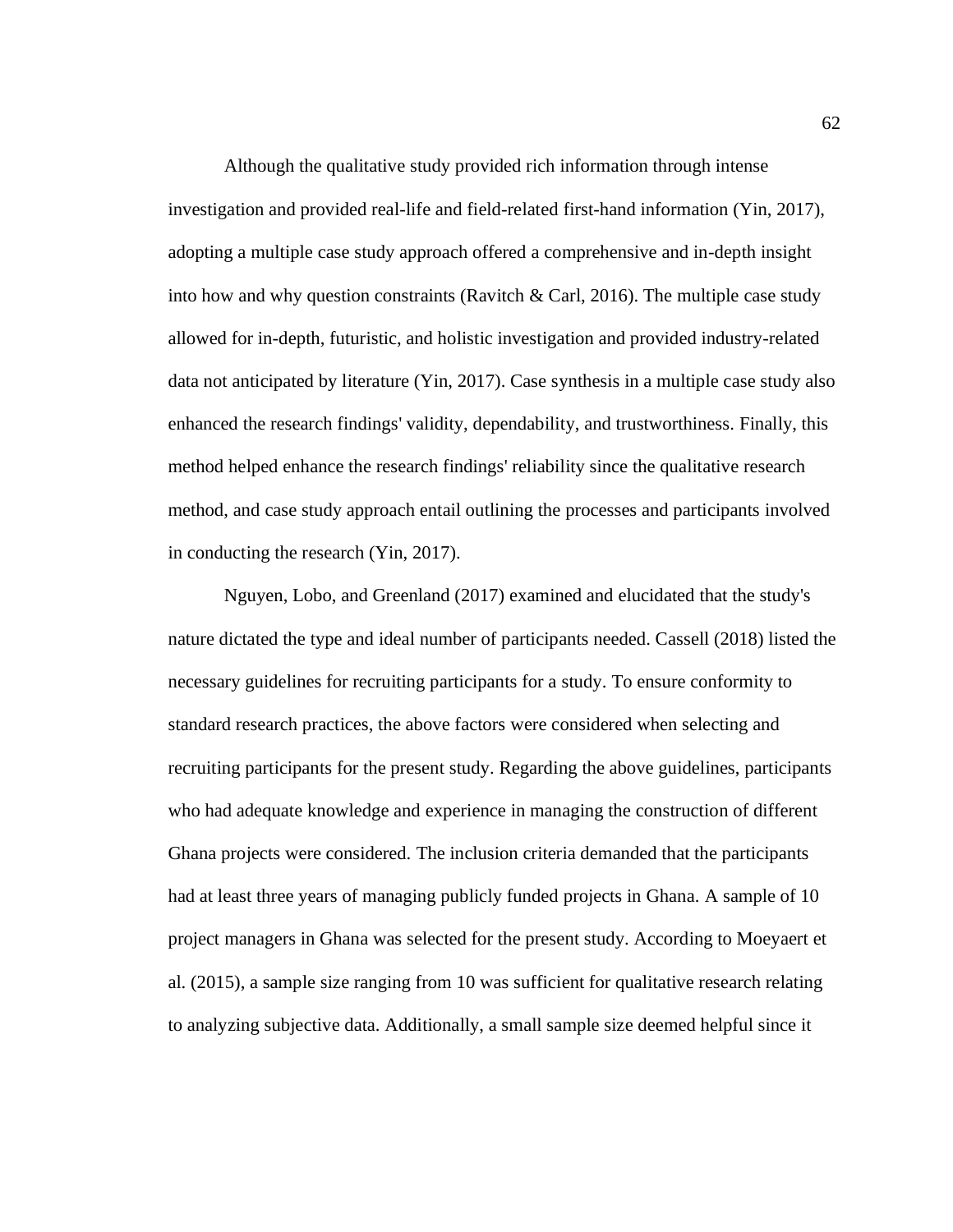gave ample time to code and analyzed qualitative data based on experiences participants have concerning the concept being investigated.

A purposive sampling technique was used to sample, select, and recruit prospective participants to gain access to study participants (Klar & Leeper, 2019). A purposive sampling technique was necessary because the approach helped select participants who were knowledgeable about the topic. Moreover, purposive sampling was recommended because it helped purposefully recruit participants who were easily accessible and have shared experiences regarding a given concept of interest (Klar & Leeper, 2019). Purposive sampling, therefore, helped to avoid deviating from the research focus by including participants who are likely to be less knowledgeable about the topic of study (Ames, Glenton, & Lewin, 2019).

Before recruiting participants, I sought voluntary participation from organizations or project managers overseeing publicly funded projects in Ghana. The objective was to recruit participants who were willing to share their experiences and success strategies openly without the use of incentives (Cassell, 2018). Grady (2019) indicated that gathering honest and truthful responses for an informed analysis occurs when individuals participate voluntarily. Participants received a letter via email explaining the study's purpose, how participants' privacy and confidentiality would be implemented, and expected benefits from the research (Grady, 2019) upon written approval from Walden IRB. Participants were required to sign it electronically to allow the scheduling of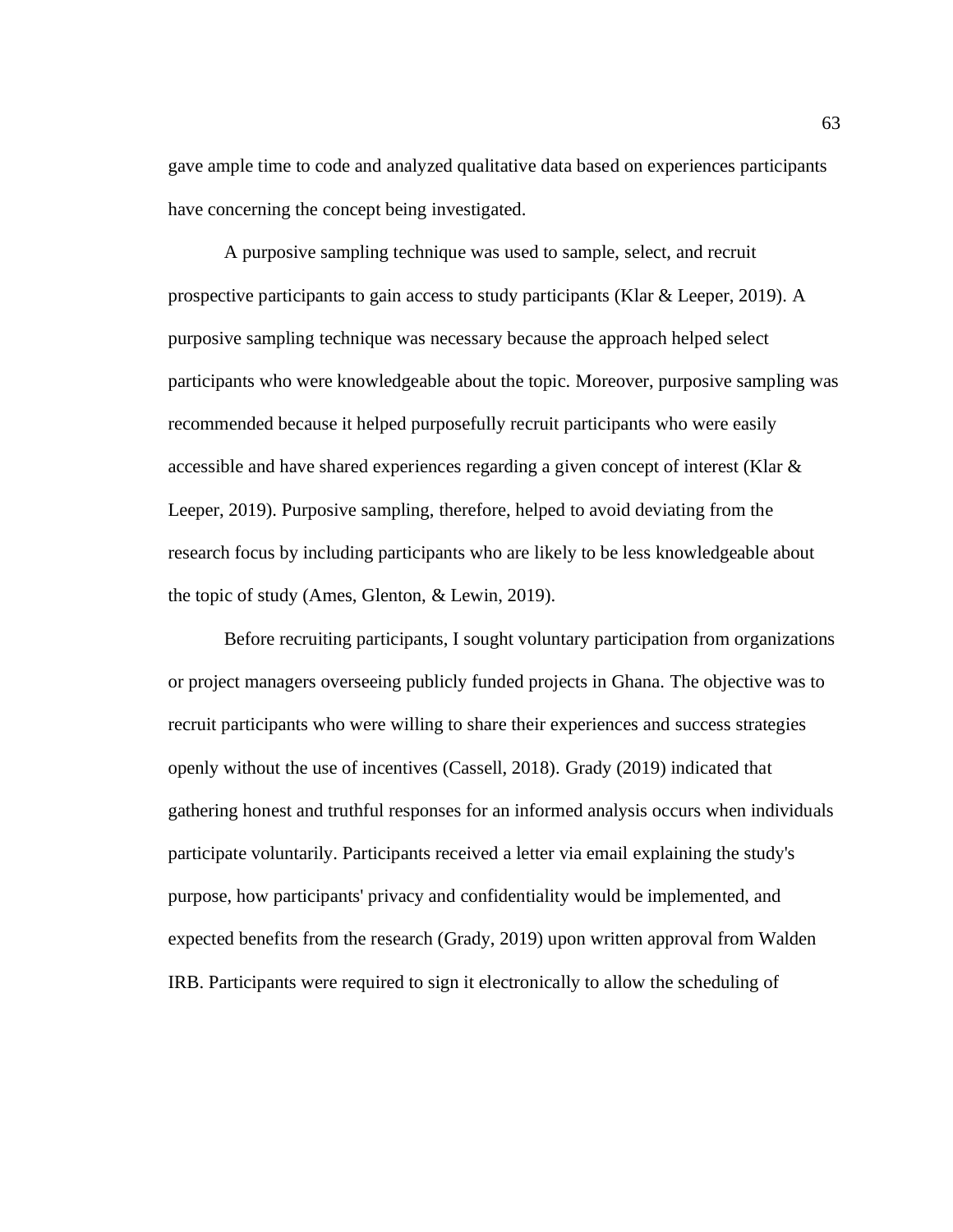interviews. To be considered for the study, participants must have signed and responded to the email affirmatively (Grady, 2019).

In this study, I established a working relationship with all participants on an individual level. To build such links, I sent a letter to participants to provide them with comprehensive information about the study's purpose and objective, the interview protocol, and the level of confidentiality and privacy according to each of them (Grady, 2019). Moreover, the participants received honest and truthful responses to all concerns raised about the study since I sought to capitalize on a good relationship with participants to earn their trust during the research process. To uphold the high-quality research integrity of this qualitative study and create a more homogeneous group, I utilized the purposeful criterion and network sampling strategy recommended by Bell, Bryman, and Harley (2018) to recruit participants for this research. The participants were further screened using the following inclusion criteria: (a) adult over the age of 18, and (b) 3 years' continuous experience as a project manager in a Ghana infrastructure project. The main goal was to ensure that participants understood the aspect being investigated, are qualified and knowledgeable to respond to research questions appropriately. These criteria helped capture participants whose features align with the research question and the purpose of the study.

### **Instrumentation**

This study's interview guide (see Appendix C) consisted of semi-structured questions on the research topic. With this in mind, various sources were used to collect

64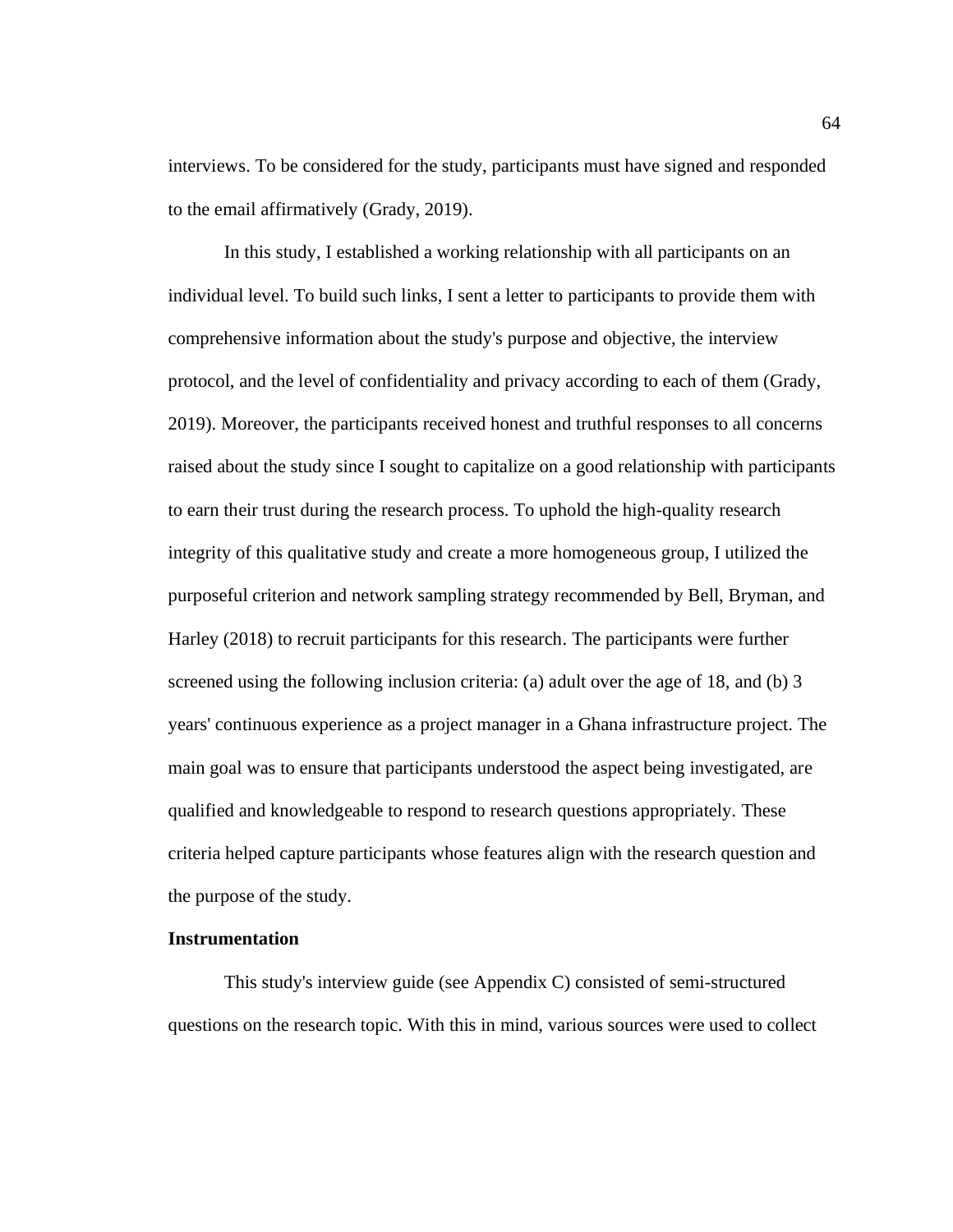data (Cassell, 2018). A semi-structured interview was adopted for this study to help answer the research questions: What strategies did project managers in Ghana use to align business strategies with project management processes in government-funded projects to lessen project schedule delay and cost overrun to improve performance? Semistructured interviews helped gain a comprehensive understanding of the investigated aspect (Clark & Vealé, 2018). In this case, it was the exploration of strategies that project managers used to enhance Ghana's performance.

The interview protocol for this study comprised ten semistructured interview questions. I chose a semi-structured interview because the technique allowed gathering detailed information about the current topic to address the research question (Kallio, Pietilä, Johnson, & Kangasniemi, 2016). Before actual interviews and data collection, measures were put in place to ensure that the participants deeply understood the informed consent form, including the nature of collaboration, the purpose of study, and ethical issues related to the research (Evans & Lewis, 2018). To avoid research bias, I adopted face-to-face interviews using skype and facetime phone calls to gather participants' responses to the interview questions (Mahat-Shamir, Neimeyer, & Pitcho-Prelorentzos, 2019).

Concerning the convenience on the actual day of data collection, interview sessions were scheduled based on participants' availability. The interview session lasted for 60 to 90 minutes. As a precaution to data loss, the interview was recorded using a smartphone to supplement written responses. As already mentioned before, the

65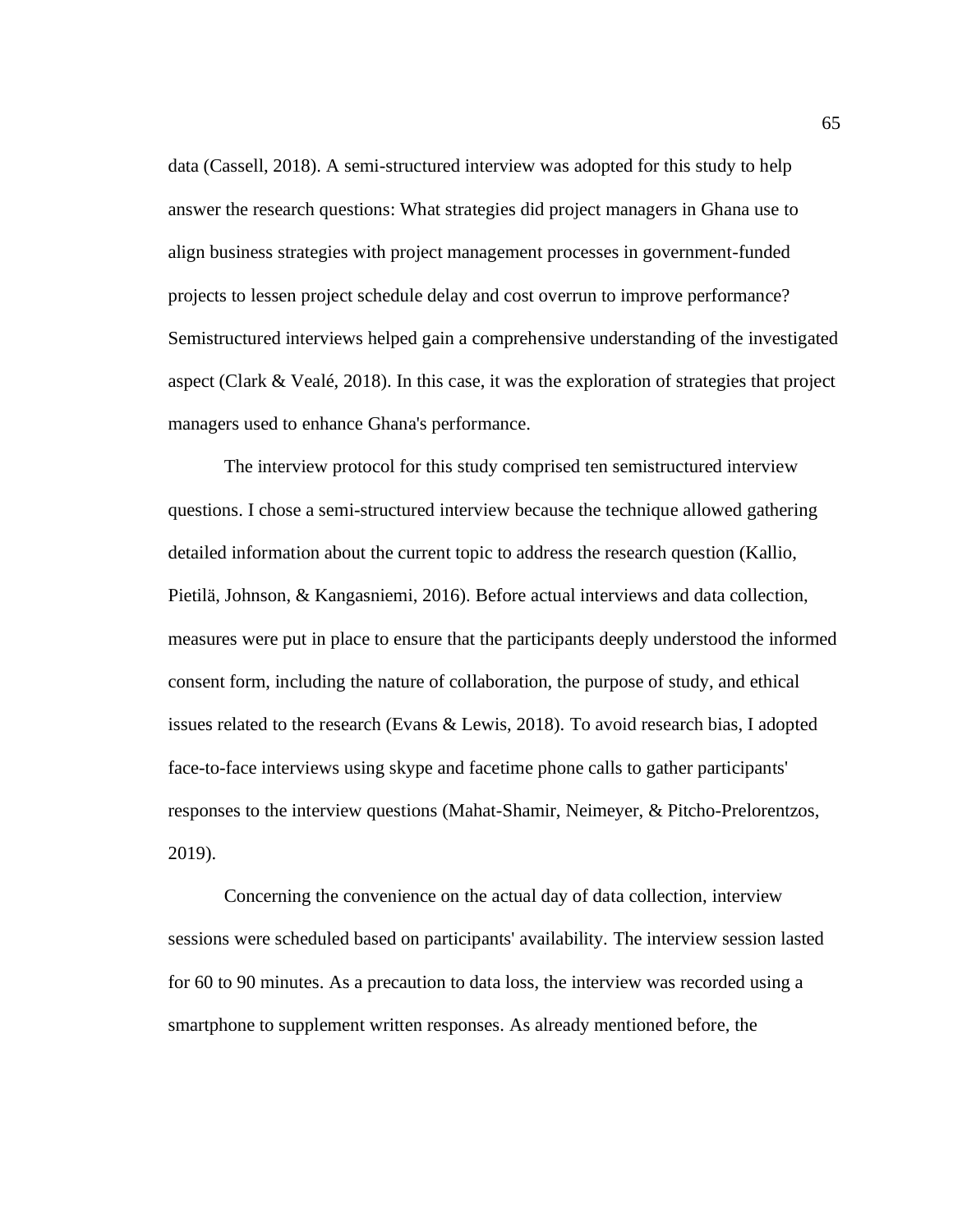investigator would promote the responses' accuracy during interviews through phone recordings, a field journal, and writing instruments (Cassell, 2018).

The audio recordings would supplement notes taken in the field journal. Upon completing each interview, the participants had the opportunity to share personal thoughts in the field journal to minimize any potential bias to the collected data. Recordings from the interview were stored using a secure password. I Transcribed the interviews promptly to prevent the possibility of data loss. Also, timely transcription of the interview and notes taken in the field will help record information accurately and reduce personal influence.

To warrant the reliability and validity of the data collection instrument, I used a member checking technique. Precisely, member checking with study participants was necessary to increase:

- 1. the accuracy of the data,
- 2. minimize inaccurate data used, and
- 3. promote the research's reliability and validity (Birt, Scott, Cavers, Campbell, & Walter, 2016).

The member checking process entailed the interpretation of findings and sharing of data with study participants. Studies strongly assert that member checking is a foundational technology used to validate interview recordings accurately. Member checking strengthens a study's reliability (Birt et al., 2016; Evans & Lewis, 2018). Therefore, the research instrument's accuracy and validity would be enhanced by sharing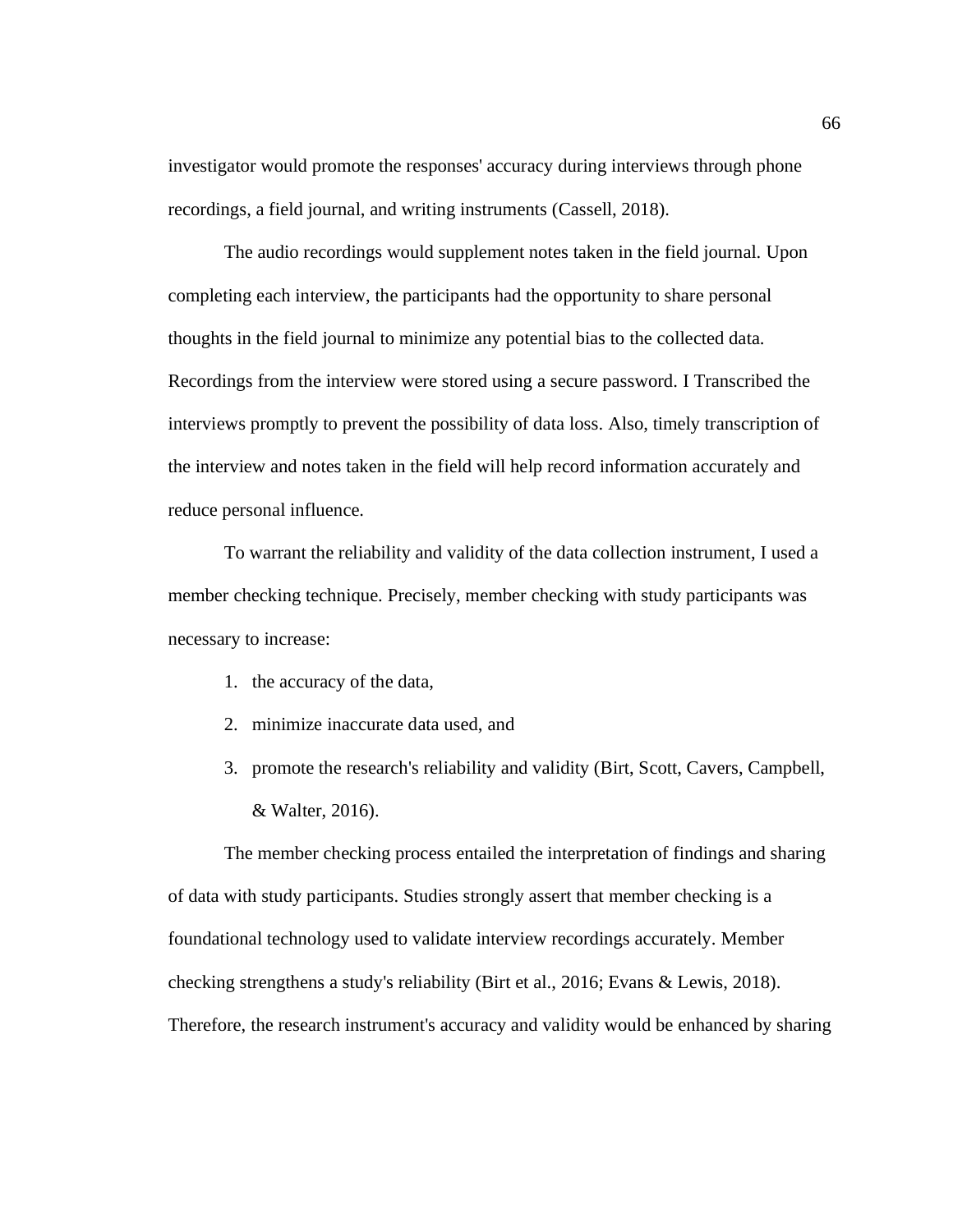preliminary results or interpretations of the participants' responses to ensure that the analysis captured their perceptions, opinions, and thoughts (Birt et al., 2016). Mahat-Shamir et al. (2019) support the validation method suggested above.

## **Procedures for Recruitment, Participation, and Data Collection**

Whereas past studies have extensively explored challenges linked to project management, particularly in developed countries, none of the studies has documented the strategies that project managers in Ghana can use to improve performance and reduce unnecessary and costly delays. This study used a semi-structured face-to-face interview to collect in-depth data from project managers of government-funded projects in Ghana. The reason is to ensure that information collected on the respondent's experiences, observations, and opinions against structured, defined, and restructured questions formulated by the theoretical proposition are valid (Yin, 2017). I captured nonverbal and contemporary dispositions and analyzed them accurately (Cooper & White, 2012). Other significant activities needed to provide further insight into the study's phenomenon and strengthen its validity and reliability, such as observation, participant's recollection, journals, seminars, and previous research, were gathered (Yin, 2017).

To provide further insight into the study's phenomenon and answer the research question, I asked participants questions relating to the project they completed within the stipulated cost and time. Besides, I probed into strategic plans of project managers are implementing to ensure projects were completed as scheduled. I will merge varying data retrieved from diverse sources to ensure the findings provide a clear and unambiguous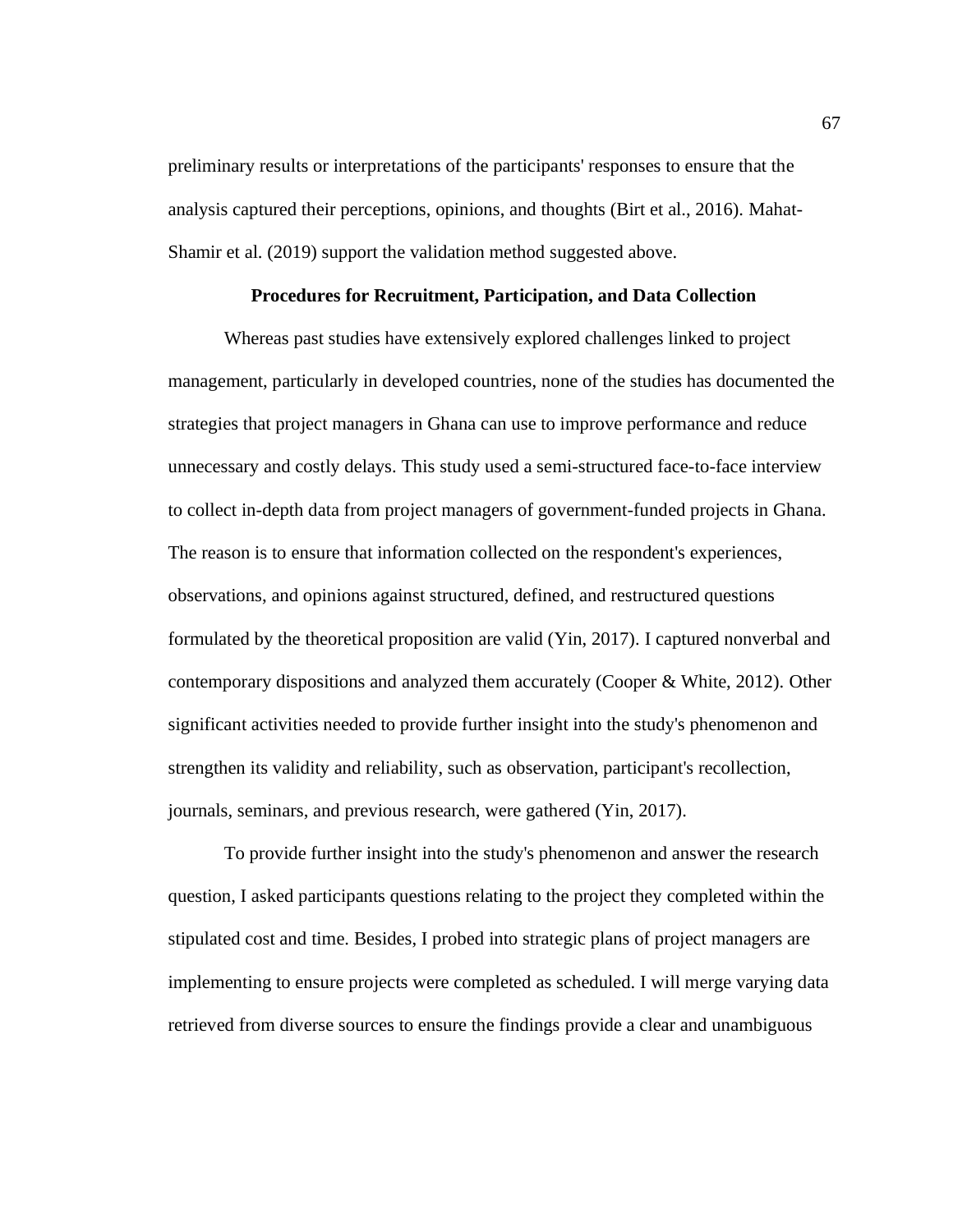understanding of the study phenomenon. At the same time, personal notes and observations will be electronically recorded, analyzed, and coded to develop concepts and themes (Baxter & Jack, 2008). The design will strengthen research validity and reliability and ensure consistency across the research (Yin, 2017).

Regarding IRB approval by Walden University, this research's data collection method was a face-to-face interview on skype or via telephone. More than 10 project managers of government-funded projects will be selected for this research through the LinkedIn professional network website using purposeful criterion and network sampling and meeting the inclusion and exclusion criteria for this study. This recruitment method is often condemned for salient ethical issues, respect for privacy, social media users' interest, and the interviewer's transparency (Gelinas, Pierce, Winkler, Cohen, Lynch, & Bierer, 2017). However, participant recruitment through social media broadens the population scope and provides access to a population that may be difficult to access (King, O'Rourke, & DeLongis, 2014). The LinkedIn platform is appropriate for recruiting participants for this research because it is mainly used for professional networking, and the nature of this research requires professional respondents (project managers) in Ghana.

The research purpose and recruitment letter were shared with candidates on the LinkedIn online professional platform who met the study's inclusion criteria. This Introductory letter would orient the candidates to the research purpose and design. Those indicating that they wished to participate in the study after reading the letter of introduction were considered. I sent the informed consent to these candidates. Informed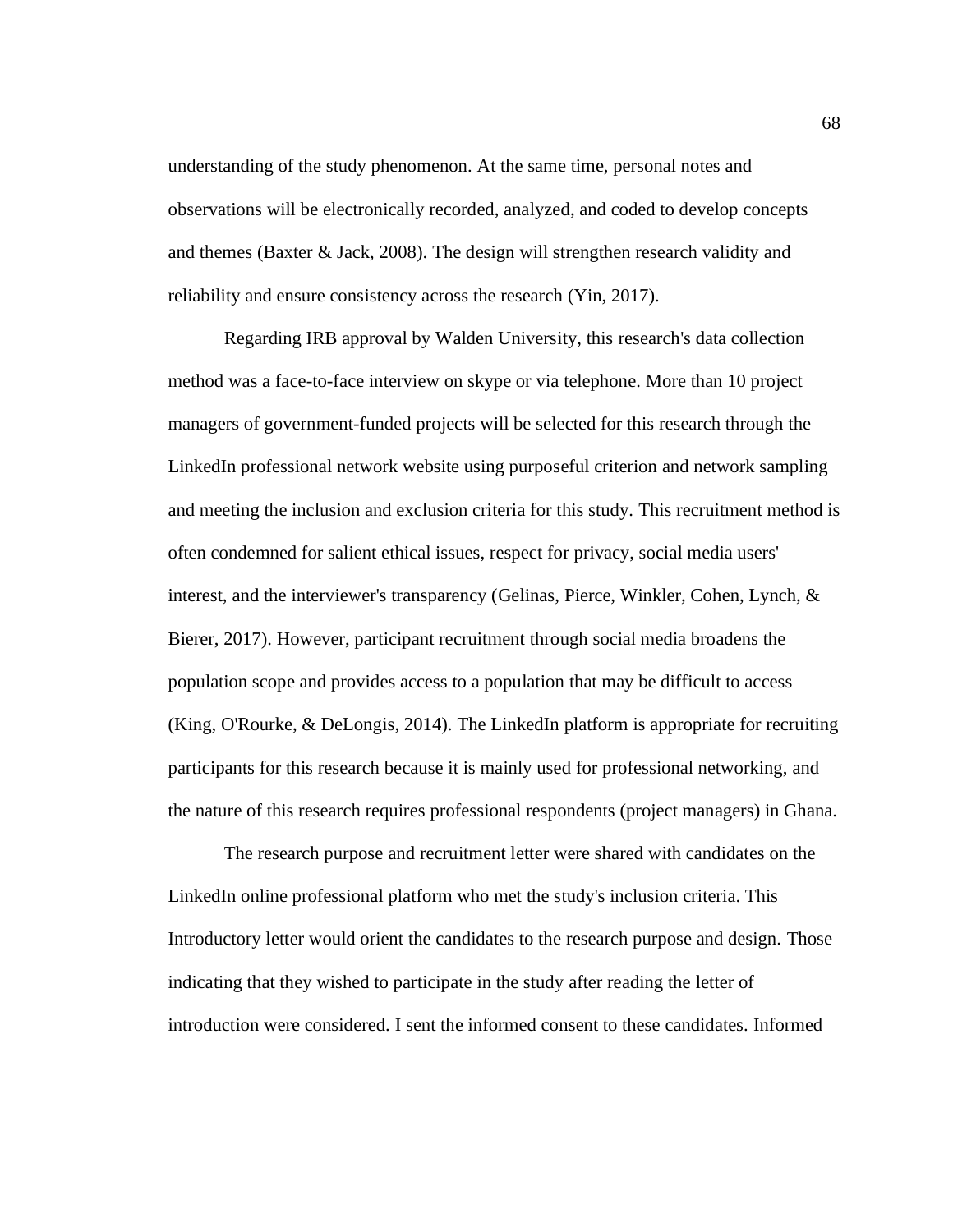consent was a voluntary agreement to participate in research that describes the research process in detail. That way, the participants would understand the research and its risks (Merriam & Tisdell, 2015). Informed consent is essential before enrolling a participant. According to Walden University's IRB-approved standards, the researcher may inform the participants of their legal rights as study participants.

Once the initial recruitment of 10 sample participants was complete, a copy of the Informed Consent Form was sent to each participant. Once the form Informed Consent Form is signed and returned, a special arrangement will be made with participants to identify their preferred contact method to make an appointment for their interviews, marking the data collection process's initiation. The participants were engaged in a semistructured interview process of 60-90 minutes and length. Once the 15 participants have completed the interview process, data analysis began, and interviews continued until reaching the point of data saturation. Thematic analysis characterizing the study's phenomenon entailed examining, pinpointing, and recording patterns within the case presented to readers (Yin, 2017). Further interviews were truncated when no further details emerge relevant to the study phenomenon (Yin, 2017).

Interviews were conducted through face-to-face interaction and Skype. The results were recorded electronically, documented, and coded using Microsoft Excel software. However, the Skype interview method has been criticized for the higher potential of interruption, internet connection issues, and response time limitation (Cheng, 2017). Skype promotes easy access to participants irrespective of the location and time.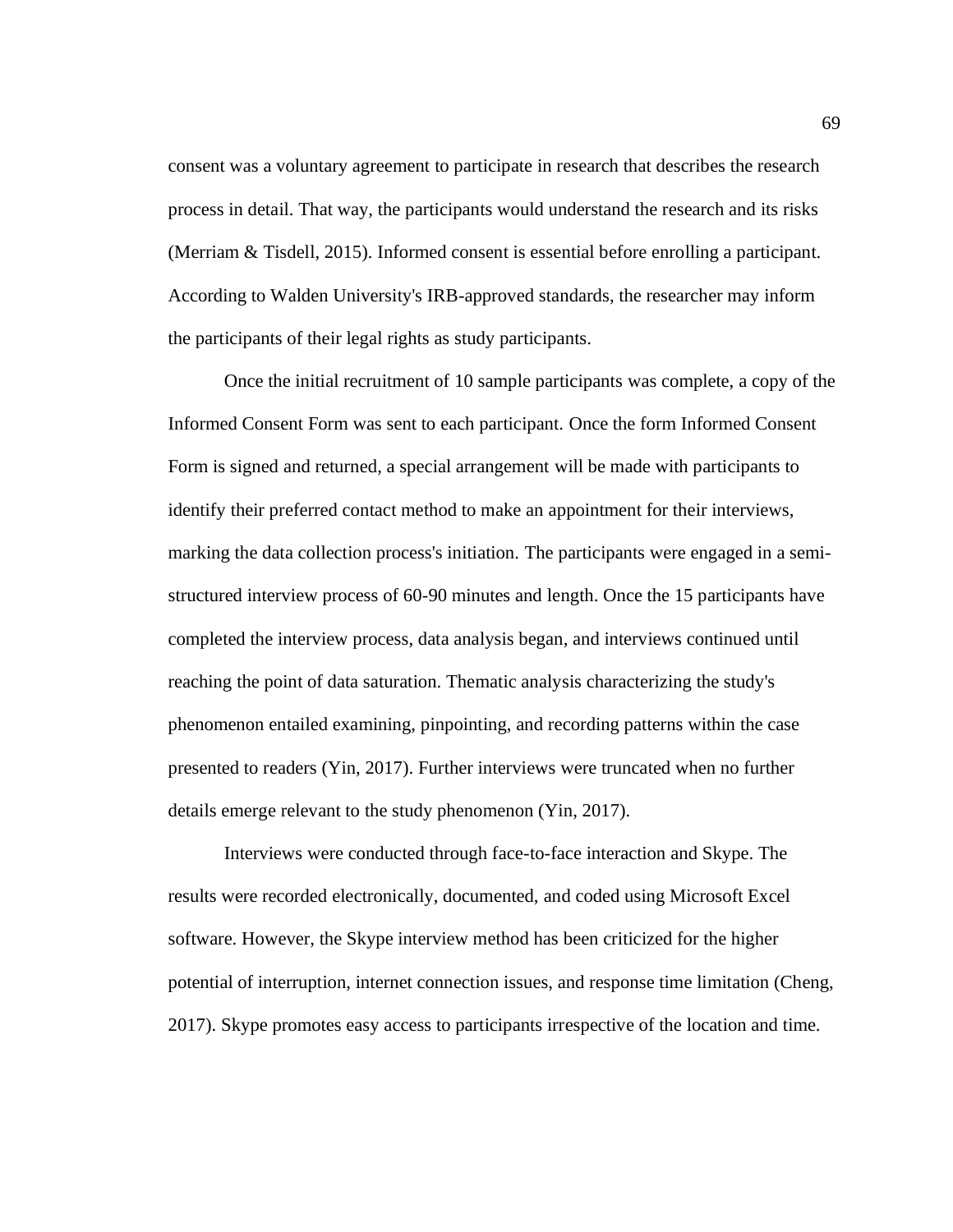Using skype for interviews allowed for screening remote candidates, assess communication skills, and effect less pressure on candidates (Seitz, 2016). I used Microsoft Excel sheets for organizing questions, collecting data, storing data, and coding/categorizing data thematically (Bree & Gallagher, 2016). Collected data were stored in a biometrically secured location with a private password exclusive to the researcher.

Good interview transcriptions ensured precise and explicit recording of the interviewee's responses to allow for thematic analysis (Yin, 2017). Handwritten notes assisted in capturing body language cues (Seitz, 2016). Research validity through triangulation is achieved when evidence from the notes and other data collection methods are drawn (Lub, 2015). Interview transcripts for each participant were shared with them for data source triangulation to confirm content and underlying social behavior accuracy (Yin, 2017). The dissertation Chairperson and other research partners also had open access to the established protocol to address respondents' distress. However, this research was not sensitive, and participants signed informed consent to confirm voluntary participants signed informed consent upon understanding the research, its purpose, and associated risk (Anderson, 2010). Confidentiality terms communicated to participants, which entailed protecting participants' information from being accessed by a third party or unauthorized parties, eradicating participant's attributable labels, and storing discernible information separately from data (Yin, 2017).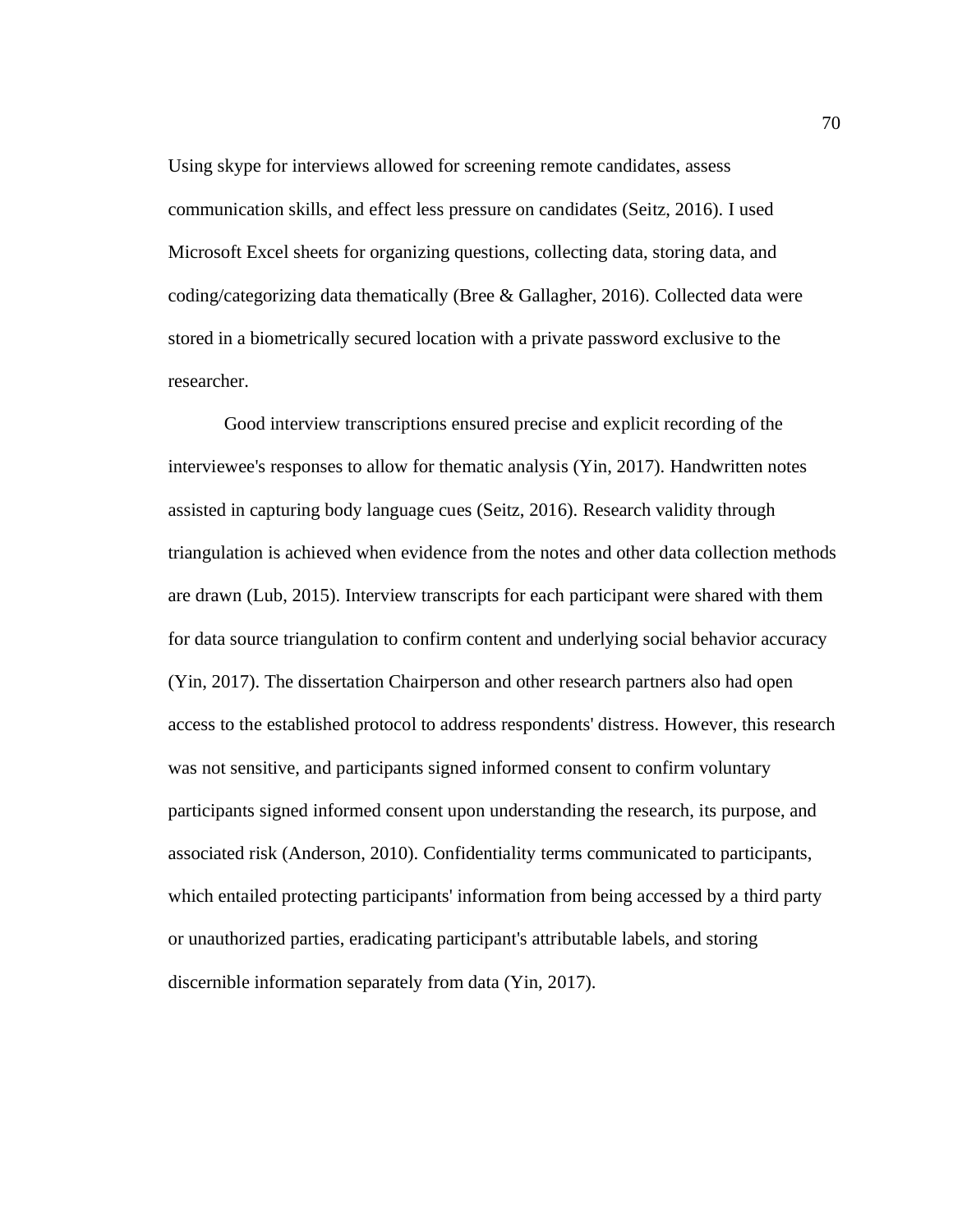I used a safe and secured database to ensure the resources deployed for this study were available to replicate similar research in the future. A secured database such as peerreviewed journals, seminars, history, and transcription review and analysis were used for this study (Yin, 2017). I informed participants that all collected data and information were strictly for research and that I will destroy all materials after seven years. This research's findings were also shared independently with participants and published for stakeholder's ease of access and benefit.

## **Data Analysis Plan**

In this study, I used method triangulation, including interviews, member checking interviews (Birt et al., 2016), and field notes to ascertain strategies that project managers integrate to align project management practices with business strategies to improve project performance in Ghana. Empirical and detailed exploration of data were transparently conducted throughout the phases of this study towards reasonable and practicable data analysis framed by the conceptual proposition and consistent with the research phenomenon (Ravitch & Carl, 2016) and related how and why research questions revolved around the research phenomenon to provide further insight on the phenomenon of study (Yin, 2017). Semi-structured interviews with an open-ended question were deployed to collect data for this research towards achieving the aim of this study with data stored and organized using suitable techniques. The data collection process spanned four weeks, helped conduct an average of four interviews per week. A cross-case study was further conducted to develop emerging themes (Cooper & White,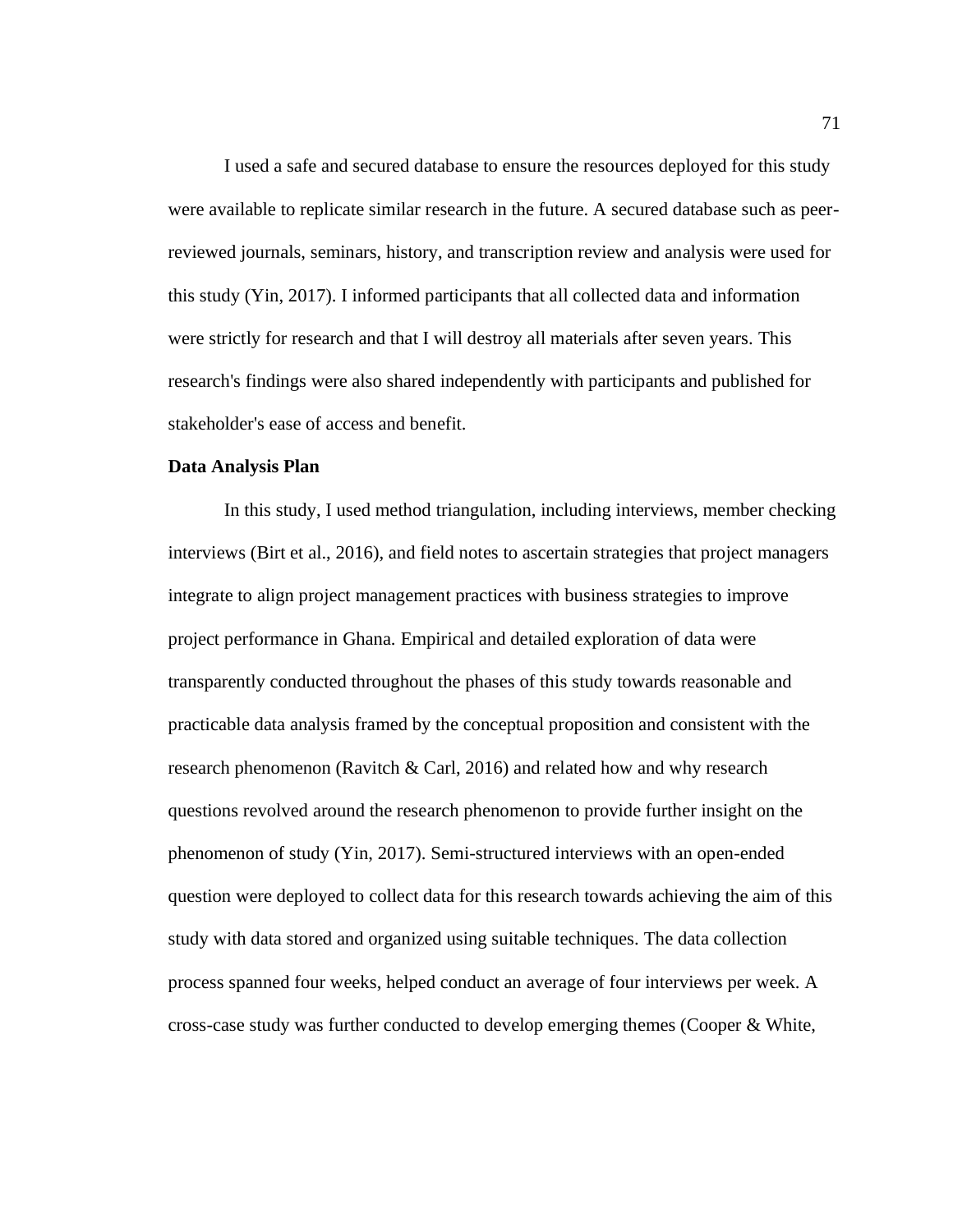2012), while data triangulation with related literature and evidence from research findings enhanced the findings' dependability and reliability (Ravitch & Carl, 2016).

The data analysis process entailed the transcription of interviews. I documented opinions, similar and common thoughts grounded in defining words to identify new ideas and themes (Merriam, & Tisdell, 2015; Yin, 2017). The content analysis started after organized ideas/concepts have been coded into identifying patterns. The data collection method, the collected data, the reviewed data, the process of data review went through a quality audit, and triangulation enhanced the reliability and validity of the research findings (Yin, 2017). The thematic analysis, which entailed searching for patterns or themes in the codes across different interviews, mainly depended on identifying, examining, and pinpointing similarities, relationships, and differences in the data (Ravitch & Carl, 2016).

The identified themes represented recognized patterns of the study; this core element helped determine whether repetitive and no repetitive insights were examined for both within-case and cross-case analysis (Yin, 2017). Several themes were classified using advanced coding analysis that recognized similar relationships within several cases with codes that connect data collections and combined themes across a few methodologies such as journals, interviews, and discussions (Ravitch & Carl, 2016). Triangulation of data collection sources improved the study quality and ensured a more thorough evaluation of the data collected (Yin, 2017). I recorded the signs in several ways to enhance context-based reports of unspoken characters (Ravitch & Carl, 2016).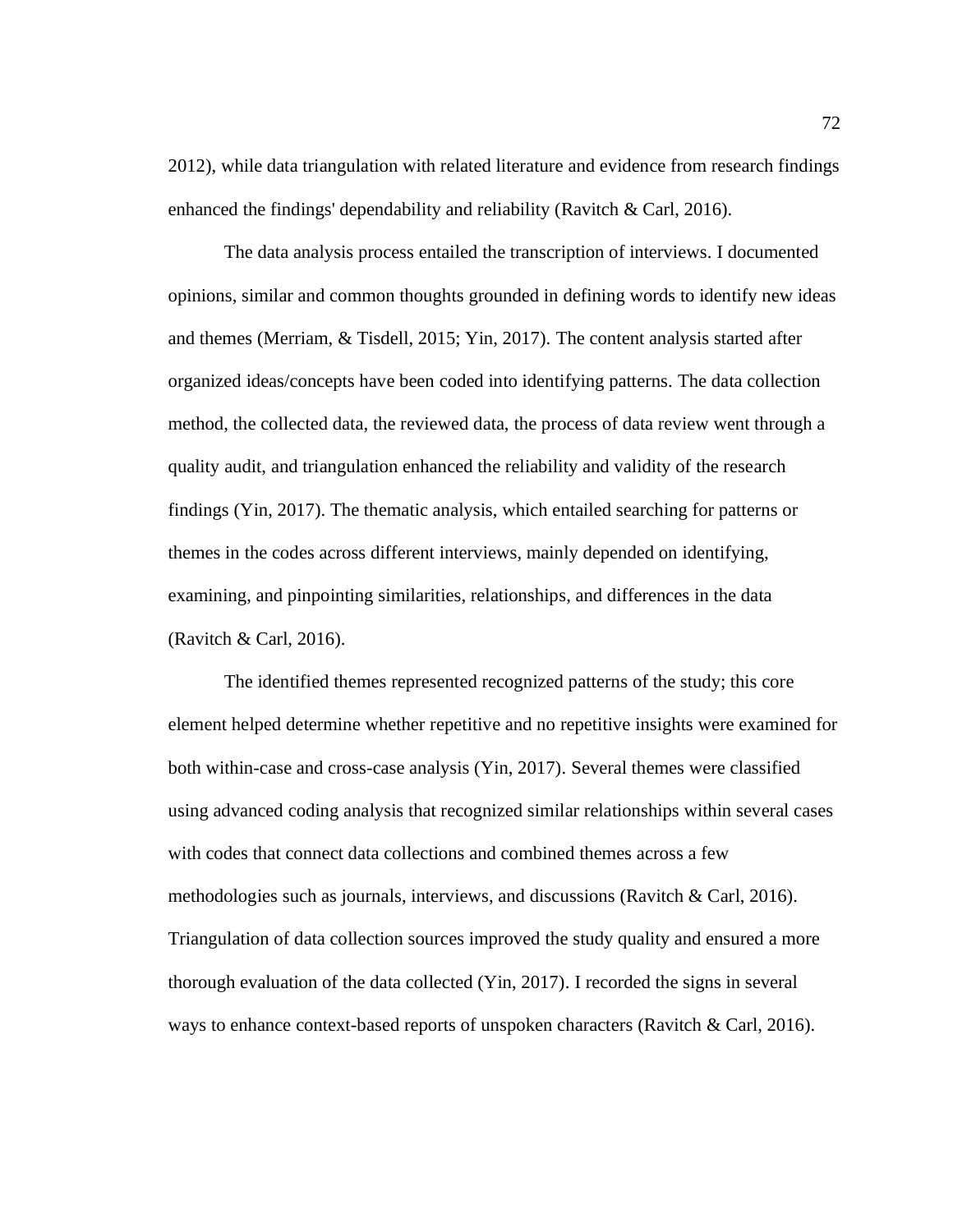Records of the electronically transcribed research participants' responses were shared individually with the respective participants to examine and verify the accuracy of interpretation and assess the researcher's reflexivity and perspective (Berger, 2015; Merriam & Tisdell, 2015).

The data collected analysis entailed inductive procedure, theme-based coding, note-taking, and theoretical sampling to reach a saturation point (Vaughn & Turner, 2016). Data analysis began immediately after the completion of the transcription process. In the qualitative analysis, the first data under analysis were the words collected during the interview process. I followed an appropriate management process to ensure confidentiality, integrity, and quality of the data collected. Data analysis consisted of data organization, representing the analyzed data in a discussion or report, and a coding system to identify emerging themes from the interview process.

I used the NVivo 12 and Microsoft word software to transcribe audio recordings. The main focus of the coding process was identifying critical themes from different interview transcripts. I utilized thematic analysis to determine the commonalities of the main strategies that project managers in Ghana used to align project management practices with business strategies to increase project performance. The investigator also correlated critical themes that emerged from interviews with the literature and the conceptual framework adopted to address the research question and realize the central purpose of the study (Ummel & Achille, 2016).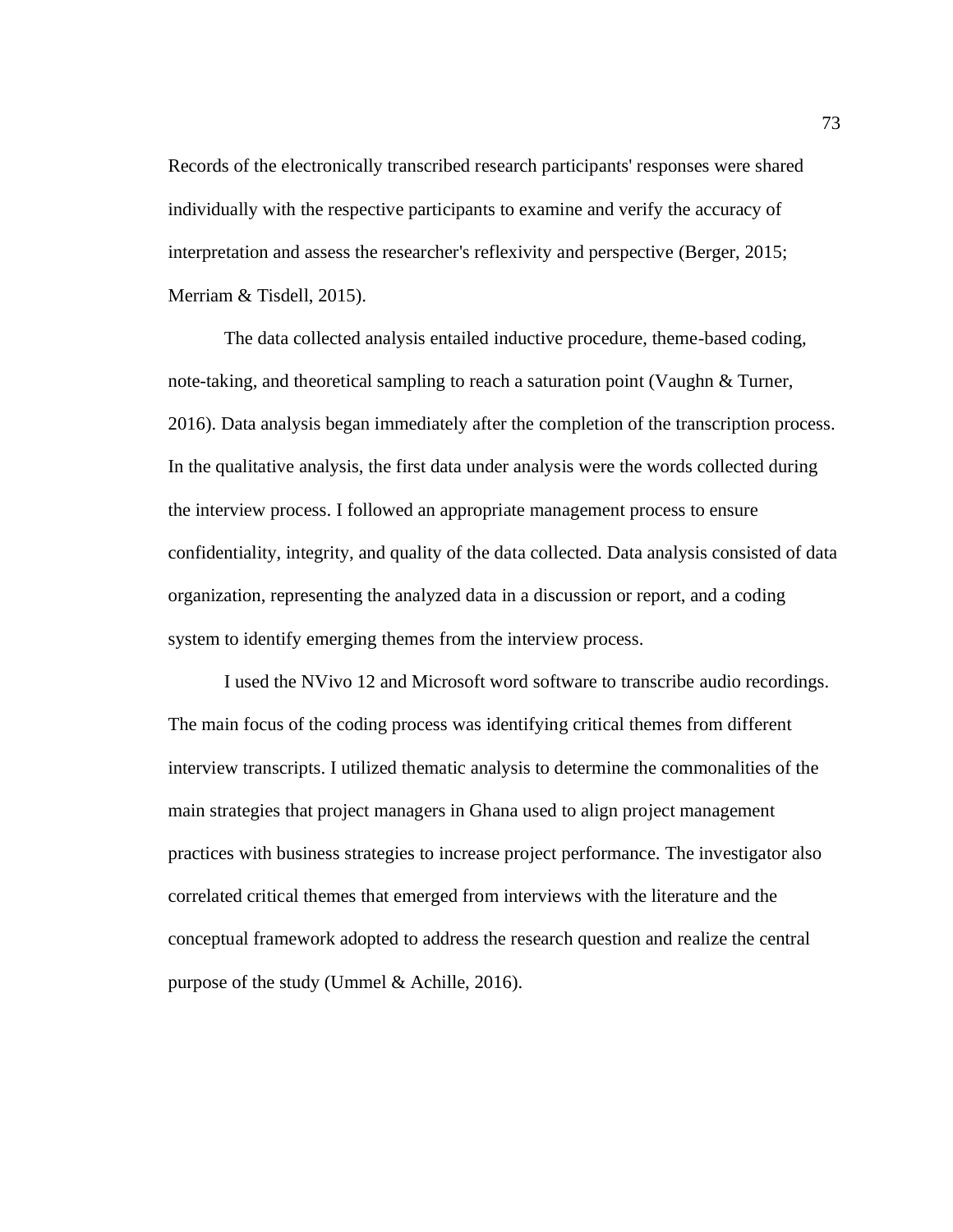Lastly, the raw materials from interviews, flown notes, and other documents coded and labeled for the final analysis were secured. I retained electronic data in a categorized folder with the qualitative software used to analyze the data. To prevent third parties from accessing the study document, I used a unique password to encrypt the document. Interview responses and analysis output were backed on a USB drive and protected with a unique password for seven years before being destroyed. The trustworthiness of data was strengthened by using fact-based logical reasoning based on data homogenization, reduction, and clarification (Cooper & White, 2012; Yin, 2017)

#### **Issues of Trustworthiness**

Korstjens and Moser (2018) indicated that establishing a suitable and compatible methodology based on the research purpose is essential for establishing a conscientious research design and objectivity and reliability procedure. In qualitative research, trustworthiness defines the credibility, transferability, confirmability, and dependability of qualitative research findings, given that qualitative research does not use instruments with established metrics (Merriam & Tisdell, 2015).

#### **Credibility**

Credibility is defined as the extent to which participants believe in a study. (Hadi & Closs, 2016). In qualitative studies, the findings are considered credible if they represent the precise interpretation of the participants' experiences, responses, and thoughts (Grady, 2019). According to Nowell, Norris, White, and Moules (2017), credibility can be enhanced by lengthening the data collection process, using a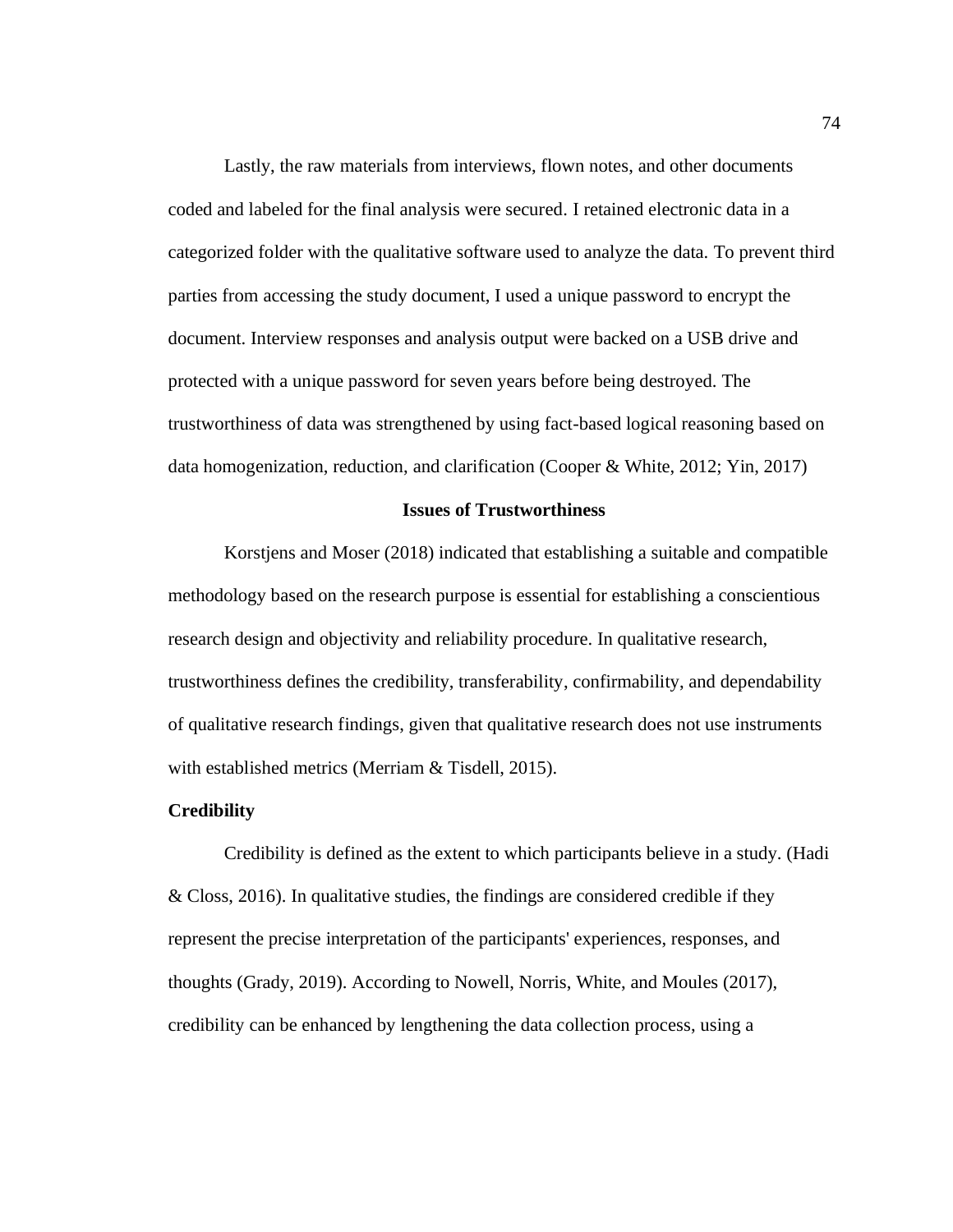triangulation method to code the data, member checking, and promoting peer debriefing. Additionally, the credibility of a study can be strengthened by using member checking. (Birt et al., 2016). These methods were used to verify the accuracy of the interview responses.

## **Transferability**

Transferability is another decisive criterion used to warrant the validity of the present study. Nowell et al. (2017) noted that the investigator must describe the study's fundamental assumptions and barriers to ensure the transferability of findings. Hadi and Closs (2016) mentioned that transferability is achieved when readers can interpret the finding easily. In this study, transferability was enhanced by clearly describing the study assumptions that are likely to influence the final analysis. The participants' emboldening to provide truthful and honest responses linked to project management practices and how to improve performance was critical in this study.

## **Dependability**

Hopkins, Regehr, and Pratt (2017) indicated that a study should address the dependability issues to avoid providing untrue findings that may be misleading. Historically, the qualitative study uses member checking to promote the dependability of their results. The factors below helped to improve the dependability of the present findings: explain the strategy used in the research, explain participant's selection process, explain participant's selection process, document data collection process and its interpretation, explain participant's selection process, articulate the role of the researcher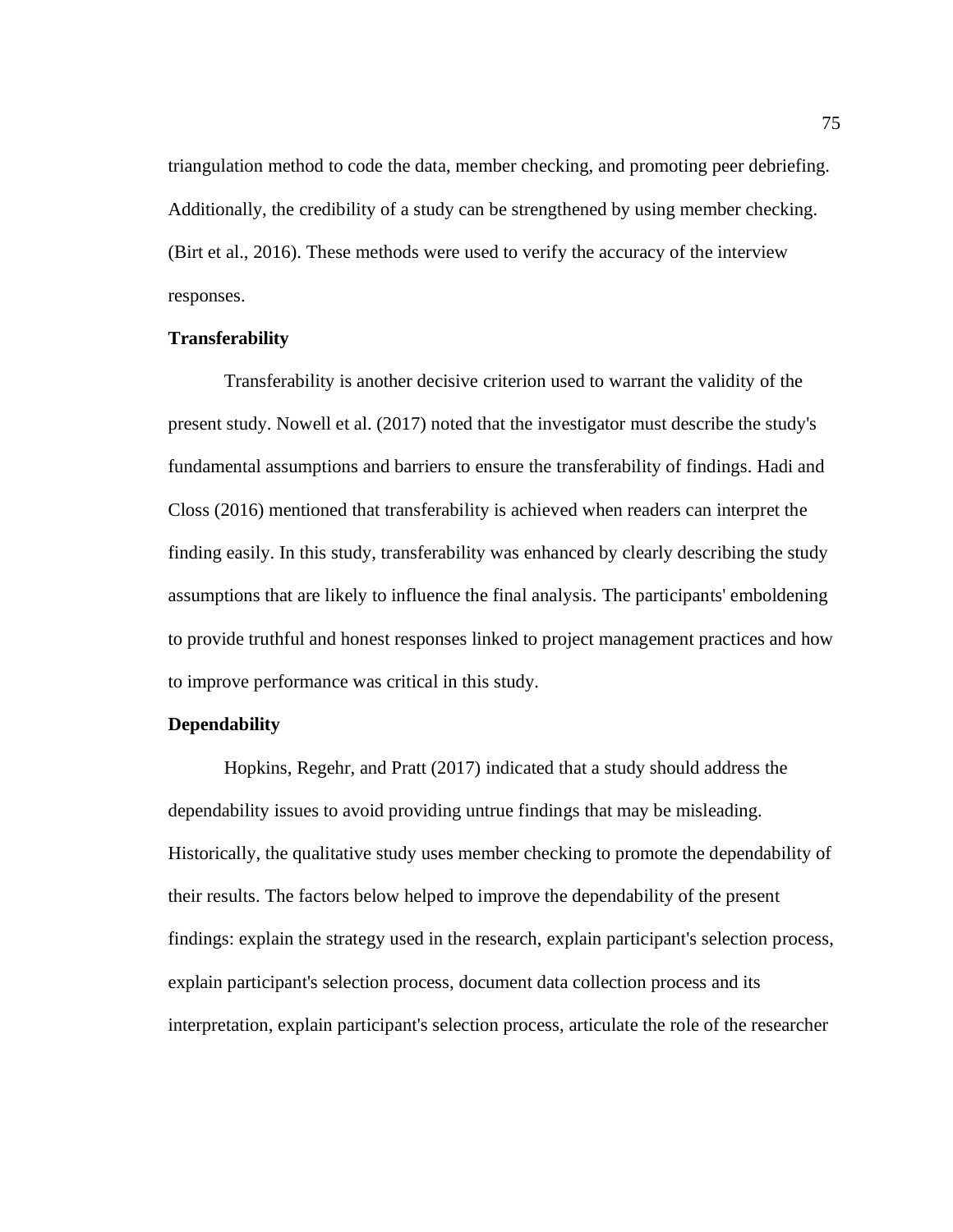in the present study, and explain participant's selection process. Birt et al. (2016) indicated that data collection processes and triangulation methods should be documented to enhance the study data analysis process's dependability.

## **Confirmability**

Nowell et al. (2017) mentioned that confirmability refers to how the result of a study reflects the actual study. The reflectivity of a researcher is a primary source of bias (Birt et al., 2016). Clear documentation of personal feelings and any other insights that can influence data analysis and prejudices could help achieve conformability in this study.

## **Ethical Procedures**

Since the adoption of regulation governing human research by the United States in the 1970s set off by varying scientific practices with severe ethical issues during World War II, ethics in research involving human subject have become a significant concern for governing and academic bodies up until now (Glenna, Hesse, Hinrichs, Chiles, & Sachs, 2019). Although most of the ethical debate has focused on clinical research related questions as in the case of Tuskegee Syphilis study, Nazi experience, and HIV research in developing nations as it pertains to risk management, randomization, reporting of adverse effect, research using vulnerable population, and informed consent, ethical issues remain a growing concern among researchers (Yin, 2017). The three primary ethical principles provided by *The Belmont Report: Ethical Principles and Guidelines for the Protection of*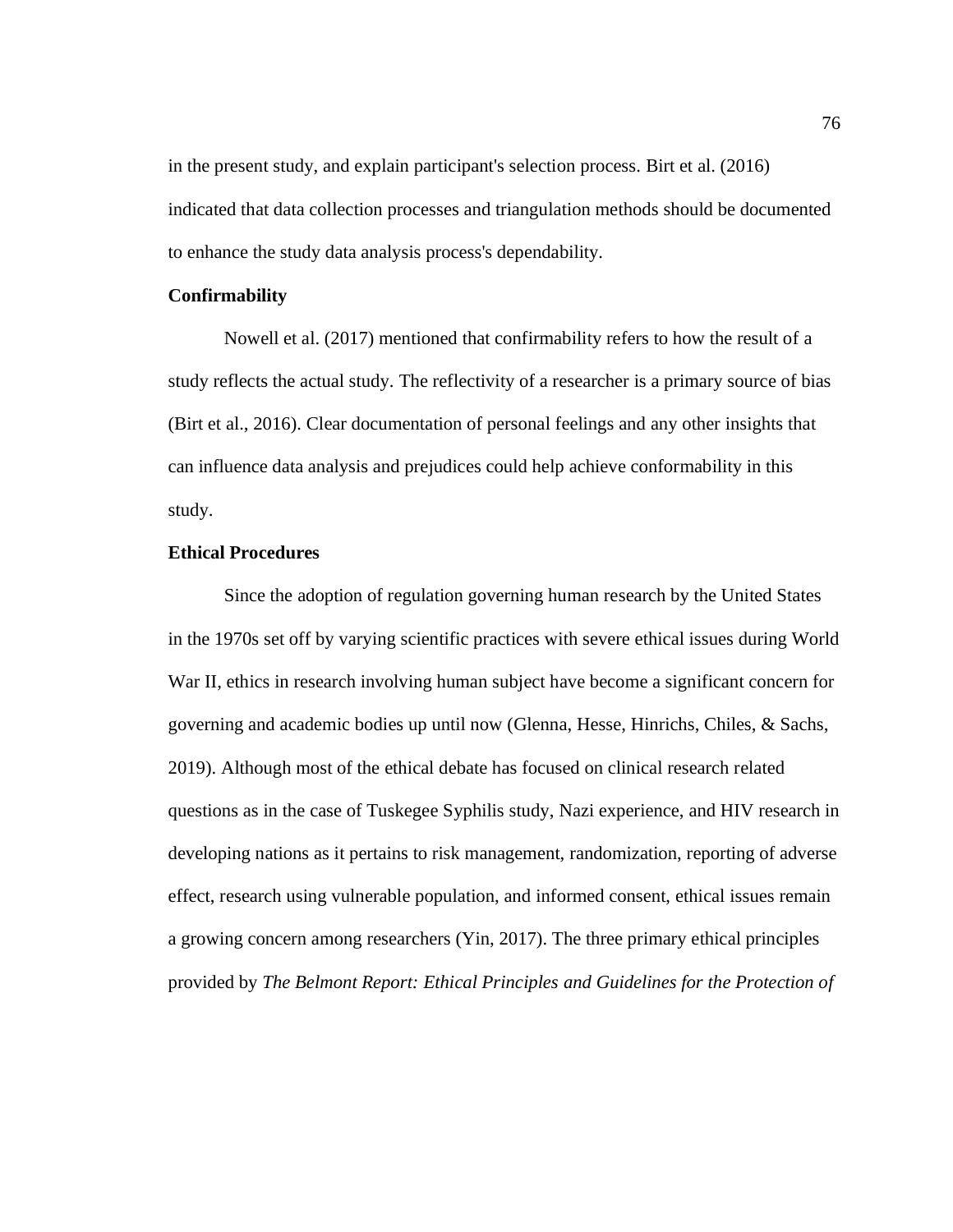*Human Subjects of Research* to govern scientific research and guide IRB deliberation and published in 1979 include autonomy, beneficence, and justice.

Autonomy often referred to as "respect for the person," is the first ethical principle that refers to the individual's fundamental right to choose what activity they will or will not be engaged in (Yin, 2017). Autonomy requires individuals to have a detailed understanding of what they are requested to be engaged in to allow them to make a reasonable judgment of its effect on them and subsequently make a non-coercive decision to participate or not (Roth & von Unger, 2018). Respect for a person in human research emphasizes individuals' natural ability to do what they so choose to do since not every individual has the intentional application of independence and control (Yin, 2017). Therefore, this calls for exercising care to ensure participants' responses are not influenced by coercion or external interference (Glenna et al., 2019).

Beneficence being the second ethical principle, refers to the researcher's obligation to maximize the benefit for participants and society while minimizing risk (Honig, Lampel, Siegel, & Drnevich, 2017). This ethical principle ensures participants' and society's well-being concerning the research study since the researcher is responsible for guiding participants against physical and psychological harm and ensuring the research benefit outweighs the anticipated risk (Glenna et al., 2019). Justice is the final ethical principle that demands an equitable selection of research participants (Roth & von Unger, 2018). Justice demands avoiding participants or populations whose participation might be unfairly coerced and demands that participants benefit from the research (Yin,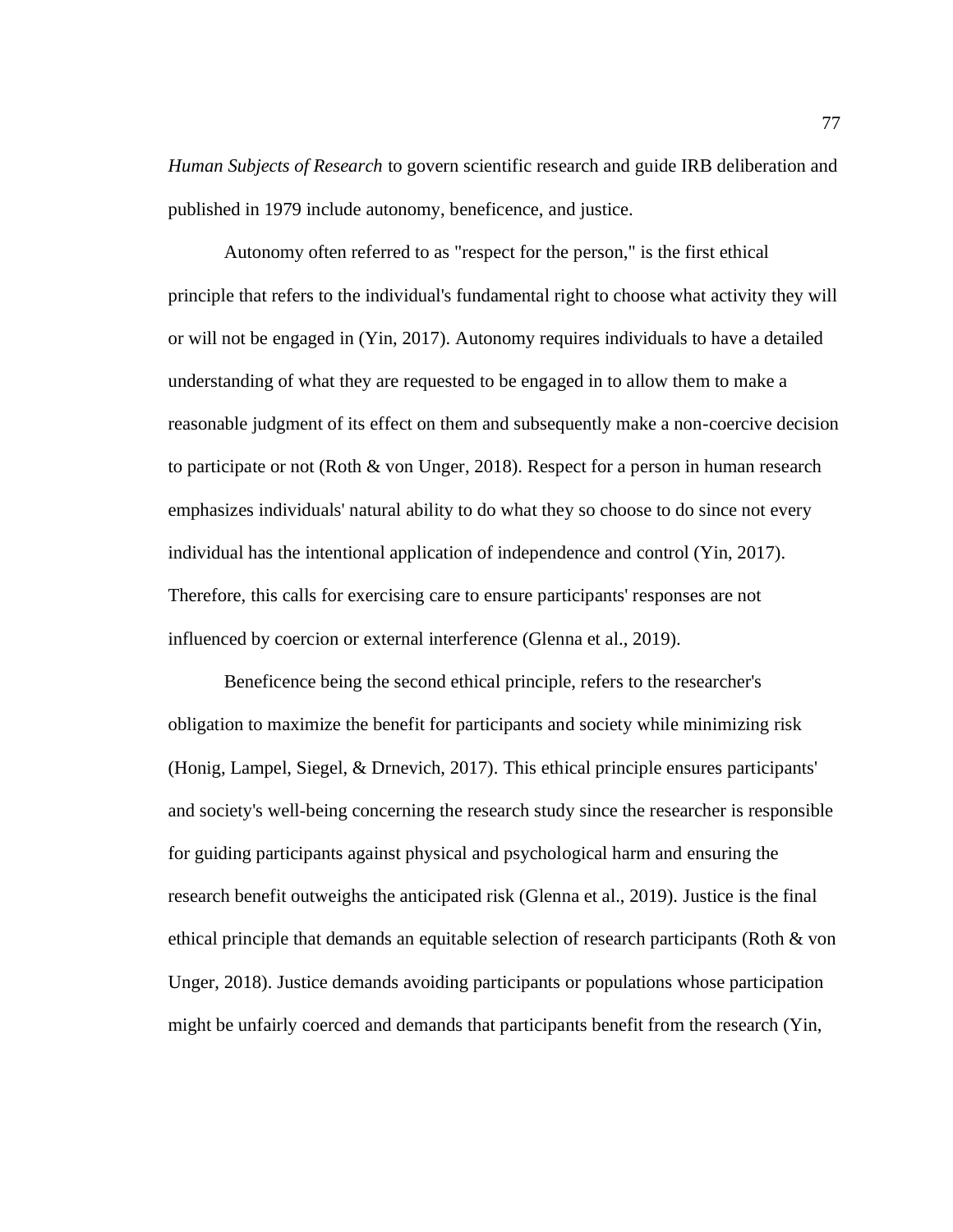2017). In this study, in order to provide participants with full disclosure about the nature of the research, what their participation entails, the intended use of the study, associated benefit, and allowing participants to ask questions before confirming whether to participate or not, an informed consent process was strictly followed.

Although oral consents are acceptable in research (Glenna et al., 2019), this research's informed consent was obtained in writing after participants have been given adequate time to consider the risk and benefit associated with their participation (Yin, 2017). Participants' safety and confidentiality are essential to qualitative research (Roth  $\&$ von Unger, 2018). This study used available information to identify and disclose potential risks to participants and avoid disclosing data or unauthorized data linked to the participant's identity.

Also, participants' feedback might reveal personal details that could hardly be screened due to the qualitative research approach, which obtained the interviewee's testimony through dialogue and direct engagement. Furthermore, the researcher was obliged to inform participants about the purpose of the research, the term of the agreement, participant-researcher data access, and ethical/legal responsibility guiding the research study. An approval from Walden University's IRB was pursued before data collection to minimize risk and meet the school's qualitative research requirements. Furthermore, the researcher also ensured adequate actions to address ethical issues with compromising participant's privacy and trust (Honig, Lampel, Siegel, & Drnevich, 2017). The research design was designed to empower participants and encourage them to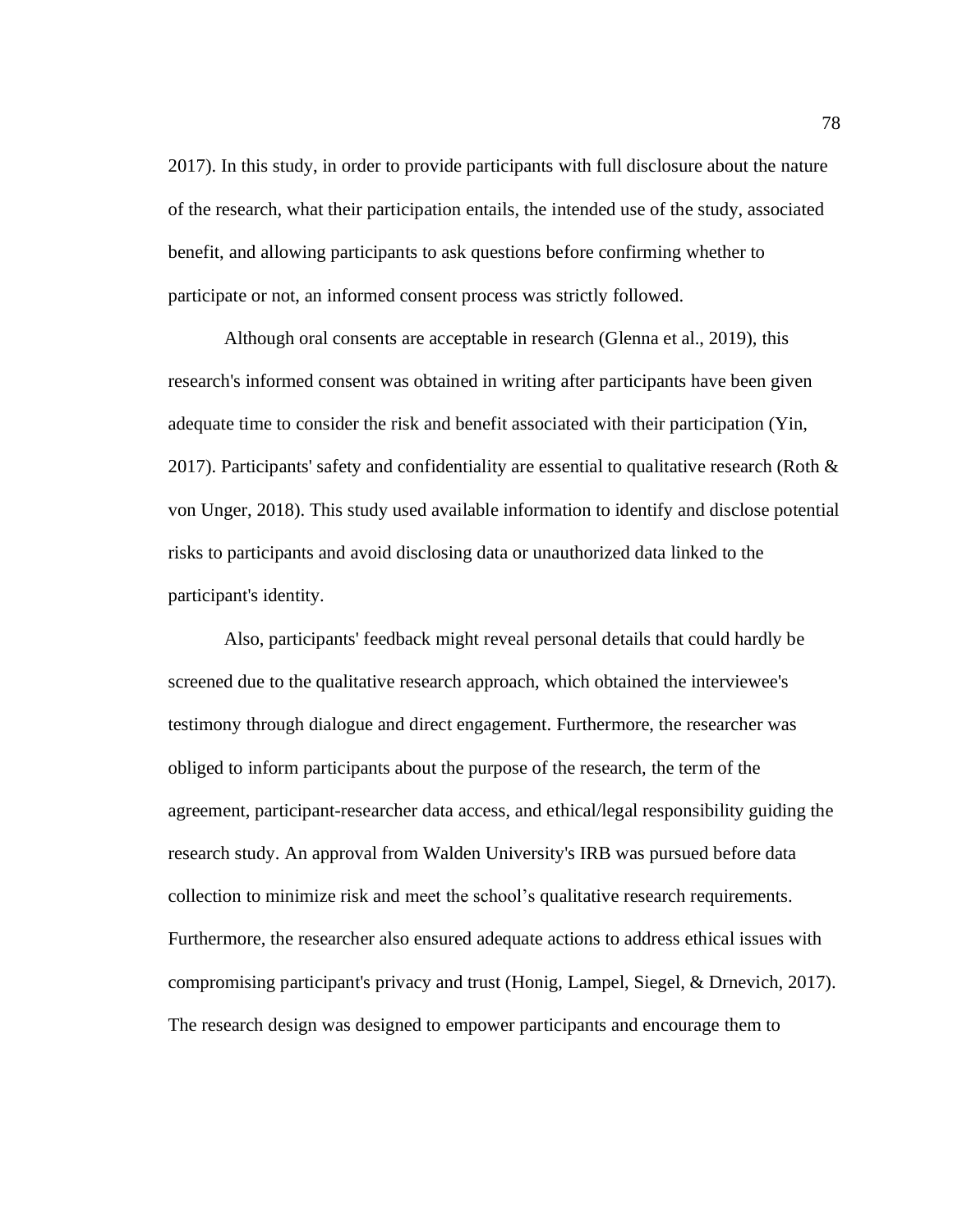express their experience and representation of responses towards a power balance (Yin, 2017).

All participants were informed about the study's confidentiality and privacy since no third parties gained access to their data without consent. Participants were allowed to terminate their collaboration during the study process (Grady, 2019). Responses from participants were stored on a USB drive and kept safe for at least five years before being destroyed. Meanwhile, the researcher ensured that available materials were well protected or encrypted to avoid inadvertent access by third parties. After completing the data analysis process, I erased relevant data from the personal computer to ensure participants' confidentiality (Grady, 2019).

Finally, in this research, I ensured aggregated data and reported over proper contextualization such that aggregation of individual voices contributed to the process (Ravitch & Carl, 2016). Also, the intrusion was prevented from streamlining the information gathered for this research by not engaging in the information that is disconnected from the phenomenon of study (Glenna et al., 2019), and research findings were evaluated to minimize risk and maximize the benefit to participants and society at large.

## **Summary**

Chapter 3 provided a comprehensive portrayal description of the research methodology selected for the present study. The content justified that the most suitable strategy for this study was a multiple qualitative case research design. Additionally, I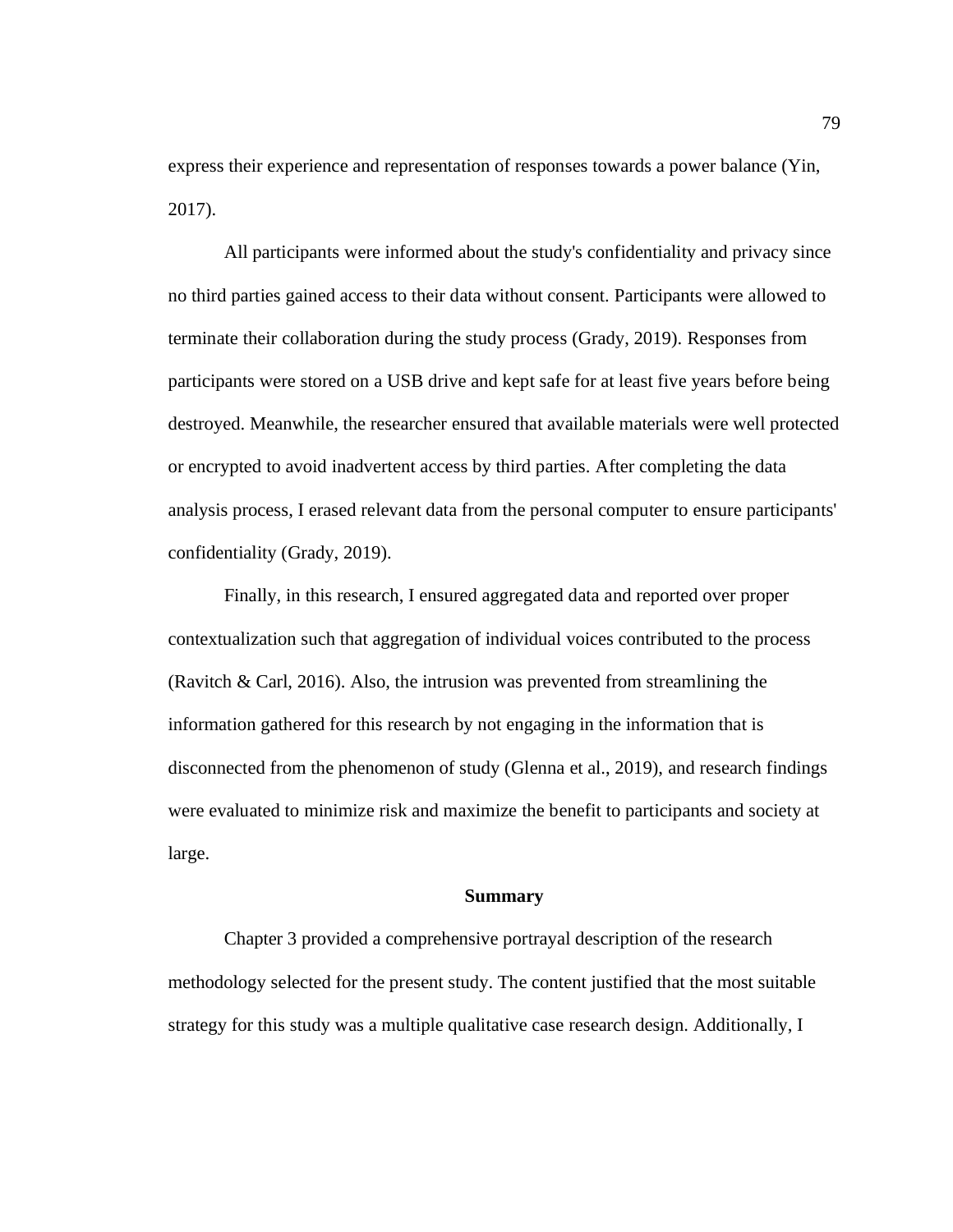discussed a researcher's role, ethical procedures, data analysis plan, participant selection criteria, recruitment, participation, and data collection procedures. Moreover, I discussed all strategies and necessary steps adopted to ensure reliability and validity. —chapter 4 discussed research findings, analysis, and discussion.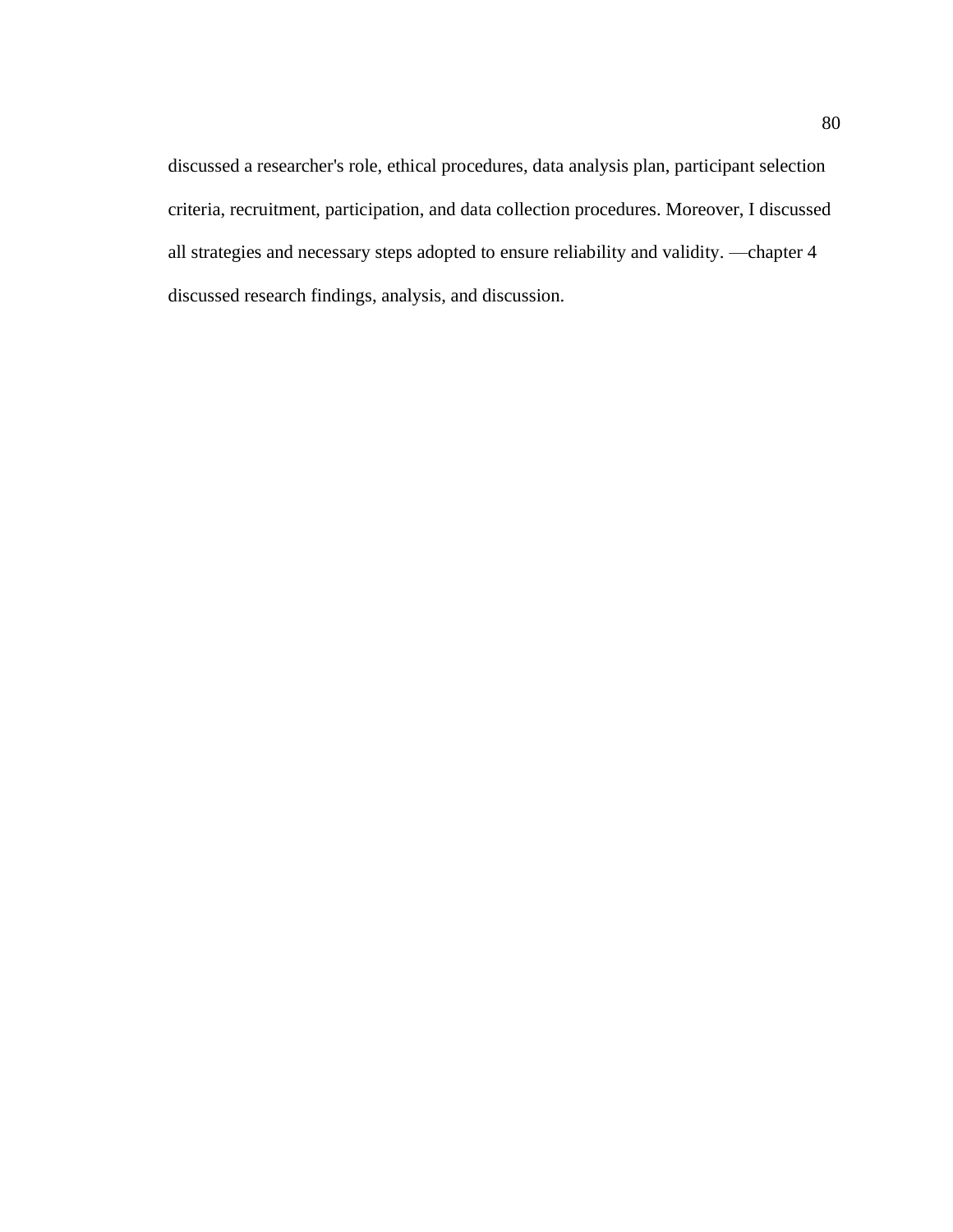## Chapter 4: Results

The purpose of this qualitative multiple case study was to explore the key strategies that project managers can use to improve the performance of different projects to reduce cost overruns, especially regarding publicly funded projects in Ghana. The main research question for this study was designed to elicit empirical data on the phenomenon of study. From the data collected and the answers received from the research questions, a clear understanding of how project managers of Ghana governmentfunded projects could improve different tasks' performance to reduce cost overruns was acquired. The central research question that guided the interview was:

RQ: What are the current strategies project managers in Ghana use to align business strategies with project management processes in government-funded projects to lessen project schedule delay and cost overruns?

The focus of this study was on individual project managers leading governmentfunded infrastructure projects in Ghana. As a result, the focus was not on an organization but rather individual managers from different organizations. In this chapter, I provide insights from recurring themes obtained from the interviews. Additionally, I provided the study results, including a description of the research settings, demographics of participants, and data collection and analysis methods. Further, I discuss the study's trustworthiness, including the credibility, transferability, dependability, and confirmability of the study. Finally, this chapter presents the findings of the research and ends with a summary.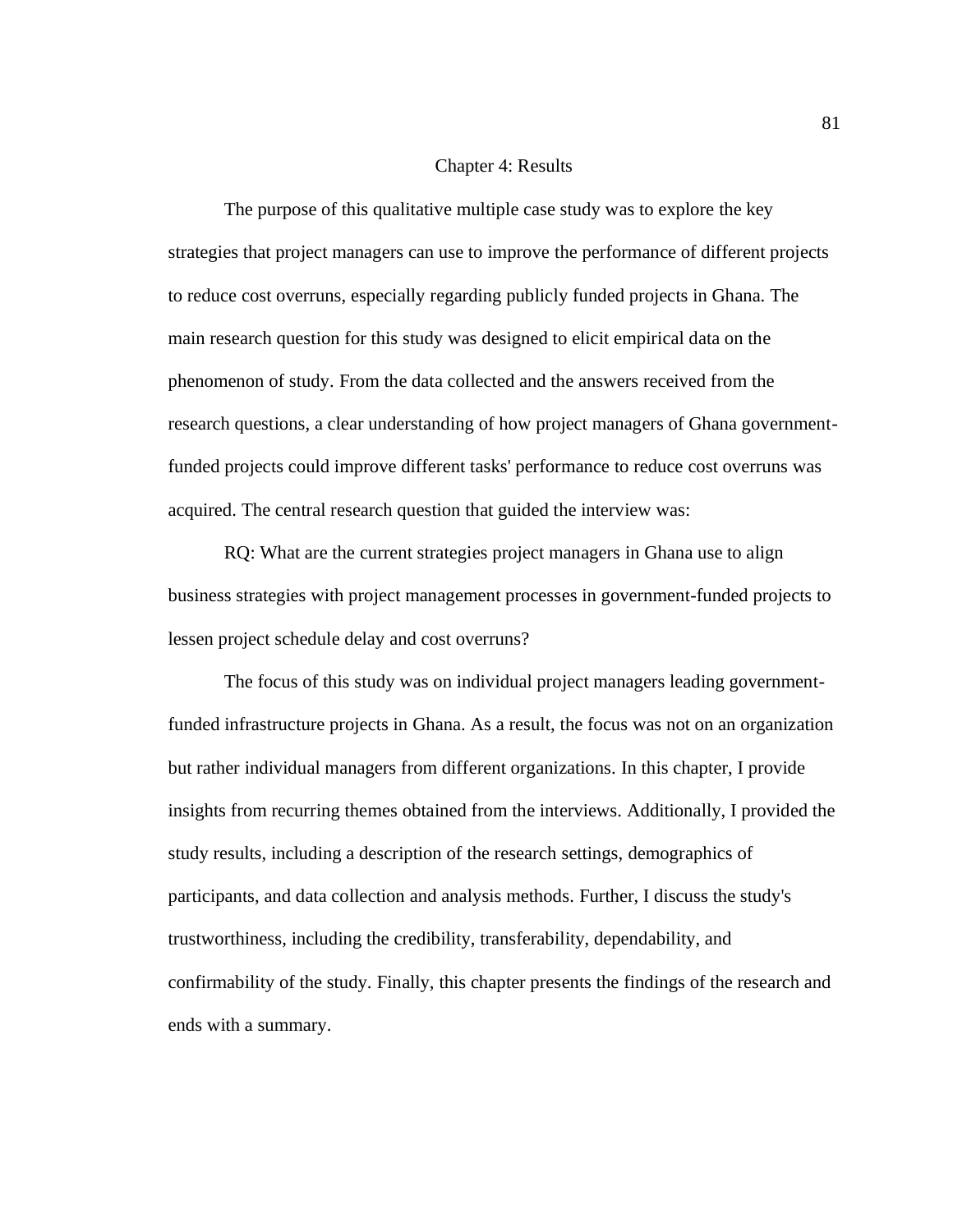## **Research Setting**

Data for this study were collected using semistructured interviews with 10 project managers from Ghana government-funded infrastructural projects. Participants came from different organizations; there were no single personal or organizational conditions that influenced participants or their experience at the study time. Furthermore, no participant indicated that specific factors, private or corporate, influenced them at the time of the study. There were no personal factors that influenced the data collection or analysis. As an objective investigator, I remained faithful to all responses provided by the participants. One of the foundational roles of this study was to mitigate the effects of bias on the study outcomes (see Schram, 2006).

I maintained a reflective journal to track and describe personal feelings, perceptions, and opinions about the present study while in the field to reduce research bias in this study. I used a dedicated, reflective journal to record personal assumptions and expectations to reduce bias that may influence the study outcome when analyzing the data (see Schram, 2006). To effectively manage potential bias, I used bracketing, a technique that helps a researcher remain focused on interview responses. I asked probing questions, used audio recordings, took notes, and followed up with participants after the interviews through the member checking process. I achieved enrichment of the data collection process by reviewing organizational project documents to ensure that the final data analysis did not deviate from the collected data.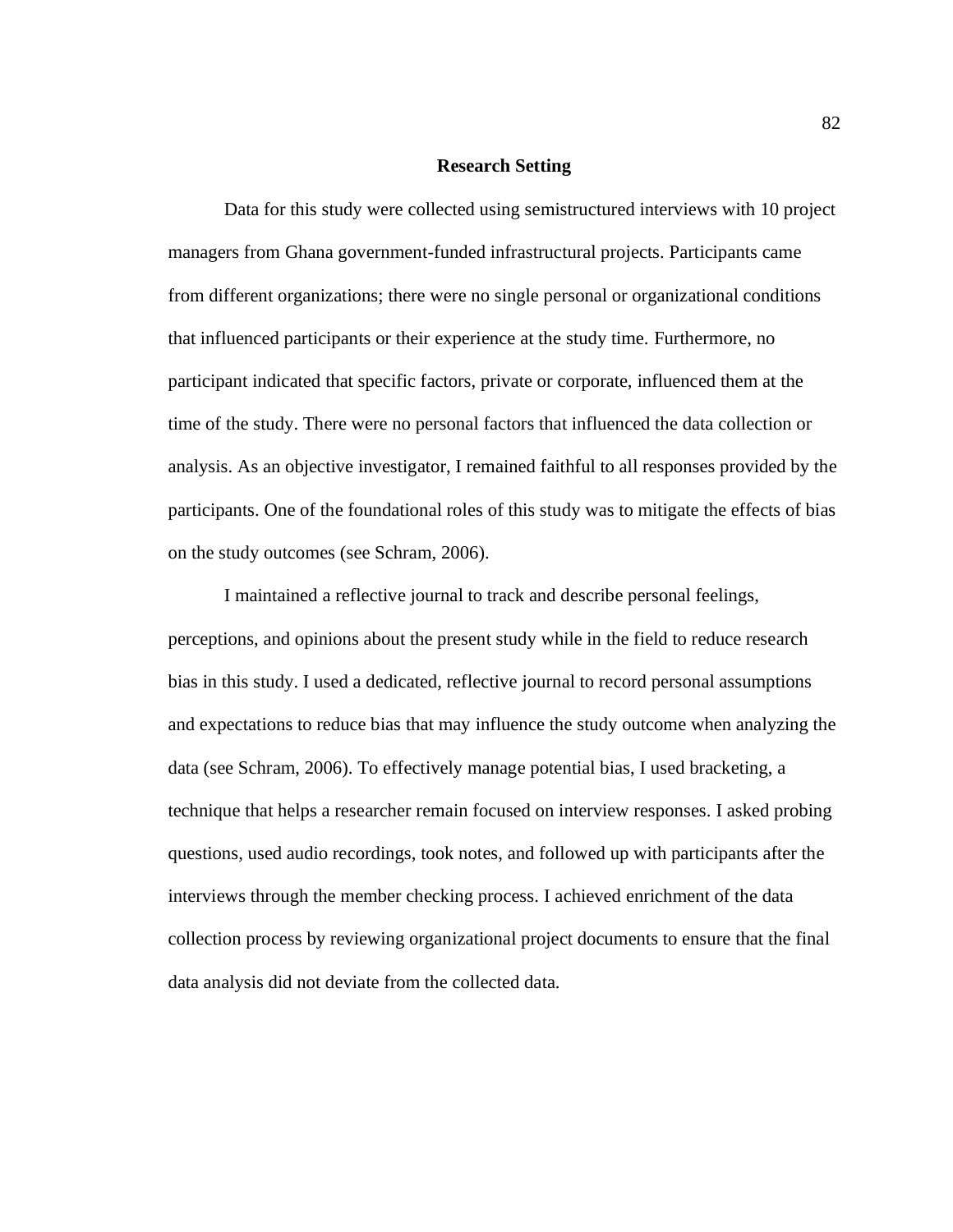# **Demographics**

A total of 10 construction project managers participated in this study. Participants in this study were male Ghanaian nationality. Male participants were not purposefully selected over female participants, but no eligible women participated in the study. Participants were between 38 and 64 years of age. Participants had between 6 and 14 years of experience working in the construction industry in Ghana and 10 years of experience working on government-funded construction projects. Examples of government construction projects the participants completed were roads, bridges, schools, affordable housing, police offices, and hospitals. See Table 1 for a summary of participant demographics.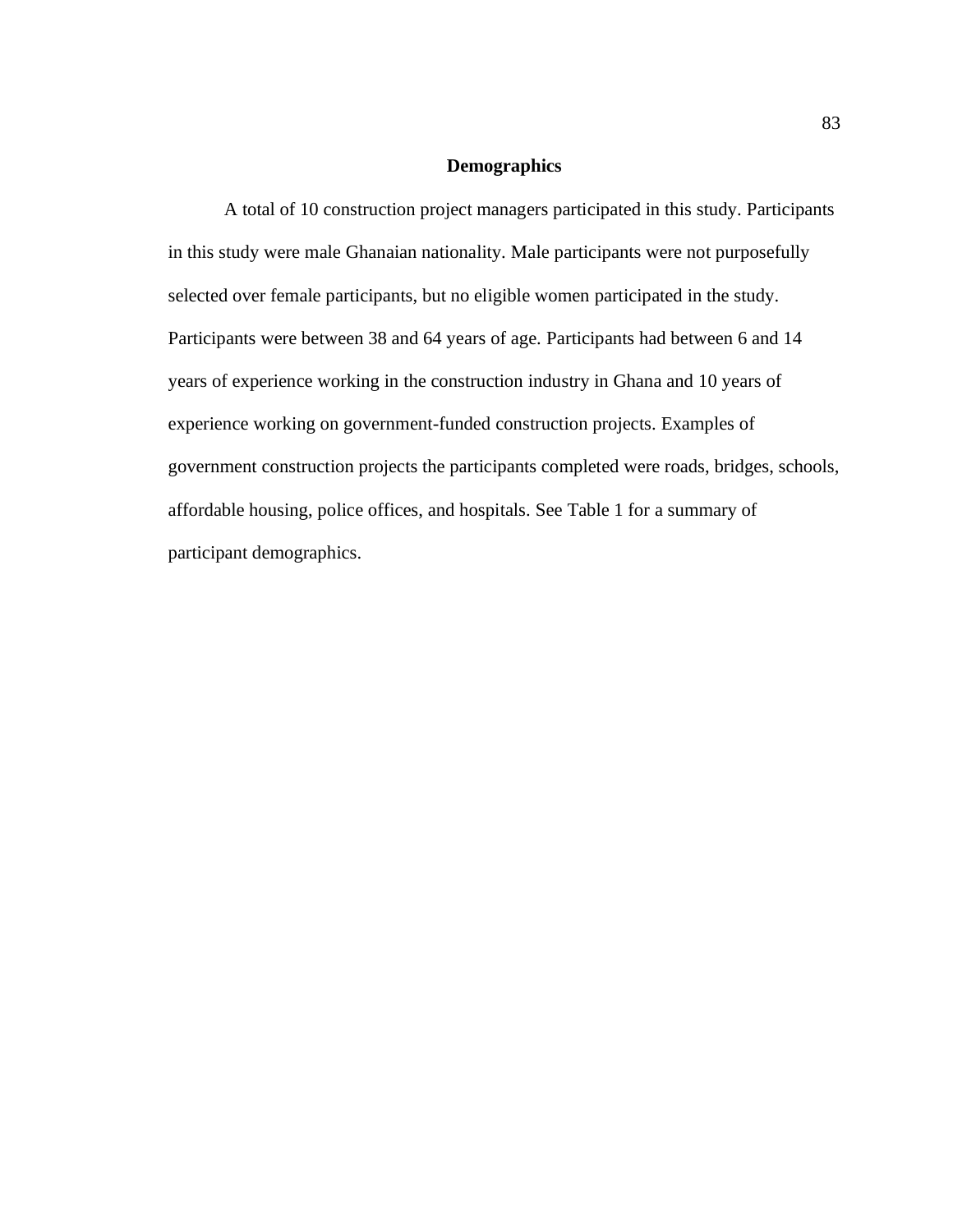# Table 1

# *Participant Demographics*

| Participant ge |    | Years working in | Type of projects | Years working on  |
|----------------|----|------------------|------------------|-------------------|
|                |    | construction     |                  | government funded |
|                |    |                  |                  | projects          |
| PA             | 49 | 10               | Schools          | $\overline{4}$    |
| PB             | 51 | 12               | Roads            | 3                 |
| PC             | 38 | $\overline{7}$   | Police, offices  | 5                 |
| <b>PD</b>      | 50 | 11               | Schools          | 8                 |
| PE             | 50 | 10               | Schools          | 6                 |
| PF             | 48 | 6                | Hospitals        | 3                 |
| PG             | 47 | $\overline{7}$   | Pedestrian,      | $\overline{4}$    |
|                |    |                  | <b>Bridges</b>   |                   |
| PH             | 47 | 8                | Affordable       | 5                 |
|                |    |                  | Housing          |                   |
| PI             | 44 | $10\,$           | Roads            | $\overline{7}$    |
| P <sub>J</sub> | 64 | 14               | Roads, bridges   | 10                |

# **Data Collection**

Data collection for this qualitative multiple case study began on March 10, 2012, after receiving IRB approval on March 3, 2021 (IRB approval number is 03-03-21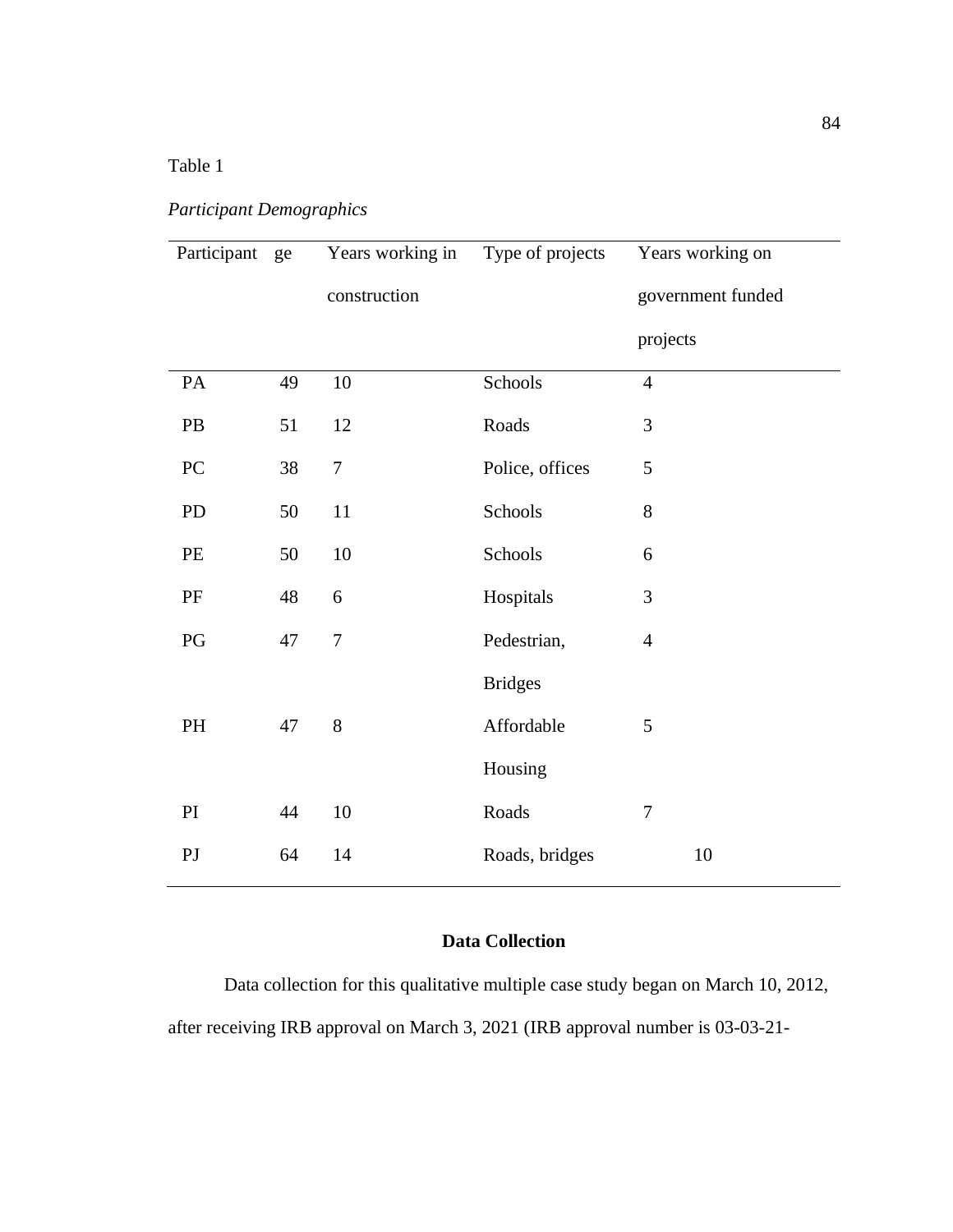0664220). The data collection process concluded on March 19, 2021, and the data transcription process was finalized on March 21, 2021. After the ninth semistructured interview, data saturation was reached when notes and data analysis did suggest any new theme from PA to PI. The 10th interview conducted with PJ did not yield any new theme. As a result, I decided to end any further discussions.

I recruited a total of 10 project managers for participation in the study. A purposive sampling technique was used to sample, select, and recruit prospective participants to gain access to study participants for semi-structured interviews. The research purpose and recruitment letter were shared with candidates on LinkedIn (an online professional platform) who met the study's inclusion criteria. Data collection continued until data saturation was reached at the ninth participant.

This introductory letter oriented the candidates to the research purpose and design and how participants' privacy and confidentiality would be protected, along with expected benefits from the research (see Grady, 2019). Potential participants who indicated that they wished to participate in the study after reading the introduction and recruitment letter were sent the informed consent form. Participants were required to sign the informed consent form electronically before their interview was scheduled. Due to the COVID-19 pandemic, all interviews were conducted remotely, and audio was recorded via Zoom.

Each interview lasted between 30 and 45 minutes. The interview process lasted for 19 days. The interview date and time were scheduled after receiving official consent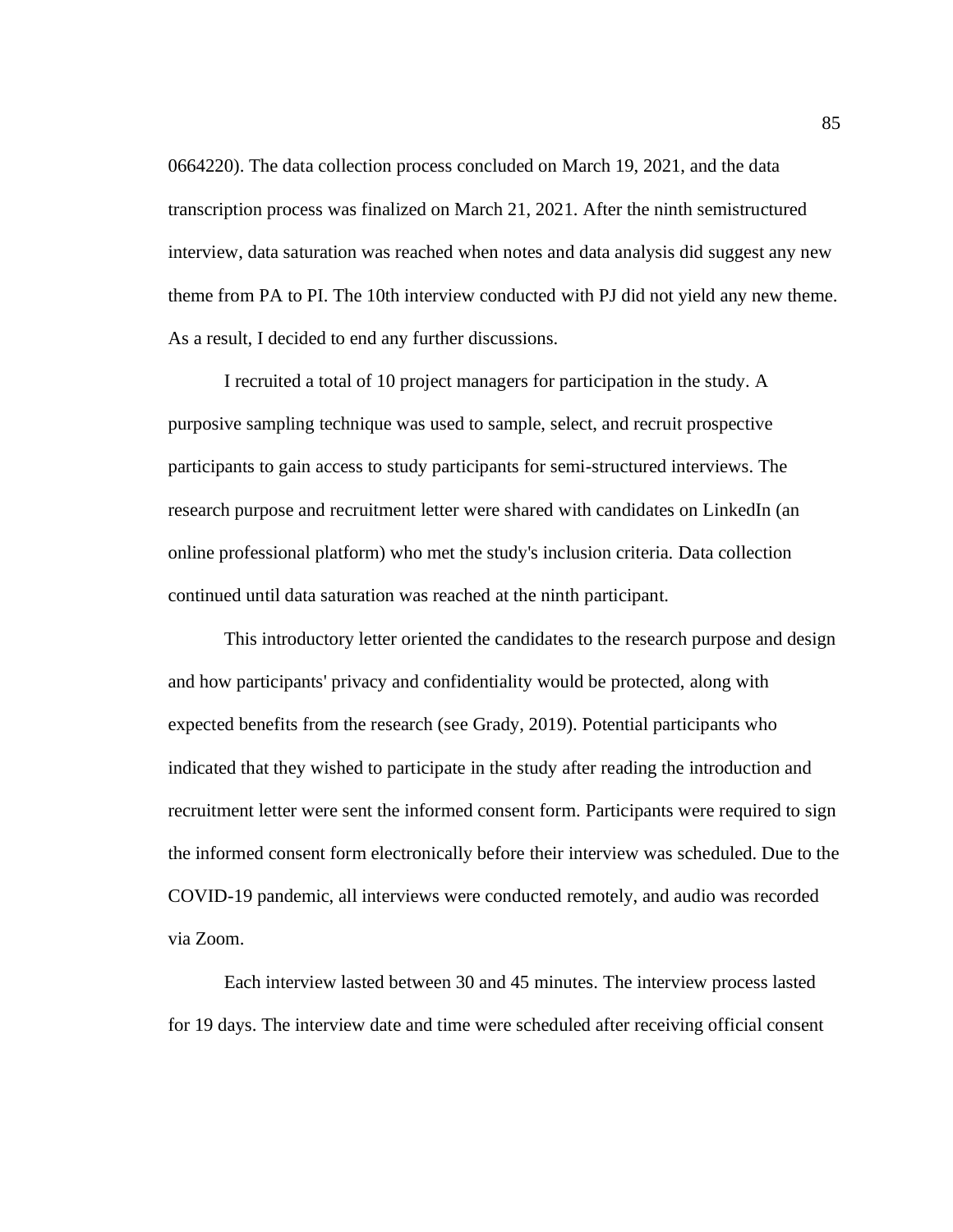from the participant. Zoom ID and passcode were given to participants making it easier to communicate with participants. Interviews were recorded using an iPod recorder with free recording software that captures audio recordings via Zoom. In addtion, recordings from the interview were downloaded through the Zoom website and stored on a computer using a secure password. Even though the interviews were done face to face via remote video conference, no videos were recorded because only the audio was relevant during the interview.

The audio recordings were supplemented by notes taken in the field journal. Reflective field notes were kept from the day of IRB approval to the end of the interviews. The notes contained a drafted field plan, recruitment process, a summary of participants' feedback, and any contextual information relevant to the study (see Merriam & Grenier, 2019). The interview transcription and the reflections on the field notes help identify themes during the data analysis process. Further, listening to the recorded audio continuously aided in formulating themes and patterns (Merriam & Grenier, 2019). Upon completing each interview, the participants had the opportunity to share personal thoughts in an electronic field journal hosted by Google Docs to minimize any potential bias to the collected data.

Transcriptions were completed using NVivo 12 software following each interview to prevent the possibility of data loss. Each participant was provided with a copy of their interview transcription so they could perform a member check. The member checking process helps improve the credibility and the accuracy of the study because it allows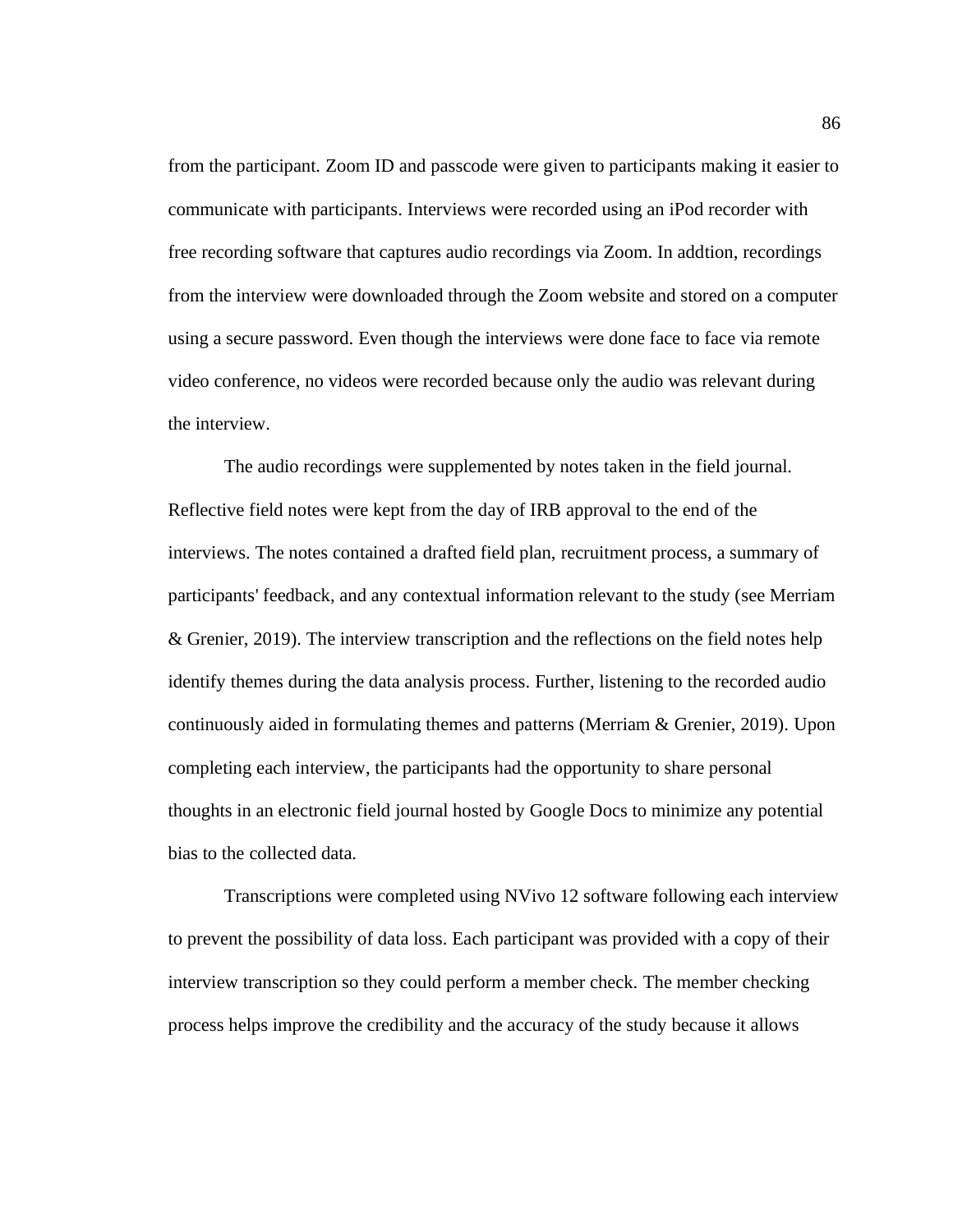participants to correct any unclear thoughts (Yin, 2017). I made a slight change from one interview to unify the understanding between the participant and me. No other participant requested changes to the transcripts based on their member check. The confirmed transcription was compiled in a secured file and stored following the data security plan described in Chapter 3.

#### **Data Analysis**

The analysis of data collected followed an inductive procedure consisting of theme-based coding, note taking, and theoretical sampling to reach a saturation point (see Vaughn & Turner, 2016). Data analysis began immediately after the completion of the transcription process. Once participants approved their interview transcripts via member check, the transcripts were uploaded to NVivo 12, a qualitative coding software, for analysis. The participants' field notes were also uploaded to NVivo 12 with the interview transcripts for each participant. I analyzed data in this study through thematic analysis. Thematic analysis entails searching for patterns or themes in the codes across different interviews and is dependent on identifying, examining, and pinpointing similarities, relationships, and differences in the data (Ravitch  $& Carl, 2016$ ).

The themes identified in this study represented recognized patterns that appeared across interviews (see Yin, 2017). The themes were identified using advanced coding analysis that recognized similar relationships within several cases with codes connecting data collections and combining themes across the interviews and field notes (see Ravitch & Carl, 2016). Data were analyzed thematically, using the six-step procedure developed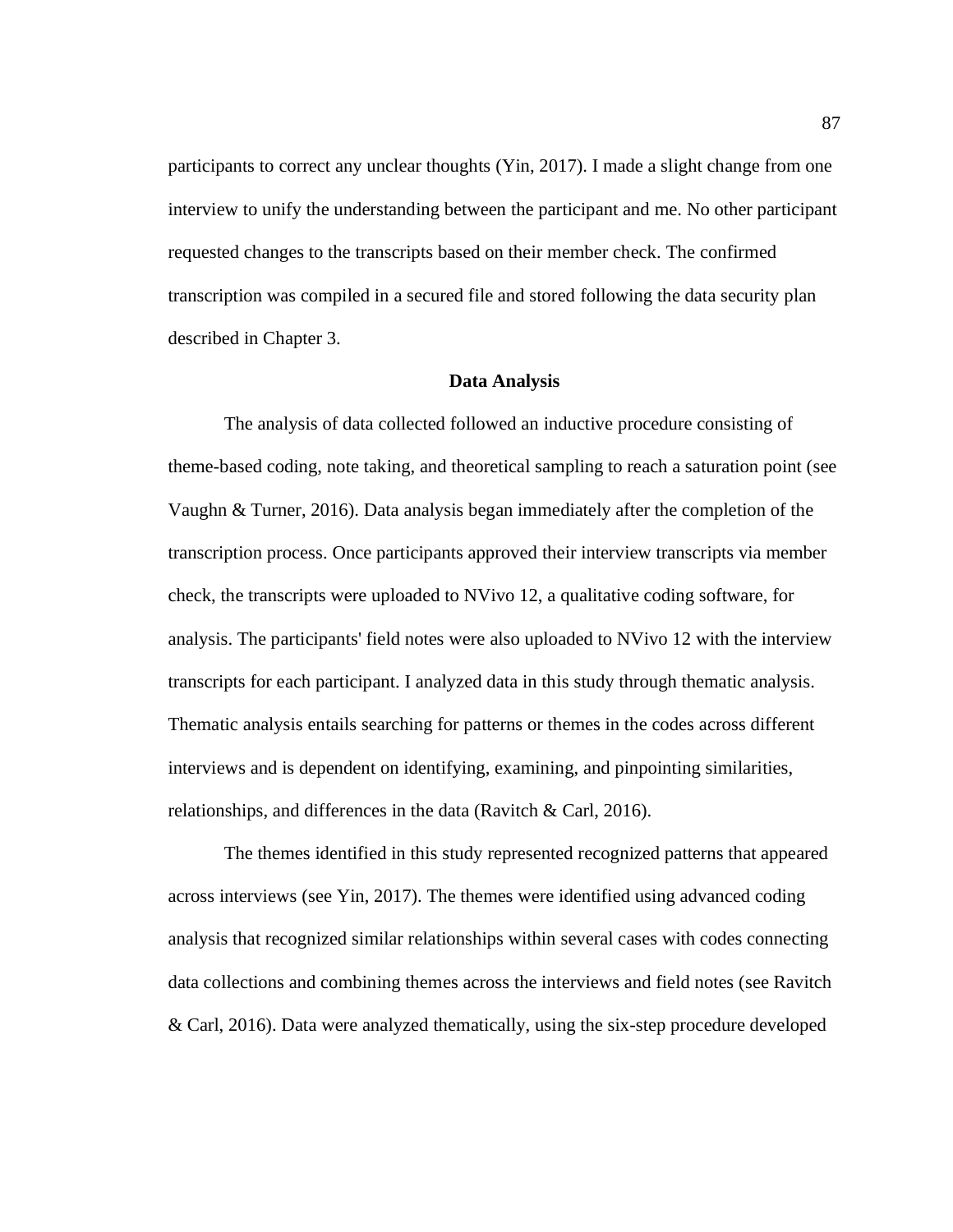by Braun and Clarke (2006). Thematic analysis was inductive and identified and labelled patterns that emerged from the data during repeated review and comparison. The thematic analysis procedures followed the steps laid out by Clarke & Braun:

- 1. Reading and rereading the data in total to gain familiarity
- 2. Identifying patterns of meaning in the data as initial codes
- 3. Grouping similar initial codes into themes
- 4. Reviewing and refining the themes
- 5. Naming and defining the themes to indicate their relevance as answers to the research questions
- 6. Creating a presentation of results

In phase one, reading and rereading the data in total to gain familiarity, I read and reread all the transcripts (Clarke & Braun, 2014). From this process, I became familiar with the data and generated some initial thoughts about it. In phase two, identifying patterns of meaning in the data as initial codes, I coded sections of the data relevant to the research questions into smaller chunks of importance (Clarke & Braun, 2014). The initial thoughts informed these codes I gleaned from step one. This phase of coding produced 18 preliminary codes. These codes included; considering the welfare of workers, dock pay, provide training, incentives, ensure funding, good project management, inspect sites, involve the community, use technology, corruption, funding issues, nepotism, reliable staff, break the project into phases, create staff buy-in, ease language barriers, have the right tools, management does not listen, performance reviews, reevaluate plans.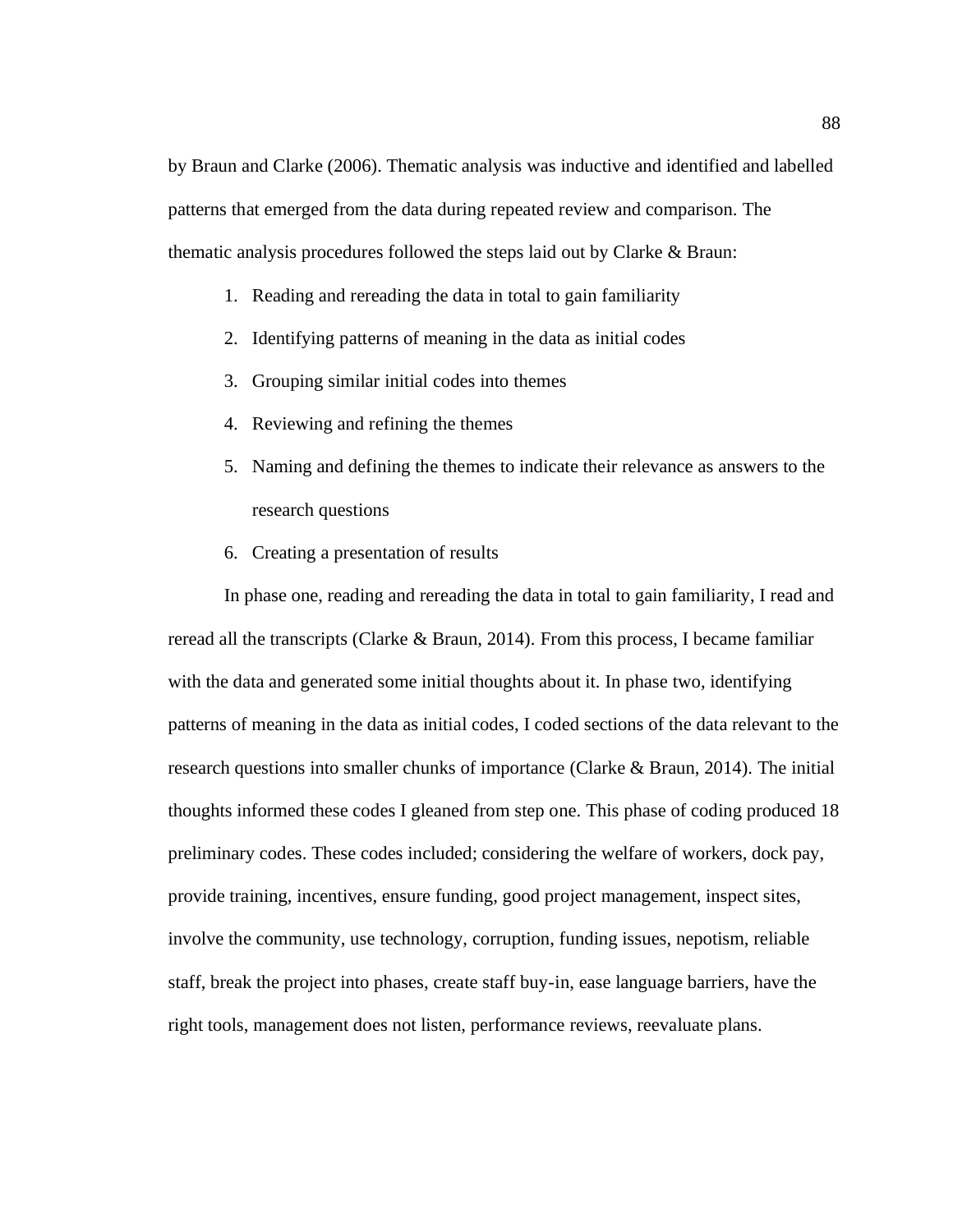In phase three, similar initial codes were grouped into themes. Further, each of the initial principles was reviewed, considered how they related to one another, and combined into more prominent themes (Clarke & Braun, 2014). These themes captured something significant about the data and research questions. The initial codes identified in phase two were distilled into three main themes, which will be discussed in this study: Cultivate staff, make a plan, and monitor progress. That more prominent theme consisted of subthemes made up of the initial codes.

For example, the cultivate staff theme includes considering workers' welfare, providing training, and providing incentives and consequences. The make a planned theme has ensured funding and good project management. The monitor progress theme includes inspect sites, involve the community, and use technology. Some of the initial codes that only a few participants contributed to were dropped from the analysis. For example, only one participant indicated that they used performance reviews to motivate their staff. Therefore, performance reviews were not included in the cultivate staff theme as it was not a strategy that was generally used amongst the participants.

In phase four of the coding method, reviewing and refining the themes, I checked the developed themes and the chunks of text within each theme and refined the themes, combing themes when appropriate, splitting themes when they grew divergent, and removing themes that are not supported by the data (Clarke & Braun, 2014). In this analysis, several more minor codes were combined to make good project management, which included creating a planned theme. Further, the text within the principles and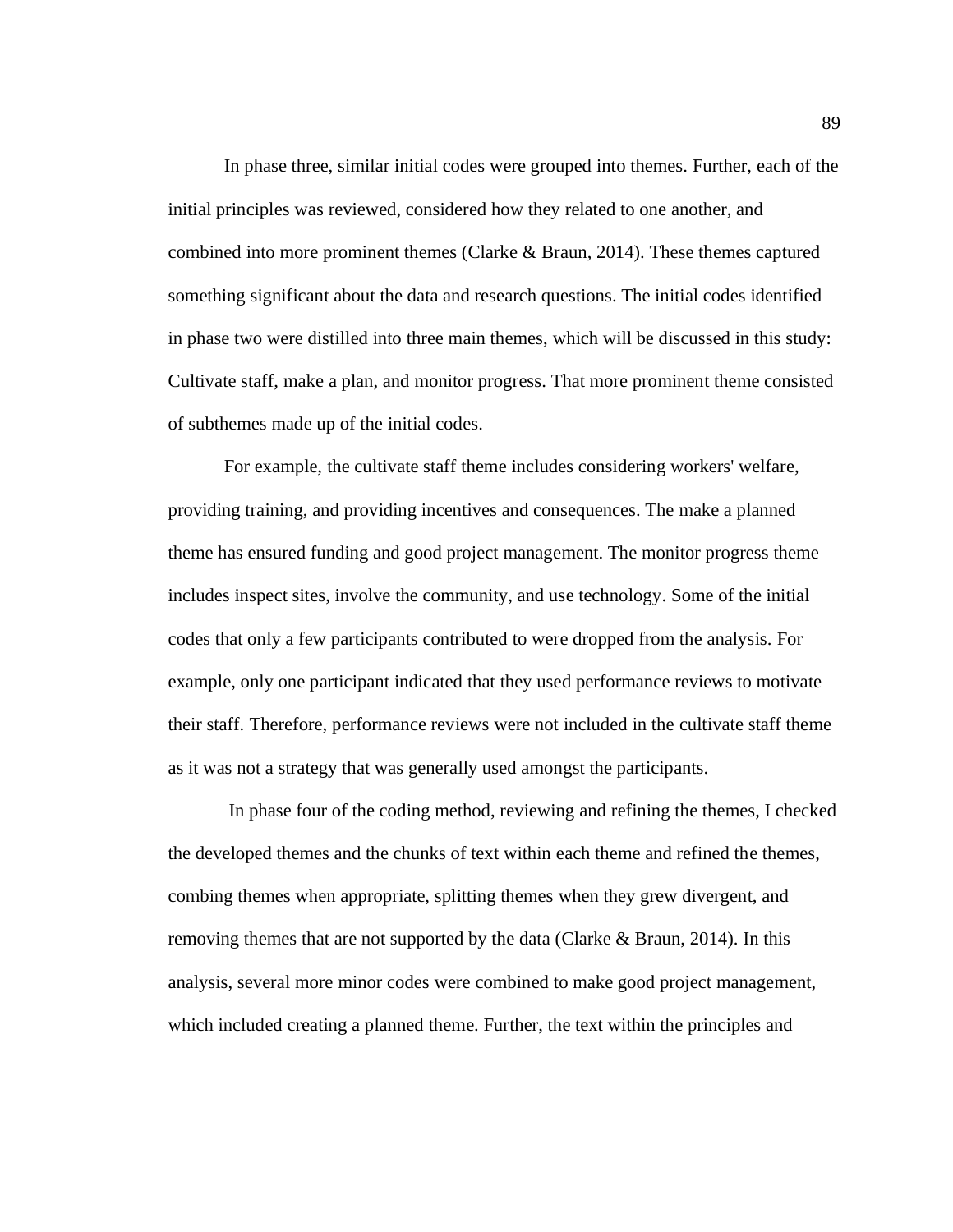organized coded chucks were reviewed to reflect how the theme had developed. For example, the use technology code used to be called site visits. However, throughout the coding process, the researcher realized that code was not about performing site visits using technology to monitor progress.

In stage five, naming and defining the themes to indicate their relevance as answers to the research questions, I attempted to capture the essence of each theme, consider what the theme meant, what subthemes existed within themes, and how those subthemes interacted with the central theme (Clarke  $\&$  Braun, 2014). At this stage, the three final themes were named and organized. Each of the sub-codes involved was placed into the three main themes in NVivo and separated the codes that would not be included in the data presented. The final stage of coding was creating a presentation of the results and writing up the data's findings (Clarke  $\&$  Braun, 2014). Data saturation at this project was reached after PG. Data saturation is reached when data analysis from the last two consecutive participants has yielded no new themes or insights (Clarke & Braun, 2014). No new codes were introduced in the coding of PH and PI transcripts.

## **Evidence of Trustworthiness**

Korstjens and Moser (2018) indicate that establishing a suitable and compatible methodology based on the research purpose is essential for establishing a conscientious research design and objectivity and reliability procedure. In qualitative research, trustworthiness defines the credibility, transferability, confirmability, and dependability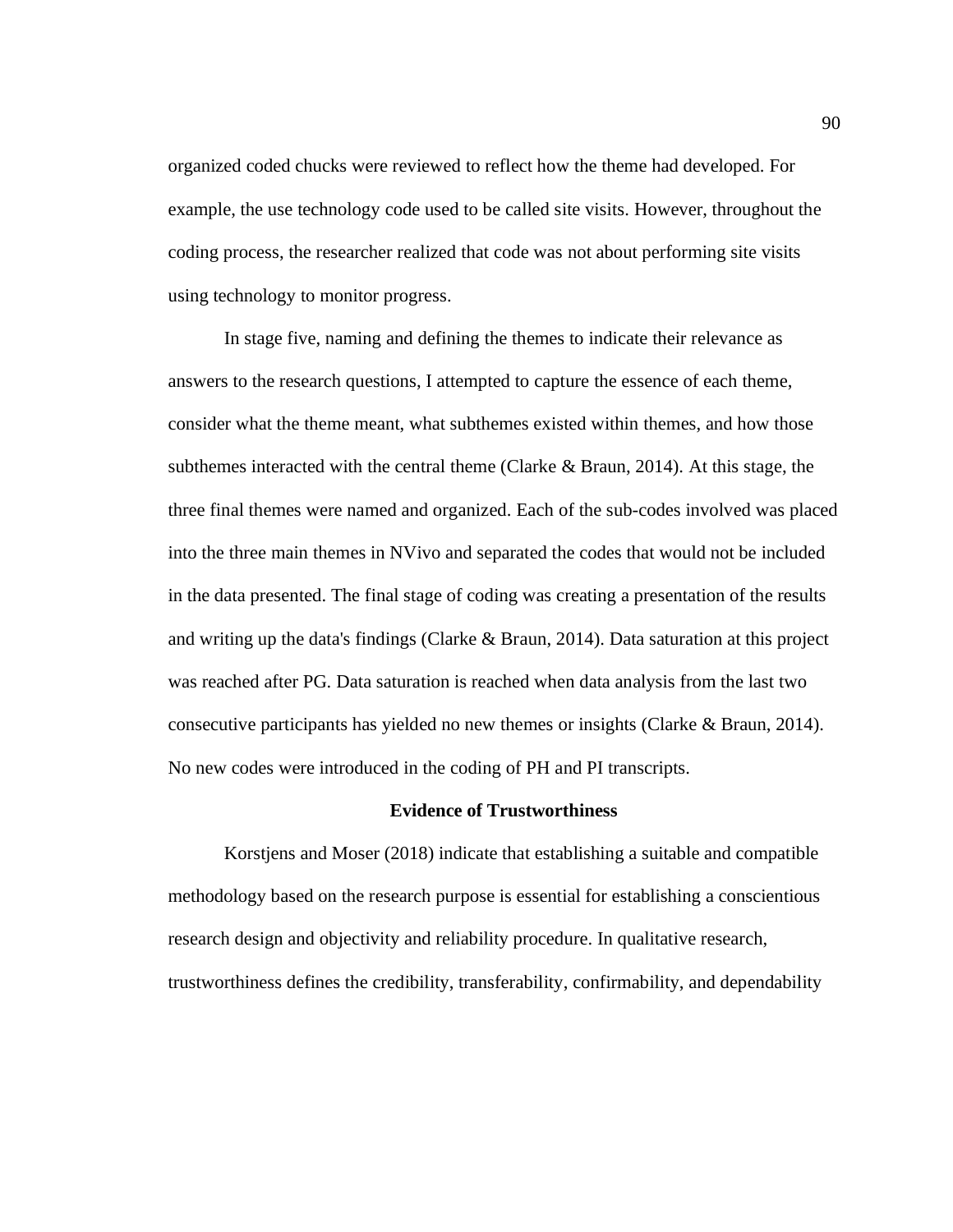of qualitative research findings, given that qualitative research does not use instruments with established metrics (Merriam & Tisdell, 2015).

# **Credibility**

Data credibility is the extent to which the researcher is confident in the study findings and multiple strategies to implement and validate data trustworthiness (Merriam & Tisdell, 2015). Following the established and tested processes by seminal methodology scholars, I reached a tenacious conclusion for this study (Stake, 2013; Yin, 2017). In qualitative studies, the findings are considered credible if they represent the precise interpretation of the participants' experiences, responses, and thoughts (Grady, 2019). According to Nowell, Norris, White, and Moules (2017), credibility can be enhanced by lengthening the data collection process, using a triangulation method to code the data, member checking. Credibility for this study was further achieved using a member checking strategy to aid data trustworthiness as interview transcripts were reviewed and corrected by respective participants (Merriam  $\&$  Tisdell, 2015). Each of these methods was utilized in the current study to increase the credibility of the findings.

#### **Transferability**

Transferability is another decisive criterion used to warrant the validity of the present study (Hadi & Closs, 2016). Nowell et al. (2017) noted that the investigator must describe the study's fundamental assumptions and barriers to ensure the transferability of findings. Hadi and Closs (2016) mentioned that transferability is achieved when readers can interpret the result quickly. In this study, transferability was enhanced by clearly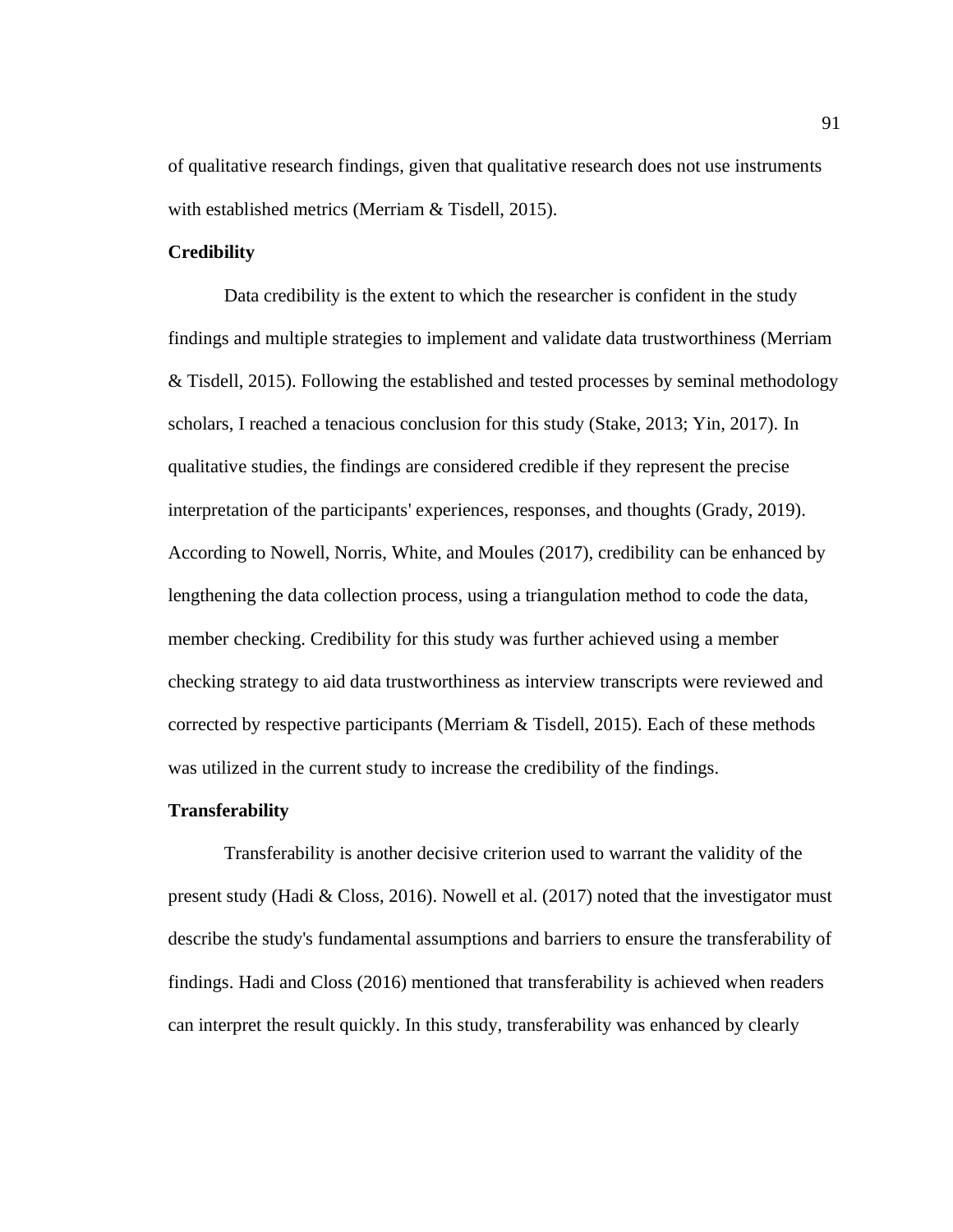describing the study assumptions that are likely to influence the final analysis (see Chapter 1). The study's transferability was further increased by emboldening the participants to provide truthful and honest responses linked to project management practices and improve performance (Hadi  $& Class, 2016$ ). This was done by ensuring each participant understood the study's purpose by establishing rapport with the participants by allowing them to skip questions they did not feel comfortable answering and assuring each participant that their responses would be kept entirely confidential. **Dependability**

According to Hopkins, Regehr, and Pratt (2017), the study should address dependability issues to avoid providing untrue findings that may be misleading. Historically, qualitative studies use member checking to promote their results' dependability (Hopkins et al., 2017). In keeping with this tradition, the current study used member checking to ensure that each interview transcript accurately reflects the research participants' statements. Furthermore, I reached the dependability of the research by explaining the strategy used in the study, explaining the participant selection process, documenting the data collection process and its interpretation, articulating the role of the researcher in the present study (see Chapter 3) (Hopkins et al., 2017). Birt et al. (2016) indicated that enhancing the study data analysis process requires dependability, data collection processes, and triangulation. This study closely followed the procedures described in this chapter and did not deviate in practice from the previous recordings.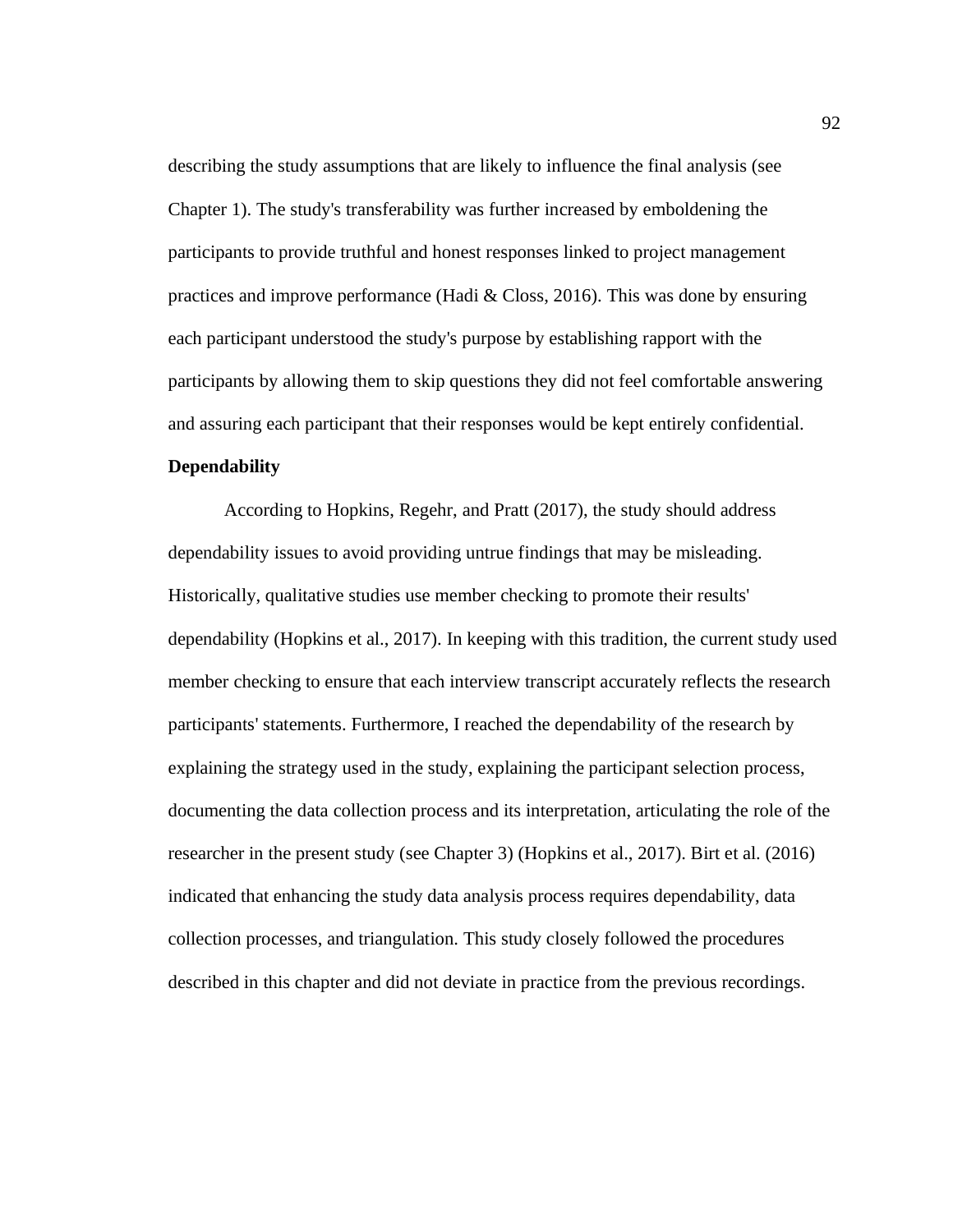## **Confirmability**

Confirmability refers to the extent to which a study's results accurately reflect the data collected in the survey (Nowell et al., 2017). The reflectivity of a researcher is a primary source of bias (Birt et al., 2016). Clear documentation of personal feelings and any other insights that can influence data analysis and prejudices may help achieve the confirmability of the current study. As previously stated, there were no existing personal biases that may affect this study's results.

# **Study Results**

This study attempted to answer the research question: What are the current strategies project managers in Ghana use to align business strategies with project management processes in government-funded projects to lessen project schedule delay and cost overruns? Three main themes were identified related to that research question. T hose themes were: cultivate staff, make a plan, and monitor progress.

## **Cultivate Staff**

The cultivate staff theme consisted of three smaller subthemes. Those themes included consider staff welfare, provide training, and provide incentives and consequences. Between five and nine unique participants contributed to each subtheme that made up the larger cultivate staff theme. All 10 participants contributed to produce staff themes and indicated that cultivating staff was essential in lessening project schedule delays and cost overruns.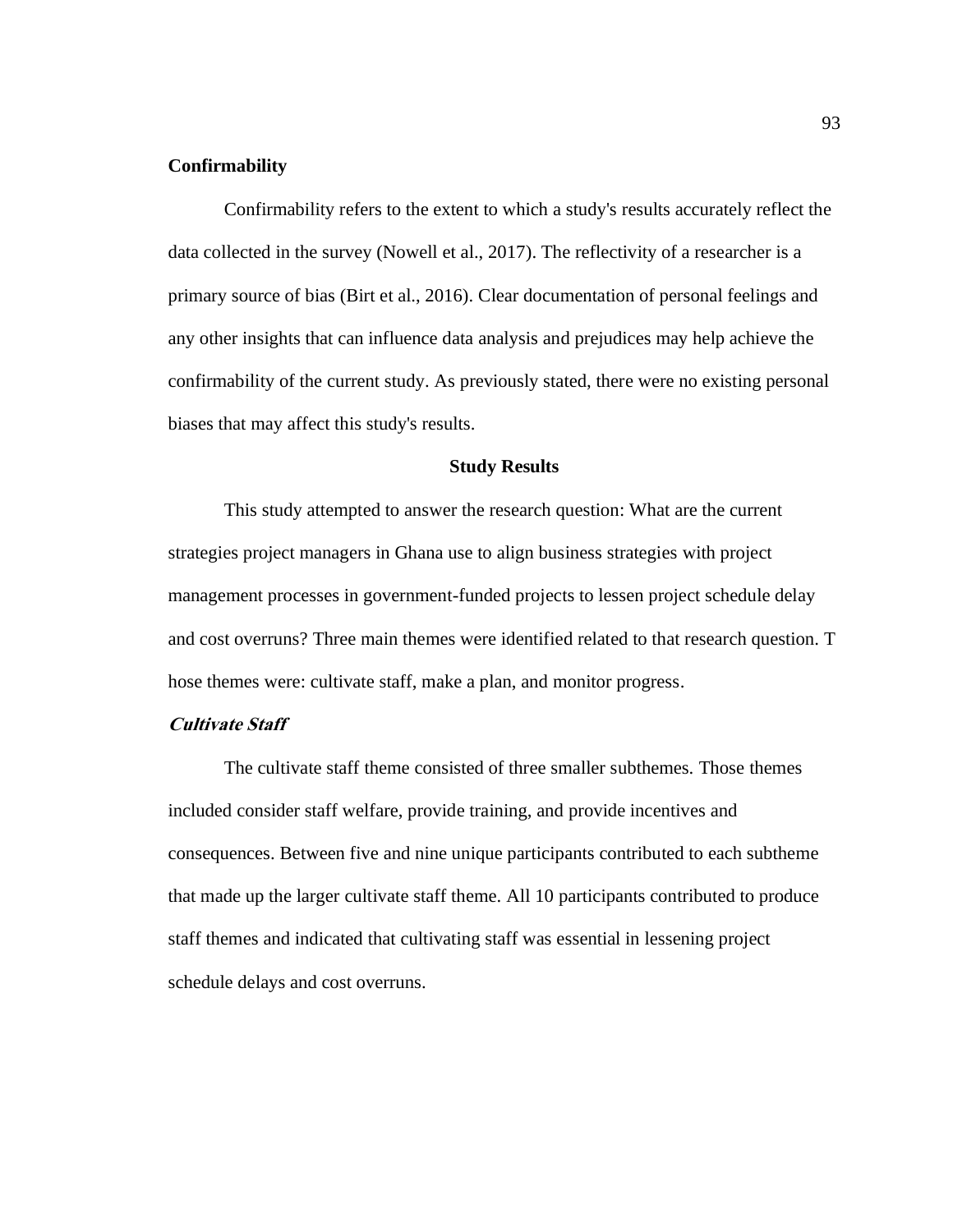## **Consider Staff Welfare**

PA, PC, PF, PH, PI, and PJ indicated that they carefully considered their staff's welfare, and by doing so, they were more capable of meeting their deadlines and reducing cost overruns. PA indicated that staff welfare was not something individuals in his field often considered and that by doing so reduced the number of delays his projects experienced. PA showed he cared about his staff by promptly paying them and not withholding their pay unless necessary. According to PA:

In Ghana, many project managers do not think about the welfare of the workers. When the welfare of the workers is taking into consideration, it encourages them to work hard. In Ghana, some workers and leaders do not care. Sometimes leaders will hold funds unnecessarily. If the welfare of the employees is not well taken care of, they can go on a strike, which can delay projects.

PC validated the statements made by PA. PC said, "if the employees are not well paid, it can delay the project." However, PC also indicated that taking care of workers in case of injury was an important component in considering workers' welfare. PC said, "we provide a first aid center to take care of workers in case of injury." PJ echoed PC's thinking. PJ indicated that they also took care of workers in the case of injury. PJ said, "We take care of the hospital bills, and basically, they get paid until they recover." For PJ, this also meant preventing injury as well as treating it. PJ indicated that:

Support for our workers, training, and safety is a huge problem we are facing here. For instance, several times, I have asked the boys to go home just because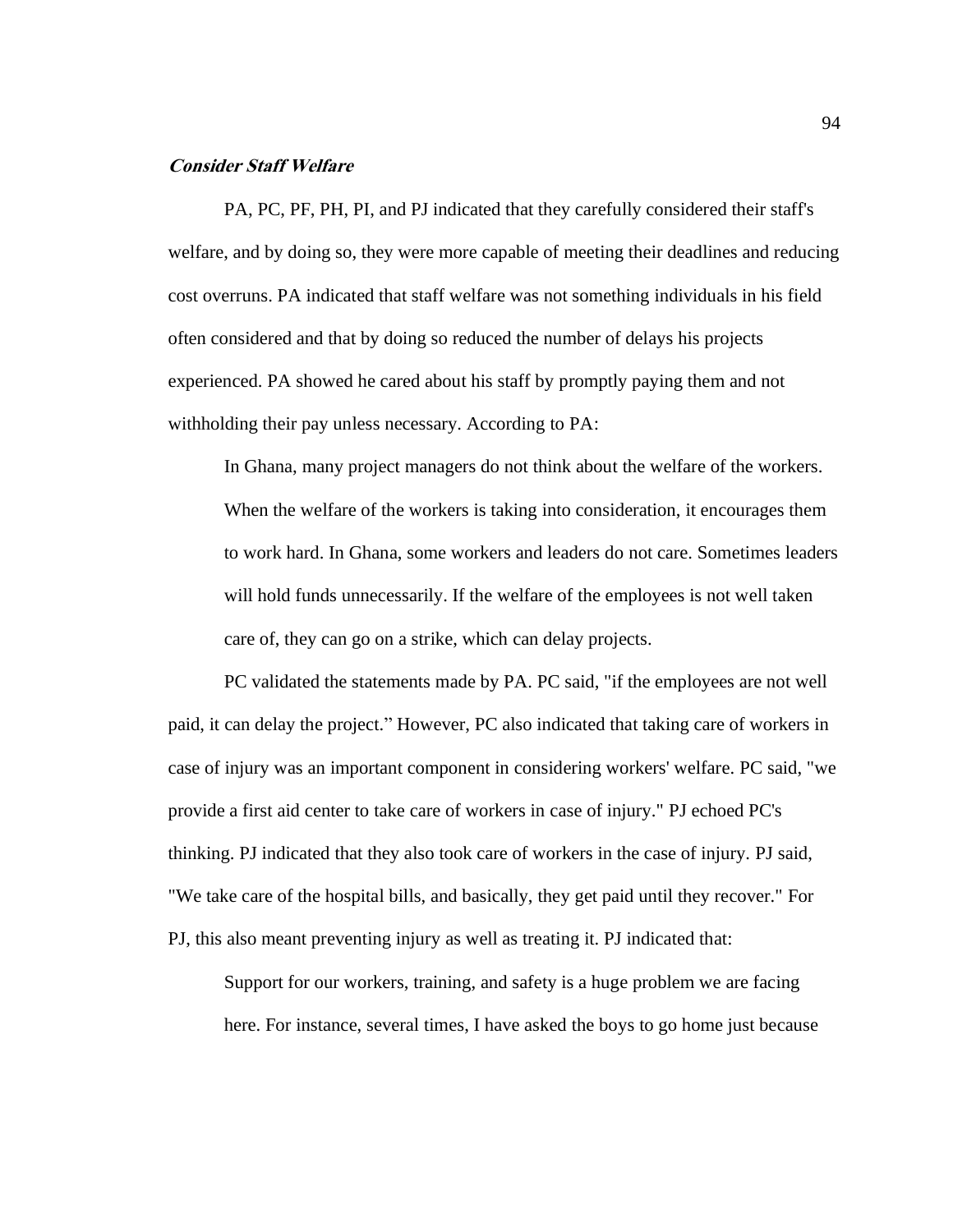they are not wearing safety boots, but when they get down on the job, it becomes our responsibility.

For PH and PI, considering the welfare of workers meant making sure they had a good relationship with staff and that their staff felt like they could come to them with any problems they were having. PH indicated that doing this encouraged his workers to perform their duties better. PH described this by saying, "I often stay in touch with the workers to identify their needs and any support they may need. Once I know they need something, I make sure I give it to them because when they have it, it will help them to do their job better."

PI validated PH's approach. PI also believed that what the working staff did depended on the relationship they had with their employer. PI also believed that doing this allowed the freer sharing of ideas that increased the performance of everyone on the team. According to PI:

It all boils down to your working relationship with the workers. We have a working relationship that creates some friendship among us, so we are free to share ideas. For that matter, we are not just even training them, but at times we also get some knowledge from these artisans. Most of these guys work with different construction companies, so some of them also have different experiences from different fields, and so they are also able to give us what they know, so we freely give them a chance to express themselves in that manner.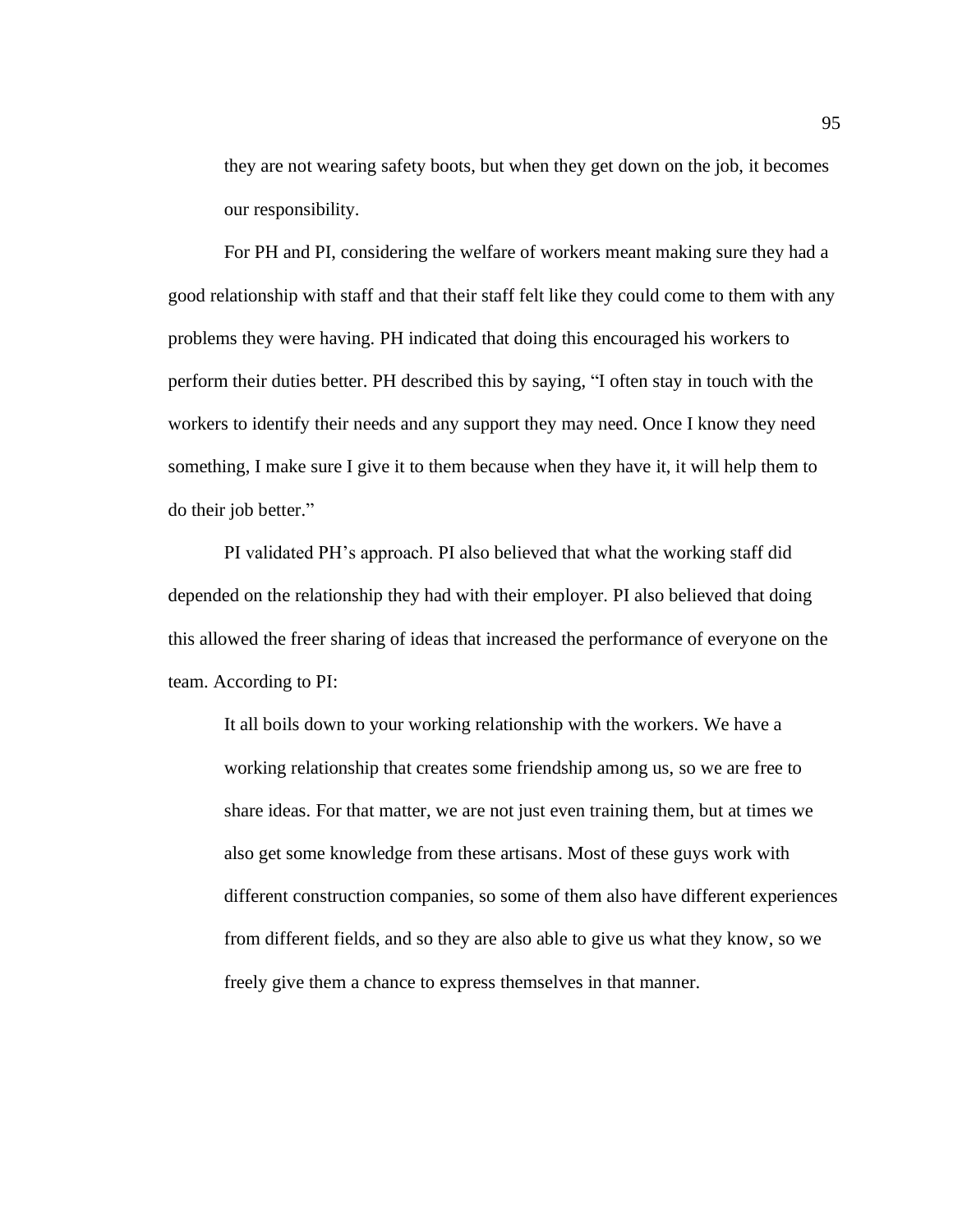# **Provide Training**

PA, PB, PC, PD, PE, PF, PH, PI, and PJ all indicated that they provided training for their staff. This training usually took the form of techniques on how to complete their work and training on the policies and safety measures implemented by the company. PE indicated that his company would organize workshops for the staff to teach them new and emerging techniques. PE also provided safety training. According to PE:

Periodically we organize workshops and training for the staff. Many new technologies are coming up, so we also update our contractors from time to time. We also organize safety training. This is helpful because it keeps employees and contractors safe and healthy to complete the project.

Providing safety training PE reduced the likelihood that his workers would get hurt and cause delays to the project. Introducing his staff to new technology PE could ensure that his company utilized the latest techniques to complete the project well and on time.

Like PE, PH's training was two-fold: educating employees on new technologies and another to ensure they understood the company's safety procedures. Like PE, PF found that this combination increased the likelihood of a project finishing well and on time. PF said:

Every morning, we have a safety meeting to update employees about the safety protocols and make sure everyone has every personal protective equipment. As far as policies and procedures are concerned, we constantly update employees on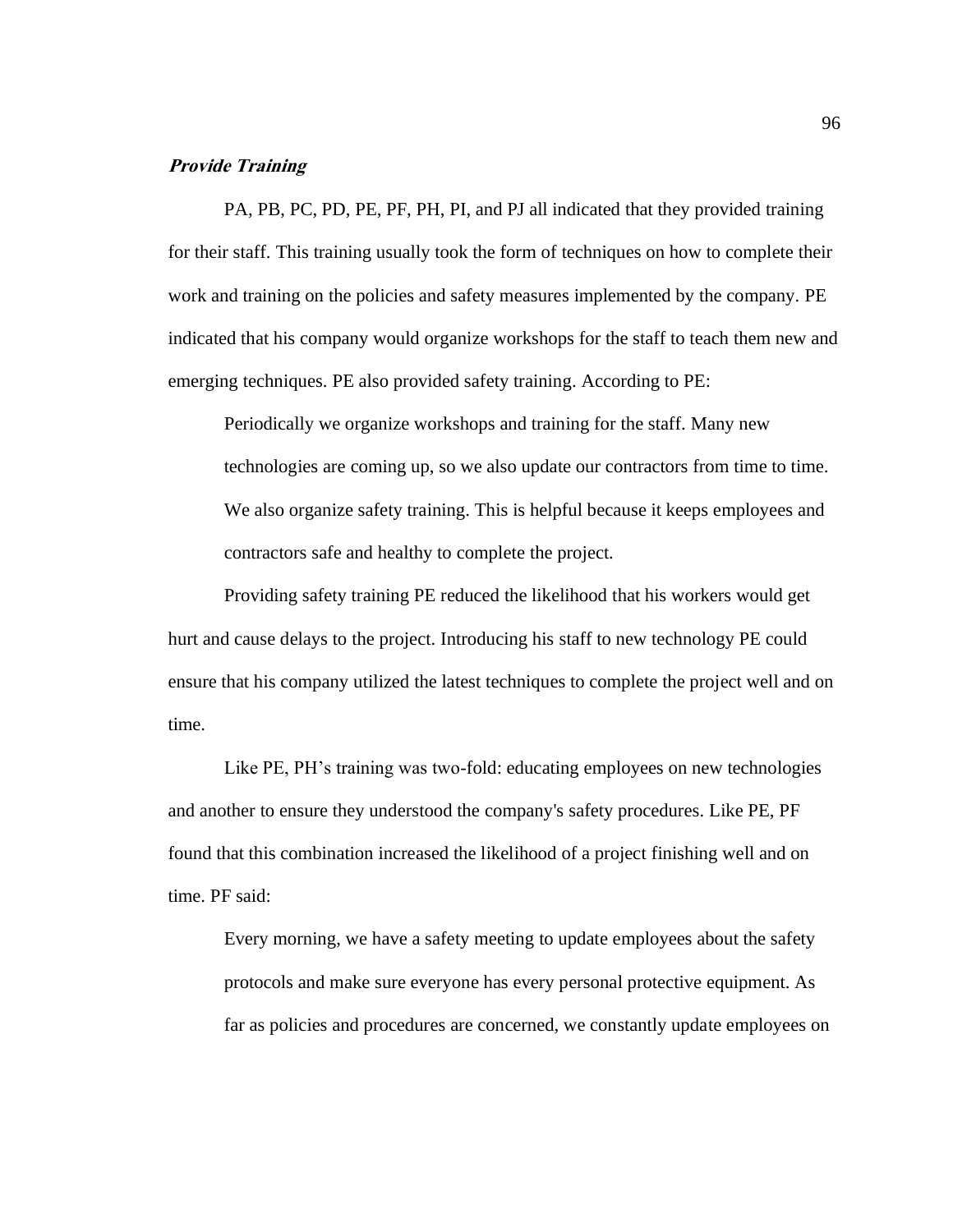any changes. We also organize periodic training to upgrade their skills, especially when technology has introduced a better way of performing tasks. So, when we get any new technology or ways of performing a task, we train all the employees to that effect.

Other participants validated that they offered a combination of safety training and training on new technologies or techniques. PI indicted that the senior supervisors at his company often went to training to gain knowledge they could bring back and share with the rest of the staff. PC indicated that they have regular safety training about the company's procedures and demonstrations so that employees would understand the company's expectations.

#### **Provide Incentives and Consequences**

Ensuring accountability was important for participants. They stressed that without staff accountability, it was challenging to make deadlines and provide quality work. Participants had different methods of doing this, but many spoke of the necessity of offering incentives for good work and consequences for work or behavior that did not meet expectations. Incentives and results were discussed by PA, PB, PC, PD, PE, PF, PH, and PJ. Incentives usually took the form of increased pay. However, some participants also discussed other rewards such as prizes or public praise. PA described his incentive system in the following way:

Every month we award the best worker and the best behavior by giving them a gift. We also added competency and reward a person with the higher competency.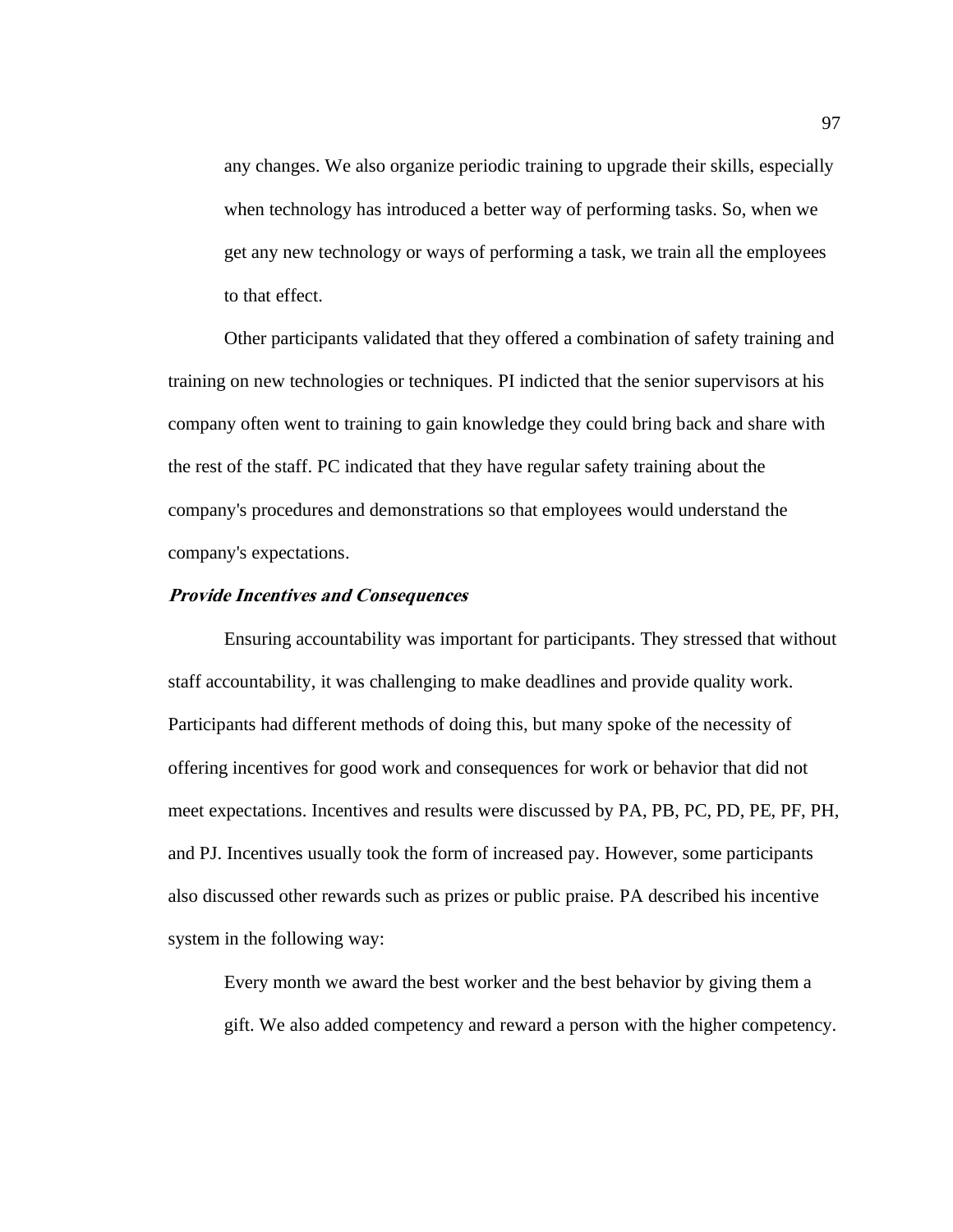We reward those who follow safety procedures. Sometimes we give them chocolate, and other times we give them a monetary reward. Because of this, every worker worked hard since they know that they will get a reward at the end of the week or month.

PE and PF described similar reward systems as PA. PF said, "We also institute reward systems where high-performing employees or contractors are rewarded." PE said, "We encourage contractors by providing reword to contractors who can complete the project on time. This will motivate others to complete their project on time." Participants indicated that the consequences of not meeting expectations were dismissal, docked pay, or assigning the employee to shadow another worker with better performance. PA, PD, PF, PJ all indicated that they docked their employee's or contractors' compensation if deadlines were missed without cause. PF described this process in the following way:

As far as accountability is concerned, we depend on the foreman or the supervisor to make sure projects are done on time and in a manner stipulated originally. Anything short of that, we blame the supervisor or the team. That could mean a reduction of pay, suspension, or redoing the entire project.

Like PF, PD indicated that he held his workers accountable by reducing their pay for work that was not completed within the specified deadline. PD described his review and discipline process in the following way:

If there is a mistake from the contractor, the contractor will be invited by writing and giving him a written complaint and asking for an explanation. If the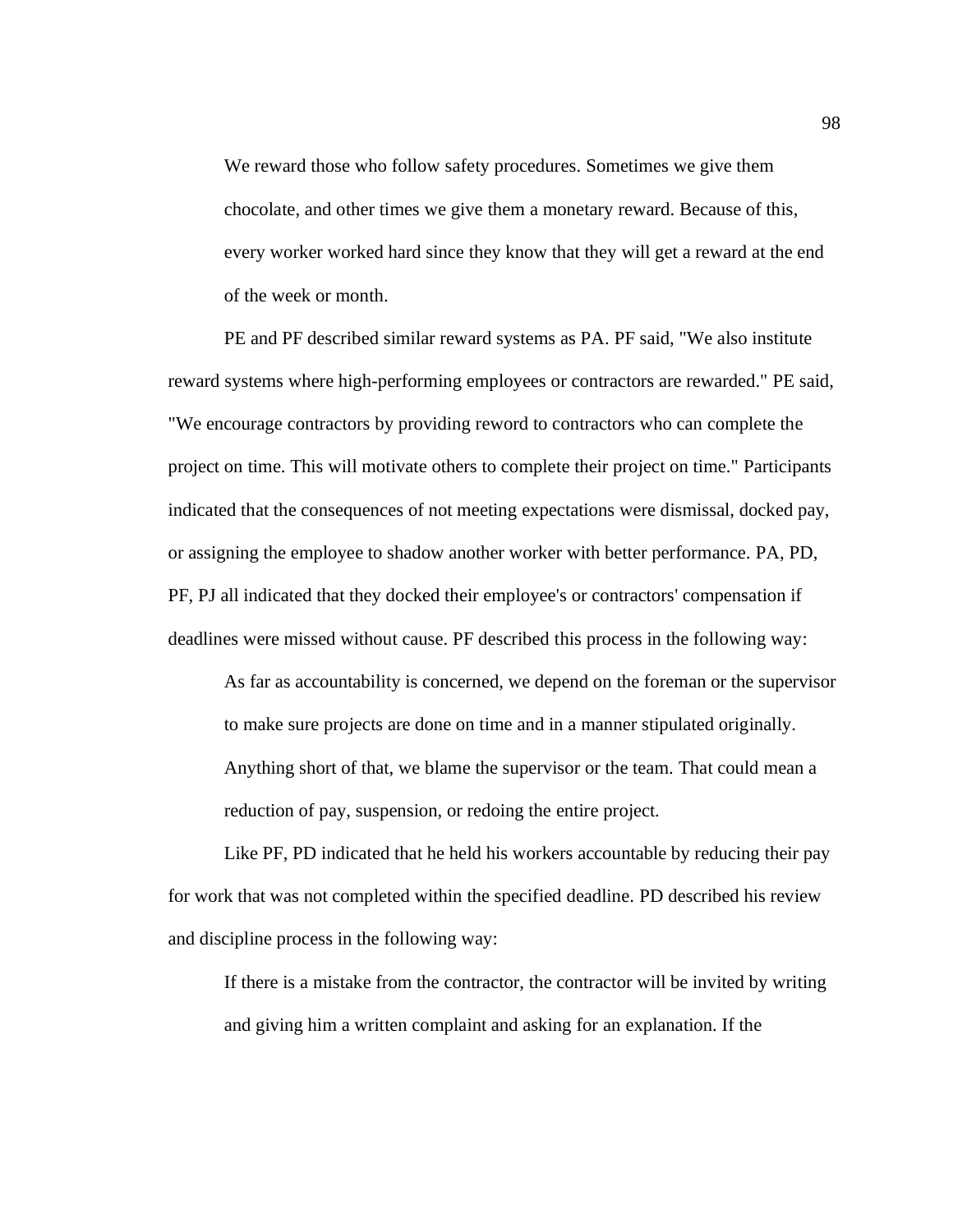investigation reveals that the contractor was negligent, we deduct money from their payment. Sometimes we terminate their contract. We also ask them to buy insurance to cover their mistakes and accident.

# **Make a Plan**

All 10 participants indicated that you needed to plan how the work would be completed to avoid delays and cost overruns. The theme includes the subthemes of good project management and ensures funding. This theme compromised a large section of each participants' interview, indicating the planning process's critical nature in reducing delays and cost overruns.

#### **Good Project Management**

All 10 participants indicated that good project management was critical to project success. Participants generally discussed the importance of project management at the beginning phases of the project when the project plan was created. However, project management also played a role throughout the life of the project. PB described the importance of project management in the following way:

This has to do with basic fundamental principles of management. You have to plan to know what needs to be done at a certain time. What material do I need? What caliber of people do I hire and their qualifications? What capital do I need, and what equipment do I need to get the work done? You have to know the employees' education and skills expected. You have to know your action plan and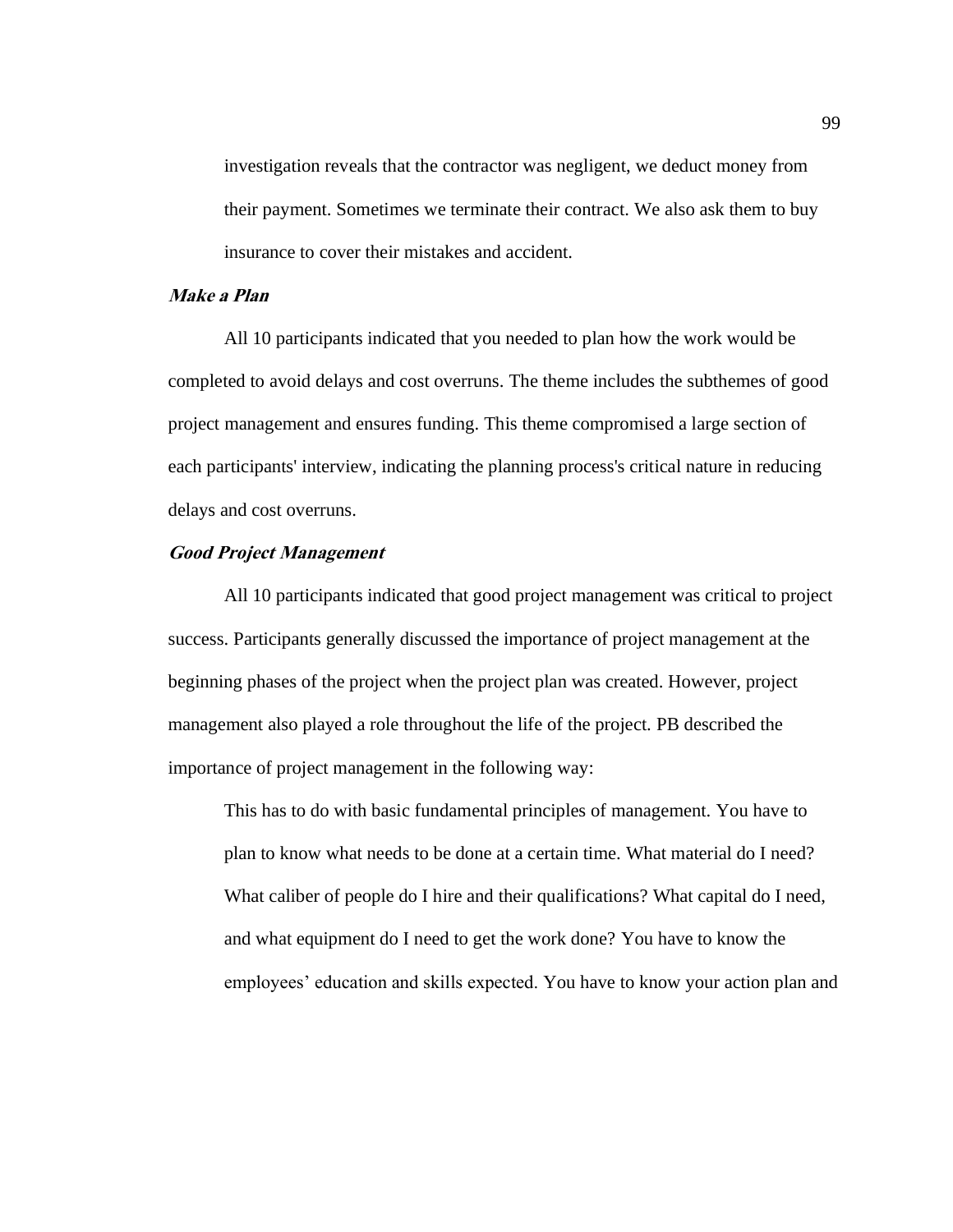steps to follow. Planning will help you to know the quantity of materials and tools needed to do the job flow of funds to start a project.

PD described a similar planning process as PB. Like PB, the majority of this planning occurred at the start of the project. According to PD:

Here when a project is awarded, it comes through competitive tendering. So, after getting the project, we plan and do preliminary research to identify the tools we need, the caliber of labor, and identify a reliable source of material supply. We write a report about the study and use the result to prepare to start the project. We have units or departments which comprised building sections, the electrical section, and so forth. We also have an internal inspection team to inspect the project periodically. But if the project is sponsored by a foreign organization, their team will send external inspectors to come and inspect the project.

PF described a similar planning process as PD and PB. The process described by these participants was very similar to other participants. According to PF:

To get a project completed on time, we do what we call budgeting. In that process, we are able to determine how much capital we will need to acquire labor, materials, and tools for the project. Then we plan for the entire project to ensure that we have a reliable source of supply of materials, availability of funds and have determined what skills of labor are needed to complete the job. Having determined this and ensured their availability, we then commence the project.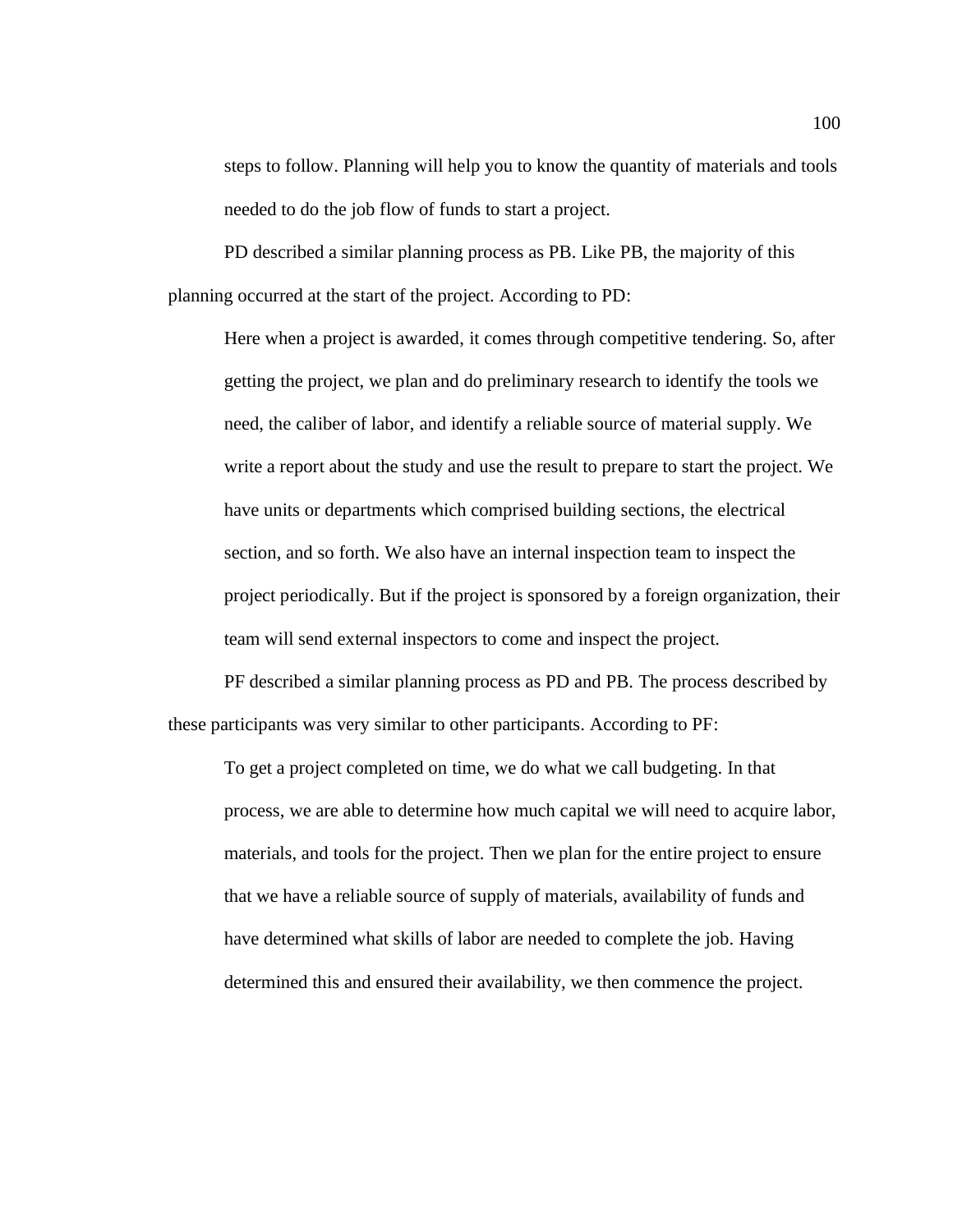# **Ensure Funding**

While ensuring funding may be an aspect of good project management, it was frequently discussed in the interviews that it warranted a separate subtheme. In many ways, ensuring funding was a real struggle for construction project managers in Ghana. Participants described the difficulty of extracting money from the government and providing funds available to finish the project. To start the work promptly that would allow them to finish on time, many participants used their capital to begin the project and sought reimbursement. PC succinctly advised, "don't wait on government funds before you embark on the project [if you want to finish on time]." PD took a similar tact, indicated that "To be successful in completing work on time, you need to have enough capital to finance the project." PJ elaborated on the process PD and PC alluded to in the following way:

Seriously speaking, you need to have funds. We have taken a loan from the bank and used our house as collateral, so when you run out of funds for the job to continue, you depend on that money. If you don't have the funds or creditors to trust you and give you products on credit, you can't do it. But, then when you have the funds, it's an A+ because then when you go to buy stuff, and you have your own funds, you can bargain, but when you don't have funds, and you are going for credit, that is a drain on your profit margin because whatever price you are given you have no choice but to take it because you need the product at that time. A typical example, just last week I ordered some electrical equipment from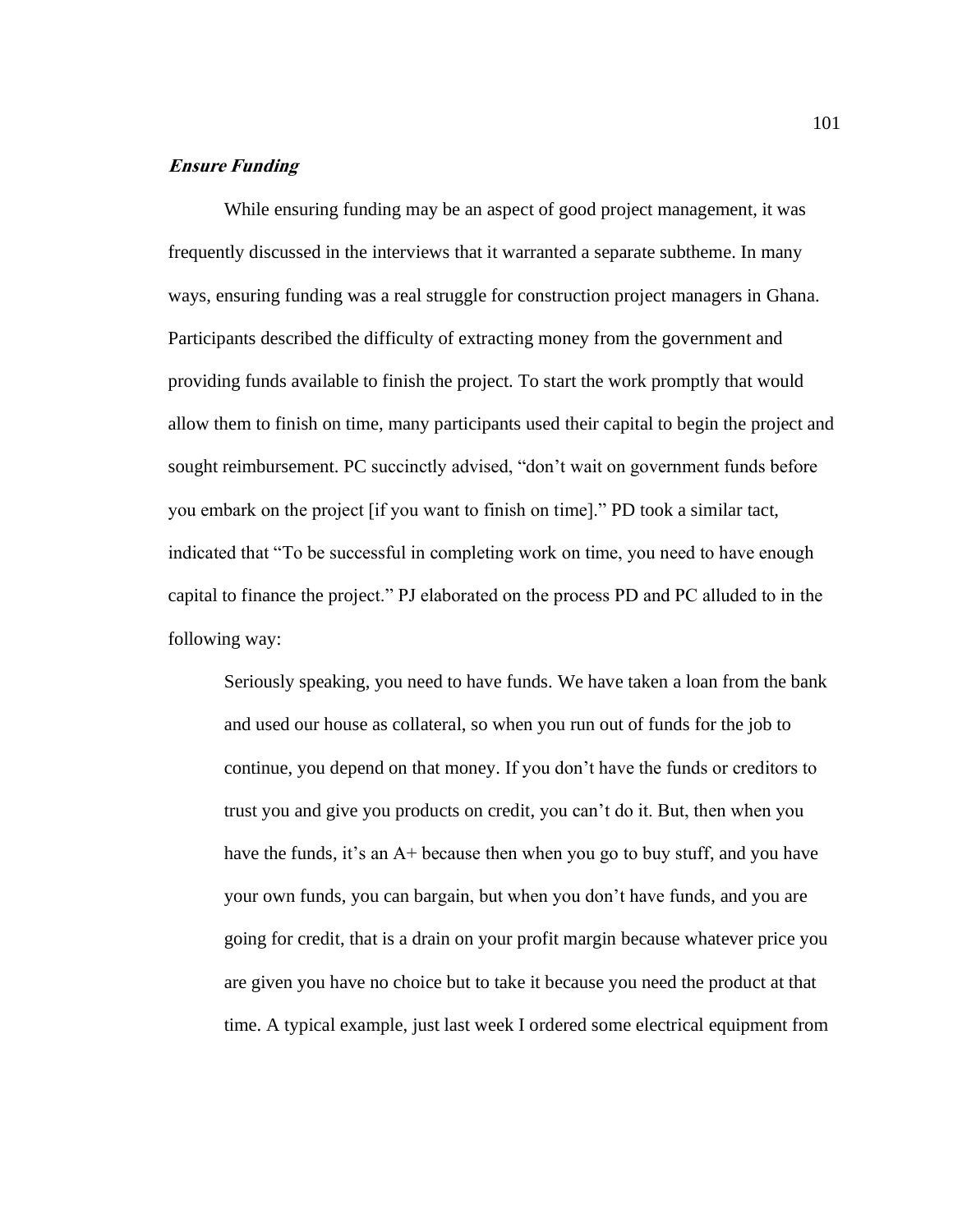someone, and he gave it to me on credit, when the things came, I realized they were an imitation, and they mixed up few original. When you get like five of the power sockets, two of them are legit or somehow quality. The other three are not good. So, in situations like that, you may be forced to just hold on to it, but in certain situations, if you don't have money to pay him, and you also need to finish the job. Someone might not fix it because they don't have the money to go to the market and buy legit, whatever they give them, they just take it. Basically, it's a cash system over here, so when you don't have the cash to push the project, you can't complete it on time. Never.

Prefinance a project or using on-hand cash was a common strategy described by PC, PD, PE, PH, and PJ. However, even participants who did not use this pre-funding strategy discussed the difficulty of extracting government funds. PB, PC, PD, PE, PF, PH, PI, and PJ all indicated that the government's extracting funding is a barrier to completing projects on time. Participants' common issue was that multiple projects' financing might be shared by multiple projects, meaning there was insufficient funding to finish any one project. PD described this phenomenon in the following way:

Sometimes the government embarks on many projects at one time without enough funds to support them. For instance, if the government has the funds to complete five hospitals, the government will assign ten hospital projects, although none are finished due to lack of funds.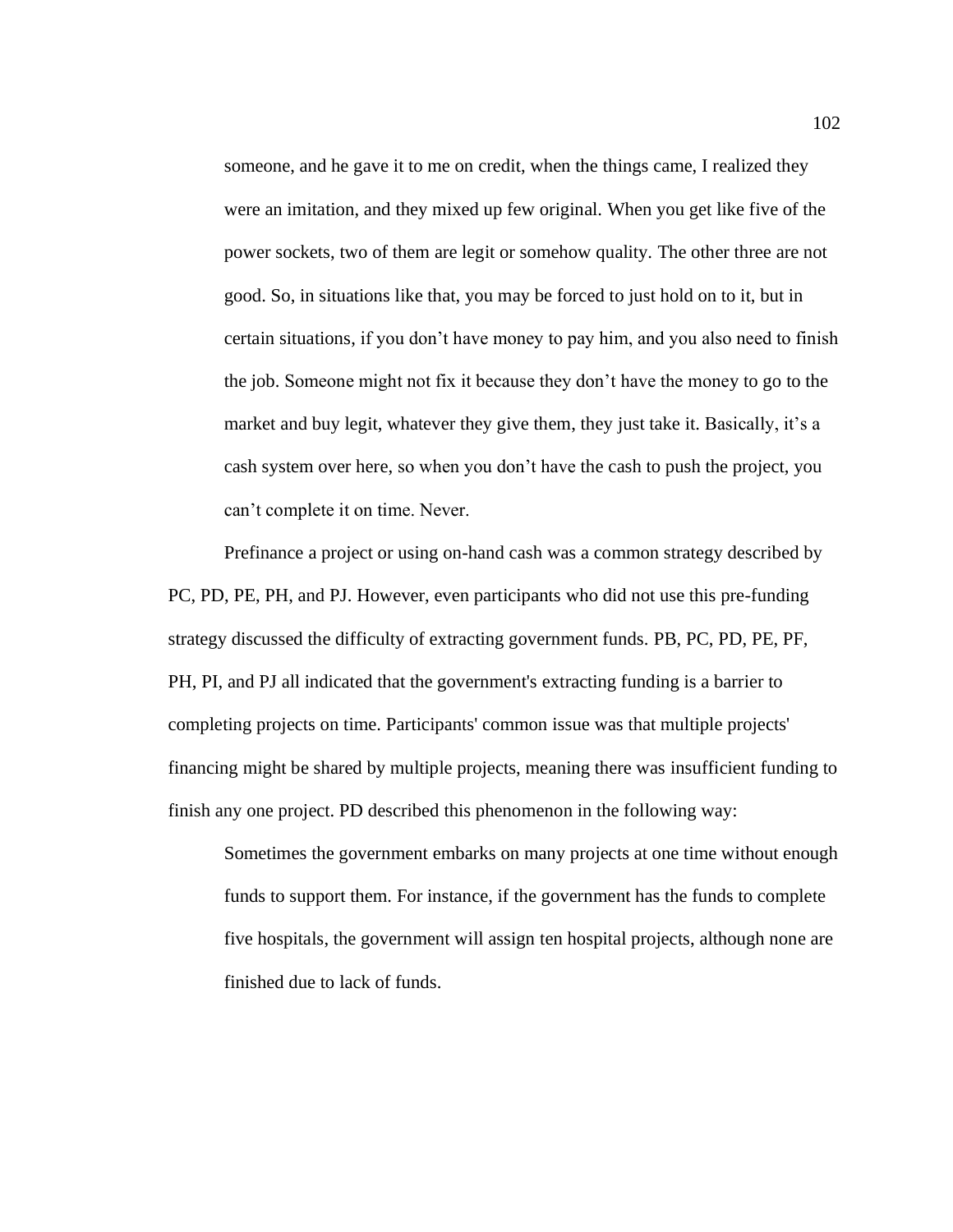# **Monitor Progress**

Participants indicated that after you ensured your staff's competency and made a plan to complete the work, the next step to avoiding cost over-runs and delays was to monitor the progress of your projects. The monitor progress theme includes inspect sites, involve the community, and use technology.

## **Inspect Sites**

Participants described the importance of project managers personally overseeing the work done on their job sites. This strategy was employed by PD, PE, PF, and PI. These participants believed that if they left their managers' work and did not personally inspect the sites periodically, it would cause delays and cost overruns. Like other participants, PD described a system of scheduled as well as surprise inspections. These kept workers on their toes and ensured that safety procedures were being followed. According to PD:

For safety, we have monitoring team from the district and the internal to monitor how the workers are following safety guidelines. They also make sure then job is being done according to the standard set. Every week we set a goal and make sure that goal is achieved. To make the inspection effective, we visit them without informing them so we can see what is actually happening on the ground. Sometimes we inform the workers when the inspectors are coming.

PF described a similar process as PD. PI said, "Upper management also do unannounced inspections to make sure projects are progressing as expected." PE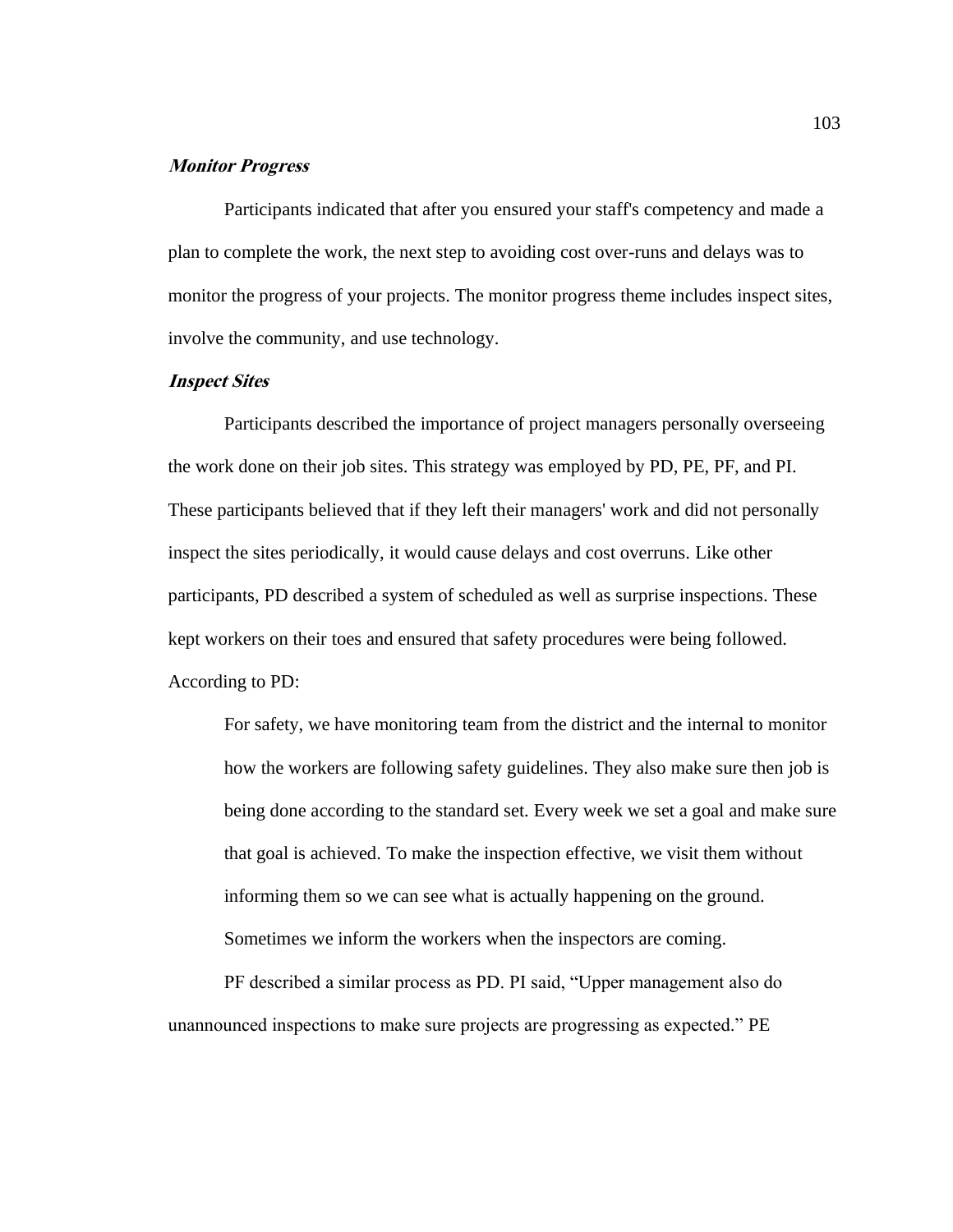indicated that their monitoring visits were more to prevent corruption. However, like PD and PI, these visits were often unannounced. PE described this in the following way:

But the problem is that, sometimes the foreman will connive with the contractor and collect money from him. When that happens, the foreman cannot properly supervise the contractor because he has collected money from him. What we do to ensure effective performance is periodic unannounced visitation on sites to inspect the projects. When we realize that work is not being done correctly, we will transfer the foreman and bring him to work from the office. This will let the foreman forfeit some allowance and it serve as a warning to others will be given the opportunity.

#### **Involve the Community**

Involving the community in the site inspection process was a strategy used by PD, PE, and PI. By applying the community, these participants indicated that the work was done on time and to a higher standard. This further benefited the participants by easing the burden of monitoring. If the community was monitoring workers and the project's progress, the participants did not have to hire staff. PJ described this technique by saying:

If we involve the community in every project than this project is coming to you as a community. The community knows what the contractor is supposed to do at the end of the project, that this should be the outcome, and what their role is as a community. Thus, this is your channel of information to reach the contractor. If you allow the community to directly go to the contractor, it may also end up in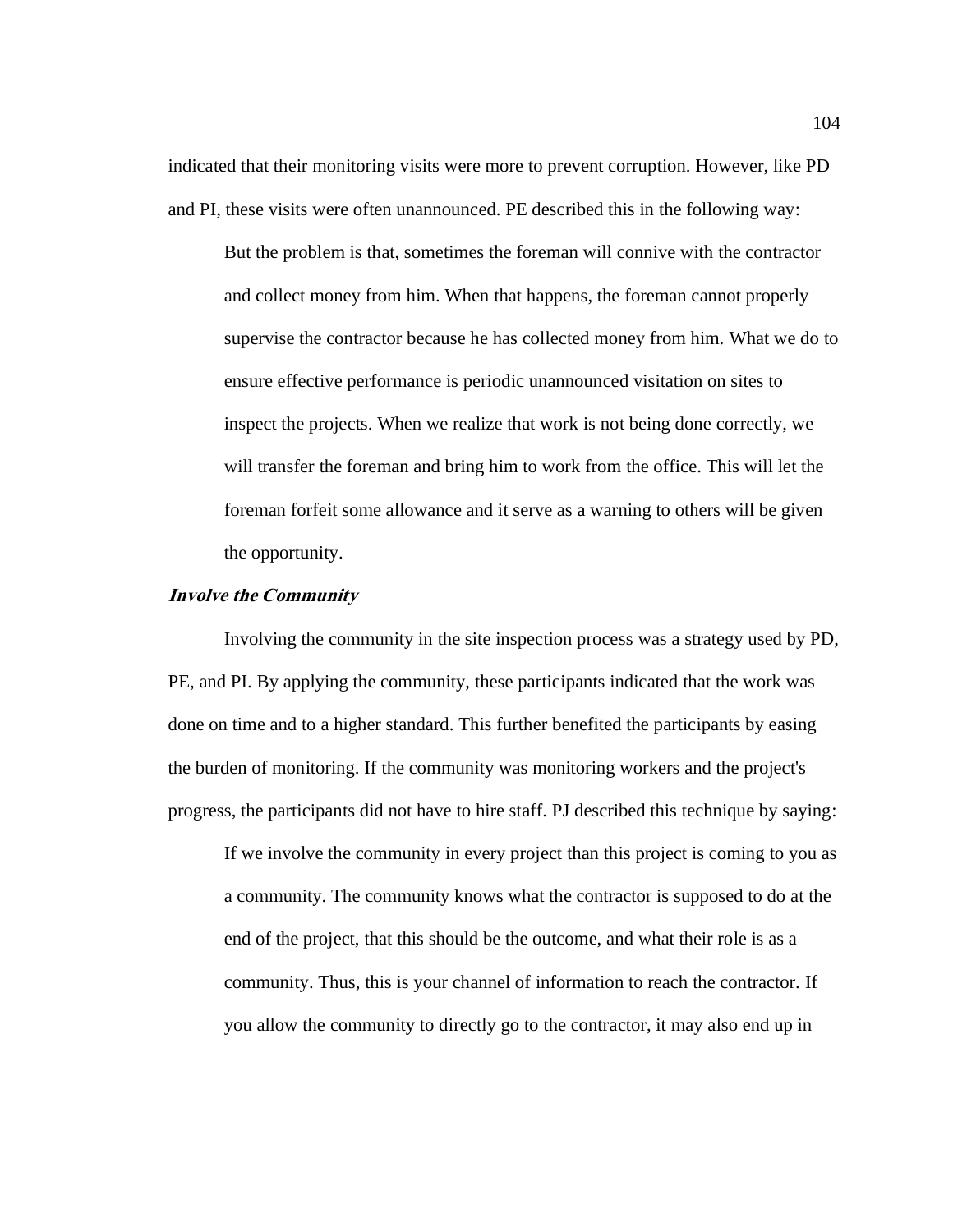chaos, but if the community has a channel of communication it can be a benefit. Normally on a project we have consultants where the community can also channel whatever they are seeing to the consultant to reach the contractor and also during such meetings the community reps are there to bring their view on whatever they have seen, it will help.

PE validated the technique described by PJ. Like PJ, PE worked with the community to ensure a project was completed well and on time. PE said:

We also involve the community such as the chiefs the assemblyman and the unit committee and others to inspect the project. We also employ people from the community to be part of the project to provide a sense of belonging. The people from the community always help to make sure the project is done correctly. We however edge them not to attack the contractor but inform the engineer or the project manager if they see anything wrong.

PD closely echoed the experience of PJ and PE. PD also described using the community to monitor the behavior of employees and the success of the project. According to PD:

Sometimes when we are commissioning a project, we involve the community so the community can also inspect the project. This way when they see any bad behavior of the contractor, they can report the management. There was a villager the contractor used a wrong sand, the community informed us, and we were able to change the sand and resolve the problem.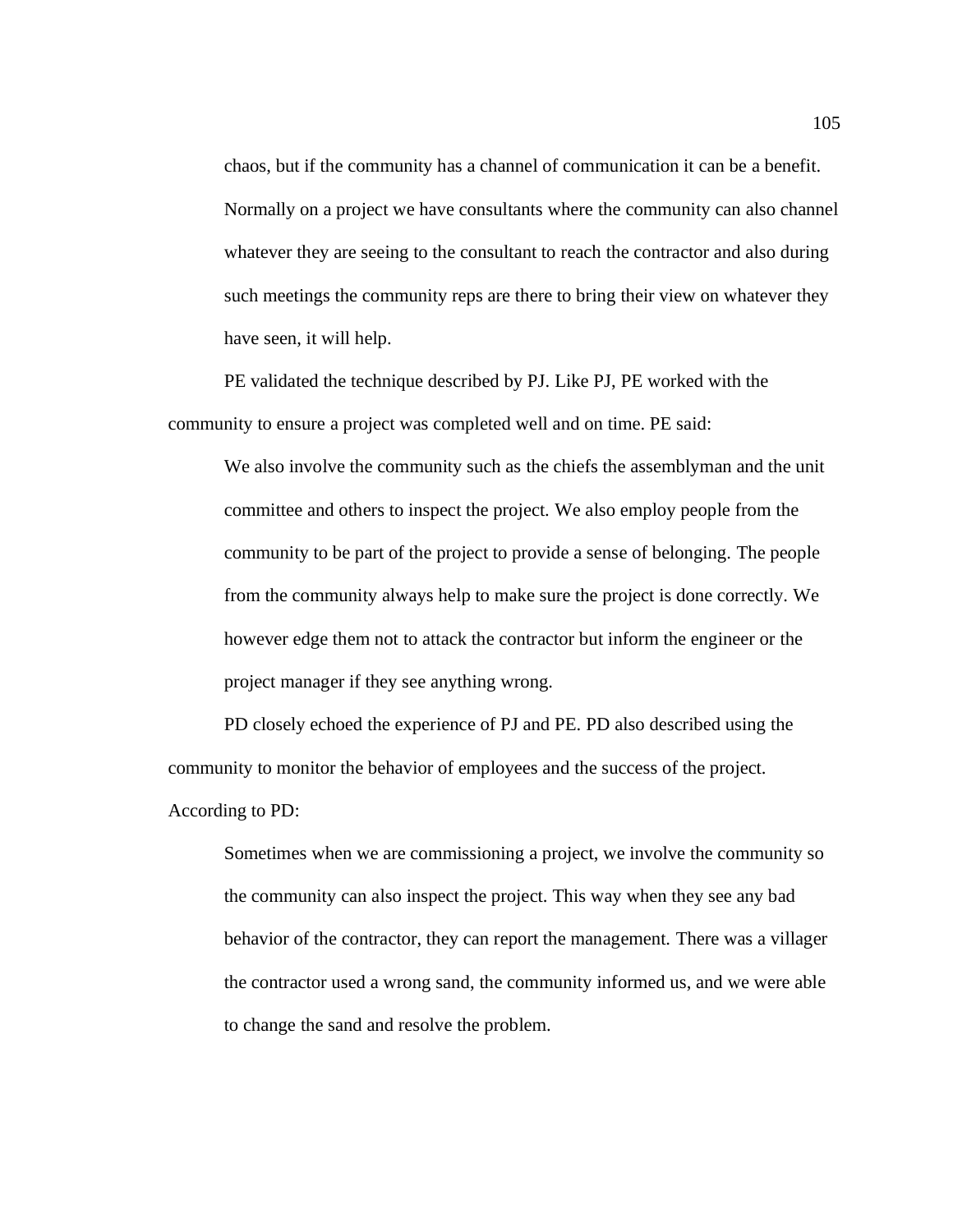# **Use Technology**

PA, PC, PF, PH, and PI all described using remote technology to virtually inspect job sites or stay in touch with employees. Using virtual technology, these participants could use more efficiently community or review sites that may take time to physically access. As these interviews were conducted during the COVID-19 pandemic, remote technology was used to reduce exposure to themselves and their employees. PI described how he used technology in the following way:

These days' mobile phones are common in communication. It makes it easier to reach people by letters and emails, WhatsApp, and Facebook. I can also reach out to the people by video calls, and make conference meetings. So, it is through these means that we get the people. At times you need to meet them physically if not because of the present situation we have (covid-19) that is putting everybody on electronic meetings and what have you. So that is the various means of communicating between the various contractors and engineers.

WhatsApp, a free communication app, was mentioned by several participants, including PI, PC, PF, and PH. PA did not indicate that he used WhatsApp but did say that he used Zoom to communicate with site managers. PF and PH also indicated that they used Zoom to check on job sites. PA described this by saying:

I make sure every morning, the site managers provide work progress for me to know what is going on. And I use video calls and zoom calls to make sure I can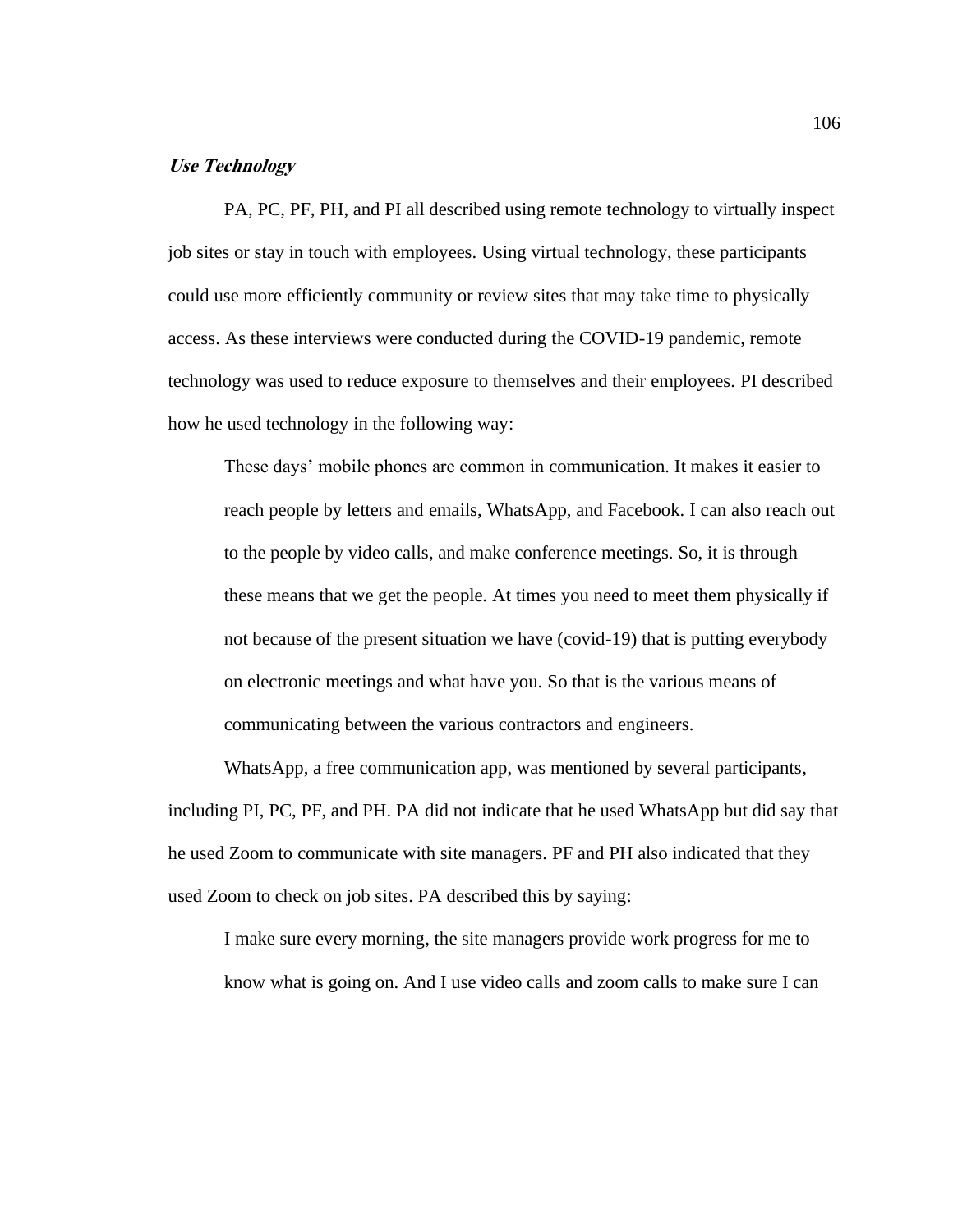see what is going on thanks to technology. That how I make sure work is being done.

## **Cross-Case Synthesis and Analysis**

Due to the difficulty and complexity of investigating the real-life experiences of project managers of government-funded projects in the Ghana construction industry, I used a cross-case synthesis as a data analysis technique. Yin (2017) indicated that investigation of real-life experiences could be controlled by carrying out a cross-case correlation that enhances the study's validity and generalization. Additionally, a crosscase synthesis technique helps get an organized analysis of the research data to the concepts of the study. Figures 1 and 2 show the frequency of themes occurrences by participants where thematic analysis from each case is combined. These figures provide a pictorial representation of the various themes deduced from the findings of the study.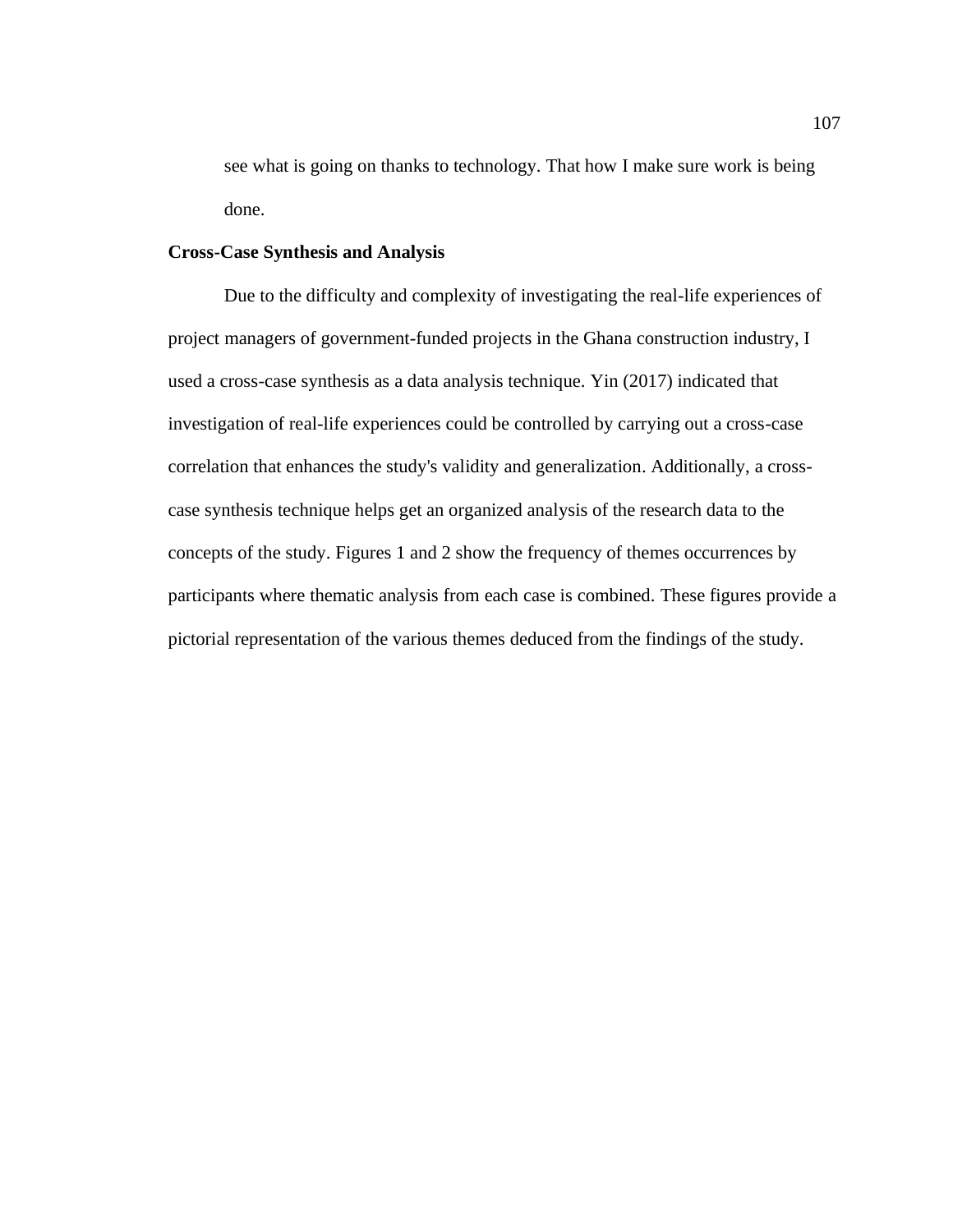# **Figure 1**

*Multiple Case Analysis (Frequency of Theme Occurrence by Participants)*



The cross-case analysis was done after analyzing each case. I identified the theme across the data that achieve the purpose of the study, exploring the key strategies that project managers can use to improve the performance of different projects to reduce cost overruns, especially about the publicly funded projects in Ghana.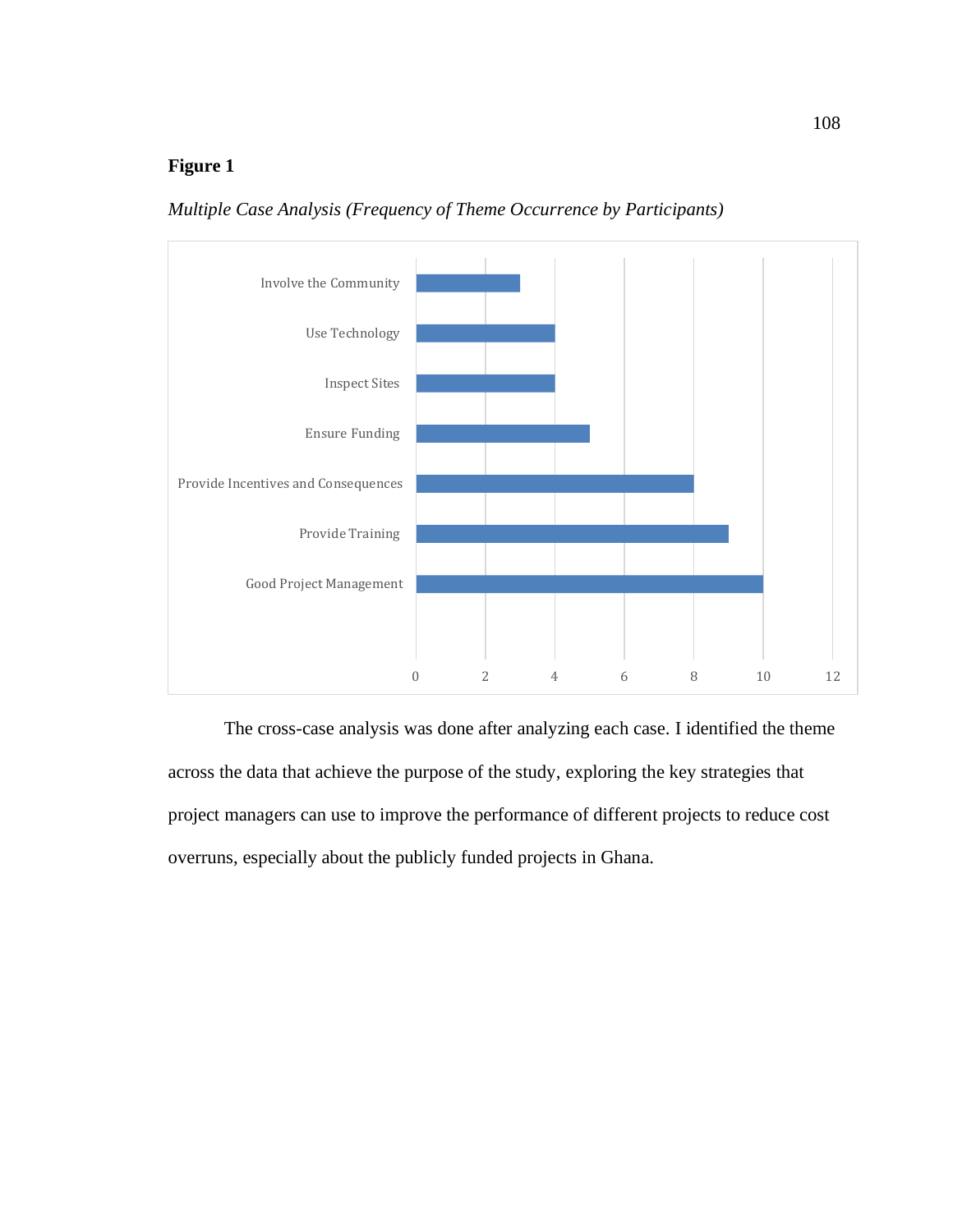# **Figure 2**

*Multiple Case Analysis (Frequency of Theme Occurrence by Participants)*



The benefit of a good management theme to project completion was evident in this study. All participants mentioned planning, coordinating, and communication as key elements of project success. The study revealed if project managers cannot adequately plan their resources towards mitigating project delay and cost overrun because adequate funds and materials and professional personnel are not readily available for the project. Other important themes were training, providing incentives, ensuring funding, inspecting sites, using technology, and involving the technology.

### **Summary**

The purpose of this qualitative multiple case study was to explore the key strategies that project managers can use to improve the performance of different projects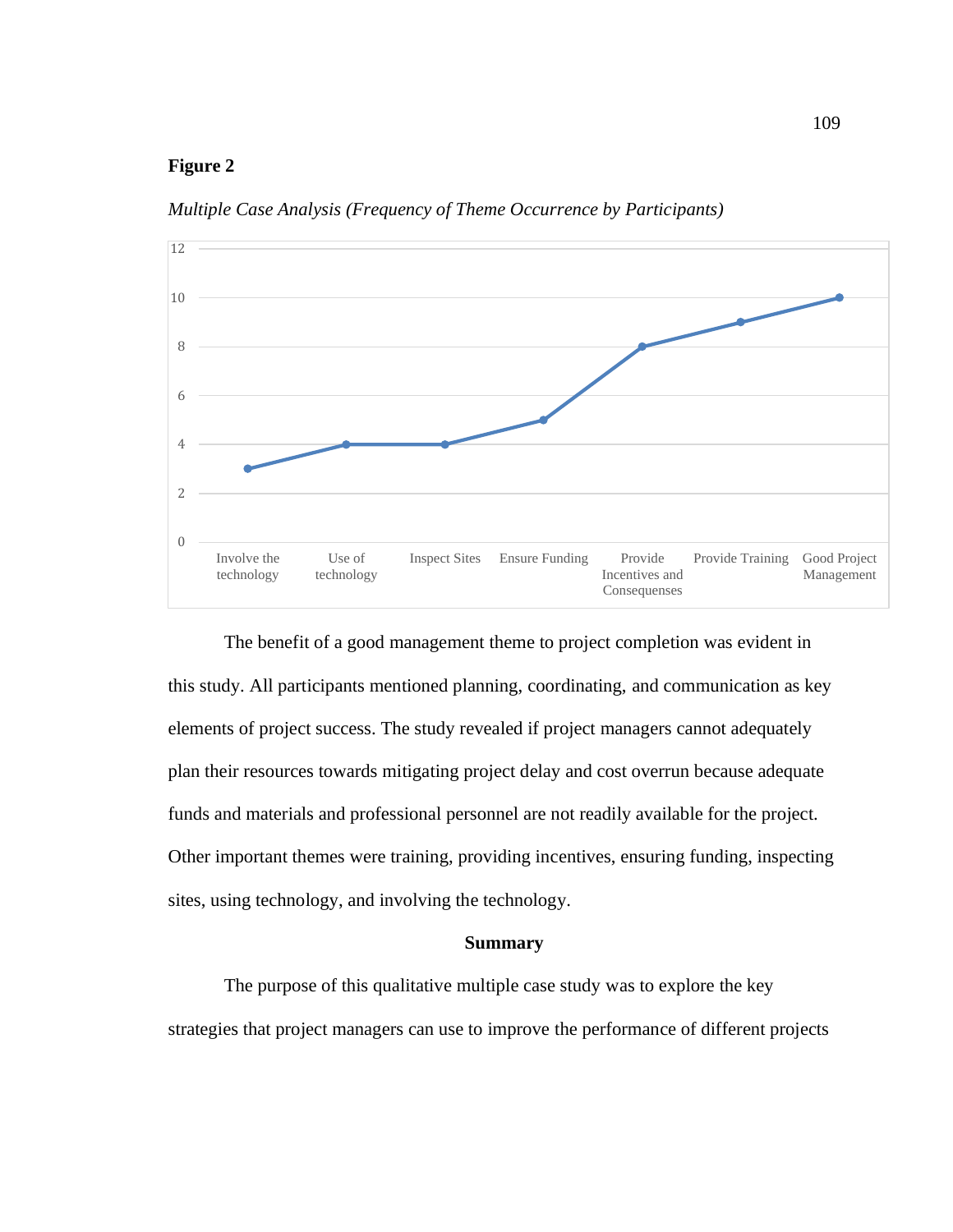to reduce cost overruns, especially about the publicly funded projects in Ghana. To address this purpose, the following research question was asked: What are the current strategies project managers in Ghana use to align business strategies with project management processes in government-funded projects to reduce project schedule delay and cost overruns? A total of 10 construction project managers participated in this study. All the participants in this study were male, and all were of Ghanaian nationality. Male participants were not purposefully selected over female participants, but eligible women were not participating in the study.

Participants were between 38 and 64 years of age. Participants had between six and 14 years of experience working in the construction industry in Ghana. They had between three and ten years of experience working on government-funded construction projects. From an initial set of 18 codes, three primary themes were identified: cultivate staff, make a plan, and monitor progress. That more prominent theme consisted of subthemes made up of the initial codes. The cultivate staff theme included consider the welfare of workers, provide training, and incentives and consequences. The planned theme included; ensure funding and good project management. The monitor progress theme included inspect sites, involve the community, and use technology.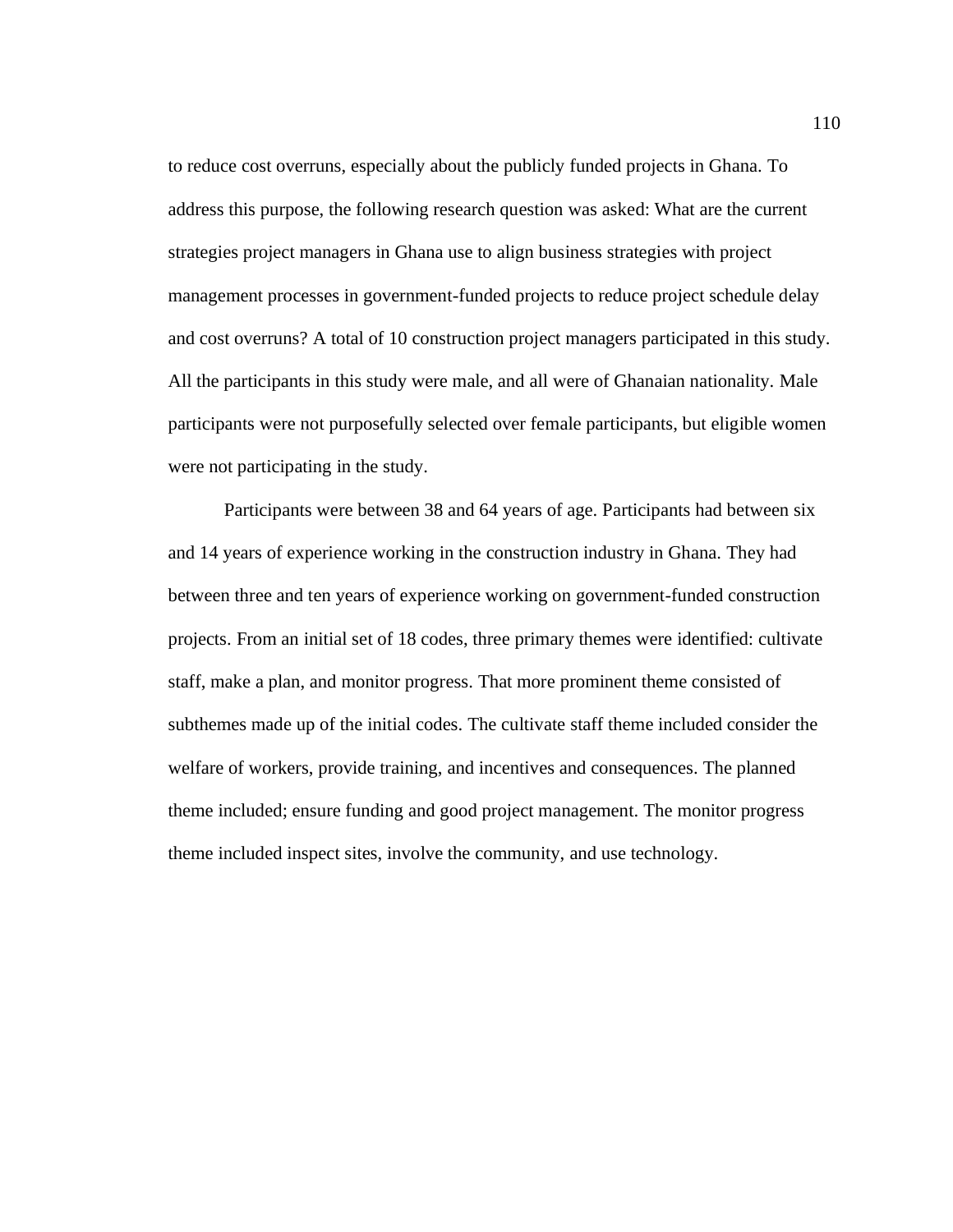## Chapter 5: Discussion, Conclusions, and Recommendations

This chapter presents the discussion, interpretation, implications, and recommendations based on the findings in the present study that explored Ghana's project managers' strategies to improve performance and reduce delays in project management processes. While Ghana's construction industry contributes significantly to the economic growth of the country, there has been an increase in the number of project delays, stalls, and cost overruns that have been recorded (Gbahabo & Ajuwon, 2017; Oyewobi et al., 2016). Previous research by Amoatey and Ankrah (2017) documented that 70% of road construction projects in Ghana often experience delays, and cost overruns characterized at least 52% of these projects. The problem under investigation for this research was that even though some project managers' inability to align different strategies for project management with business processes is among the reasons for project failures, there is a lack of literature that addressed this study area from a solution perspective. Most existing studies acknowledged the presence of various inefficiencies in project management processes, including project managers' inability to align their business strategies with management processes. Unfortunately, project managers in Ghana often focus on the adverse impacts of inefficiencies on the country's construction sector regarding overruns and delays and on the country's economy through the rise in unemployment rates and a decreasing GDP. Furthermore, there is a lack of studies that mainly focused on describing how Ghana's project managers in the construction sector align their business strategies with the management process.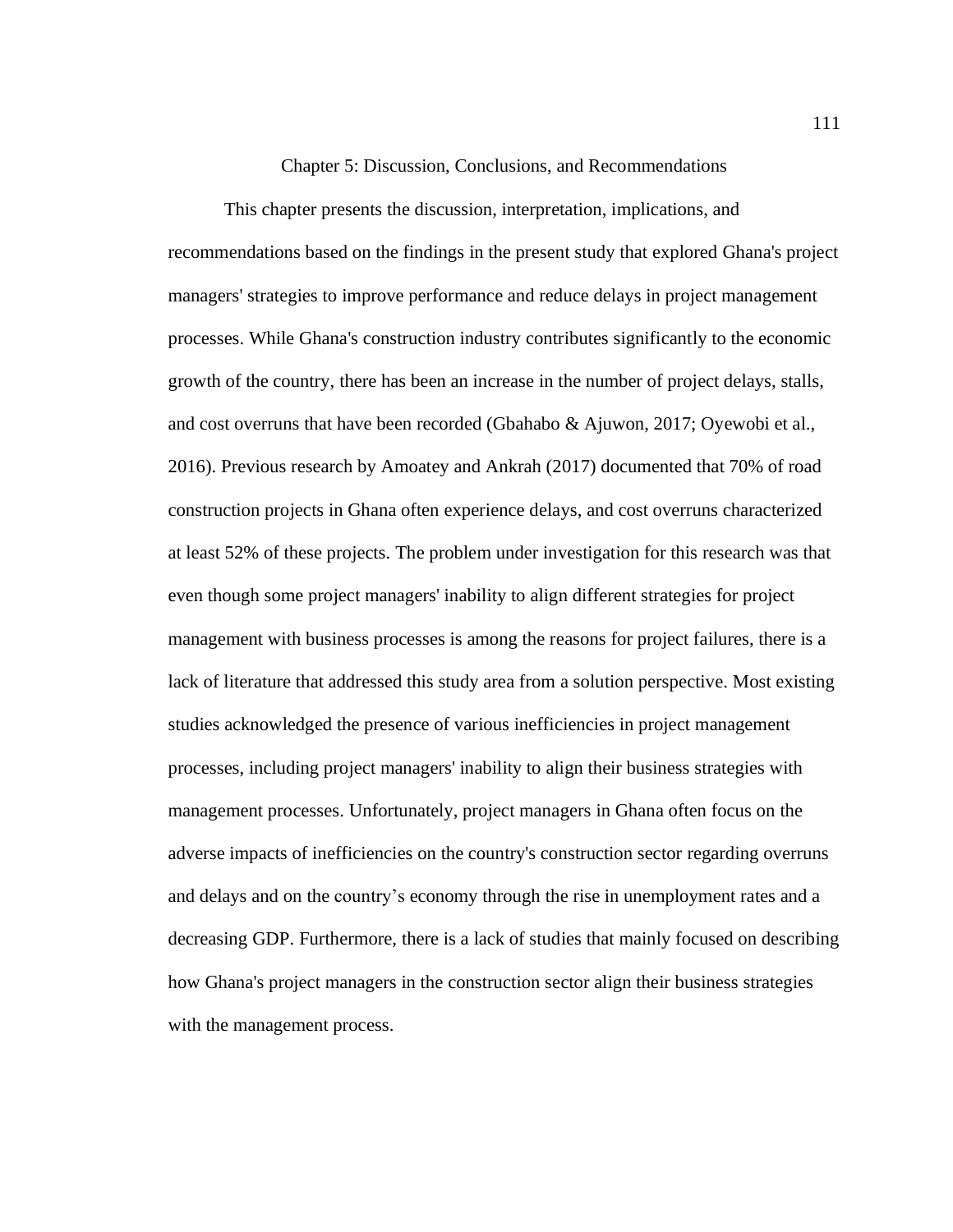This qualitative multiple case study research was purposefully conducted to explore the essential strategies deployed by Ghana's project managers to improve various projects' performance to reduce cost overruns, more specifically nationally funded projects. Famiyeh et al. (2017) documented that while developing countries such as Ghana expect to grow faster than the projected growth of developed nations such as the United States, a recent survey report revealed that the primary contributor of such a massive economic growth was the quadrupled number of large projects in these nations. Amoatey and Ankrah (2017) also demonstrated that although project management in Ghana has shown consistent improvement in the last few years, public project managers are occasionally characterized by widespread inefficient practices that negatively impact the economy. The target population for this study included 20 project managers in three construction organizations in Ghana. A favorable social change implication resulting from an increased success rate of construction projects is improved human capacity development and infrastructural growth boosting economic growth. I employed a qualitative case study approach (see Merriam  $\&$  Tisdell, 2015; Yin, 2017) with the data collection conducted through semistructured interviews and secondary data sources.

#### **Interpretation of Findings**

The findings of this study contribute to and extend the current knowledge on the strategies that Ghana's project managers deploy to improve performance and reduce delays in project management processes. Although Ghana's construction industry contributes a significant proportion to the economic growth of the country, there has been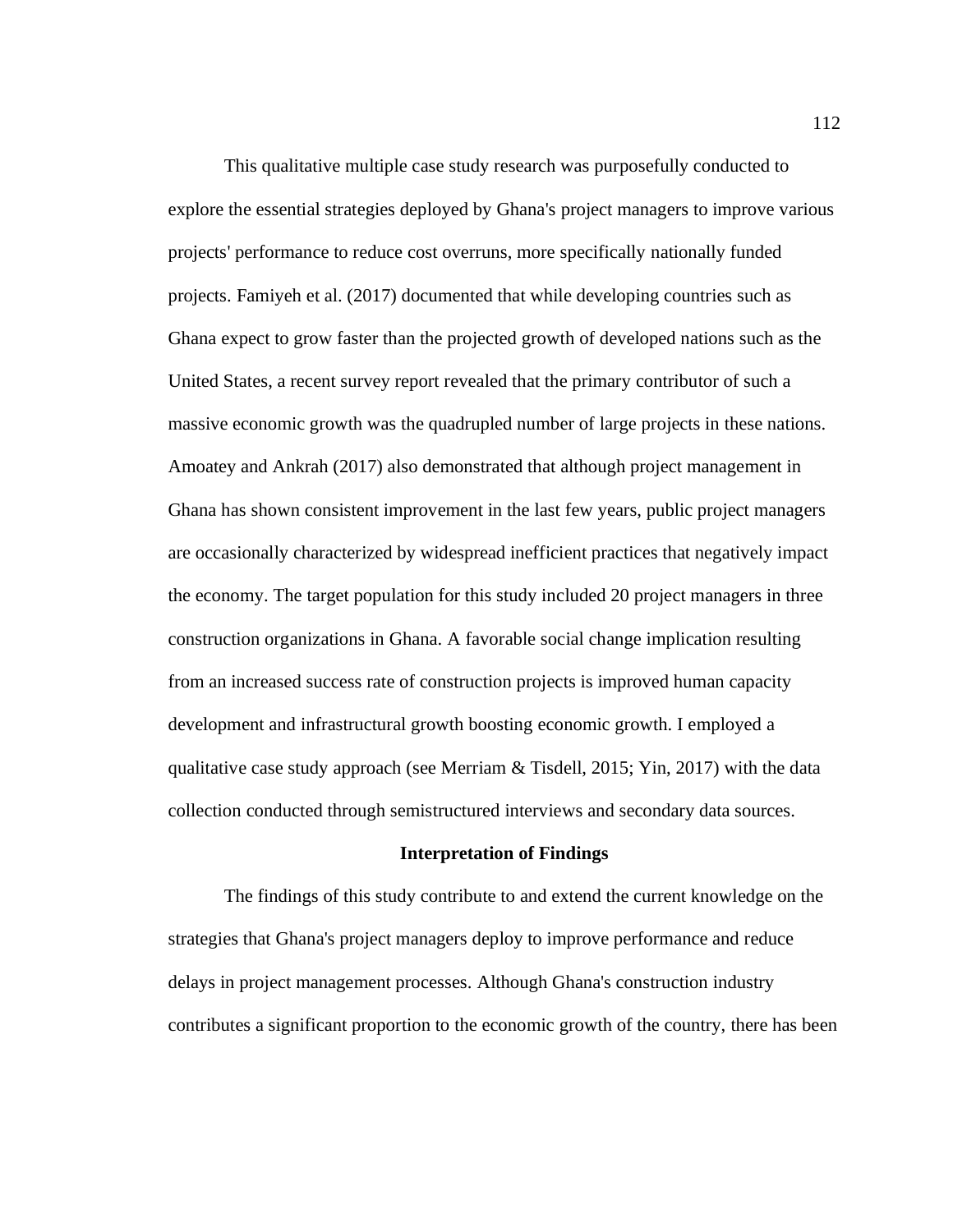an increase in the number of project delays, stalls, and cost overruns that have been recorded (Gbahabo & Ajuwon, 2017). The findings of this study were reviewed based on the conceptual themes derived from the data analysis. In addition, this study extends knowledge by offering new insight and theoretical direction (see Bonett, 2012).

# **Demographic Characteristics**

A sample of 10 construction managers was involved in this study as participants of the research. I used the purposive sampling method to select prospective participants with eligible qualifications. All the study participants were male and of Ghanaian nationality. I did not choose to have male participants, but the potential female candidates were not eligible for this investigation. These participants were between the ages of 38 and 64 and worked in construction project management in Ghana with experience of between 6 and 14 years.

Furthermore, they had between 3 and 10 years of experience working on government-funded construction projects such as bridges, roads, hospitals, and affordable housing. In the sample used for this study, a construction project manager with the least years of experience was 6 years, while the most working experience recorded in the sample was 14 years. Regarding government-funded projects, the least working experience in these entities was 3 years, while the most experience recorded was 10 years.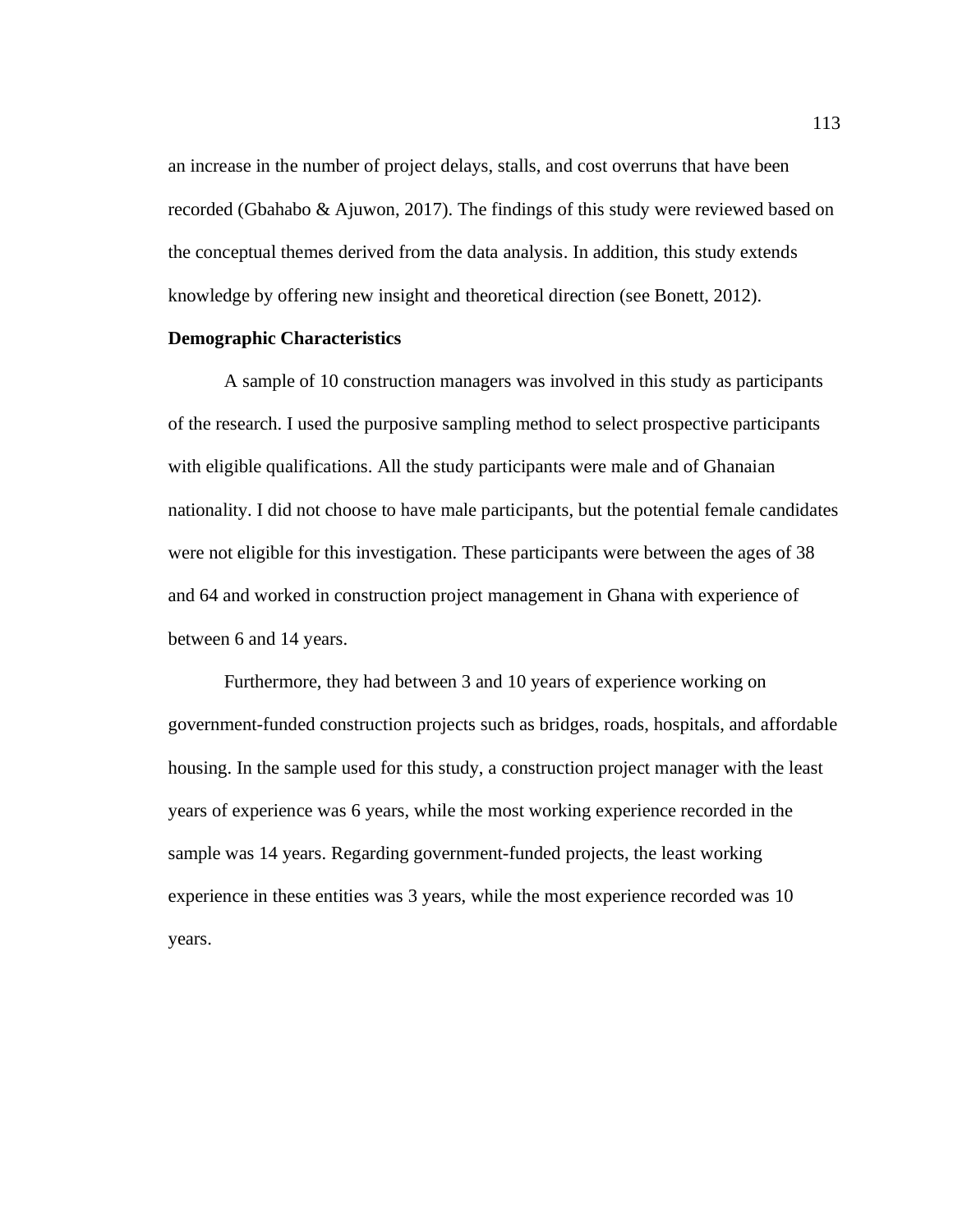## **Descriptive Statistics**

I explored the key strategies that project managers can use to improve the performance of different projects to reduce cost overruns in Ghana by analyzing data collected as described in Chapter 4 and using NVivo 12 computer software. I analyzed data in this study through thematic analysis. I identified relevant themes in this research from patterns that appeared across the interview process. The themes were identified and recorded using advanced coding analysis that recognized similar relationships in several cases with codes that connected. The three main themes identified relevant to the research question were (a) cultivating staff, (b) making a plan, and (c) monitoring progress. The following research question was administered in the interview process to achieve the overall study objective.

## **Research Question**

RQ: What are the current strategies project managers in Ghana use to align business strategies with project management processes in government-funded projects to lessen project schedule delay and cost overruns?

## **Theme 1: Cultivate Staff**

This theme was analyzed using three key subthemes: (a) consider staff welfare, (b) provide training, and (c) provide incentives and consequences. Nine unique participants made their contributions to each subtheme that summed the larger cultivate staff theme. All the participants made their contributions regarding the cultivate staff theme and stressed that this theme was an imperative component in reducing delays in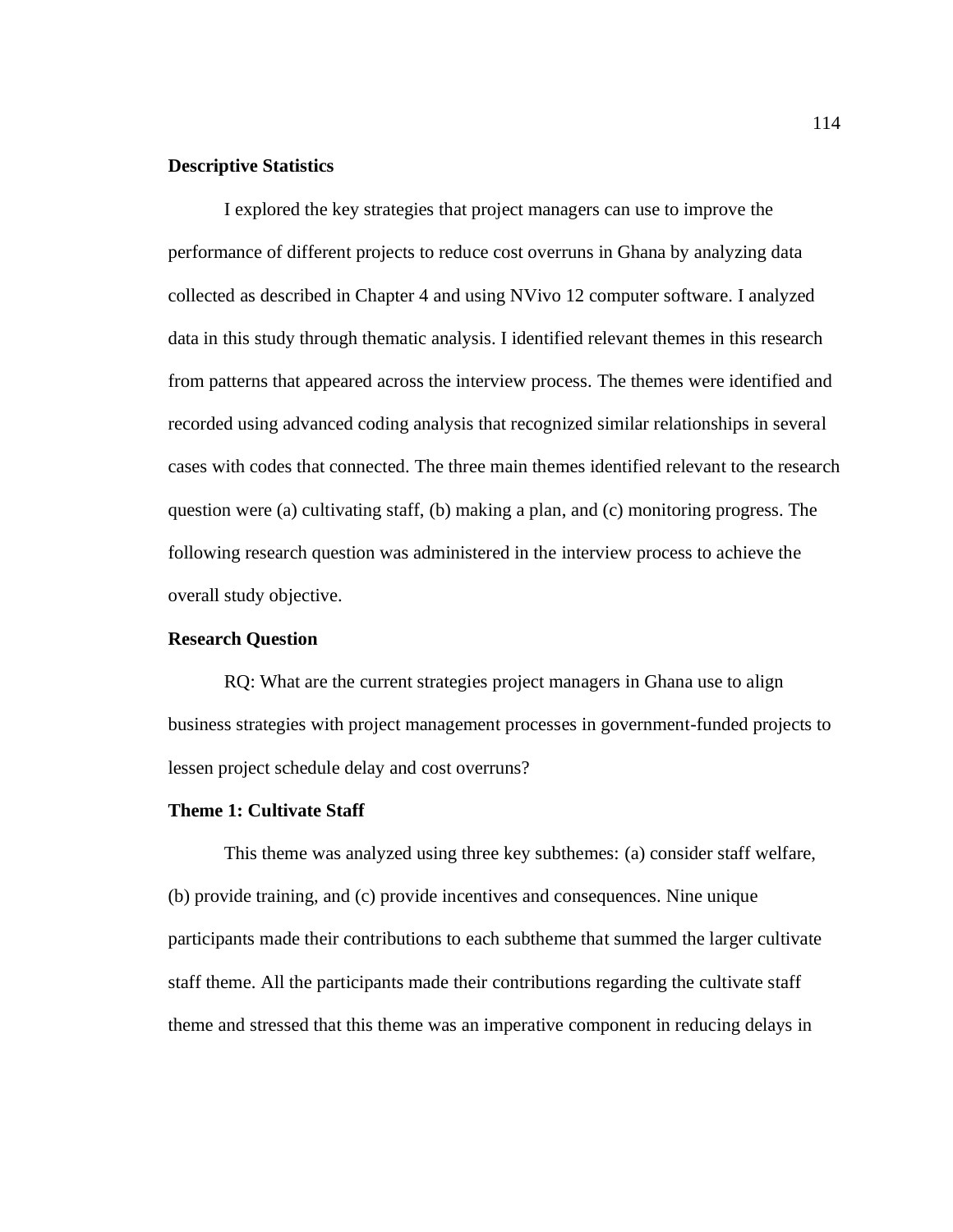project management schedules and cost overruns. This contribution was in line with the roles of project managers as stated by Dziekoński (2017) and Jovanović and Jovanović (2018), who listed the six critical responsibilities of project managers as follows: (a) staff management, (b) communication, (c) creating a benchmark, (d) planning, (e) budget management, and (f) resource distribution.

## **Subtheme 1: Consider Staff Welfare**

In this subtheme, 6 participants (PA, PC, PF, PH, PI, and PJ) illustrated that they often considered the staff welfare, and by doing so, they were able to beat their project deadlines and reduce cost overruns. This finding aligns with findings from a study by Darling and Whitty (2016) and Torres et al. (2017), who indicated that the roles of modern project managers include the provision of technical project administration support, maintenance of project historical archives for future references, providing training, assisting in human resource staffing, and providing project management consulting. For instance, PA stated that:

In Ghana, many project managers don't think about the welfare of the workers. When the welfare of the workers is taken into consideration, it encourages them to work hard. In Ghana, some workers and leaders don't care. Sometimes leaders will hold funds unnecessarily. If the employees' welfare is not well taken care of, they can go on a demonstration, and that can delay projects.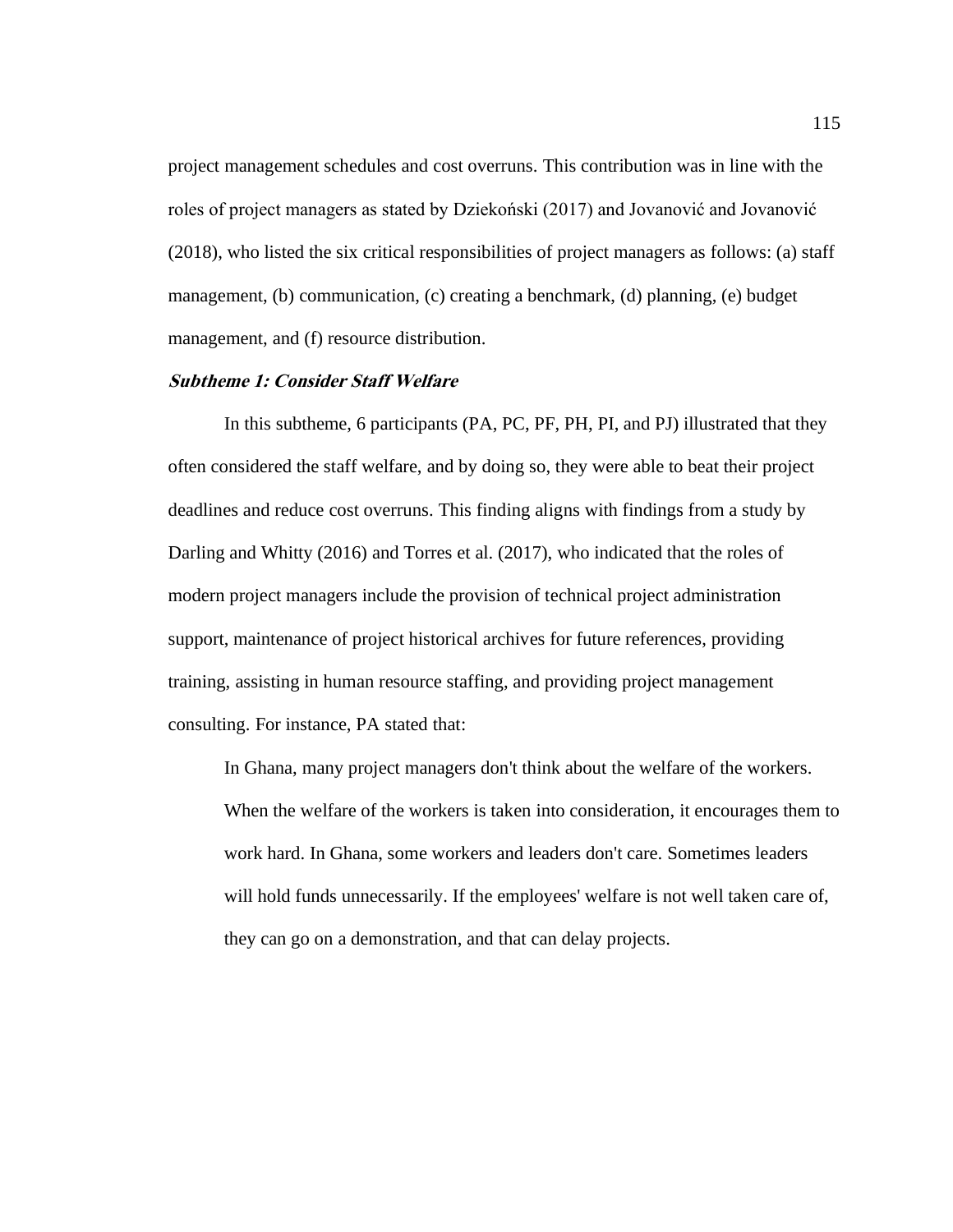Participant PC also supported this sentiment by asserting that "if the employees are not paid well, it can delay the project; we provide first aid centers to take care of workers in case of injury."

#### **Subtheme 2: Provide Training**

In this subtheme, nine participants (PA, PB, PC, PD, PE, PF, PH, PI, and PJ) identified the need to provide training to their juniors and employees in their work environment. These participants mentioned that this training often took the form of techniques on how to complete their work successfully and training on the policies and safety measures adopted by the organization. This finding is in line with Maqbool et al. (2017), who asserted that training of leadership in the construction industry, particularly the complex project, is the most primary necessity when executing these projects. For example, participant PE opined,

Periodically, we organize workshops and training for the staff. Many new technologies are coming up, so we also update our contractors from time to time. We also organize safety training. This is helpful because it keeps employees and contractors safe and healthy to complete the project.

A majority of these participants also alleged that they provided a combination of safety training and training on new technologies and existing techniques. They also mentioned that the senior management in their organizations participated in frequent training programs and brought back knowledge that other junior employees could use. This idea was supported by Zhao et al. (2016), who concluded a need for project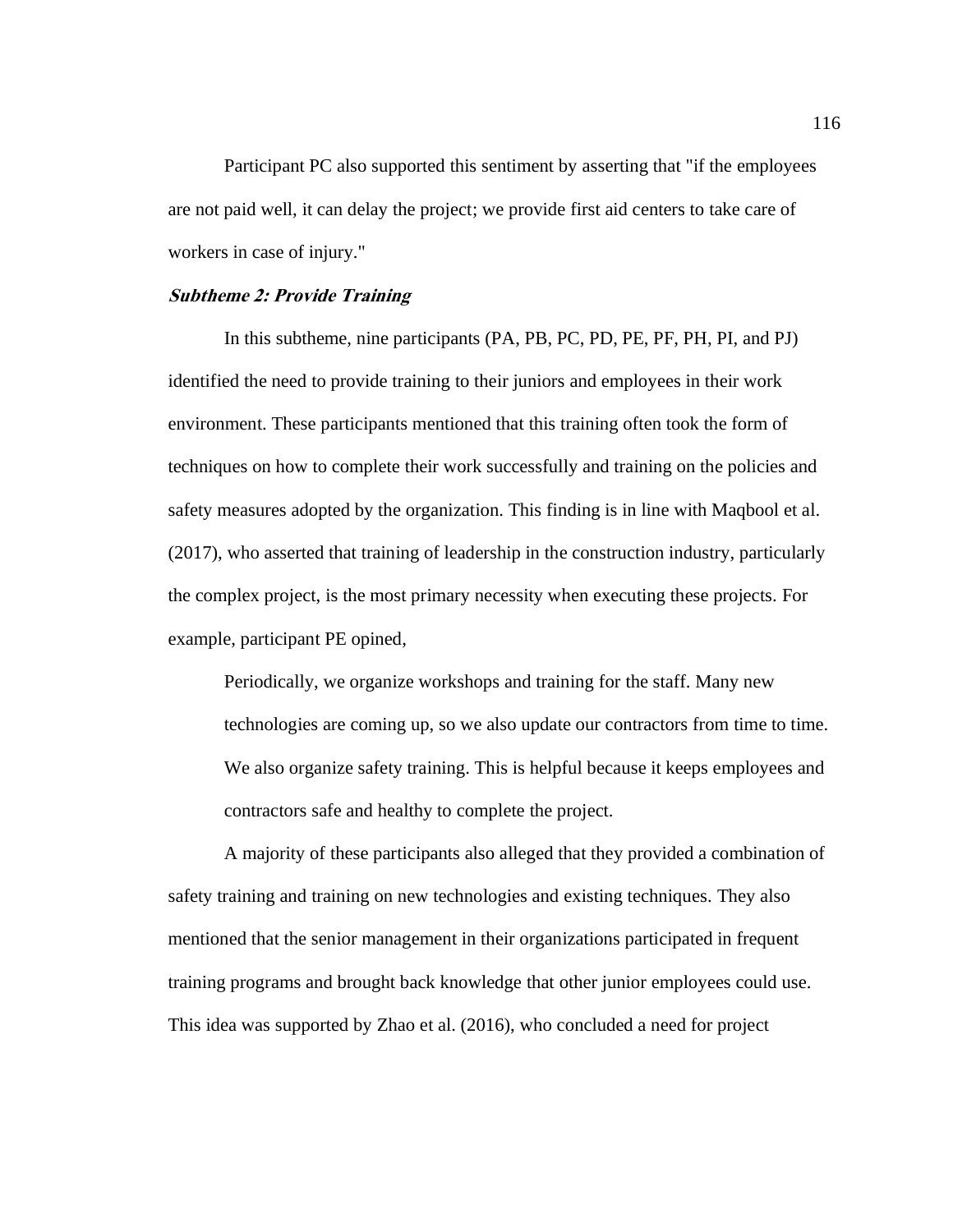managers to ensure that they undertake regular training to acquire critical skills and competencies needed to oversee public projects successfully. Ahmed and Anantatmula (2017) added that project managers would improve their competencies, capabilities, skill base, and performance by focusing on regular training, primarily when executing public projects.

## **Subtheme 3: Provide Incentives and Consequences**

All the participants believed that ensuring accountability was the key to managing successful projects. Participants PA, PB, PC, PD, PE, PF, PH, and PJ sensitized that without staff and junior employees' accountability, it was challenging to beat deadlines and provide quality work. This finding was in line with sentiments by Van der Linde and Steyn (2016). They stated that for a project to be completed successfully, the conceptualization of project resources from an international perspective, alignment of the firm's structures with cross-functional change, and enforcement of accountability for the various projects were imperative techniques. Wedekind and Philbin (2018) supported the accountability aspect by stating that project management's success consists of accountability, value systems, and policies that supported the realization of goals while integrating concerns of stakeholders. For example, Participant PA lamented that:

Every month, we award the best worker and the best behavior by giving them a gift. We also added competency and reward a person with the higher competency. We reward those who follow safety procedures. Sometimes we give them certificate of recognition and other times we give the monetary reward. Because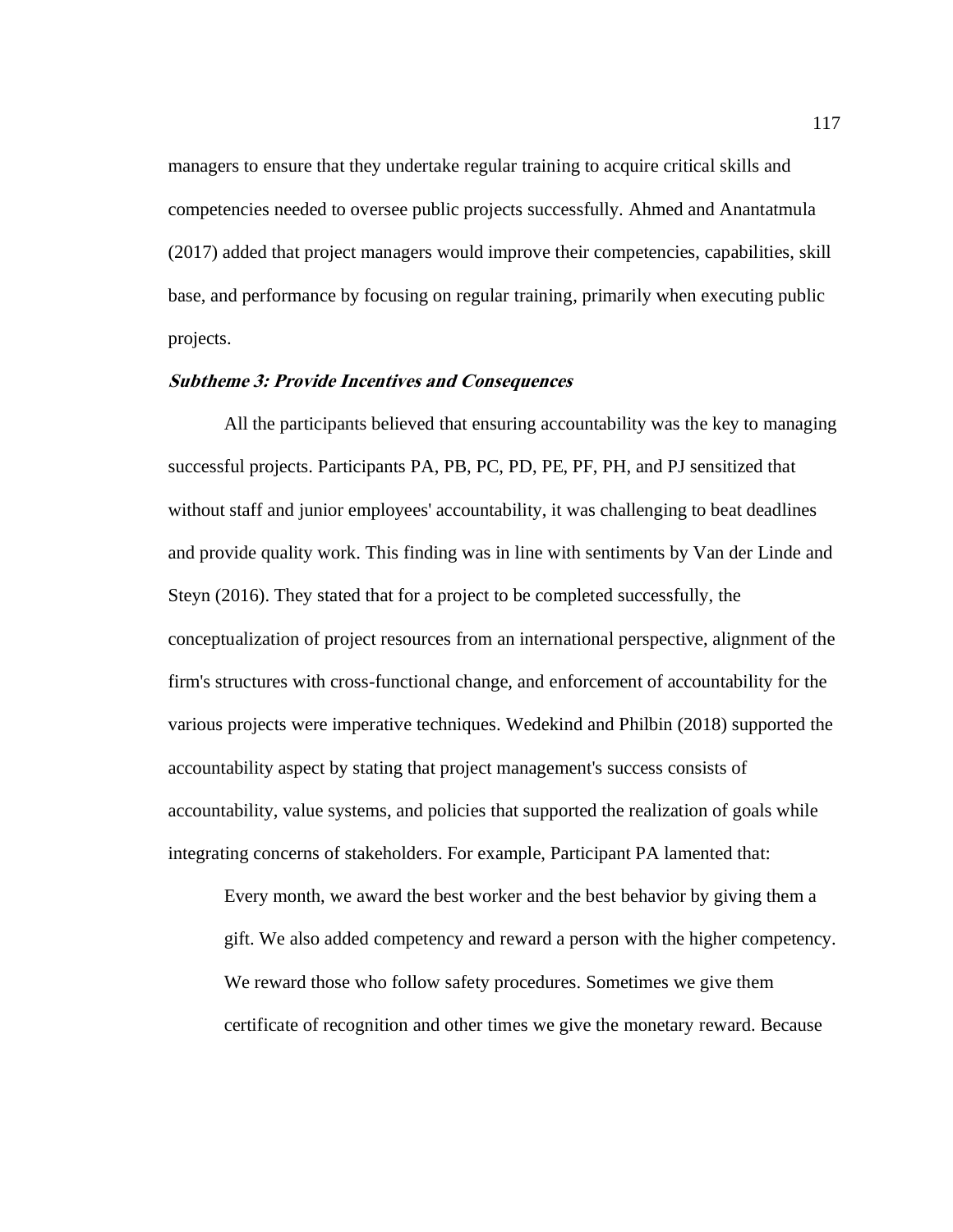of this, every worker worked hard since they know at the end of the week or month, they will get a reward. We also suspend and even dismiss employees when they violate company policies.

# **Theme 2: Make a Plan**

The make a plan theme included the subthemes *good project management* and *ensure funding*. This theme compromised a large section of every participant's interview, indicating the planning process's binding nature in reducing cost overruns and delays. All the participants agreed that to avoid cost overruns and project delays, they needed to formulate effective plans to accomplish every duty within the project duration.

## **Subtheme 4: Good Project Management**

In this subtheme, all the participants illustrated that excellent project management was significant for project success. They sensitized the importance of project management at the project's beginning phases when the project plan was formulated. This finding was aligned with studies by Ko and Kim (2019), who stated that poor project management and misalignment of project management with organization strategy attributes to the prevalent project delays and overruns. They also identified the consequences of misaligning project practices with business strategies, including reduced profitability, increased turnover, loss of market share, increased costs, and project delays. For instance, when interviewed about good project management, PB mentioned that:

Here, when a project is awarded, it comes through competitive tendering. After getting the project, we plan and do preliminary research to identify tools and the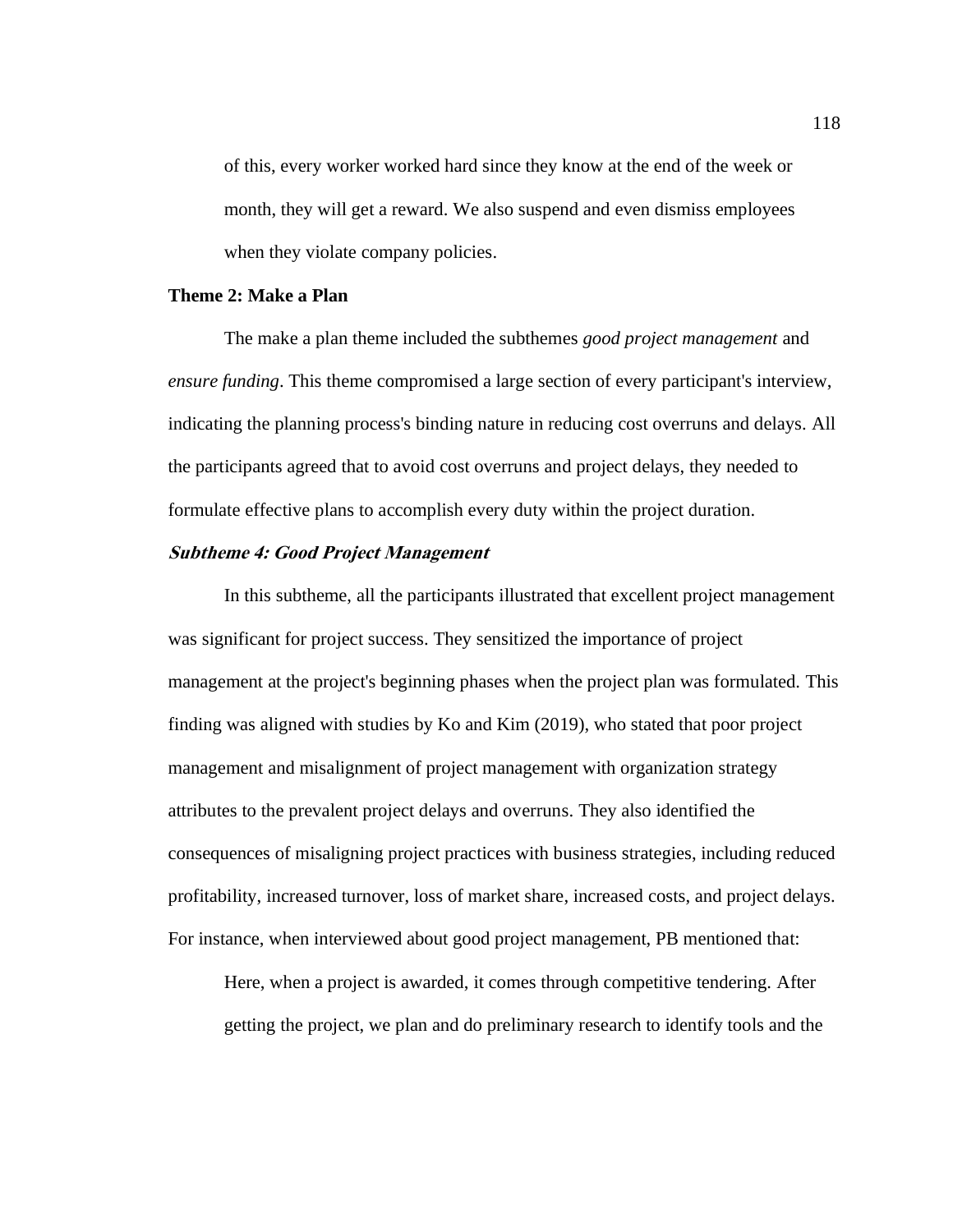caliber of labor needed to complete a project and find a reliable source of material supply. We write a report about the study and use the result to prepare to start the project. We have units or departments which comprised building sections, the electrical section, and others. We also have an internal inspection team to inspect the project periodically. However, if a foreign organization sponsors the project, their team will send external inspectors to come and inspect the project.

Ultimately, my study confirmed the importance of adequate alignment of the project management process with management practices to reduce delays and improve performance. Project managers must consider the resources available and the workforce needed to complete the project (Gill, 2015). This is consistent with the findings by Gunduz and AbuHassan (2016) which indicate that inconsistent long-term planning can delay project completion.

#### **Subtheme 5: Ensure Funding**

All the participants believed that ensuring funding was a big challenge for construction project managers in Ghana. The participants described the complex process by lamenting extracting money from the government and ensuring funds were available to finish the project. They added that to begin a project promptly, all the participants had to use their capital and later sought reimbursement. Research by Safapour et al. (2019) supported this sentiment by stating that two outcomes are often expected when working under constrained budgets; first, the project will experience overruns if the project manager can no longer optimize cost procurements and tasks. Therefore, in order to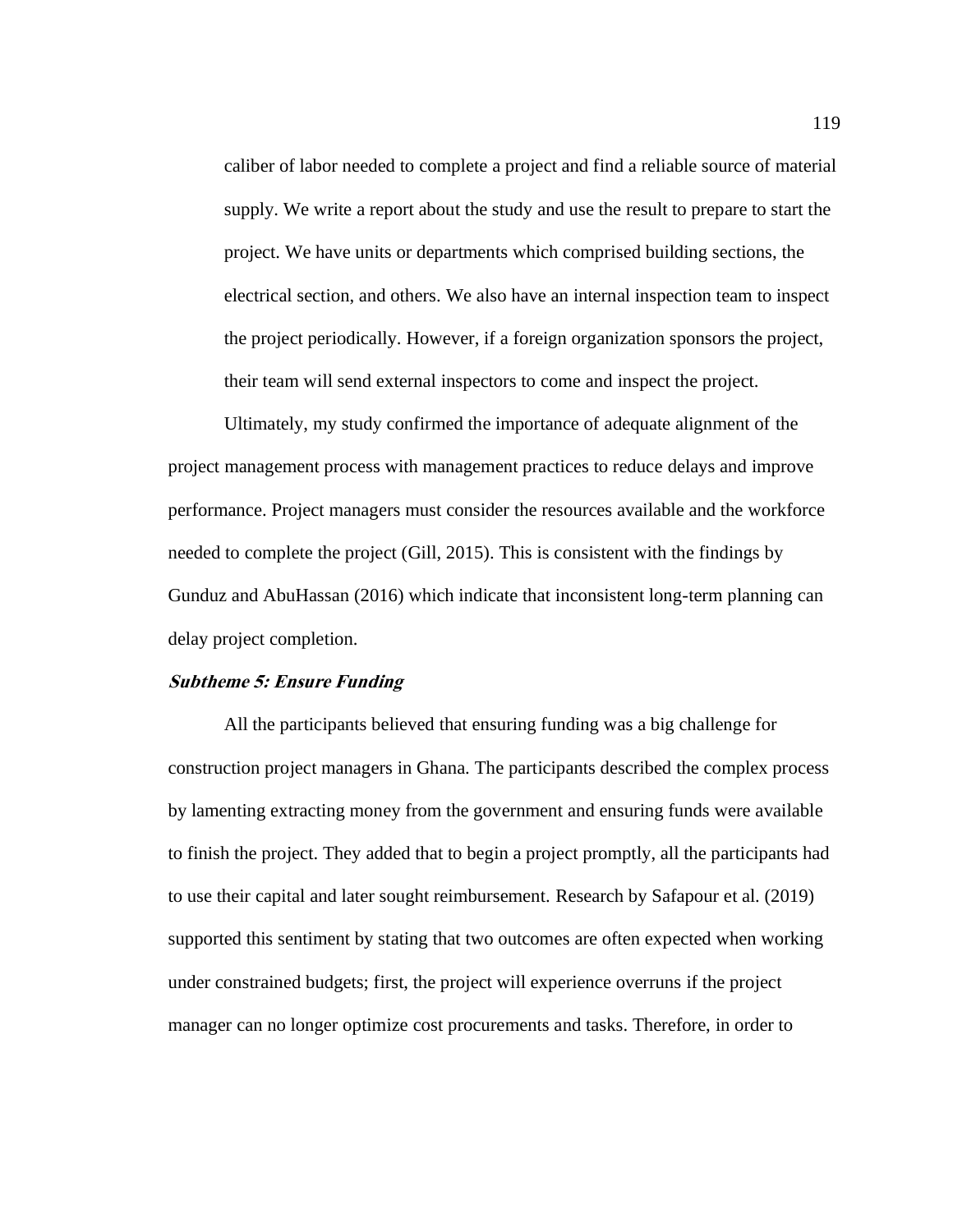prevent the project from stalling, the project manager may request additional funding. Secondly, if the contractor and client failed to provide the extra funding necessary for completing the project, stalling is inevitable. For instance, PC asserted that:

We have taken a loan from the bank and used our house as collateral, so when you run out of funds for the job to continue, you depend on that money. If the contractor does have the funds, the contractor may not be able to complete the project.

In most cases, prefinancing a project or using on-hand cash was a common strategy described by all the participants.

#### *Theme 3: Monitor progress*

This theme was explored using three key subthemes. The participants mentioned that after they ensured their staff's competency and made a plan to complete the work, the next step was to avoid cost overruns and delays by monitoring their projects' progress.

# **Subtheme 6: Inspecting Sites**

In this subtheme, participant's PD, PE, PF, and PI indicated that they often supervised projects by themselves and described this strategy as one of the most vital stages of project management. These participants believed that it would lead to delays and additional cost overruns if they left the supervisory duties to other employees. This finding was supported by Darling and Whitty (2016), who stated that project managers could increase the success of their projects by providing support to individual portfolios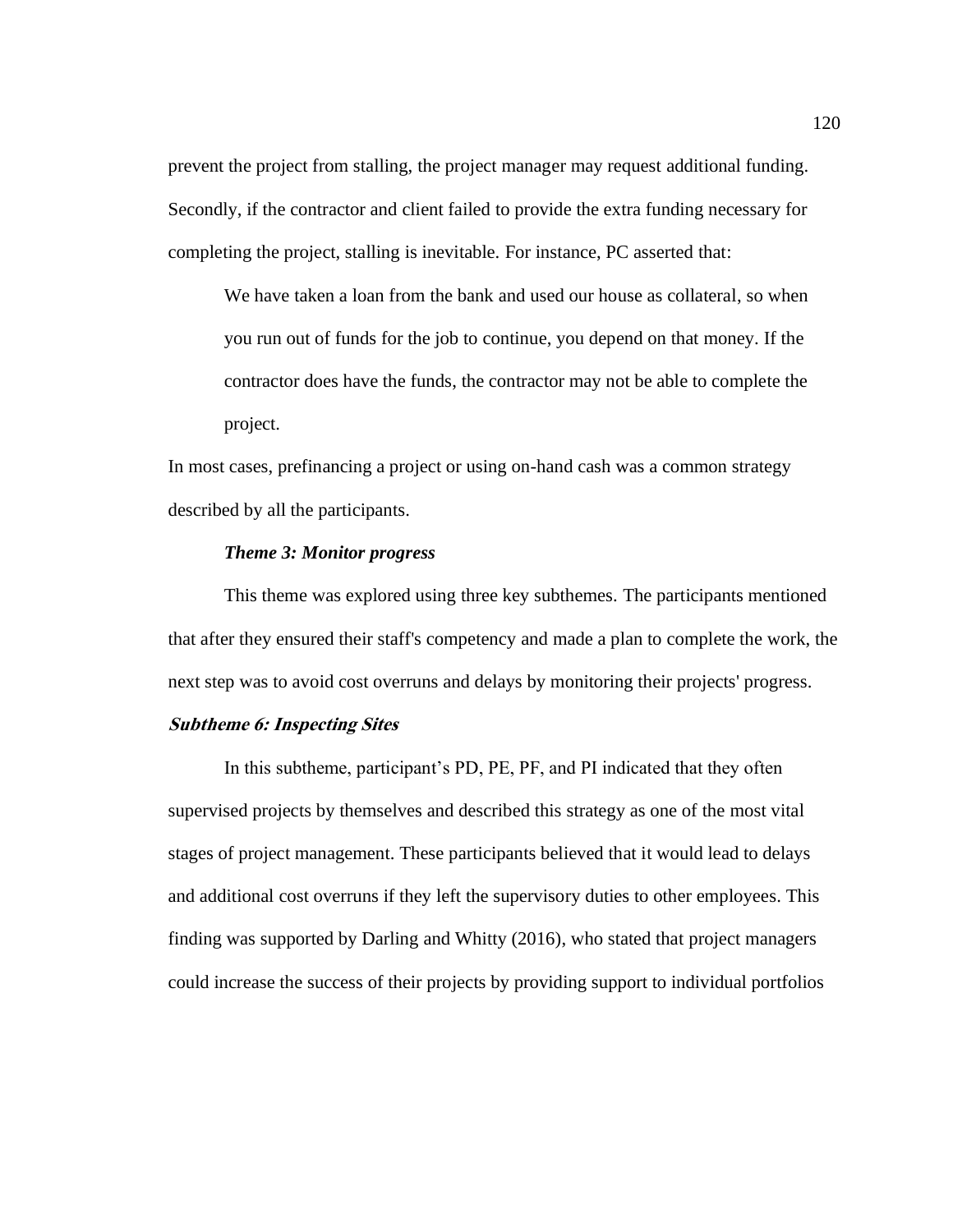such as ensuring planning, scheduling, auditing, monitoring, risk evaluation, and control. For instance, participant PD expressed that:

Every week we set a goal and ensure that goal is achieved. To make the inspection effective, we visit them without informing them to see what is

happening. Sometimes we inform the workers when the inspectors are coming.

# **Subtheme 7: Involve the Community**

In this subtheme, community involvement was one of the strategies used by participant's PD, PE, and PI. In these participants' views, community involvement implied that duties would be undertaken in good time and with higher quality standards. This strategy benefited these participants by easing the burden of supervision and monitoring. If the community supervised and monitored workers and the project's progress, the participants did not have to hire staff to do so. A study by Caniëls et al. (2019) supported this sentiment by documenting that modern project managers seek collaboration with different stakeholders such as the local community to implement various projects successfully. Participant PE explained that:

If we involve the community in a project by hiring workers from the community and allowing chiefs and other community leaders to inspect the projects, the projects can go as scheduled, and any unnecessary delays will be reported on time to the project manager. The community has interest in the project, and the leaders will ensure the jobs is completed correctly, especially if the community knows what the contractor is supposed to do.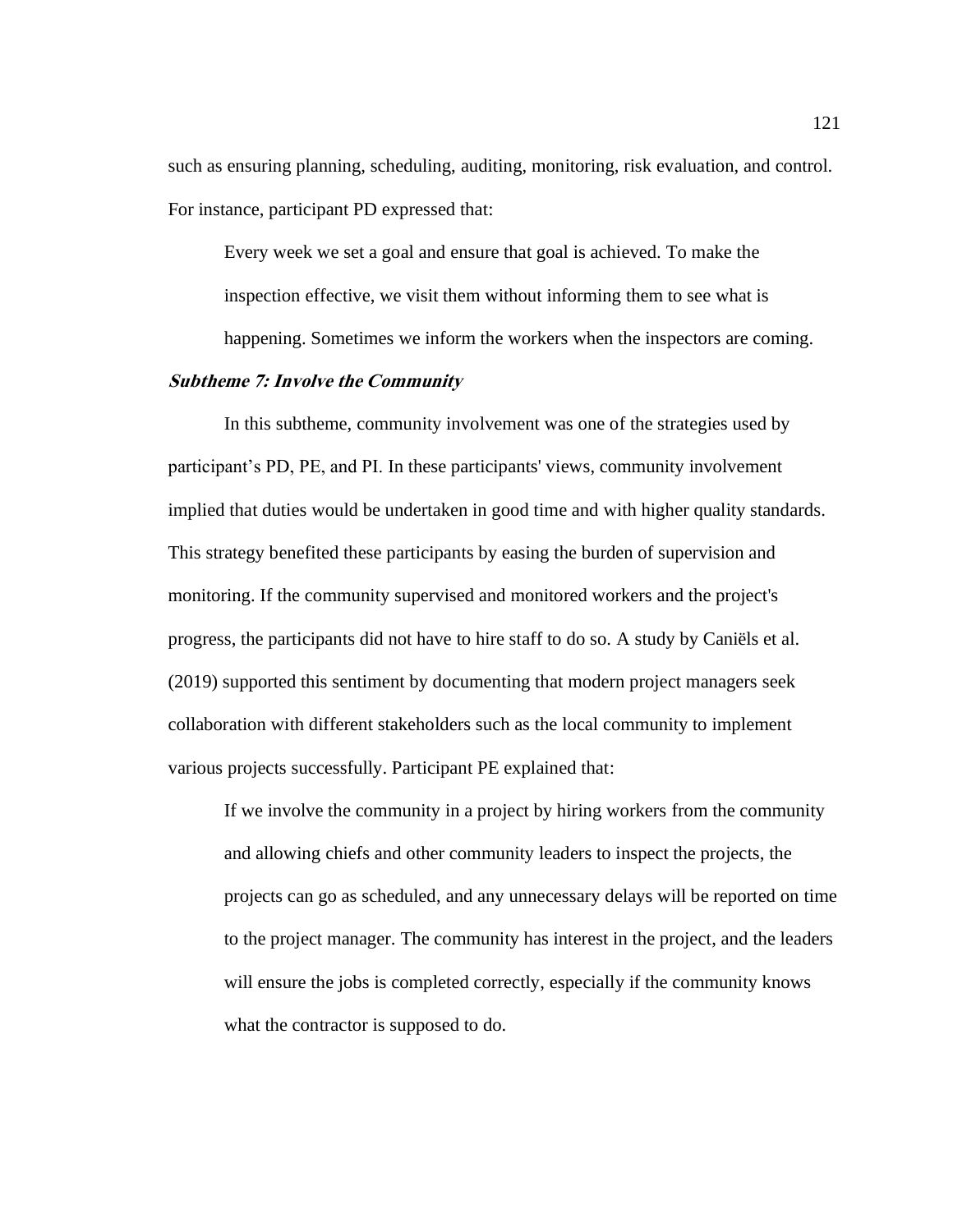Pedrini and Ferri (2019) also supported by stating that effective collaboration in project management would ensure that a conducive business environment facilitates teamwork across various stakeholders.

#### **Subtheme 8: Use of Technology**

In this subtheme, five out of 10 participants (PA, PC, PF, PH, and PI) stated that using remote technology to inspect job sites or stay in touch with employees virtually would help them efficiently communicate and inspect sites instead of physical inspection. This finding is in line with sentiments from Alexander et al. (2017). They believed that budget and schedule overruns are the most dominant challenges that project managers confront within the modern construction sector, regardless of modern technological tools designed to ease complex projects. This sentiment implied that technology was an imperative aspect in managing budget and schedule overruns. PI described how he uses mobile devices to inspect and communicate with workers in different project sites. WhatsApp was mentioned by the four participants, while PH indicated that he used Zoom to communicate with site managers.

#### **Limitations of the Study**

The first limitation of this research was related to deploying a highly homogenous sample since the investigator recruited the study participants from a single industry and location. The interview process only focused on project managers as participants who oversaw government-funded projects in Ghana while ignoring project managers' views in the private sector. Besides, their perspectives and opinions about the alignment of various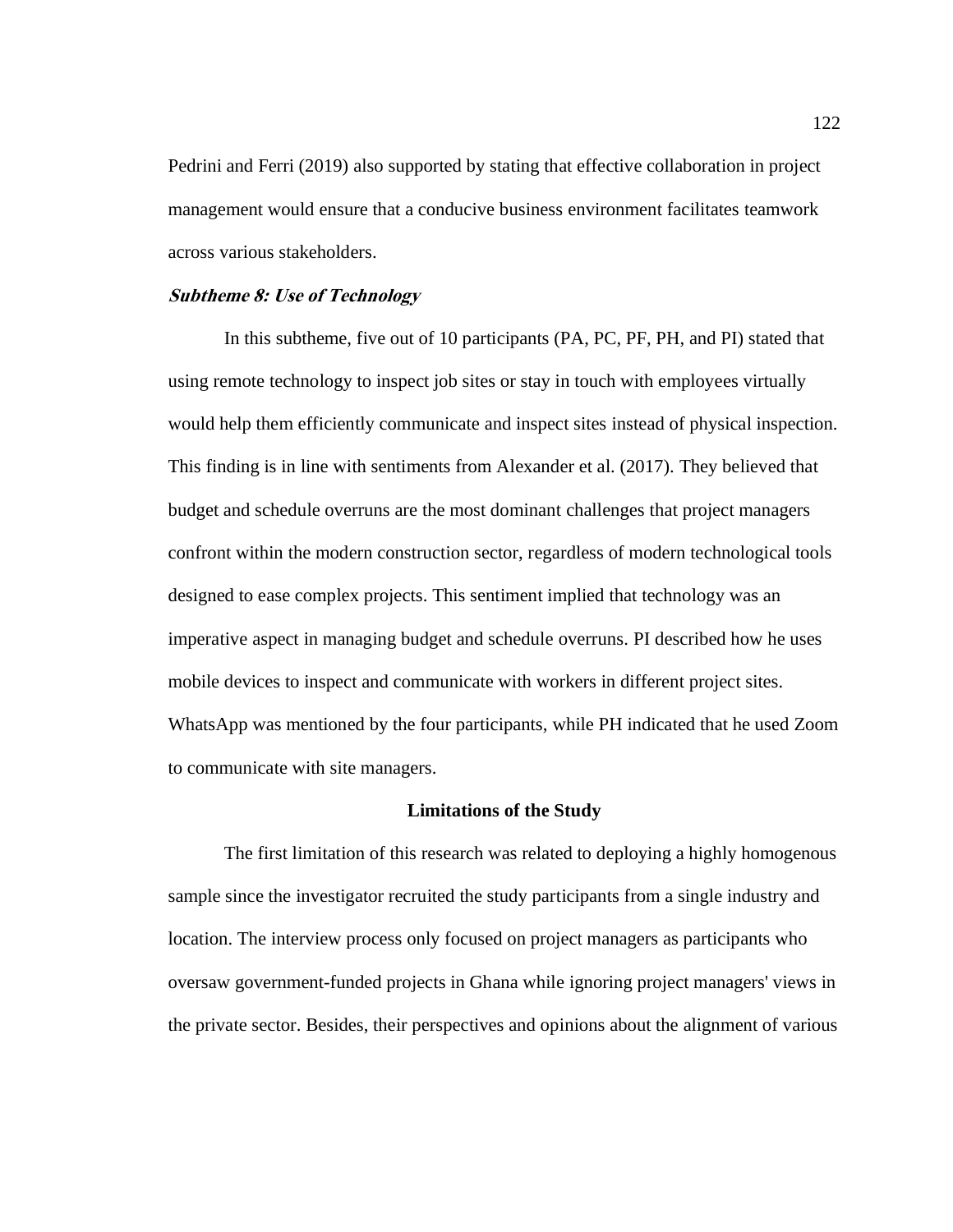projects with business goals and processes did not reflect all project managers' overall views in Ghana. The second limitation was related to the contrasting views of what constituted an effective alignment of projects' demands with organizational goals, processes, and objectives. Their views of managers overseeing public projects differed from underlying motivations in the private sector.

The last limitation related to scheduling variables is unforeseen social demands and time-limited practical analysis of the interview process's responses. The fourth limitation included the use of a sample size that was limited. Schram (2006) explained that even though the number of participants needed is often between five to ten to conduct an in-depth investigation of a research topic, a maximum of twelve participants will be considered for this research. Notwithstanding the latter, sample size can be limited to research in that the maximum number of participants to be used for this study may limit the chances of obtaining more participants for the research. Nevertheless, the twelve participants exceeded the ten recommended (Schram, 2006), the eight to ten participants recommended would be adequate to provide enough units for a case study (Boddy, 2016).

#### **Recommendations**

Three imperative findings were retrieved from the research. The first finding was that project managers in Ghana often considered the staff welfare and were sensitized to provide training to their juniors and employees, and believed in accountability as the key to managing successful projects. The second outcome of the research was that good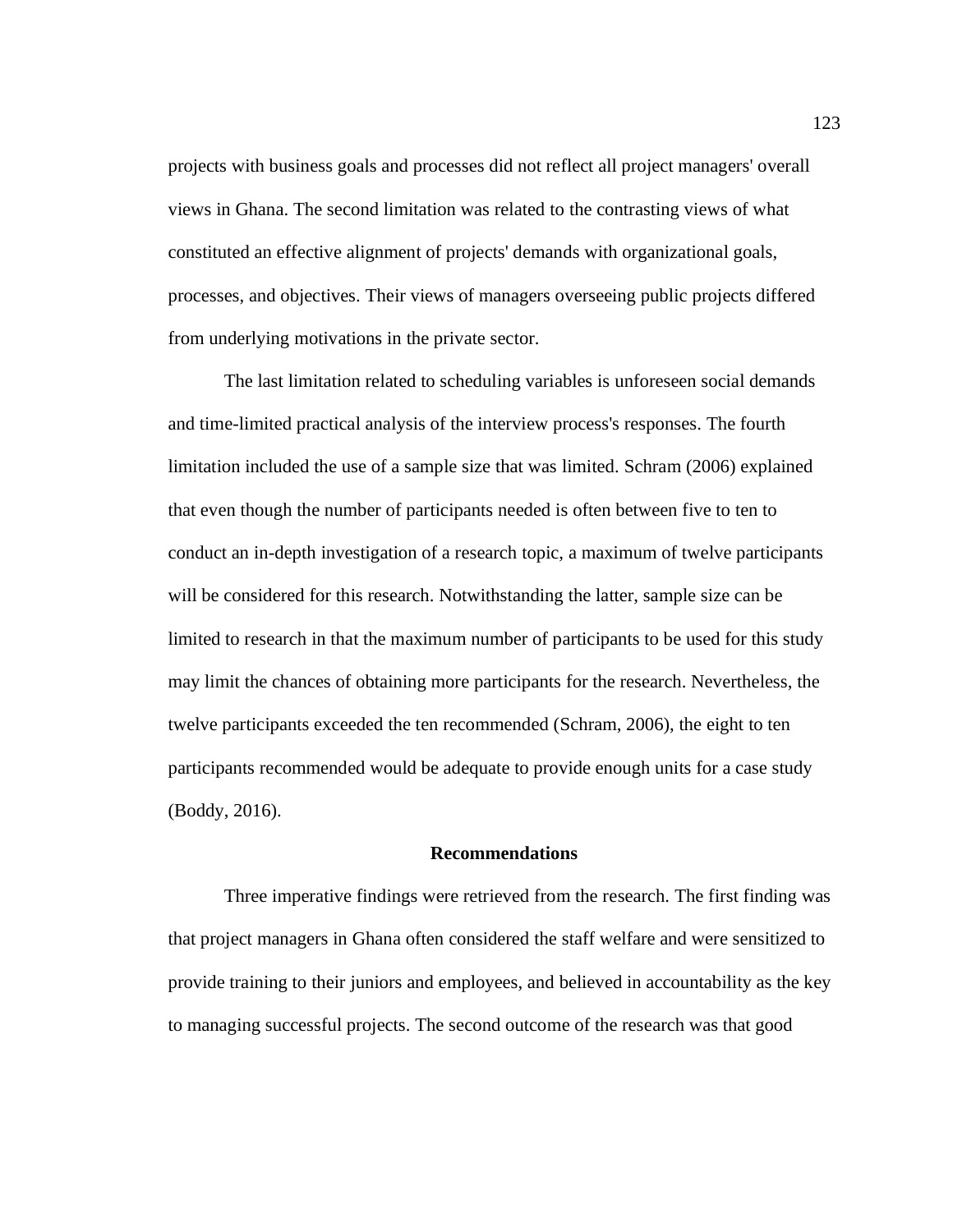project management strategies and assurance of project funding was vital to ensuring that projects are planned, implemented, and completed successfully. The third finding of this research was that for successful monitoring of projects by project managers, regular inspection of sites, active involvement of the community, and virtual remote technology had to be implemented. More specifically, remote technology to virtually inspect job sites or stay in touch with employees would aid them to communicate frequently and inspect sites that may take time to physically access. Based on these findings, the researcher recommends several actions adopted by professional project managers in Ghana.

## **Recommendations for Practice**

The first recommendation for professional project managers is to offer benefits to support their staff's well-being to improve staff welfare. Various benefits relevant to project management may include cycle-to-work schemes, health insurance, or even the provision of personal shopping discounts. Besides, they may install dedicated well-being portals to access various related benefits and information and guidance on staff wellbeing and related topics. Project managers in Ghana are also encouraged to create a culture that values individual teams' members within project teams to inspect their social wellness. Employee recognition brings a considerable difference regarding social wellness. Encouraging effective leadership, managers, and co-workers to acknowledge project staff's efforts could positively impact employee motivation and aid workers to feel valued, thus satisfying their roles and responsibilities.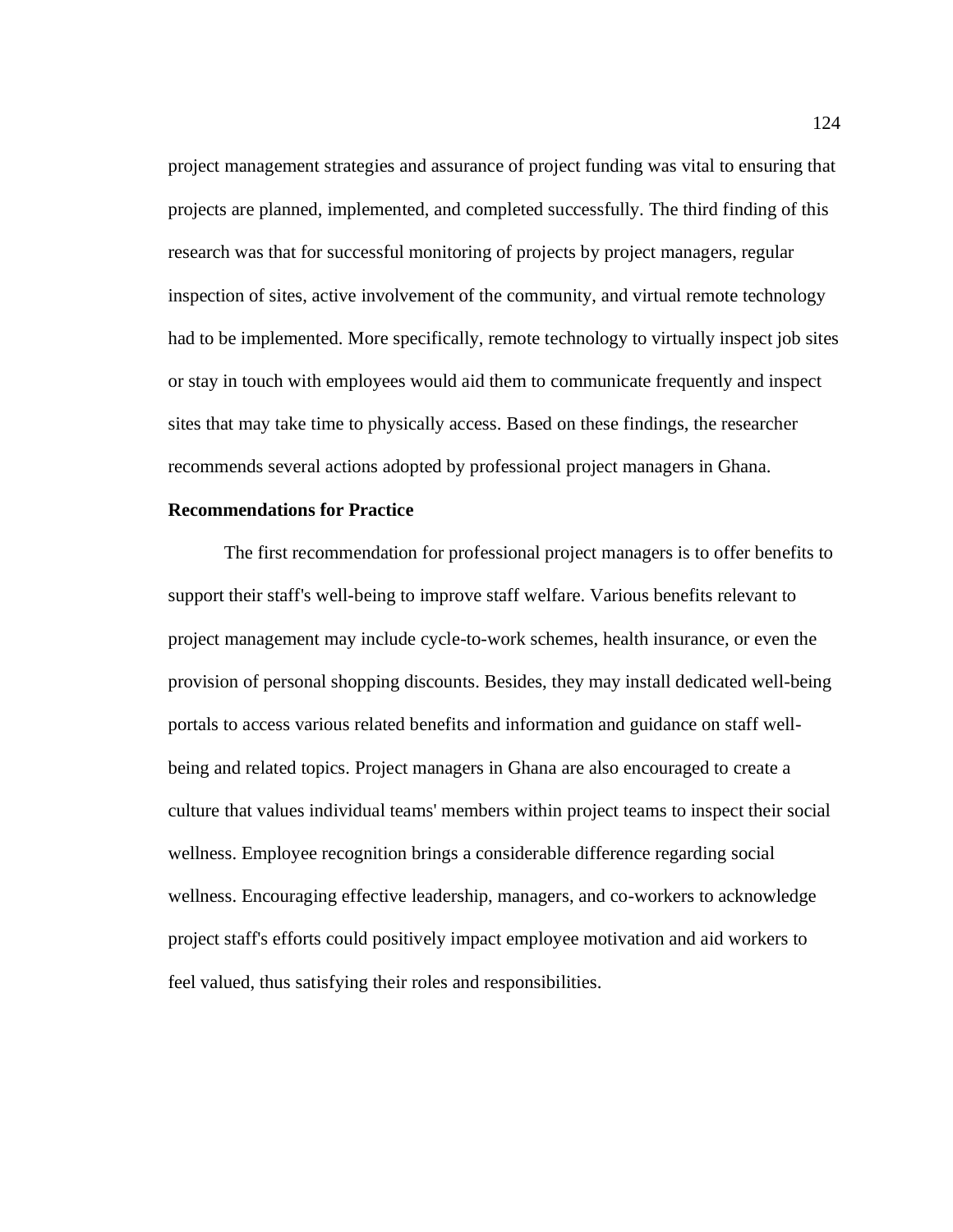Regarding practical staff training, project managers in Ghana must sensitize skills training as the best training method. This type of training includes the proficiencies required to perform a particular task. In project management, skills training is required for an employee to know how to perform duties. Based on the second findings, the second recommendation for project managers in Ghana is to constantly review project dates, revise project estimates, create realistic budgets, review project benefits, and always plan to ensure continued government funding and sustainability. If project managers know that they will make applications for project funding next year, they are advised to ensure that they clear on the budget process timeline.

In most cases, the dates for planning cycles could change. Therefore, if a project manager knows that the project's timeline is not firm, the management team can correct it on time. Besides, project managers are advised to ensure that they have been through any external costs so that if any capital expenditures are required, they are not caught unaware. Most importantly, project managers should split their budget forecasts for the coming financial years. This enables them to submit the bigger picture to know the overall costs being requested and communicate the funding required shortly.

Furthermore, Ghana's project managers are advised to apply for funding in good time and then wait for the financiers' decision. This will allow enough time for financiers to make funds available for the project. In addition, project managers can receive funding on time to begin the project. Lastly, project managers should always take stern action to monitor and control projects, measure performance, and ensure the project's ultimate goal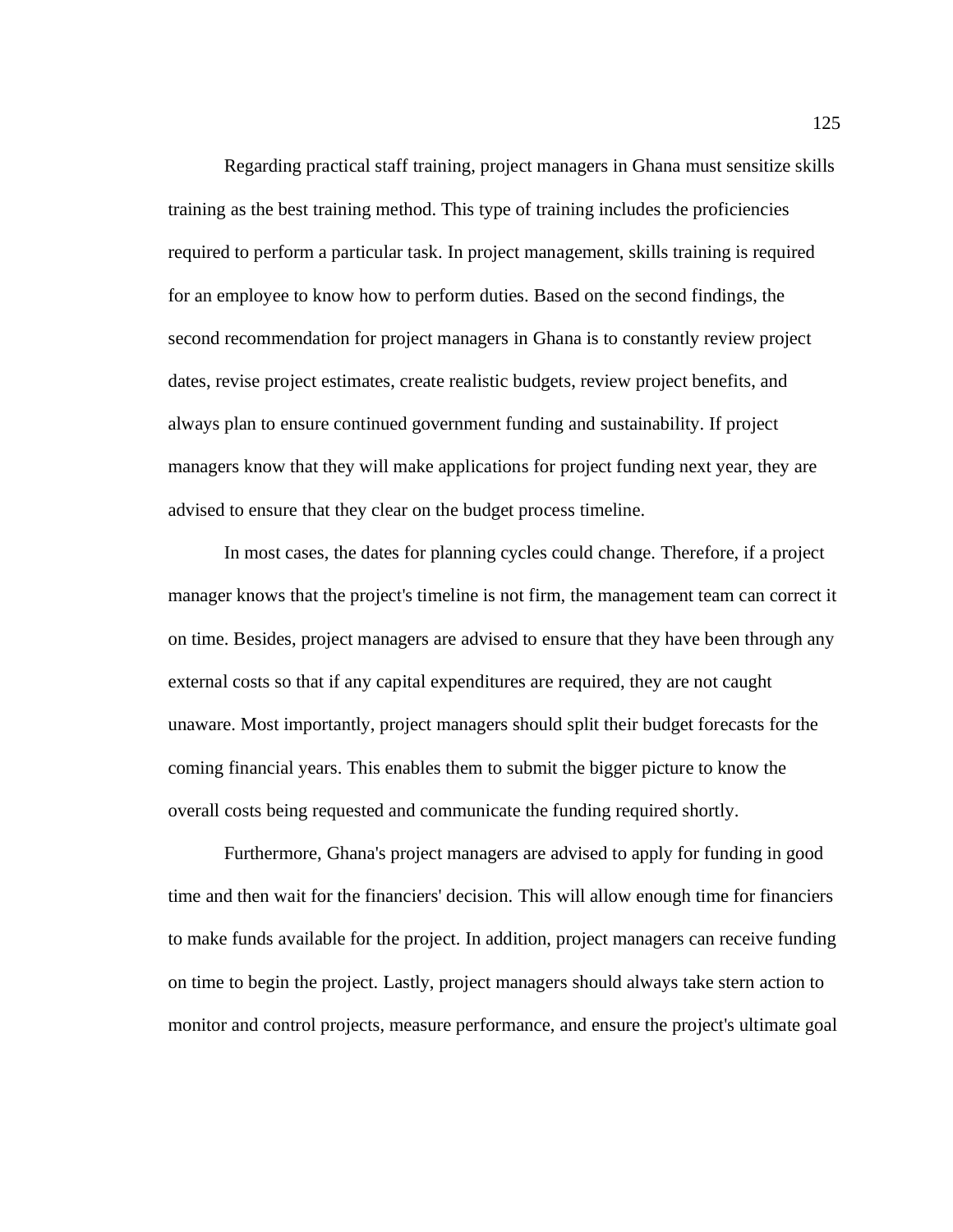is achieved. Project managers are advised to practice a regular physical inspection of sites to ensure that works within the project are undertaken as planned and align with the project's standards, requirements, and regulations.

Running a successful project requires the coordination of people, equipment, and materials; hence, regular inspections should be conducted to achieve the exercise's benefits. Project managers are also advised to involve various stakeholders such as communities by planning for long-term involvement, identifying the community's priorities, designing the project demands, and implementing other community development projects. The study recommended that project managers start with a transparent community selection process to share the project's results. Later, project managers can map the communities' priorities and identify their leaders by conducting a solid assessment. Most importantly, they can hold preliminary meetings with these leaders and enlist their support to mobilize these communities' participation. Regarding project inspection, the study recommended that project managers in Ghana embrace virtual technology to ease the assessment process to respond to defaults and challenges that may arise in the future.

#### **Recommendations for Future Research**

Although this research was conducted with a sample of only ten participants, limited information was provided regarding the strategies that Ghana's project managers deploy to improve performance and reduce delays in project management processes. The researcher recommends that future researchers deploy a more significant population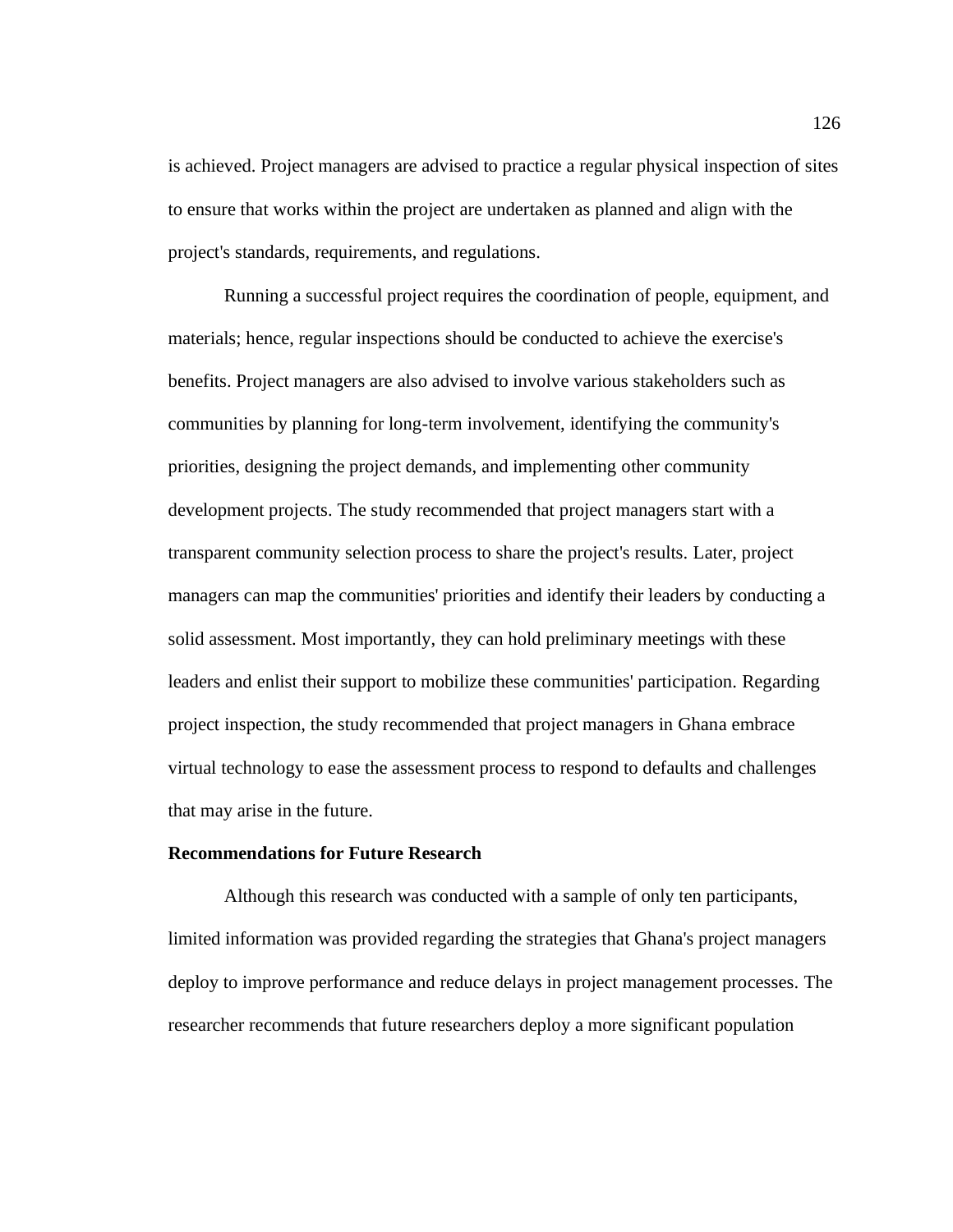sample to represent the entire population so that more diverse strategies regarding the strategies that Ghana's project managers deploy to improve performance and reduce delays are obtained. Secondly, the scope of the study was limited to a single country, Ghana. Different projects are conducted differently in different countries, together with different factors that impact project success in different nations. The researcher recommends that future researchers conducting studies relating to the research topic include additional countries to record project managers' views and opinions in different countries. The researcher also recommends that future studies related to the research objective and topic be undertaken using mixed research methods and a quasiexperimental method to analyze data in qualitative and quantitative forms.

#### **Implications**

This research's outcomes are significant for social change at the research, individual, organizational, and policy levels. The knowledge retrieved from this study tends to fill the gap in the literature that aligns management processes with business strategies for improving performance. This knowledge will bring an active management culture that will improve Ghana infrastructure projects and eliminate project delays witnessed over the years. Furthermore, this research will bring about social change in project management for project managers in Ghana. According to Agyekum-Mensah and Knight (2017), infrastructure projects in the construction industry are the means through which countries and societies accomplish their economic development goals. Social change and a positive outlook are hopeful in Ghana should project managers engaged in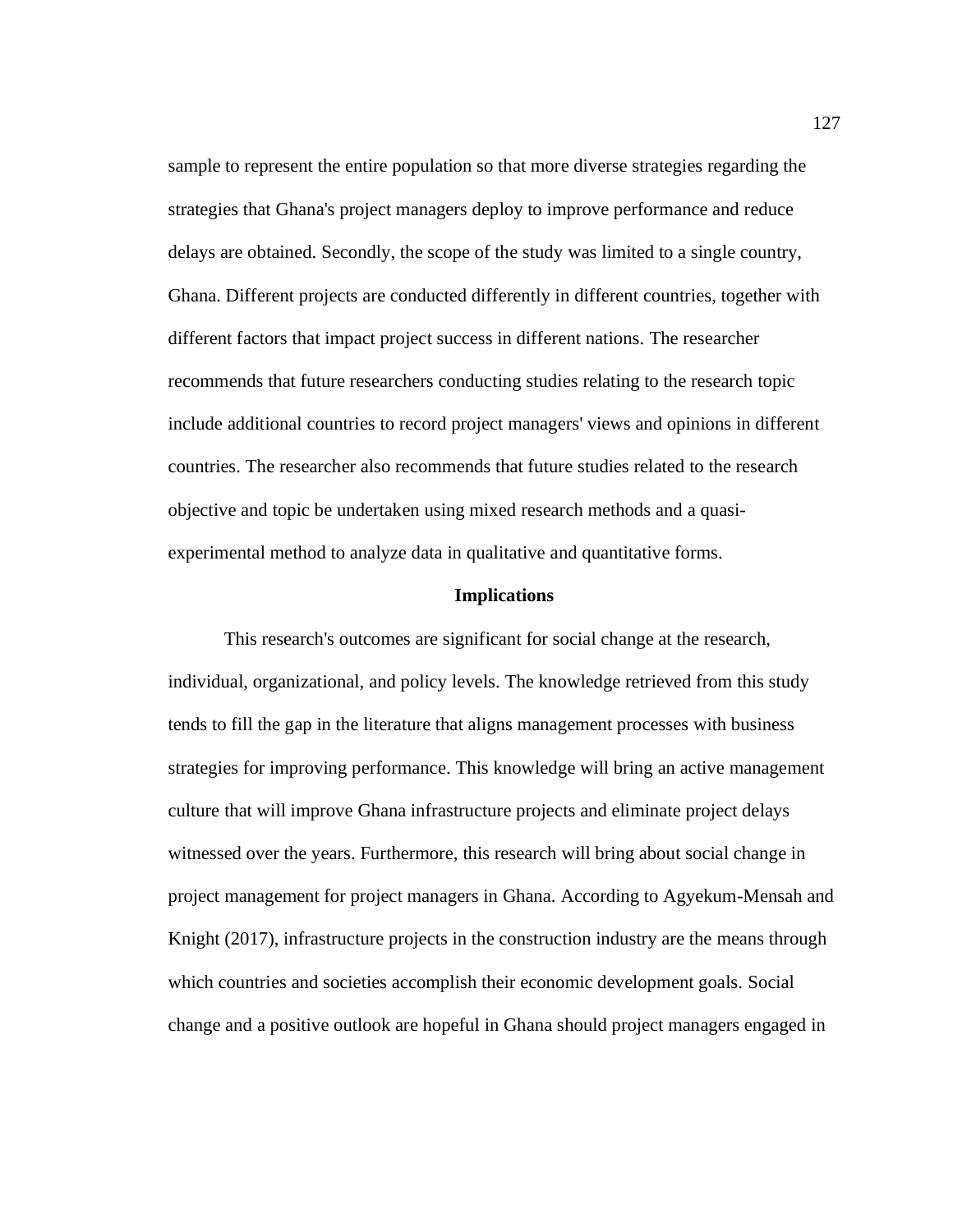Ghana infrastructure projects boost project success by properly aligning business strategies with project management processes to improve performance (Famiyeh et al., 2017). Gbahabo and Ajuwon (2017) demonstrated that most of these projects fail due to unskilled management skills and megaprojects' complexity.

At the research level, the knowledge provided by this research will be used by future researchers to explore future research gaps that they may be willing to study or examine. Zidane and Andersen (2018) recommended that an in-depth study be conducted on a country-to-country basis to extended project management theories on interventions that contribute to project delays. Zidane and Andersen (2018) also added that several construction projects often failed globally due to diverse factors and reasons. Unfortunately, the challenge with delays continues, although modern technologies can aid project managers in understanding various management techniques (Mok et al., 2018). In the last four decades, researchers and scholar-practitioners have been identifying the possible causes of project delays. Previous studies (Akhund et al., 2018; Shahhosseini, Afshar, & Amiri, 2018) indicated that challenges dealing with project delays differ from one country to another. Some of the factors that lead to project delays include working cultures, management style, environment, stakeholders, construction methods, government policy, availability of resources, economic situation, constitutional provisions, and divers' standpoints of researchers.

At the individual level, this research's findings will enlighten practicing project managers in Ghana and other parts of the globe regarding the strategies they can deploy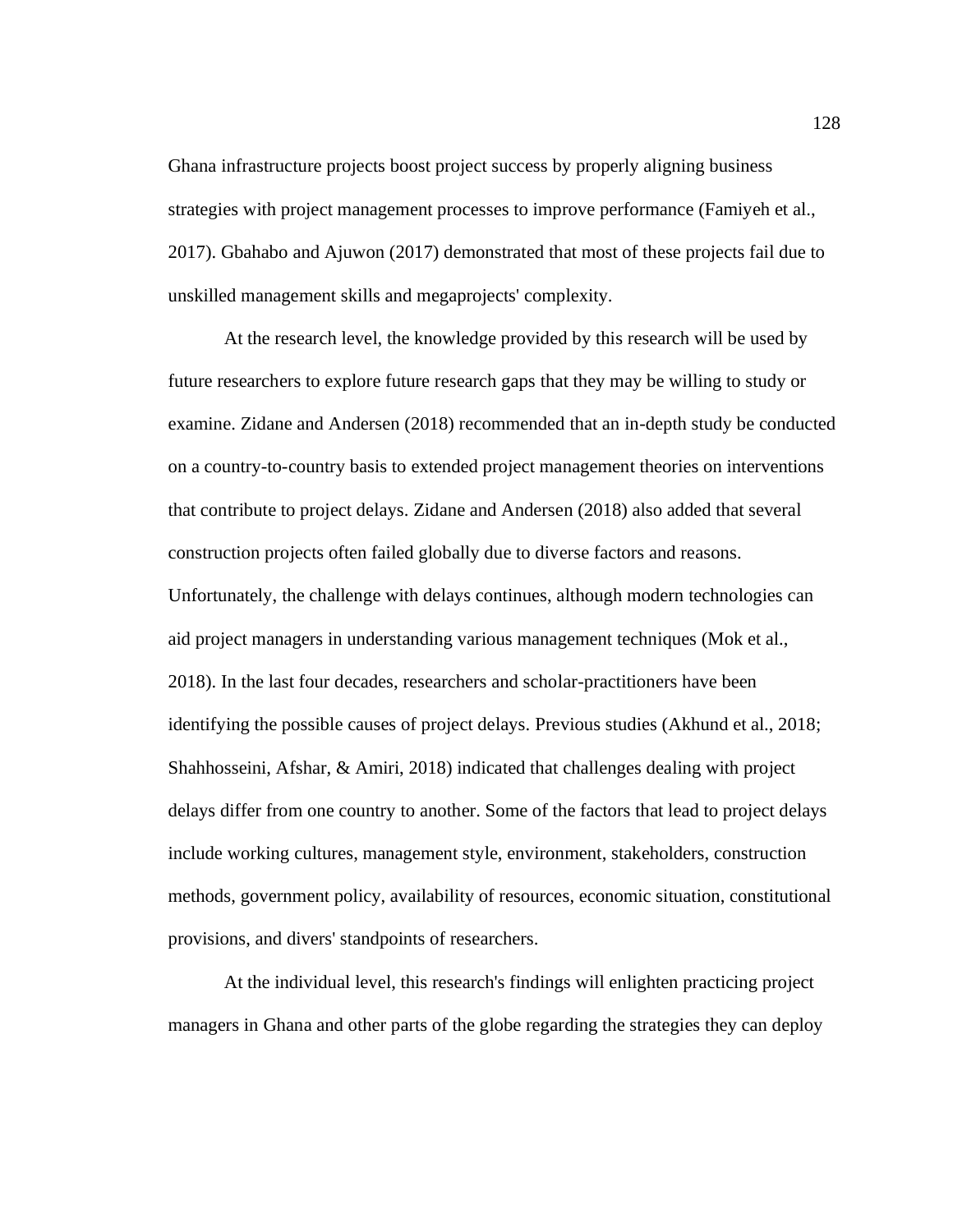to improve performance and reduce delays in project management processes. In essence, for project managers in Ghana to improve project performance and reduce delays and cost overruns, they should deploy strategies such as considering workers' welfare, emphasizing the need for training to their juniors and employees, and accountability. The findings will ensure that Ghana's project managers consider the staff's welfare, sensitize the need to provide training to their juniors and employees, and believe in accountability as the key to managing successful projects. The outcomes will also enlighten them to understand that good project management strategies and assurance of project funding was vital in ensuring that projects are planned, implemented, and completed successfully. Besides, the outcomes will compel project managers to effectively monitor projects through regular inspection of sites, active involvement of the community, and virtual remote monitoring technology to complete projects successfully. More so, the use of remote technology to virtually inspect job sites or stay in touch with employees would help project managers frequently communicate with site workers and inspect sites that may take time to physically access.

This research's outcomes will ensure that organizations complete projects resulting from project managers' research knowledge from this study at the organizational level. Through these outcomes, project managers will ensure that they deploy effective project management strategies to ensure timely project funding to avoid project delays in the future. Then, research outcomes will also help project managers ensure that they have effective inspection site strategies, involve the communities, and deploy technology to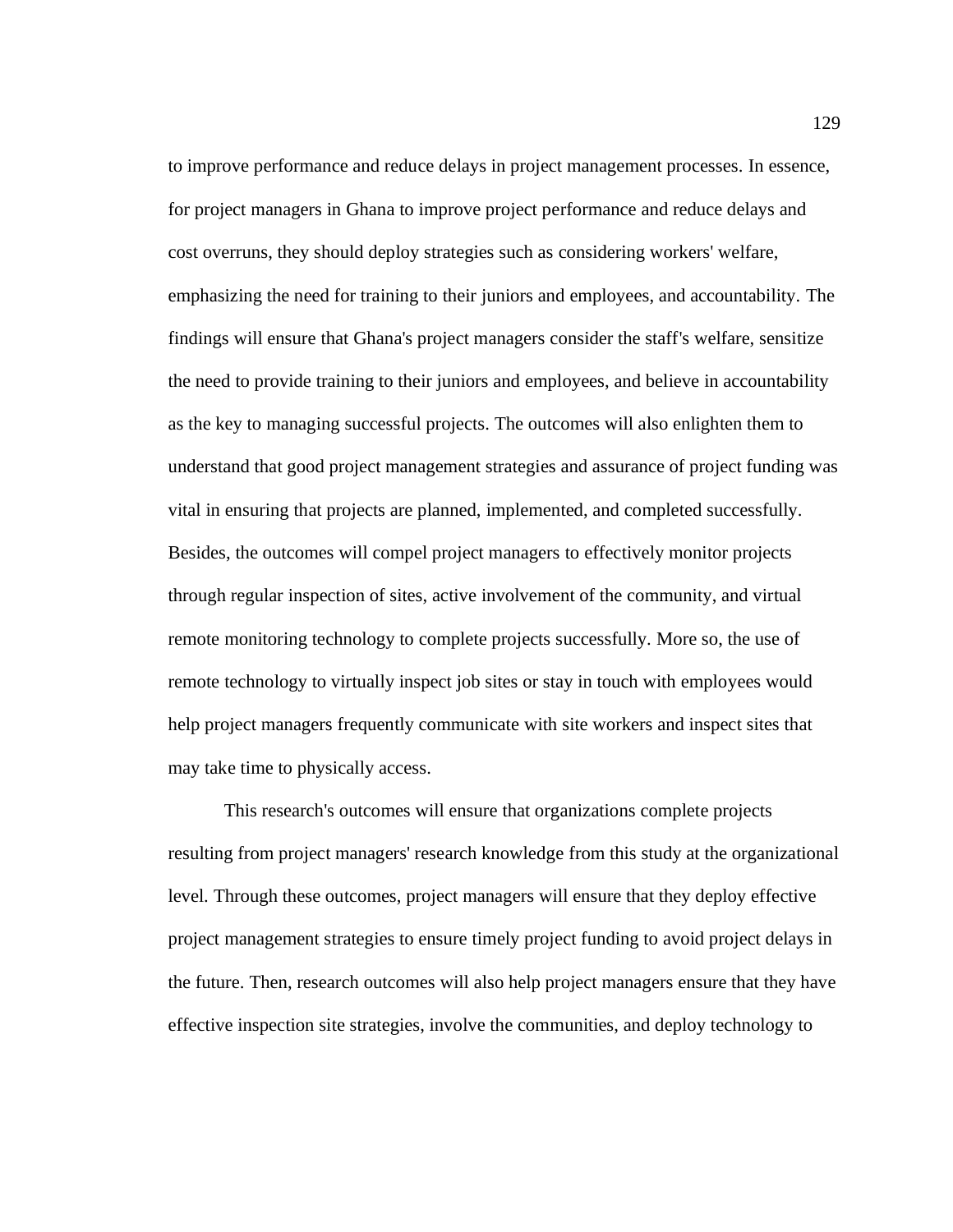aid project supervision. Modern organizations often seek to employ qualified and experienced project managers with years of experience to deliver projects within the schedule documented and allocated. Through the findings retrieved from this study, experienced project managers will be granted additional knowledge to equip them with skills for delivering projects within the scheduled timeframe and with the resources allocated to them by organizations. Moreover, by equipping project managers with additional knowledge, organizations will have the opportunity to save more resources from project delays, inadequate project plans, and poor budgeting that may lead to overruns.

This research is significant at the policy level in the field of project management. From the outcomes retrieved, policymakers in this field will get additional knowledge regarding the formulation of policies dealing with project funding, project success, stakeholder involvement, and employer-employee relations. In the project funding, policymakers responsible for formulating laws will be granted knowledge of some of the policies that affect project delivery and success through delayed funding resulting from some policies. These policymakers are made aware of the cost overruns that result when projects are delayed due to some detrimental laws formulated by them. The research outcomes will also help policymakers commission future laws that make it easier to obtain government funding. Within the organization, individuals responsible for policymaking can develop policies and regulations that ensure that every individual account for their duties so that the project is delivered within the scheduled time.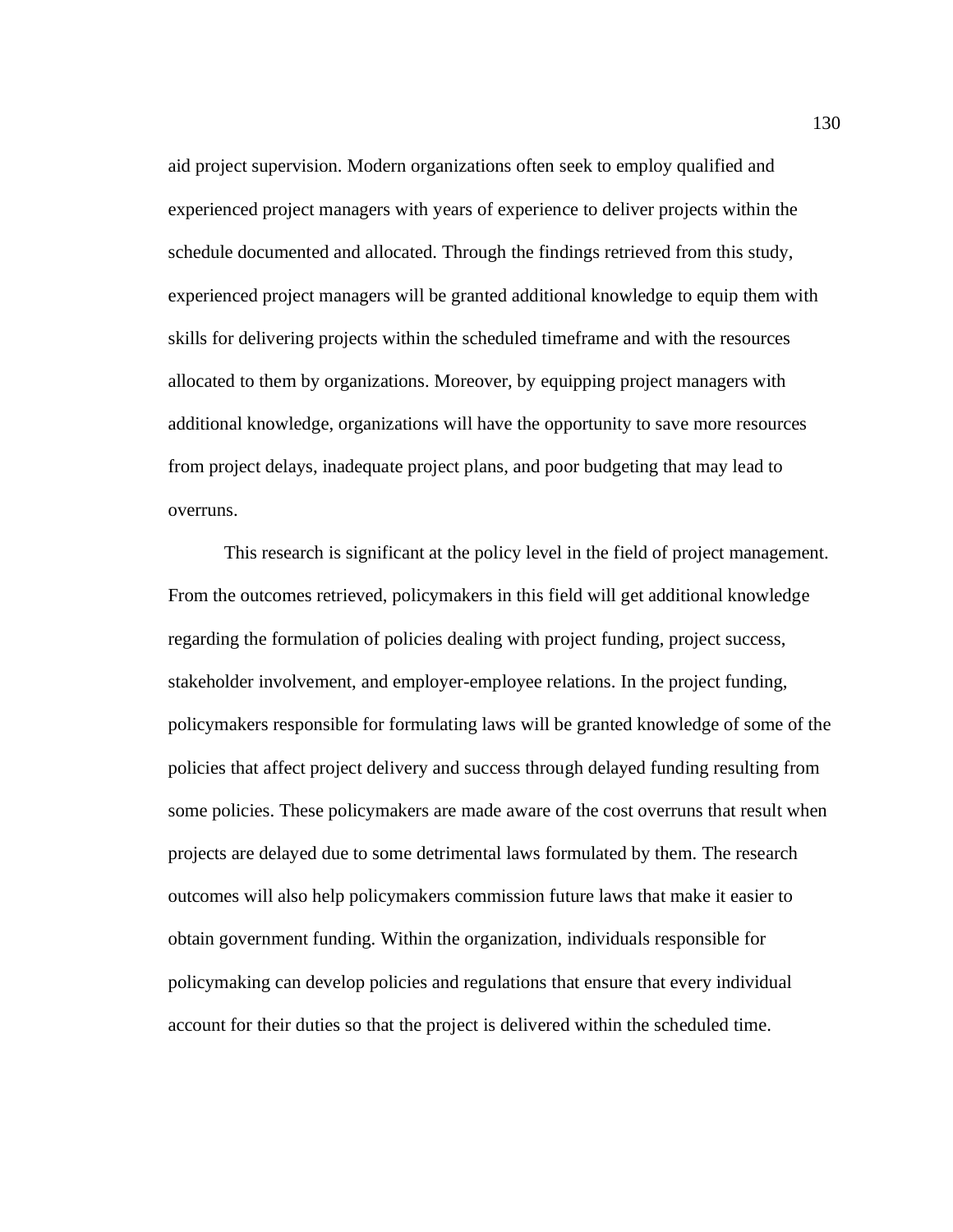Furthermore, the research outcomes will compel policymakers within the organization to develop initiatives and programs to foster healthy relationships with the community and other stakeholders. As a result, the project may not encounter external pressures that may lead to delays and cost overruns. The insider-policymakers will be compelled to introduce rules and policies to ensure that every employee undertakes their duties and is in good relationships with their managers to a healthy working environment and successful project delivery.

## **Conclusions**

This chapter presented the discussion, interpretation, implications, and recommendations based on these findings in the present study that explored Ghana's project managers' strategies to improve performance and reduce delays in project management processes. The purpose of this study was to examine the key strategies deployed by Ghana's project managers to improve the performance of various projects to reduce cost overruns, more specifically, national-funded projects. The researcher analyzed data collection in chapter 4 using NVivo 12 software analysis. A sample of ten construction managers was involved in this study as participants of the research. The purposive sampling method was used to select prospective participants with eligible qualifications. Initially, the target population for this study included 15 project managers in three construction organizations in Ghana. The NVivo software was used to analyze the data using themes and subthemes retrieved from patterns revealed in the data collected.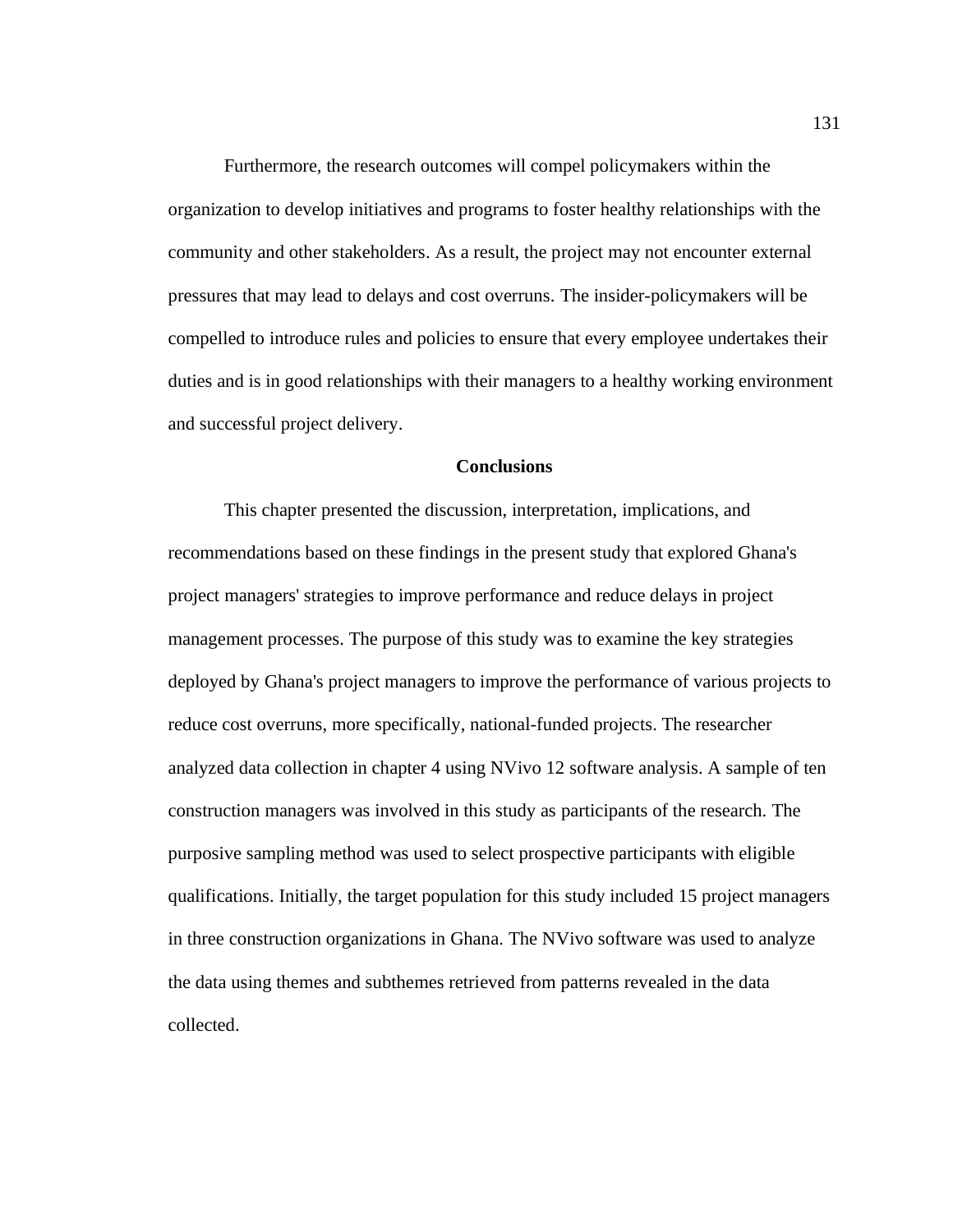Various imperative findings were retrieved from the themes and subthemes used regarding the strategies used by project managers to improve performance and reduce delays in project management processes. First, project managers often considered the staff's welfare. They were sensitized to providing training to their juniors and employees and believed in accountability as the key to managing successful projects. The second finding retrieved from this investigation was that excellent project management strategies and assurance of project funding were vital in ensuring that projects are planned, implemented, and completed successfully. The last finding of this study was that for successful monitoring of projects by project managers, regular inspection of sites, active involvement of the community, and virtual remote technology had to be implemented. More specifically, remote technology to virtually inspect job sites or stay in touch with employees would aid them to communicate frequently and inspect sites that may take time to physically access.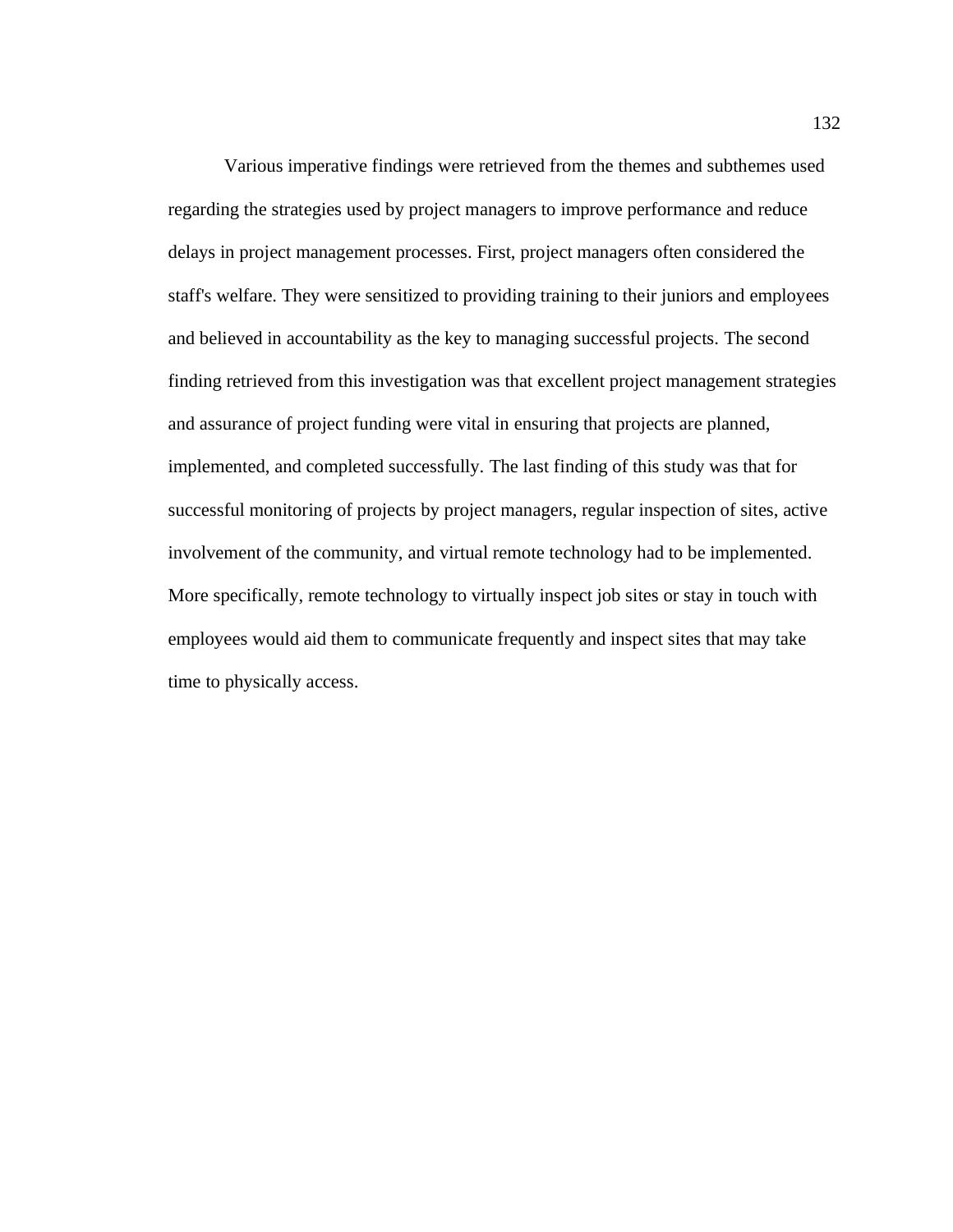## References

Abusafiya, H. A., & Suliman, S. M. (2017). Causes and effects of cost overrun on construction project in Bahrain: Part I (Ranking of cost overrun factors and risk mapping). *Modern Applied Science*, *11*(7), 20-23.

<https://doi.org/10.5539/mas.v11n7p20>

Abyad, A. (2018). Project management, motivation theories and process Management. *Middle East Journal of Business*, *13*(4), 18–22. <https://doi.org/10.5742/MEJB.2018.93502>

Adam, A., Josephson, P. B., & Lindahl, G. (2017). Aggregation of factors causing cost overruns and time delays in large public construction projects. *Engineering, Construction and Architectural Management, 24*(3), 393-406.

<https://doi.org/10.1108/ECAM-09-2015-0135>

- Agyekum-Mensah, G., & Knight, A. D. (2017). The professionals' perspective on the causes of project delay in the construction industry. *Engineering Construction and Architectural Management, 24*(5), 828-841. [https://doi.org/10.1108/ECAM-](https://doi.org/10.1108/ECAM-03-2016-0085)[03-2016-0085](https://doi.org/10.1108/ECAM-03-2016-0085)
- Ahady, S., Gupta, S., & Malik, R. K. (2017). A critical review of the causes of cost overrun in construction industries in developing countries. *International Research Journal of Engineering and Technology*, *4*(03), 2550-2558.

<https://doi.org/10.9790/3021-04640107>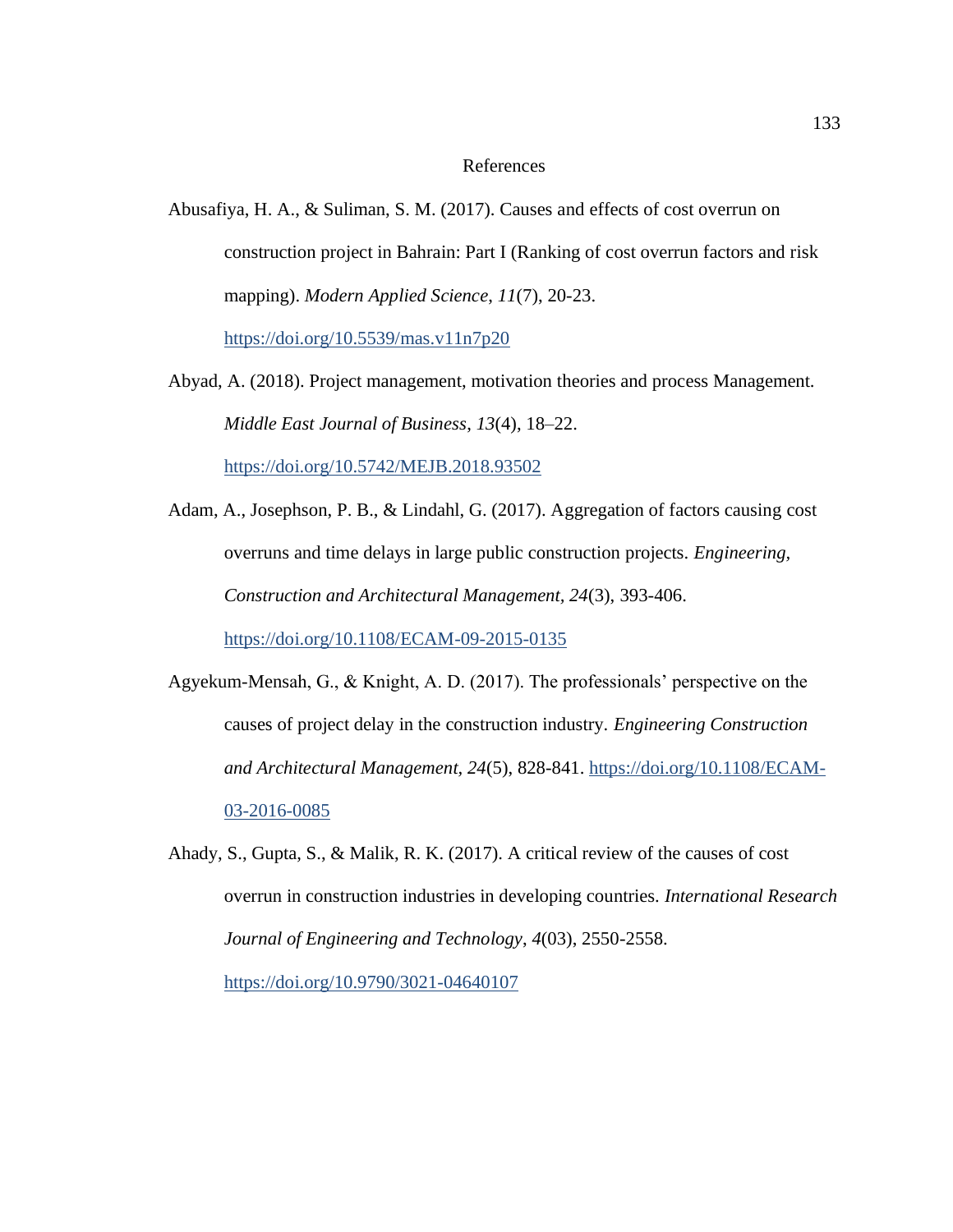- Ahmed, R., & Anantatmula, V. S. (2017). Empirical study of project manager's leadership competence and project performance. *Engineering Management Journal*, *29*(3), 189-205.<https://doi.org/10.1080/10429247.2017.1343005>
- Akao, Y. (1991). *Hoshin Kanri: Policy deployment for successful TQM.* Productivity Press.
- Akhund, M. A., Imad, H. U., Memon, N. A., Siddiqui, F. H., Khoso, A. R., & Panhwar, A. A. (2018). Contributing factors of time overrun in public sector construction projects. *Engineering, Technology & Applied Science Research, 8*(5), 3369-3372. <https://doi.org/10.48084/etasr.2276>
- Alexander, K. D., Mazzuchi, T. A., & Sarkani, S. (2017). Knowledge Integration for Predicting Schedule Delays in Software Integration. *Engineering Management Journal*, *29*(4), 223-234.<https://doi.org/10.1080/10429247.2017.1382306>
- Al-Fadhali, N., Zainal, R., Kasim, N., Dodo, M., Kim Soon, N., & Hasaballah, A. H. A. (2019). The desirability of Integrated Influential Factors (IIFs) Model of internal stakeholder as a panacea to project completion delay in Yemen. *International Journal of Construction Management*, *19*(2), 128-136.

<https://doi.org/10.1080/15623599.2017.1390720>

Al-Hazim, N., Salem, Z. A., & Ahmad, H. (2017). Delay and cost overrun in infrastructure projects in Jordan. *Procedia Engineering*, *182*, 18-24. <https://doi.org/10.1016/j.proeng.2017.03.105>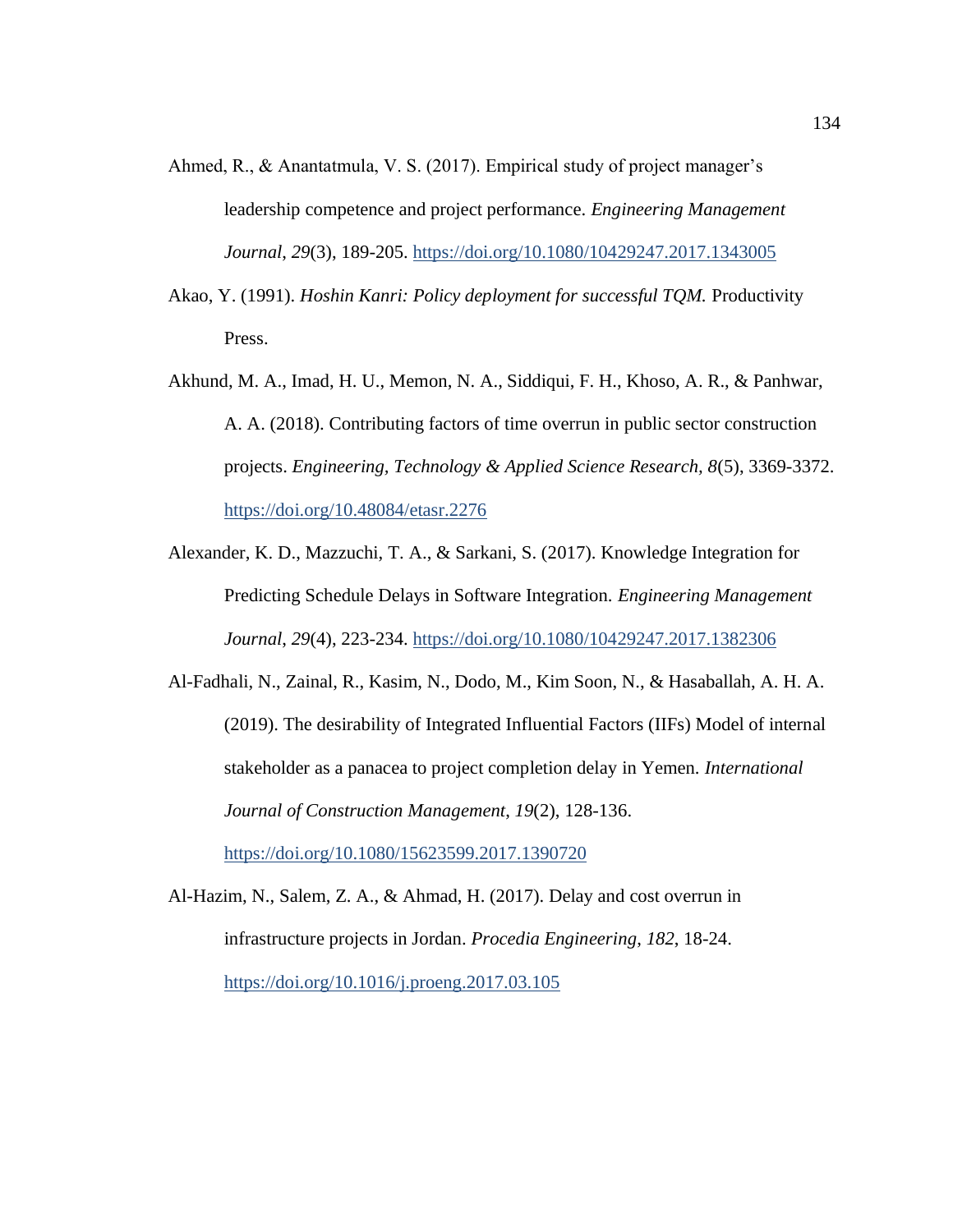Alotaibi, N. O., Sutrisna, M., & Chong, H. Y. (2016). Guidelines of using project management tools and techniques to mitigate factors causing delays in public construction projects in the Kingdom of Saudi Arabia. *Journal of Engineering, Project & Production Management, 6*(2), 90-103.

<https://doi.org/10.32738/jeppm.201607.0003>

Al Sudairi, T., AL-Karaghouli, W., and Eldabi, T. (2013). Alignment of large project management process to business strategy: A review and conceptual framework. *Journal of Enterprise Information Management, 26(5), 596-615.*

<https://doi.org/10.1108/JEIM-07-2013-0050>

- Alvarenga, J., Branco, R., Guedes, A., Soares, C., & Silva, W. (2019). The project manager core competencies to project success. *International Journal of Managing Projects in Business, 3*(8), 13-19.<https://doi.org/10.1108/IJMPB-12-2018-0274>
- Amandin, M. M., & Kule, J. W. (2016). Project delays on cost overrun risks: A study of Gasabo district construction projects Kigali, Rwanda. *ABC Journal of Advanced Research*, *5*(1), 21-34. <https://doi.org/10.18034/abcjar.v5i1.55>
- Ames, H., Glenton, C., & Lewin, S. (2019). Purposive sampling in a qualitative evidence synthesis: a worked example from a synthesis on parental perceptions of vaccination communication. *BMC Medical Research Methodology*, *19*(1), 26. <https://doi.org/10.1186/s12874-019-0665-4>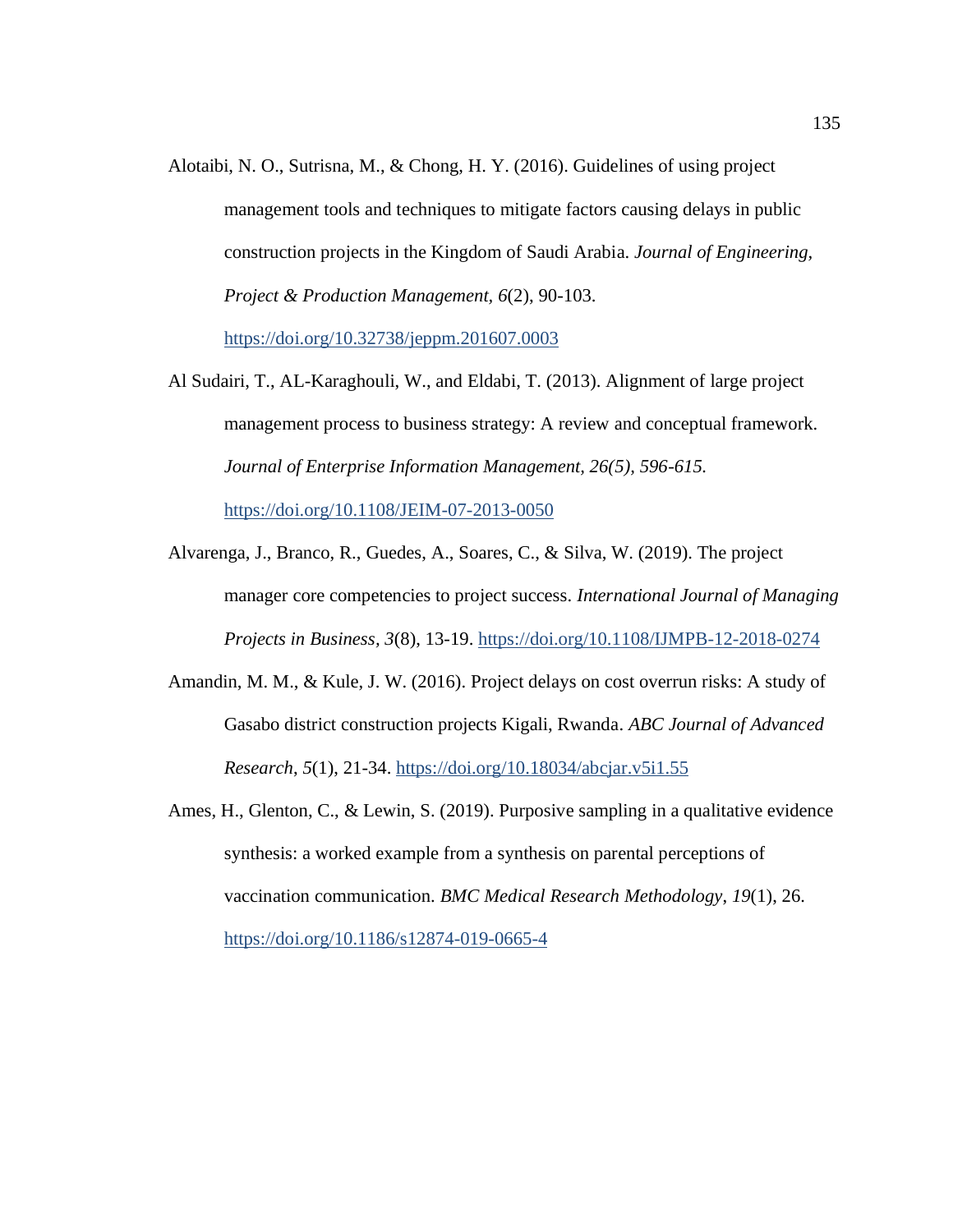- Amoatey, C. T., & Ankrah, A. N. O. (2017). Exploring critical road project delay factors in Ghana. *Journal of Facilities Management*, *15*(2), 110–127. <https://doi.org/10.1108/JFM-09-2016-0036>
- Anandarajan, M., & Harrison, T. D. (2019). Aligning business strategies and analytics: bridging between theory and practice. In *Aligning business strategies and analytics* (pp. 1-7). Springer. [https://doi.org/10.1007/978-3-319-93299-6\\_1](https://doi.org/10.1007/978-3-319-93299-6_1)
- Andersen, E. S. (2016). Do project managers have different perspectives on project management? *International Journal of Project Management*, *34*(1), 58-65. <https://doi.org/10.1016/j.ijproman.2015.09.007>
- Anderson, C. (2010). Presenting and evaluating qualitative research. *American Journal of Pharmaceutical Education, 74*(8), 1-7.<https://doi.org/10.5688/aj7408141>
- Armstrong, C. S., & Kepler, J. D. (2018). Theory, research design assumptions, and causal inferences. *Journal of Accounting & Economics*, *66*(2–3), 366–373. <https://doi.org/10.1016/j.jacceco.2018.08.012>
- Aydin, M. N., & Dilan, E. (2017). Project management method adoption: A service industry case study. *International Journal of Information Technology Project Management*, *8*(2), 17-33. <https://doi.org/10.4018/IJITPM.2017040102>
- Azzali, S., & Tomba, M. (2018). Middle East insights. Retrieved from https://mei.nus.edu.sg/wp-content/uploads/2018/03/Qatar-construction-1.pdf
- Ballesteros-Sánchez, L., Ortiz-Marcos, I., & Rodríguez-Rivero, R. (2019). The Impact of Executive Coaching on Project Managers' Personal Competencies. *Project*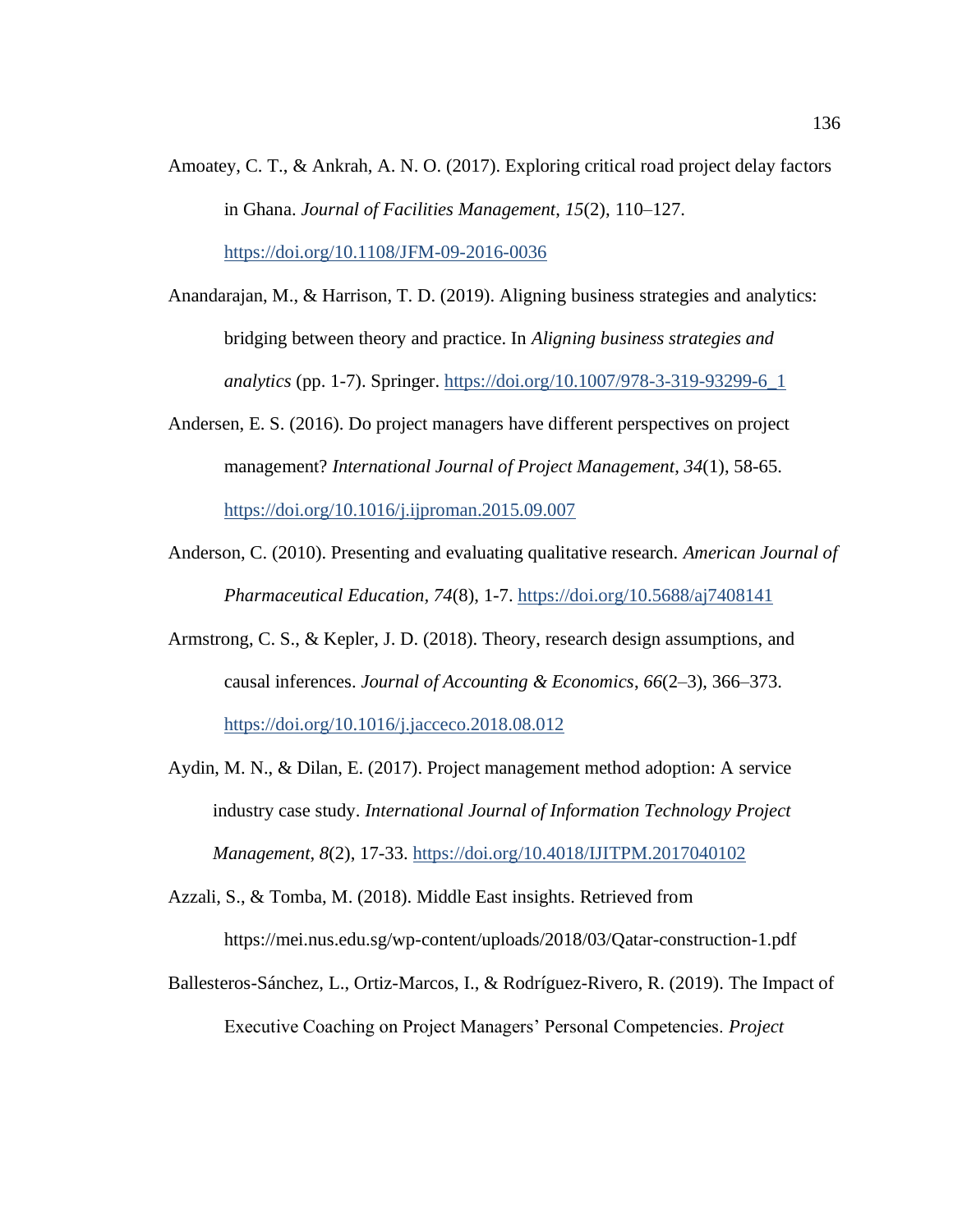*Management Journal*, *50*(3), 306-321.

https://doi.org/10.1177/8756972819832191

Barnes, J. A. (1989). Privacy, ethics and social science research. In I. L. Horowitz (Ed.), *Persuasions and Prejudices* (pp. 447-450). Routledge.

<https://doi.org/10.4324/9781315126302>

- Banihashemi, S., Hosseini, M. R., Golizadeh, H., & Sankaran, S. (2017). Critical success factors (CSFs) for integration of sustainability into construction project management practices in developing countries. *International Journal of Project Management*, *35*(6), 1103-1119.<https://doi.org/10.1016/j.ijproman.2017.01.014>
- Baxter, P., & Jack, S. (2008). Qualitative case study methodology: Study design and implementation for novice researchers. *Qualitative Report*, *13*(4), 544–559. <https://doi.org/10.46743/2160-3715/2008.1573>
- Bell, E., Bryman, A., & Harley, B. (2018). *Business research methods.* Oxford University Press.
- Berger, R. (2015). Now I see it, now I don't: Researcher's position and reflexivity in qualitative research. *Qualitative Research*, *15*(2), 219–234. <https://doi.org/10.1177/1468794112468475>
- [Boddy, C. R.](https://www.emerald.com/insight/search?q=Clive%20Roland%20Boddy) (2016), Sample size for qualitative research. *[Qualitative Market](file:///C:/Users/degraftgyan/Downloads/Qualitative%20Market%20Research)  [Research](file:///C:/Users/degraftgyan/Downloads/Qualitative%20Market%20Research)*,19(4) 426-432.<https://doi.org/10.1108/QMR-06-2016-0053>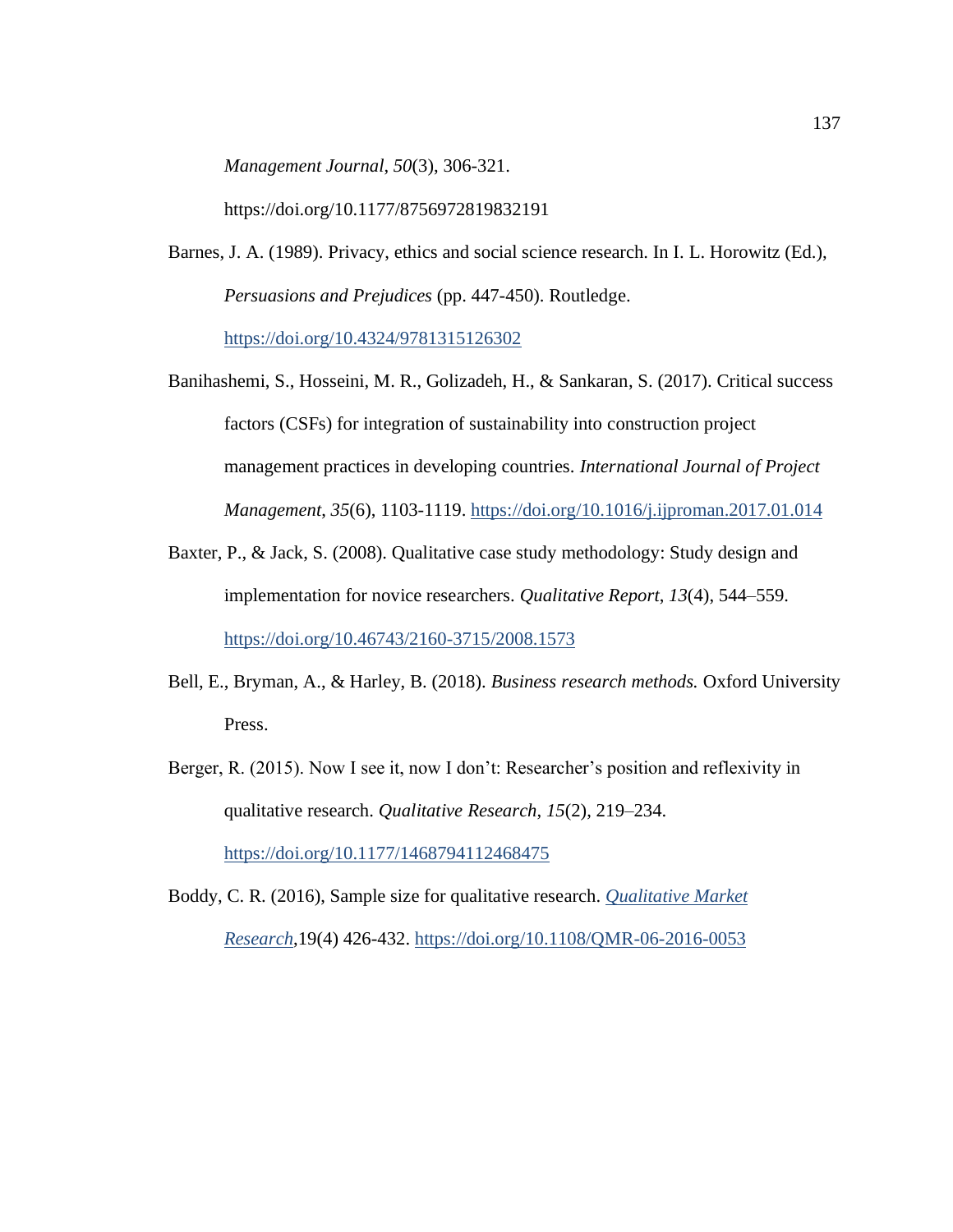- Birt, L., Scott, S., Cavers, D., Campbell, C., & Walter, F. (2016). Member checking: a tool to enhance trustworthiness or merely a nod to validation? *Qualitative Health Research*, *26*(13), 1802-1811.<https://doi.org/10.1177/1049732316654870>
- Bonett, D. G. (2012). Replication-extension studies. Current Directions in Psychological Science, 21(6), 409-412. doi:10.1177/0963721412459512
- Braun, V., & Clarke, V. (2006). Using thematic analysis in psychology. *Qualitative Research in Psychology*, *3*(2), 77–101.

<https://doi.org.ezp.waldenulibrary.org/10.1191/1478088706qp063oa>

- Bredillet, C., Tywoniak, S., & Tootoonchy, M. (2018). Exploring the dynamics of project management office and portfolio management co-evolution: A routine lens. *International Journal of Project Management*, *36*(1), 27-42. <https://doi.org/10.1016/j.ijproman.2017.04.017>
- Bree, R. T., & Gallagher, G. (2016). Using Microsoft Excel to code and thematically analyse qualitative data: a simple, cost-effective approach. *AISHE-J: The All Ireland Journal of Teaching and Learning in Higher Education*, *8*(2).
- Burrell, D. N. (2019). Assessing the Value of Executive Leadership Coaches for Cybersecurity Project Managers. *International Journal of Human Capital and Information Technology Professionals (IJHCITP)*, *10*(2), 20-32. https://doi.org/10.4018/IJHCITP.2019040102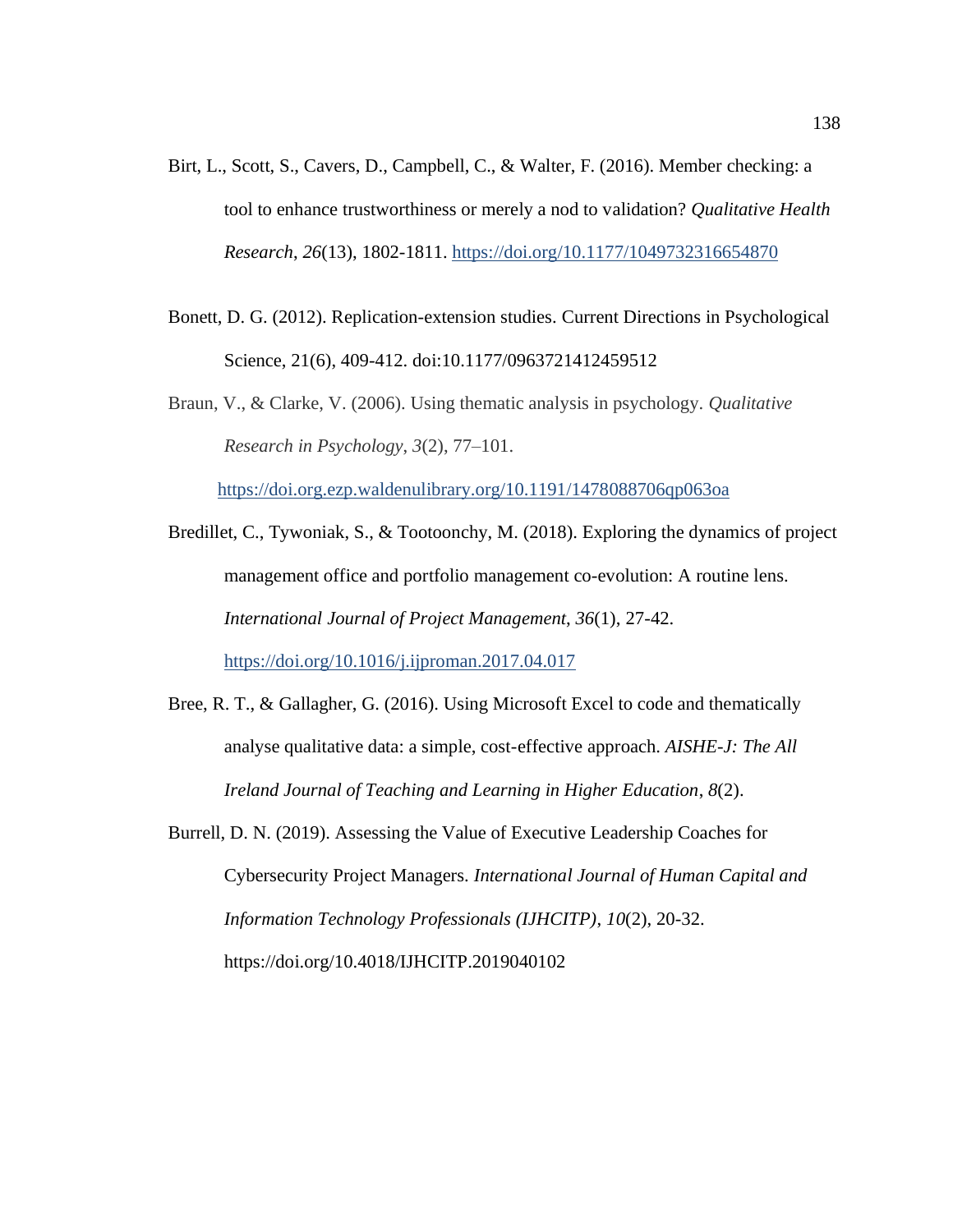- Caniëls, M. C., Chiocchio, F., & van Loon, N. P. (2019). Collaboration in project teams: The role of mastery and performance climates. *International Journal of Project Management*, *37*(1), 1-13. https://doi.org/10.1016/j.ijproman.2018.09.006
- Cassell, C. (2018). "Pushed beyond my comfort zone:" MBA student experiences of conducting qualitative research. *Academy of Management Learning & Education*, *17*(2), 119-136. https://doi.org/10.5465/amle.2015.0016
- Cheng, F. K. (2017). *Using Email and Skype Interviews with Marginalized Participants*. SAGE Publications Ltd.
- Clark, K. R., & Vealé, B. L. (2018). Strategies to enhance data collection and analysis inqualitative research. *Radiologic Technology*, *89*(5), 482CT-485CT.
- Cleveland, S., & Cleveland, M. (2020). Leadership Competencies for Sustained Project Success. *International Journal of Applied Management Theory and Research (IJAMTR)*, *2*(1), 35-47. https://doi.org/10.4018/IJAMTR.2020010103
- Cole, C. (2017). Project management evolution to improve economic success of infrastructure projects. In E. Tome, G. Neumann, & V. Kneživić (Eds.), *Proceedings of the International Conference Theory and Applications in the Knowledge Economy, Zagreb, Croatia* (pp. 483-497). Verlag.
- Coffie, G.H., Aigbavboa, C.O. & Thwala, W.D. Modelling construction completion cost in Ghana public sector building projects. *Asian J Civ Eng* **20,** 1063–1070 (2019). https://doi.org/10.1007/s42107-019-00165-7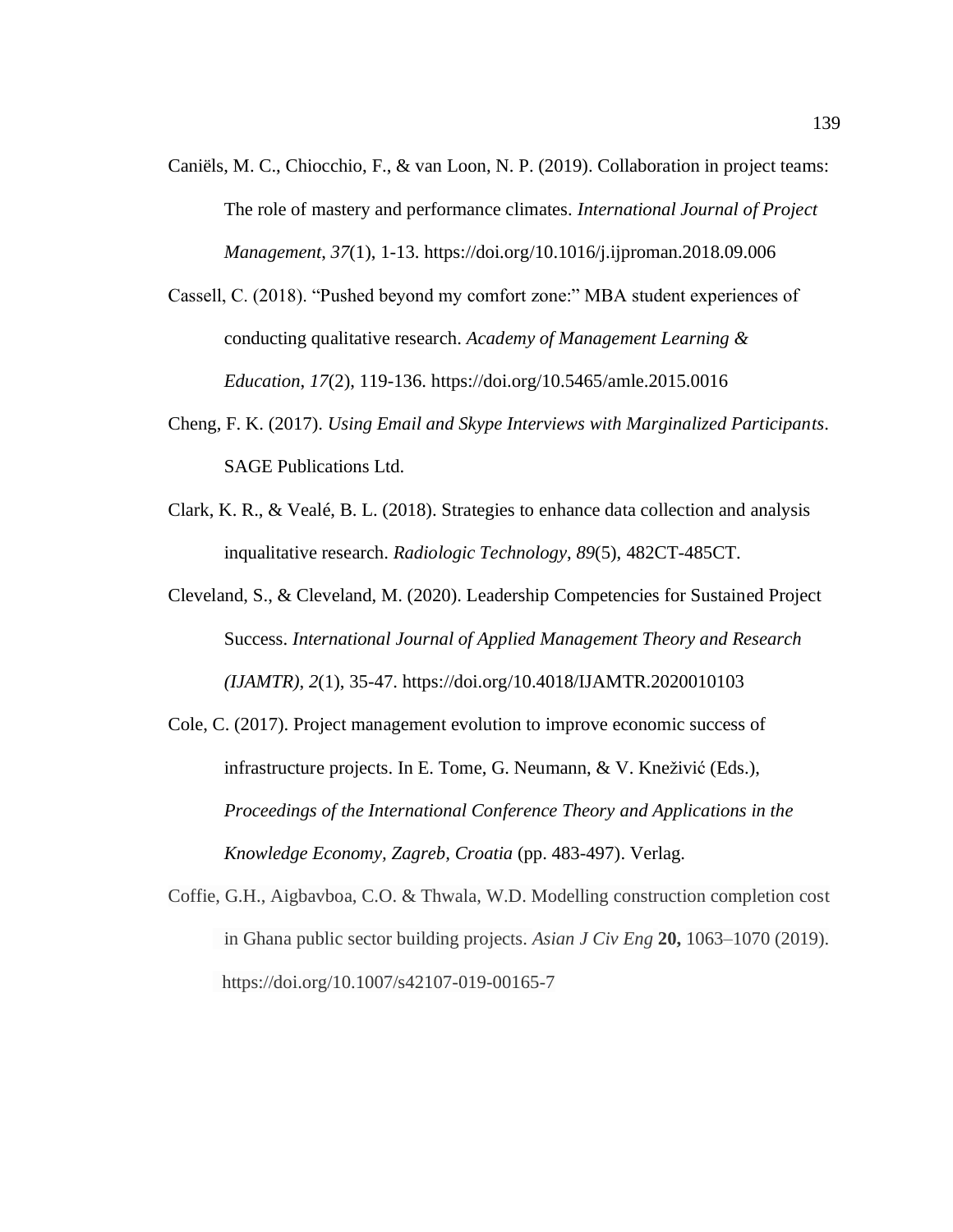Cooper, K., & White, R. E. (2012). *Qualitative research in the postmodern era: Contexts of qualitative research.* Springer.

- Deep, S., Gajendran, T., & Jefferies, M. (2020). Factors Influencing Power and Dependence for Collaboration among Construction Project Participants. *Journal of Legal Affairs and Dispute Resolution in Engineering and Construction*, *12*(2), 65-67. [https://doi.org/0.1061/\(asce\)la.1943-4170.0000362](https://doi.org/0.1061/(asce)la.1943-4170.0000362)
- Damoah, I. S., & Akwei, C. (2017). Government project failure in Ghana: A multidimensional approach. *International Journal of Managing Projects in Business*, *10*(1), 32–59. <https://doi.org/10.1108/ijmpb-02-2016-0017>
- Damoah, I. S., & Kumi, D. K. (2018). Causes of government construction projects failure in an emerging economy. *International Journal of Managing Projects in Business, 11*(3), 558.<https://doi.org/10.1108/IJMPB-04-2017-0042>
- Dastyar, B., Esfahani, A. F., Askarifard, M., & MonirAbbasi, A., (2018). Identification, Prioritization and Management of Construction Project Claims. *Journal of Engineering, Project, and Production Management, 8(*2*),* 90-96. <https://doi.org/10.32738/jeppm.201807.0004>
- Davis, B., & Ozanne, J. L. (2018). Risky research? How relational engagement in research can mitigate harm and enhance benefits. *Journal of the Association for Consumer Research, 3*(1), 7-15.<https://doi.org/10.1086/695669>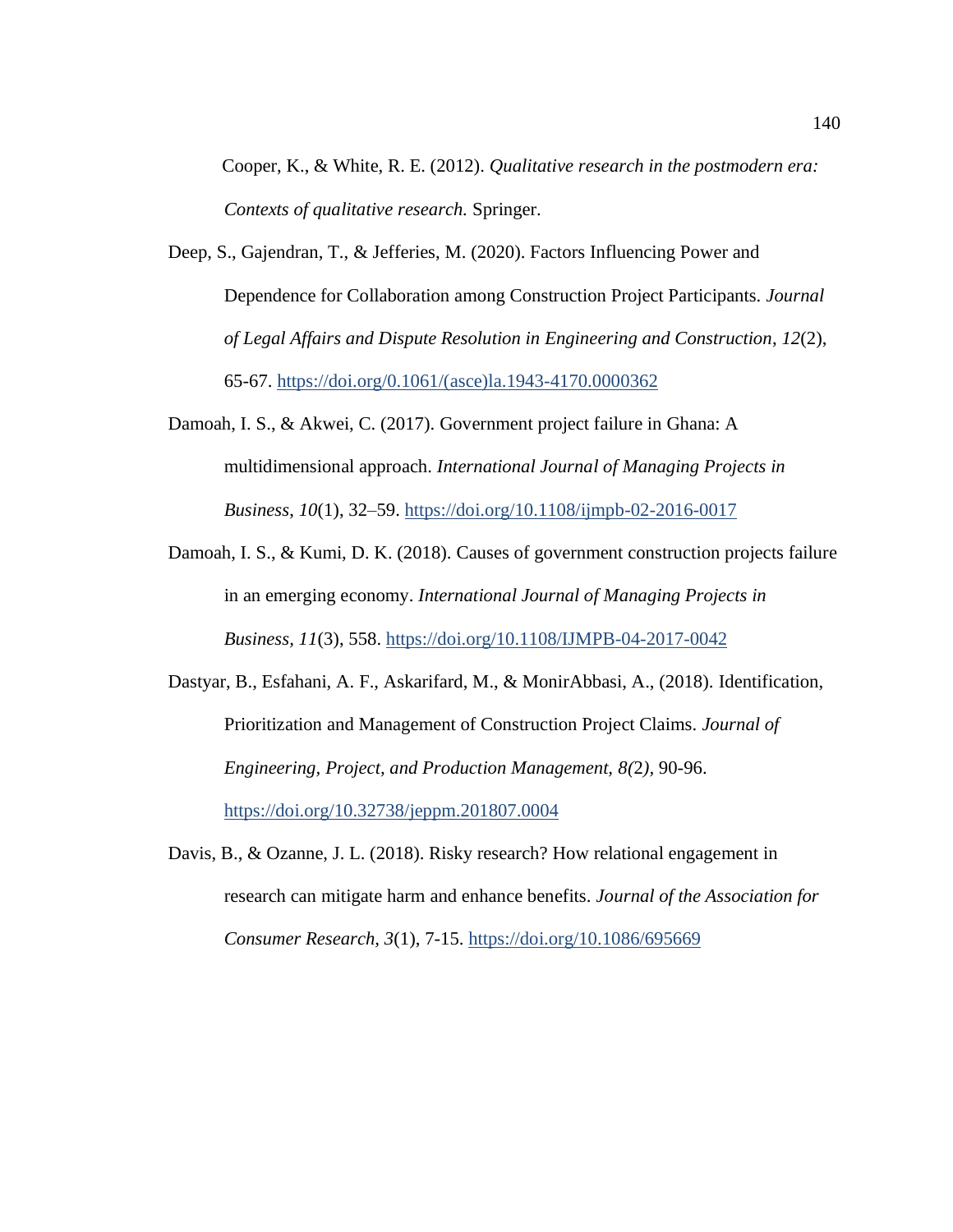- Darling, E. J., & Whitty, S. J. (2016). The project management office: It's just not what it used to be. *International Journal of Managing Projects in Business*, *9*(2), 282- 308. <https://doi.org/10.1108/IJMPB-08-2015-0083>
- Derakhshan, R., Turner, R., & Mancini, M. (2019). Project governance and stakeholders: a literature review. *International Journal of Project Management*, *37*(1), 98-116. <https://doi.org/10.1016/j.ijproman.2018.10.007>
- Djukic, M., Jovanoski, I., Ivanovic, O. M., Lazic, M., & Bodroza, D. (2016). Cost-benefit analysis of an infrastructure project and a cost-reflective tariff: A case study for investment in wastewater treatment plants in Serbia. *Renewable and Sustainable Energy Reviews, 59,* 1419-1425.<https://doi.org/10.1016/j.rser.2016.01.050>
- Drouin, N., & Sankaran, S. (2017). Project teams and their role in organizational project management. In S. Sankaran, R. Müller, & N. Drouin (Eds.), *Cambridge handbook of organizational project management*. Cambridge University Press.
- Dziekoński, K. (2017). Project managers' competencies model for construction industry in Poland. *Procedia Engineering*, *182*, 174–181.

<https://doi.org/10.1016/j.proeng.2017.03.157>

- Eisenhardt, K., & Graebner, M. (2007). Theory building from cases: Opportunities and challenges. *Academy of Management Journal, 50*(1), 25-32. <https://doi.org/10.5465/amj.2007.24160888>
- Eriksson, P. E., Larsson, J., & Pesämaa, O. (2017). Managing complex projects in the infrastructure sector: A structural equation model for flexibility-focused project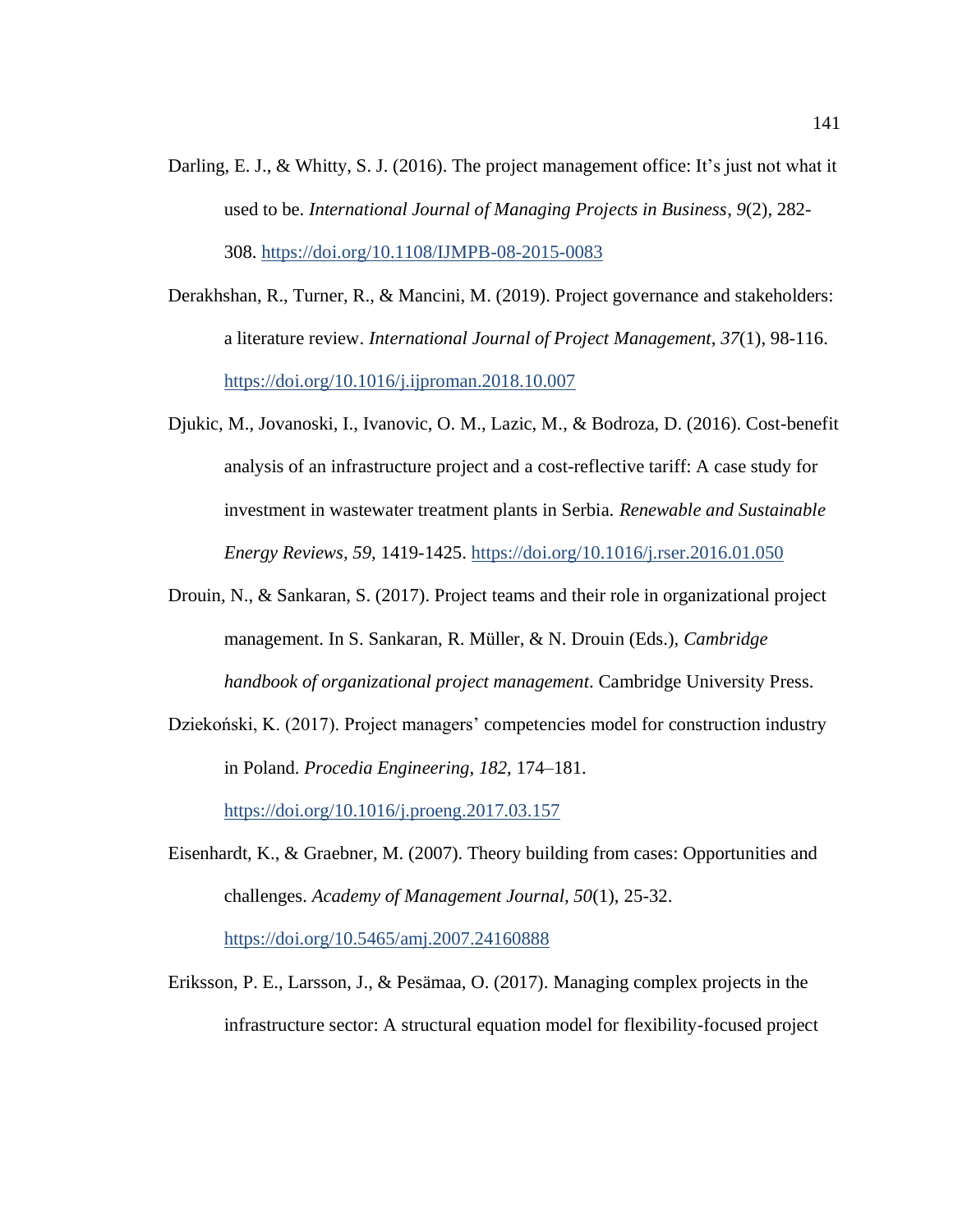management. *International Journal of Project Management, 35,* 1512–1523. <https://doi.org/10.1016/j.ijproman.2017.08.015>

- Evans, C., & Lewis, J. (2018). *Analysing semi-structured interviews using thematic analysis: exploring voluntary civic participation among adults*. SAGE Publications.
- Famiyeh, S., Amoatey, C. T., Adaku, E., & Agbenohevi, C. S. (2017). Major causes of construction time and cost overruns: A case of selected educational sector projects in Ghana. *Journal of Engineering, Design and Technology*, *15*(2), 181-198. <https://doi.org/10.1108/JEDT-11-2015-0075>
- Fernandes, G., Pinto, E. B., Araújo, M., & Machado, R. J. (2018). The roles of a Programme and Project Management Office to support collaborative universities– industry R&D. *Total Quality Management & Business Excellence*, *2*(7), 1-26. https://doi.org/10.1080/14783363.2018.1436963
- Floris, M., & Cuganesan, S. (2019). Project leaders in transition: Manifestations of cognitive and emotional capacity. *International Journal of Project Management*, *37*(3), 517-532.<https://doi.org/10.1016/j.ijproman.2019.02.003>
- Fusch, P. I., & Ness, L. R. (2015). Are we there yet? Data saturation in qualitative research. *The Qualitative Report, 20*(9), 1408–1416. <https://doi.org/10.1177/1468794107085301>
- García-Melón, M., Poveda-Bautista, R., & Del Valle M., J. L. (2015). Using the strategic relative alignment index for the selection of portfolio projects application to a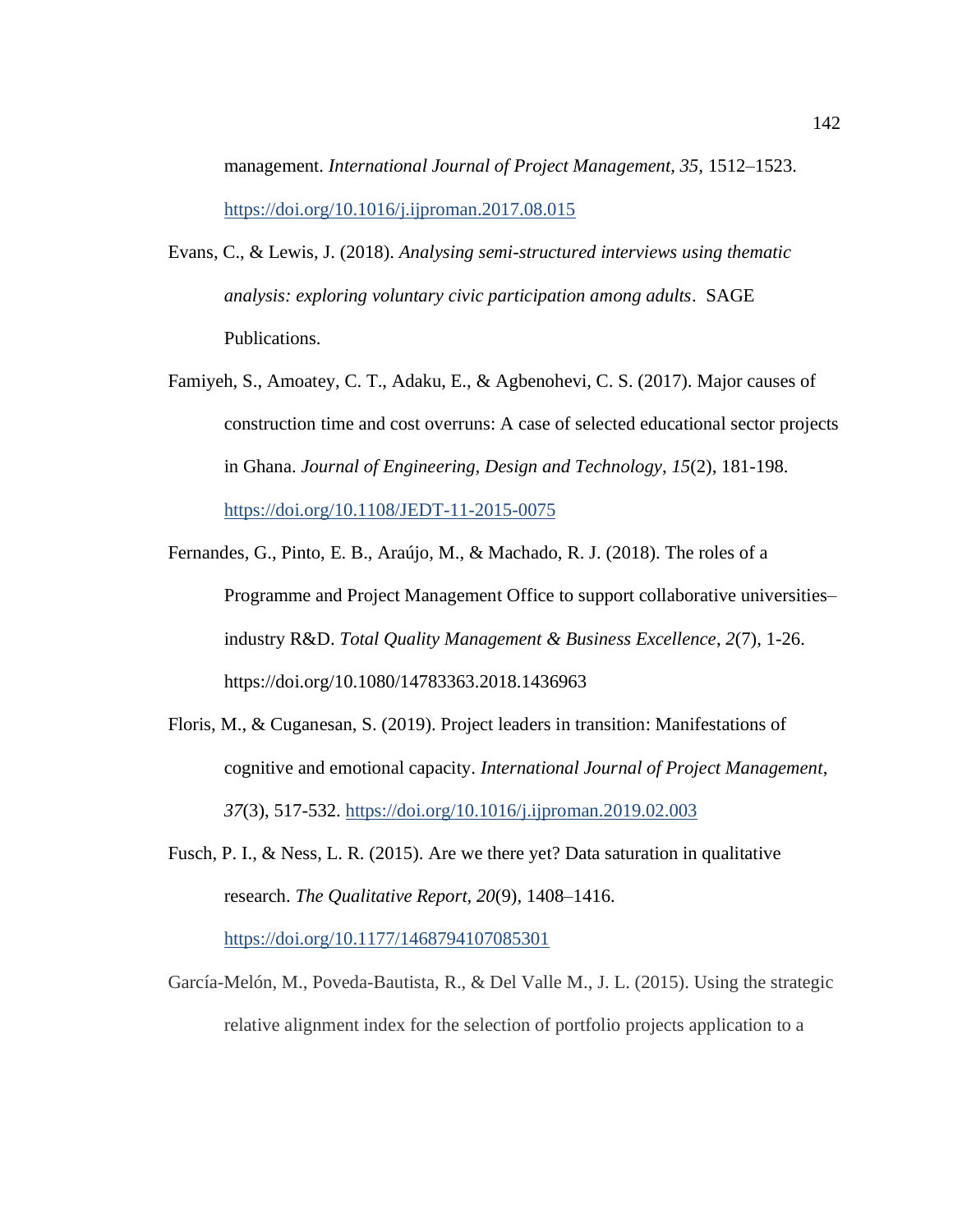public Venezuelan Power Corporation. *International Journal of Production Economics*, *170*(Part A), 54–66. [https://doi-](https://doi-/)

org.ezp.waldenulibrary.org/10.1016/j.ijpe.2015.08.023

- Gbangou, L. P. D., & Rusu, L. (2016). Factors Hindering Business-IT Alignment in the Banking Sector of a Developing Country. *Procedia Computer Science*, *100*, 280- 288. <https://doi.org/10.1016/j.procs.2016.09.156>
- Gbahabo, P., & Samuel, A. O. (2017, January). Effects of Infrastructure Project Cost Overruns and Schedule Delays in Sub-Saharan Africa. In *The 11th International Conference on Social Sciences, Helsinki, Finland* (pp. 20-21).
- Gbahabo, P. T., & Ajuwon, O. S. (2017). Effects of project cost overruns and schedule delays in Sub-Saharan Africa. *European Journal of Interdisciplinary Studies, 7*(2), 46-59.<https://doi.org/10.26417/ejis.v7i2>
- Gelinas, L., Pierce, R., Winkler, S., Cohen, I. G., Lynch, H. F., & Bierer, B. E. (2017). Using social media as a research recruitment tool: Ethical issues and recommendations. *The American Journal of Bioethics*, *17*(3), 3-14. <https://doi.org/10.1080/15265161.2016.1276644>
- Giordani da Silveira, W., Pinheiro de Lima, E., Gouvea da Costa, S. E., & Deschamps, F. (2017). Guidelines for Hoshin Kanri implementation: Development and discussion. *Production Planning & Control*, *28*(10), 843-859.

<https://doi.org/10.1080/09537287.2017.1325020>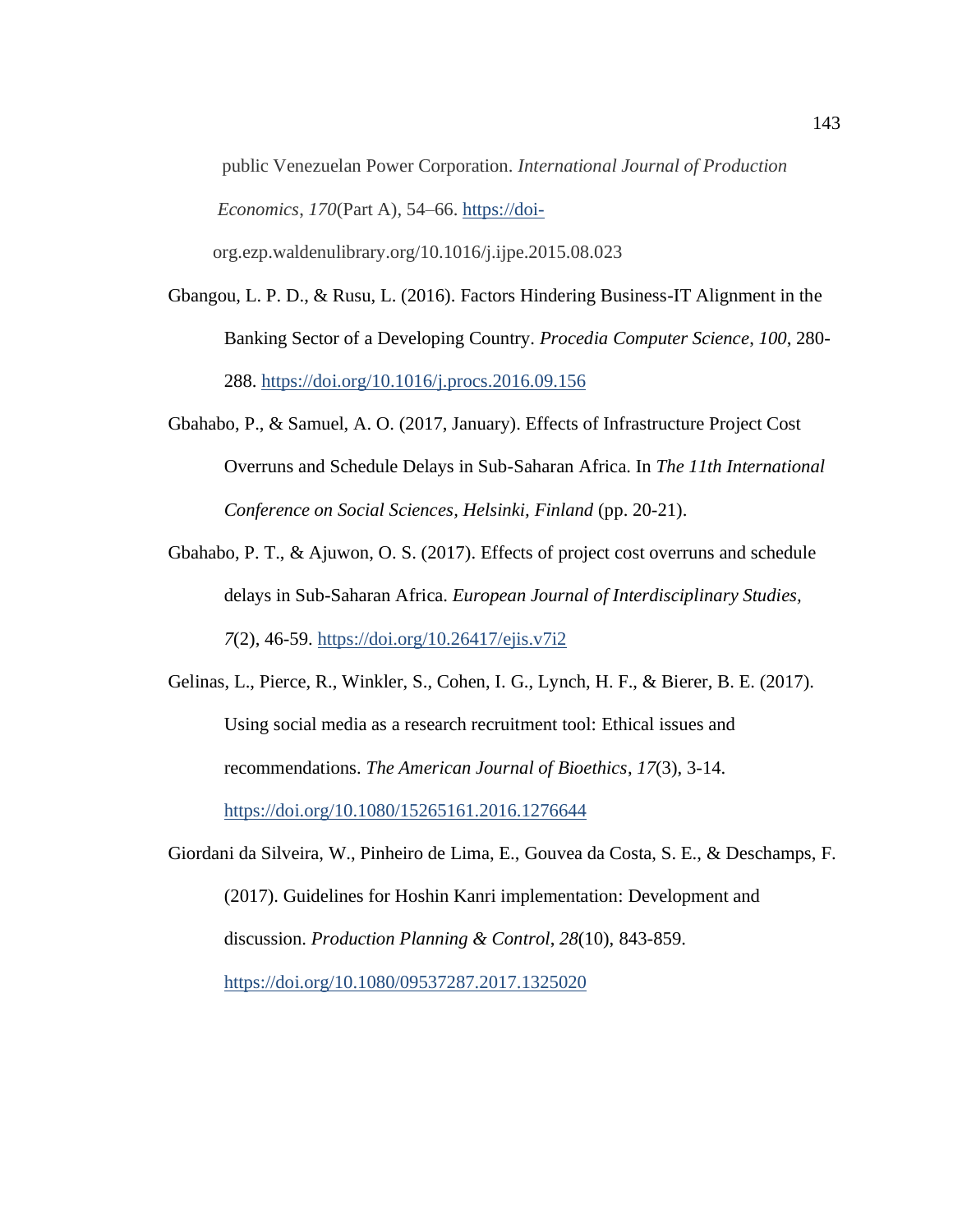- Glenna, L., Hesse, A., Hinrichs, C., Chiles, R., & Sachs, C. (2019). Qualitative research ethics in the big data era. *American Behavioral Scientist*, *63*(5), 560–583. <https://doi.org/10.1177/0002764219826282>
- Gomes, J., & Romão, M. (2016). Improving project success: A case study using benefits and project management. *Procedia Computer Science*, *100*, 489-497. <https://doi.org/10.1016/j.procs.2016.09.187>
- Grady, C. (2019). The contribution of ethics review to protection of human participants: Comment on "Measuring the quality and performance of institutional review boards". *Journal of Empirical Research on Human Research Ethics*, *14*(3), 197- 199.<https://doi.org/10.1177/1556264619837774>
- Guion, L. A., Diehl, D. C., & McDonald, D. (2011). *Triangulation: Establishing the validity of qualitative studies* (Publication no. FCS6014).
- Guimaraes, A., & Wang, Z. J. (2017). Project management office to the rescue: Aligning workforce and resources with library vision and delivering results. In B. R. Bernhardt, L. H. Hinds, & K. P. Strauch (Eds.), *Roll with the times or the times roll over you: Charleston Conference proceedings 2016.* Purdue University Press. <https://doi.org/10.5703/1288284316473>
- Guimaraes, A., McGowan, L., VanNevel, M., & Wang, Z. (2018). The value of full-time project management positions: PMO nuts and bolts at Hesburgh Libraries. *Project Management in the Library Workplace, 38*(6)*,* 199-228. <https://doi.org/10.1108/S0732-067120180000038015>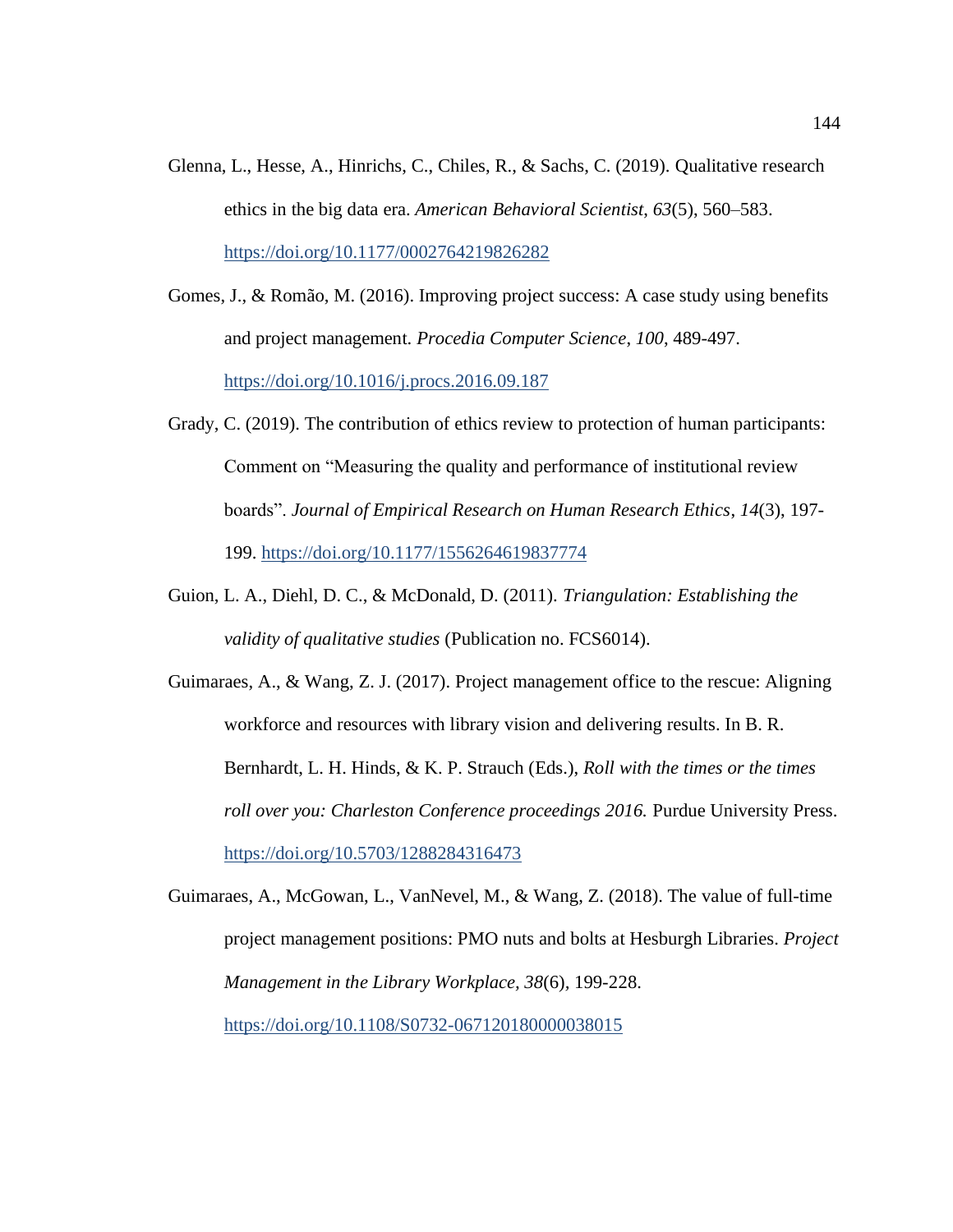- Gunduz, M., & Maki, O. L. (2018). Assessing the Risk Perception of Cost Overrun through Importance Rating. *Technological & Economic Development of Economy*, *24*(5), 1829–1844.<https://doi.org/10.3846/20294913.2017.1321053>
- Haas, M., & Cummings, J. (2015). Barriers to knowledge seeking within MNC teams: Which differences matter most? *Journal of International Business Studies 46***,** 36– 62.<https://doi.org/10.1057/jibs.2014.37>
- Habibi, M., Kermanshachi, S., & Safapour, E. (2018, April 2-4). Engineering, procurement and construction cost and schedule performance leading indicators: state-of-the-art review. In C. Wang, C. Harper, Y. Lee, R. Harris, & C. Berryman (Eds.), *Proceedings of Construction Research Congress, New Orleans, Louisiana.* ASCE. <https://doi.org/10.1061/9780784481271.037>
- Hadi, M. A., & Closs, S. J. (2016). Ensuring rigour and trustworthiness of qualitative research in clinical pharmacy. *International Journal of Clinical Pharmacy*, *38*(3), 641-646. https://doi.org/10.1007/s11096-015-0237-6
- Hamid, W. J., & Waterman, A. (2018). Analysis of the main causes of cost overruns in construction industry in developing countries and the UK. *International Review of Civil Engineering*, *9*(3), 105-113. <https://doi.org/10.15866/irece.v9i3.14525>
- Harkiolakis, N. (2017). *Quantitative research methods: From theory to publication.* Create Space.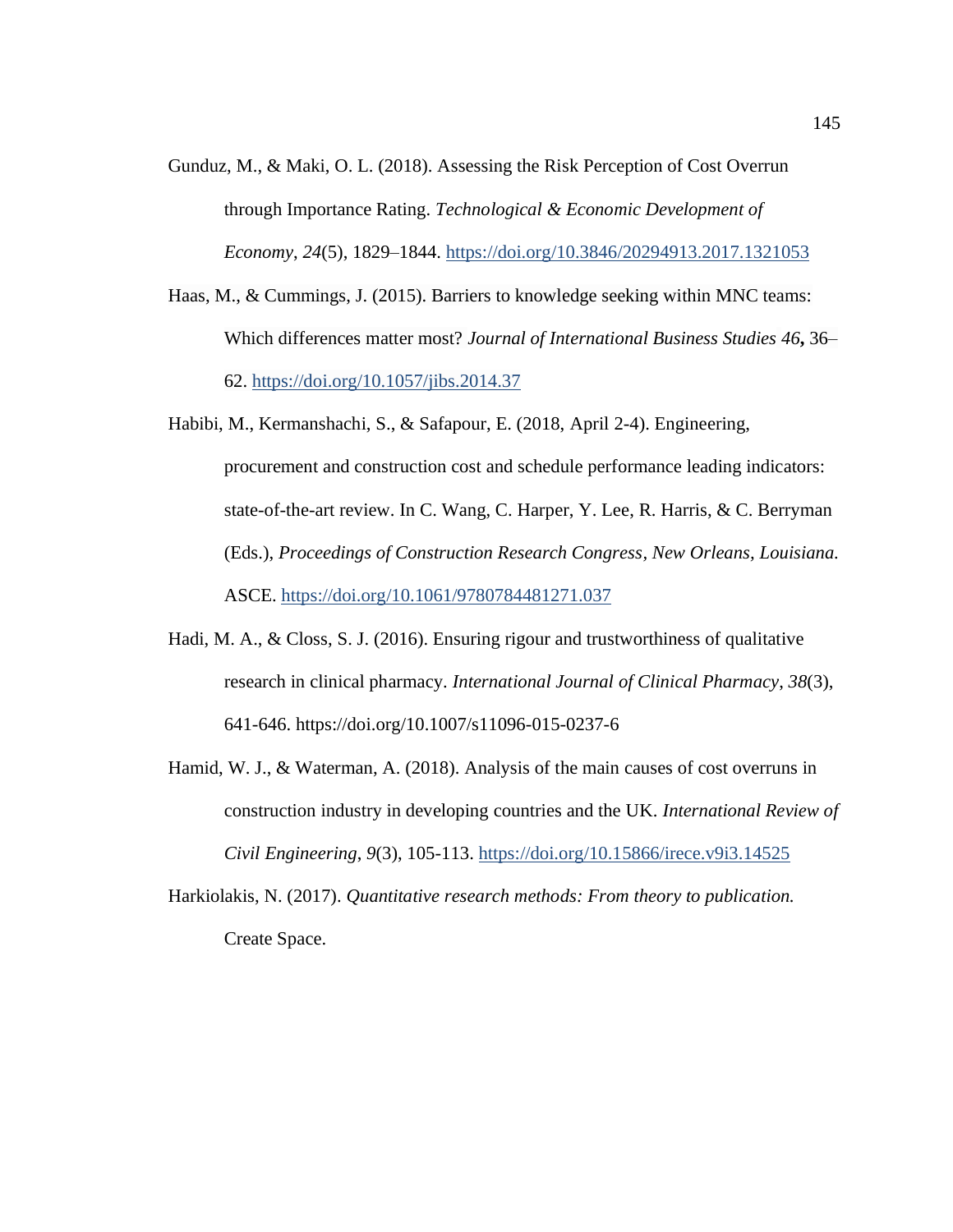Heravi, G., & Mohammadian, M. (2017). Cost overruns and delay in municipal construction projects in developing countries. *AUT Journal of Civil Engineering*, *1*(1), 31-38. <https://doi.org/10.22060/CEEJ.2017.12189.5163>

Honig, B., Lampel, J., Siegel, D., & Drnevich, P. (2017). Special Section on Ethics in Management Research: Norms, Identity, and Community in the 21st Century. *Academy of Management Learning & Education*, *16*(1), 84–93. <https://doi.org/10.5465/amle.2017.0023>

- Hopkins, R. M., Regehr, G., & Pratt, D. D. (2017). A framework for negotiating positionality in phenomenological research. *Medical Teacher*, *39*(1), 20-25. <https://doi.org/10.1080/0142159X.2017.1245854>
- Hyväri, I. (2016). Roles of top management and organizational project management in the effective company strategy implementation. *Procedia-Social and Behavioral Sciences*, *226*, 108-115. <https://doi.org/10.1016/j.sbspro.2016.06.168>
- Hudson, E. A. (2015). *Economic growth: facts, effects, processes and theory*. Vernon Press.
- Ilmudeen, A., Bao, Y., & Alharbi, I. M. (2019). How does business-IT strategic alignment dimension impact on organizational performance measures: Conjecture and empirical analysis. *Journal of Enterprise Information Management*, *32*(3), 457-476.<https://doi.org/10.1108/JEIM-09-2018-0197>
- Jovanović P. M., & Jovanović F. P. (2018). New roles of a project manager. *Tehnika, 73(*2*),* 270-275.<https://doi.org/10.5937/tehnika1802270j>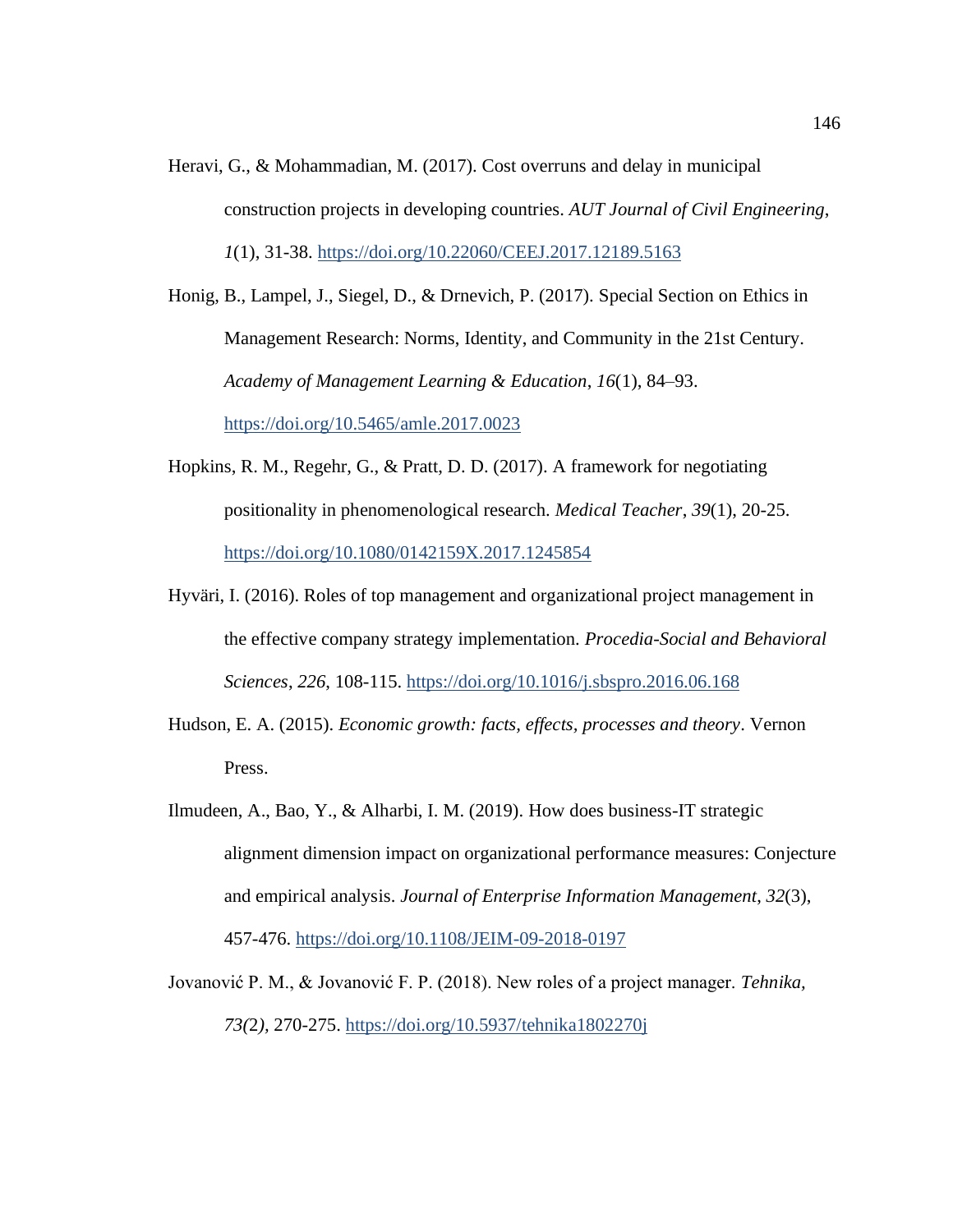Kangasniemi, M. (2016). Systematic methodological review: Developing a framework for a qualitative semi‐structured interview guide. *Journal of Advanced Nursing*, *72*(12), 2954-2965.<https://doi.org/10.1111/jan.13031>

Kangwa, J., & Ebohon, O. J. (2019). Exploring the perceptions of construction SMEs on

appropriate supporting policies for growth and development by the Qatari government for effective participation in infrastructure procurement and delivery for the 2022 World Cup. Association of Schools of Construction of Southerns Africa, 12, 35-61. Retrieved from http://researchopen.lsbu.ac.uk/2898/

- Kerzner, H. R. (2014). *Project management best practices: achieving global excellence*. John Wiley & Sons, 2014.
- King, D. B., O'Rourke, N., & DeLongis, A. (2014). Social media recruitment and online data collection: A beginner's guide and best practices for accessing lowprevalence and hard-to-reach populations. *Canadian Psychology/Psychologie canadienne*, *55*(4), 240. <https://doi.org/10.1037/a0038087>

Klar, S., & Leeper, T. J. (2019). Identities and intersectionality: A case for purposive sampling in survey-experimental research. In P. Lavrakus, M. Traugott, C. Kennedy, A. Holbrook, E. de Leeuw, & B. West (Eds.), *Experimental methods in survey research: Techniques that combine random sampling with random assignment* (pp. 419-433). John Wiley & Sons. <https://doi.org/10.1002/9781119083771.ch21>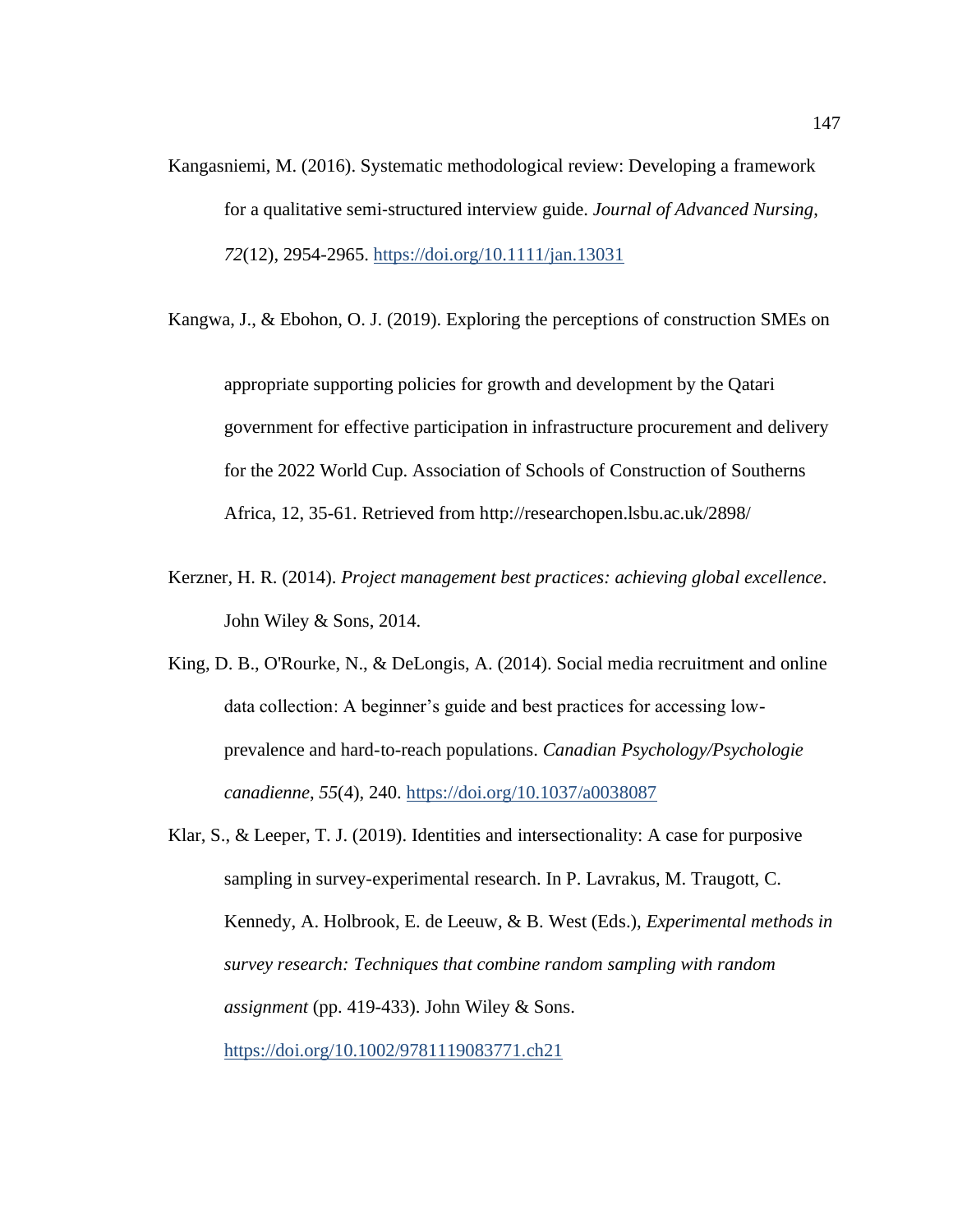Ko, J., & Kim, D. (2019). The effects of maturity of project portfolio management and business alignment on PMO efficiency. *Sustainability*, *11*(1), 238. <https://doi.org/10.3390/su11010238>

Kopmann, J., Kock, A., Killen, C. P., & Gemünden, H. G. (2017). The role of project portfolio management in fostering both deliberate and emergent strategy. *International Journal of Project Management*, *35*(4), 557-570. <https://doi.org/10.1016/j.ijproman.2017.02.011>

- Korstjens, I., & Moser, A. (2018). Series: Practical guidance to qualitative research. Part 4: Trustworthiness and publishing. *European Journal of General Practice*, *24*(1), 120–124. [https://doi.org/10.1080/13814788.2017.1375092](https://doi-org.ezp.waldenulibrary.org/10.1080/13814788.2017.1375092)
- Kua, H. W. (2016). A new integrated framework for stakeholder involvement in sustainability policymaking–A multidisciplinary approach. *Sustainable Development*, *24*(5), 281-297.<https://doi.org/10.1002/sd.1629>
- Kumar, S., & Thakkar, J. J. (2017). Schedule and cost overrun analysis for R&D projects using ANP and system dynamics. *International Journal of Quality & Reliability Management, 34*(9), 1551–1567. <https://doi.org/10.1108/ijqrm-04-2016-0050>
- Lancaster, K. (2017). Confidentiality, anonymity and power relations in elite interviewing: conducting qualitative policy research in a politicised domain. *International Journal of Social Research Methodology*, *20*(1), 93-103.

<https://doi.org/10.1080/13645579.2015.1123555>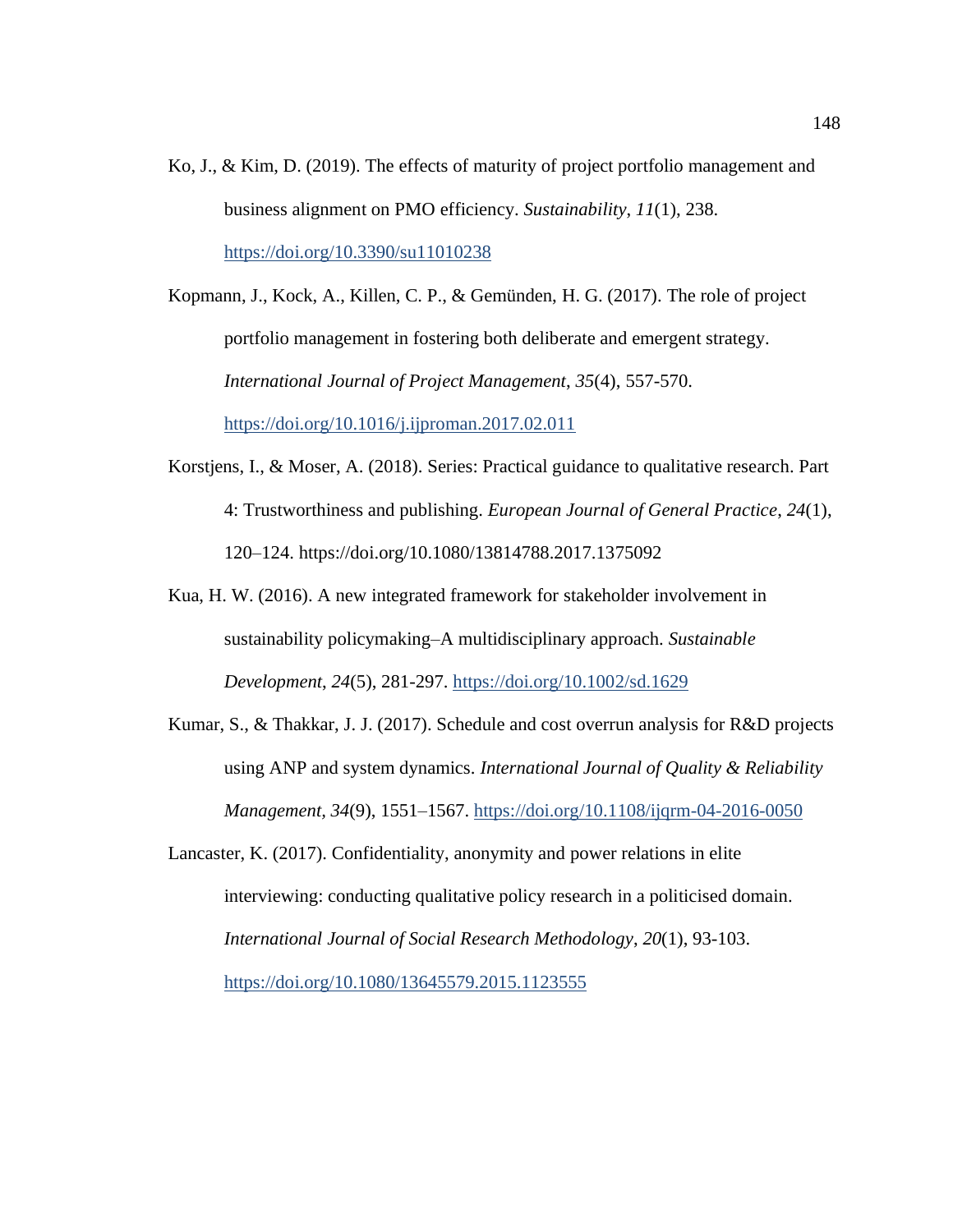- Larsson, J., Eriksson, P. E., & Pesamaa, O. (2018). The importance of hard project management and team motivation for construction project performance. *International Journal of Managing Projects in Business*, *11*(2), 275–288. <https://doi.org/10.1108/IJMPB-04-2017-0035>
- Lisak, A., & Erez, M. (2015). Leadership emergence in multicultural teams: The power of global characteristics. *Journal of World Business, 50*(1): 3–14. <https://doi.org/10.1016/j.jwb.2014.01.002>
- Lobo, M. A., Moeyaert, Cunha M., Babik I., (2017). Multiple-case design, analysis, and quality assessment for intervention research. *Journal of Neurologic Physical Therapy, 41*(3).
- Lub, V. (2015). Validity in qualitative evaluation: Linking purposes, paradigms, and perspectives. *International Journal of Qualitative Methods*, *14*(5). <https://doi.org/10.1177/1609406915621406>
- Marcus, B., Weigelt, O., Hergert, J., Gurt, J., & Gelléri, P. (2017). The use of snowball sampling for multi-source, organizational research: *Some cause for concern. Personnel Psychology, 70*(3), 635–673. <https://doi.org/10.1111/peps.12169>
- Mahat-Shamir, M., Neimeyer, R. A., & Pitcho-Prelorentzos, S. (2019). Designing indepth semi-structured interviews for revealing meaning reconstruction after loss. *Death Studies*, 1-8.<https://doi.org/10.1080/07481187.2019.1617388>
- Maqbool, R., Sudong, Y., Manzoor, N., & Rashid, Y. (2017). The impact of emotional intelligence, project managers' competencies, and transformational leadership on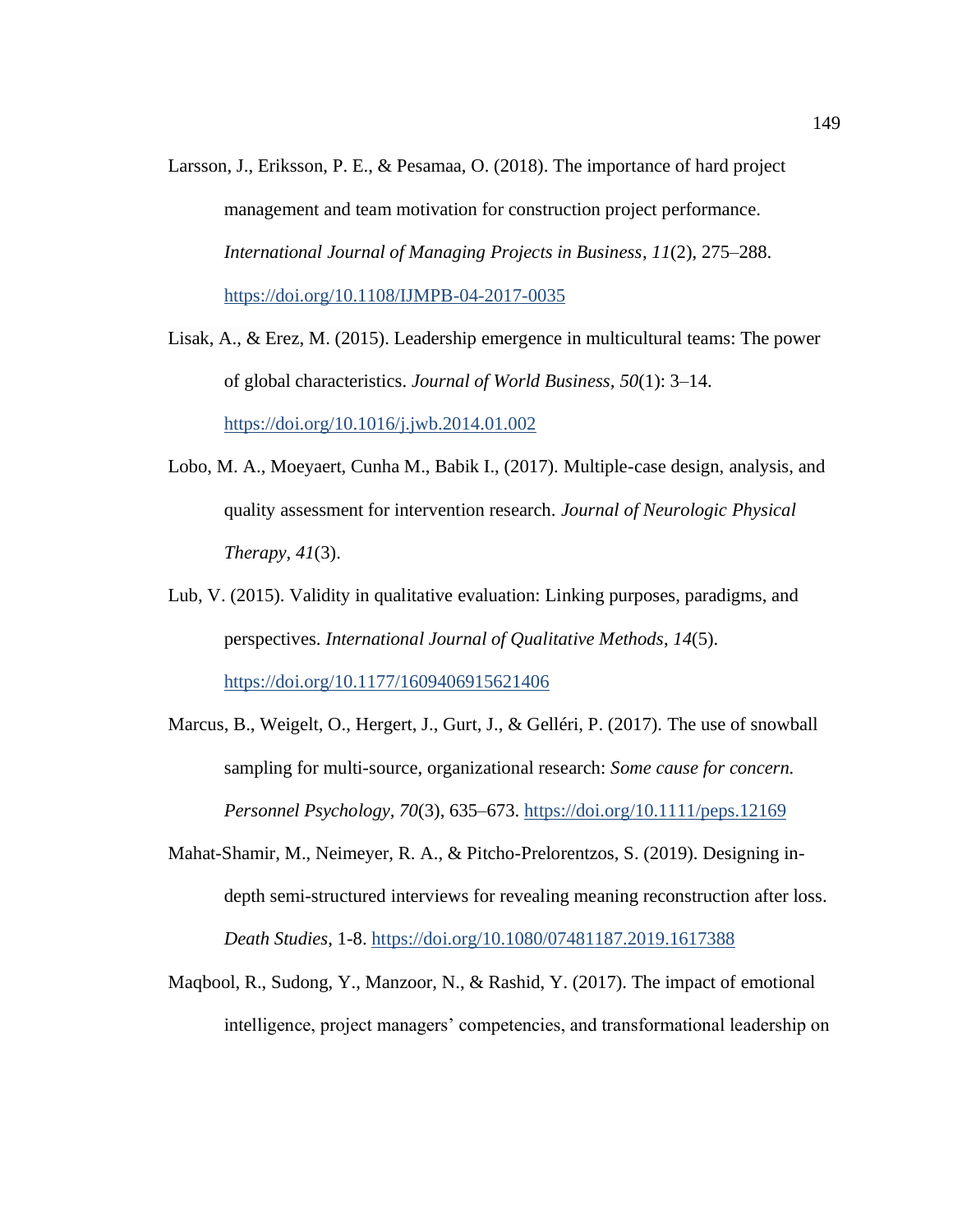project success: An empirical perspective. *Project Management Journal*, *48*(3), 58-75.<https://doi.org/10.1177/875697281704800304>

- Majeed, A. (2019). *Failure of projects in Pakistan Electron Limited due to lack of project management office* [Doctoral dissertation, Capital University].
- Mensah, C. N., Dauda, L., Boamah, K. B., & Salman, M. (2020) One district one factory policy of Ghana, a transition to a low-carbon habitable economy? *Environment, Development & Sustainability, 23,* 703–721. [https://doi.org/10.1007/s10668-020-](https://doi.org/10.1007/s10668-020-00604-5) [00604-5](https://doi.org/10.1007/s10668-020-00604-5)
- Merriam, S. B., & Tisdell, E. J. (2015). *Qualitative research: A guide to design and implementation* (4th ed.). Jossey-Bass.
- Melander, A., Löfving, M., Andersson, D., Elgh, F., & Thulin, M. (2016). Introducing the Hoshin Kanri strategic management system in manufacturing SMEs. *Management Decision*, *54*(10), 2507-2523.<https://doi.org/10.1108/MD-03-2016-0148>
- McGrady, E., & Blanke, S. J. (2014). Twelve best practices to mitigate risk through continuity planning and a scorecard to track success. *Journal of Management Policy and Practice, 15*(3), 11-19.

[https://citeseerx.ist.psu.edu/viewdoc/download?doi=10.1.1.1080.948&rep=rep1&t](https://citeseerx.ist.psu.edu/viewdoc/download?doi=10.1.1.1080.948&rep=rep1&type=pdf) [ype=pdf](https://citeseerx.ist.psu.edu/viewdoc/download?doi=10.1.1.1080.948&rep=rep1&type=pdf)

McGrath, C., Palmgren, P. J., & Liljedahl, M. (2019). Twelve tips for conducting qualitative research interviews. *Medical Teacher*, *41*(9), 1002-1006. <https://doi.org/10.1080/0142159X.2018.1497149>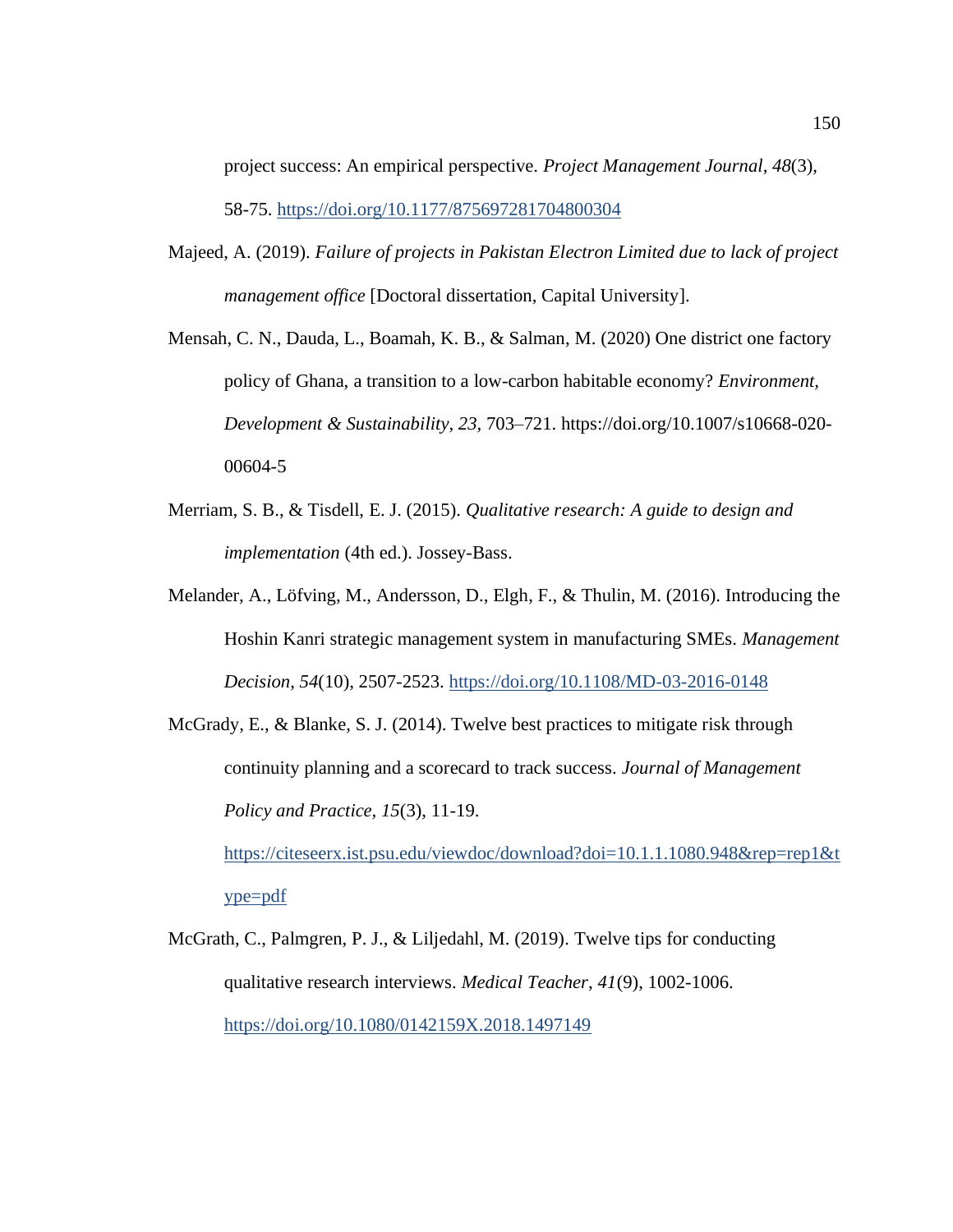- Moeyaert, M., Ugille, M., Ferron, J. M., Onghena, P., Heyvaert, M., Beretvas, S. N., & Van den Noortgate, W. (2015). Estimating intervention effects across different types of multiple -subject experimental designs: Empirical illustration. *School Psychology Quarterly, 30*(1), 50–63. [https://doi.org/10.1037/spq0000068](https://psycnet.apa.org/doi/10.1037/spq0000068)
- Mok, K. Y., Shen, G. Q., & Yang, J. (2018). Stakeholder management studies in mega construction projects: A review and future directions. *International Journal of Project Management, 33,* 446-457.

<https://doi.org/10.1016/j.ijproman.2014.08.007>

- Monteiro, A., Santos, V., & Varajão, J. (2016). Project management office models–A review. *Procedía Computer Science*, *100*, 1085-1094. <https://doi.org/10.1016/j.procs.2016.09.254>
- Monteiro, A. J. V. (2017). *Project management office (PMO): typologies and models* [Doctoral dissertation, Universidade Nova de Lisboa].
- Montenegro, C., & Barragán, G. (2018, January). Alignment of software project management with the business strategy in VSEs: Model and evaluation. In Á Rocha & T. Guarda (Eds.), *Proceedings of the International Conference on Information Technology & Systems* (pp. 178-190). Springer. [https://doi.org/1007/978-3-319-73450-7\\_18](https://doi.org/1007/978-3-319-73450-7_18)
- Mossalam, A., & Arafa, M. (2017). Governance model for integrating organizational projectmanagement (OPM) with corporate practices. *HBRC Journal*, *13*(3), 302- 314. <https://doi.org/10.1016/j.hbrcj.2015.08.003>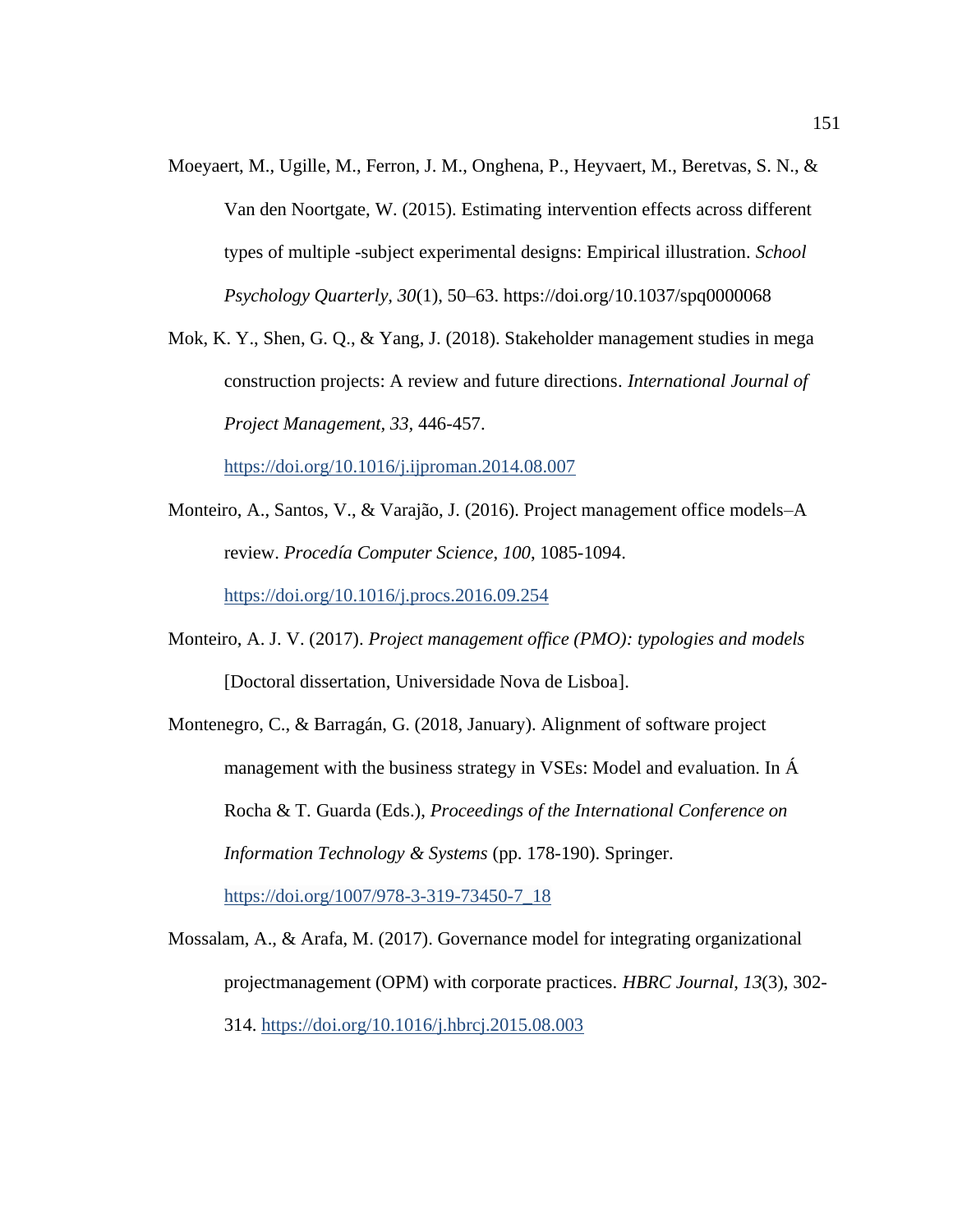- Mpofu, B., Ochieng, E. G., Moobela, C., & Pretorius, A. (2017). Profiling causative factors leading to construction project delays in the United Arab Emirates. *Engineering Construction and Architectural Management, 24*(2), 346-376. <https://doi.org/10.1108/ECAM-05-2015-0072>
- Musawir, A., Serra, C. E. M., Zwikael, O., & Ali, I. (2017). Project governance, benefit management, and project success: Towards a framework for supporting organizational strategy implementation. *International Journal of Project Management*, *35*(8), 1658-1672. <https://doi.org/10.1016/j.ijproman.2017.07.007>
- Nascimento, D. L. M., Alencastro, V., Quelhas, O. L. G., Caiado, R. G. G., Garza-Reyes,J.A., Rocha-Lona, L. & Tortorella, G. (2019), Exploring Industry 4.0 technologies to enable circular economy practices in a manufacturing context: A business model proposal. *Journal of Manufacturing Technology Management*, 30(3), 607-627. <https://doi.org/10.1108/JMTM-03-2018-0071>
- Nguyen, T. N., Lobo, A., & Greenland, S. (2017). The influence of cultural values on green purchase behaviour. *Marketing Intelligence & Planning, 35*(3), 377–396. <https://doi.org/10.1108/MIP-08-2016-0131>
- Nicholas, J. (2016). Hoshini kanri and critical success factors in quality management and lean production. Total Quality Management & Business Excellence, 27, 250-264. <https://doi.org/10.1080/14783363.2014.976938>
- Nicholas, J. M., & Steyn, H. (2017). *Project management for engineering, business and Technology*. Routledge.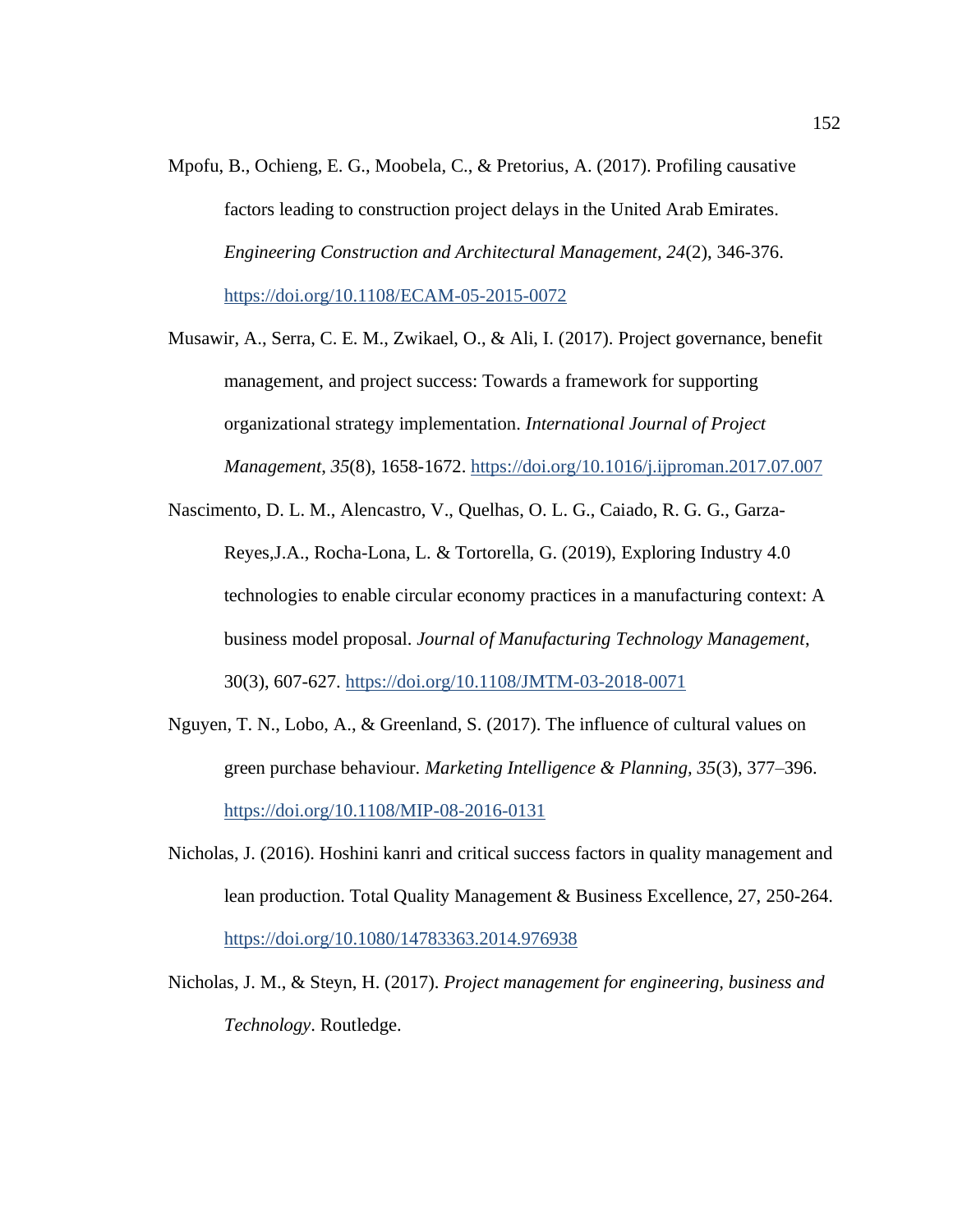- Nowell, L. S., Norris, J. M., White, D. E., & Moules, N. J. (2017). Thematic analysis: Striving to meet the trustworthiness criteria. *International Journal of Qualitative Methods*, *16*(1).<https://doi.org/10.1177%2F1609406917733847>
- Ong'ondi, J. (2017). *Strategies for improving the performance of project managers in South Sudan* [Doctoral study, Walden University].
- Otra-Aho, V. J., Iden, J., & Hallikas, J. (2019). The impact of the project management office roles to organizational value contribution. *International Journal of Information Technology Project Management*, *10*(4), 79-99.

<https://doi.org/10.1108/17538370910930563>

- Oyewobi, L. O., Jimoh, R., Ganiyu, B. O., & Shittu, A. A. (2016). Analysis of causes and impact of variation order on educational building projects. *Journal of Facilities Management, 14*(2), 139-164.<https://doi.org/10.1108/JFM-0102015-0001>
- Pall, G. K., Bridge, A. J., Skitmore, M., & Gray, J. (2016). Comprehensive review of delays in power transmission projects. *IET Generation, Transmission & Distribution*, *10*(14), 3393-3404. <https://doi.org/10.1049/iet-gtd.2016.0376>
- Parry, V. K. A., & Lind, M. L. (2016). Alignment of business strategy and information technology considering information technology governance, project portfolio control, and risk management. *International Journal of Information Technology Project Management*, *7*(4), 21-37.<https://doi.org/10.4018/ijitpm.2016100102>
- Paton, S., & Andrew, B. (2019). The role of the project management office (PMO) in product lifecycle management: A case study in the defence industry. *International*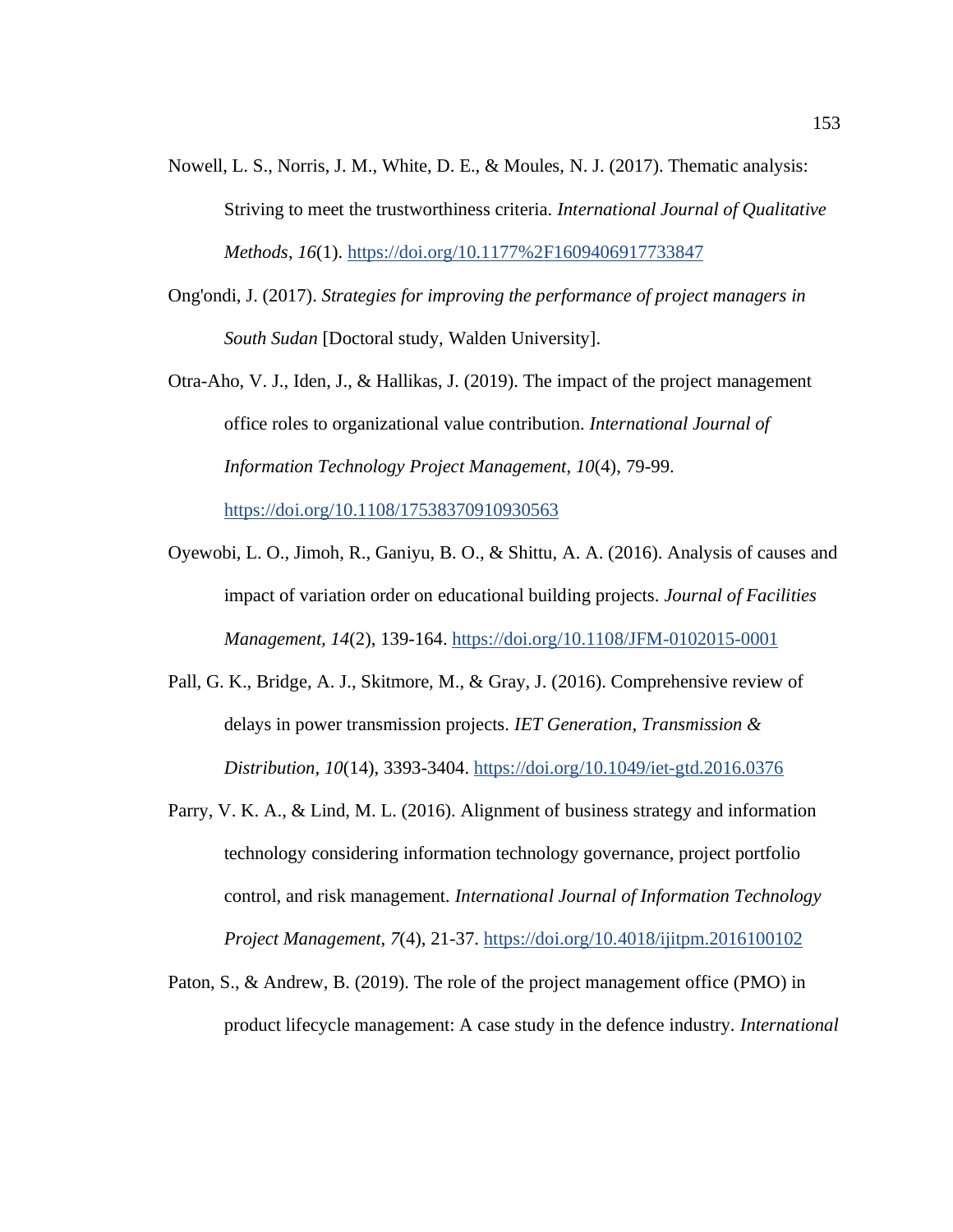*Journal of Production Economics*, *208*, 43-52.

<https://doi.org/10.1016/j.ijpe.2018.11.002>

- Pedrini, M., & Ferri, L. M. (2019). Stakeholder management: a systematic literature review. *Corporate Governance: The International Journal of Business in Society*, *19*(1), 44-59.<https://doi.org/10.1108/CG-08-2017-0172>
- Philbin, S. P. (2016, October). Exploring the project management office (PMO)–Role, structure and processes. In S. Long (Ed.), *Proceedings of the International Annual Conference of the American Society for Engineering Management* (pp. 1-11). American Society for engineering Management.

[.https://doi.org/10.1016/j.procs.2017.11.012](https://doi.org/10.1016/j.procs.2017.11.012)

- Podgórska, M., and Pichlak, M. (2019). Analysis of project managers' leadership competencies: Project success relation: what are the competencies of polish project leaders? *International Journal of Managing Projects in Business, 12*(4), 869-887. <https://doi.org/10.1108/IJMPB-08-2018-0149>
- Project Management Institute (2013). Project management body of knowledge (PMBOK 5<sup>th</sup> ed.). Newtown Square. PA: Author
- Rad, F. H., & Rowzan, S. M. (2018). Designing a hybrid system dynamic model for analyzing the impact of strategic alignment on project portfolio selection. *Simulation Modelling Practice and Theory*, *89*, 175-194. https://doi.org/10.1016/j.simpat.2018.10.001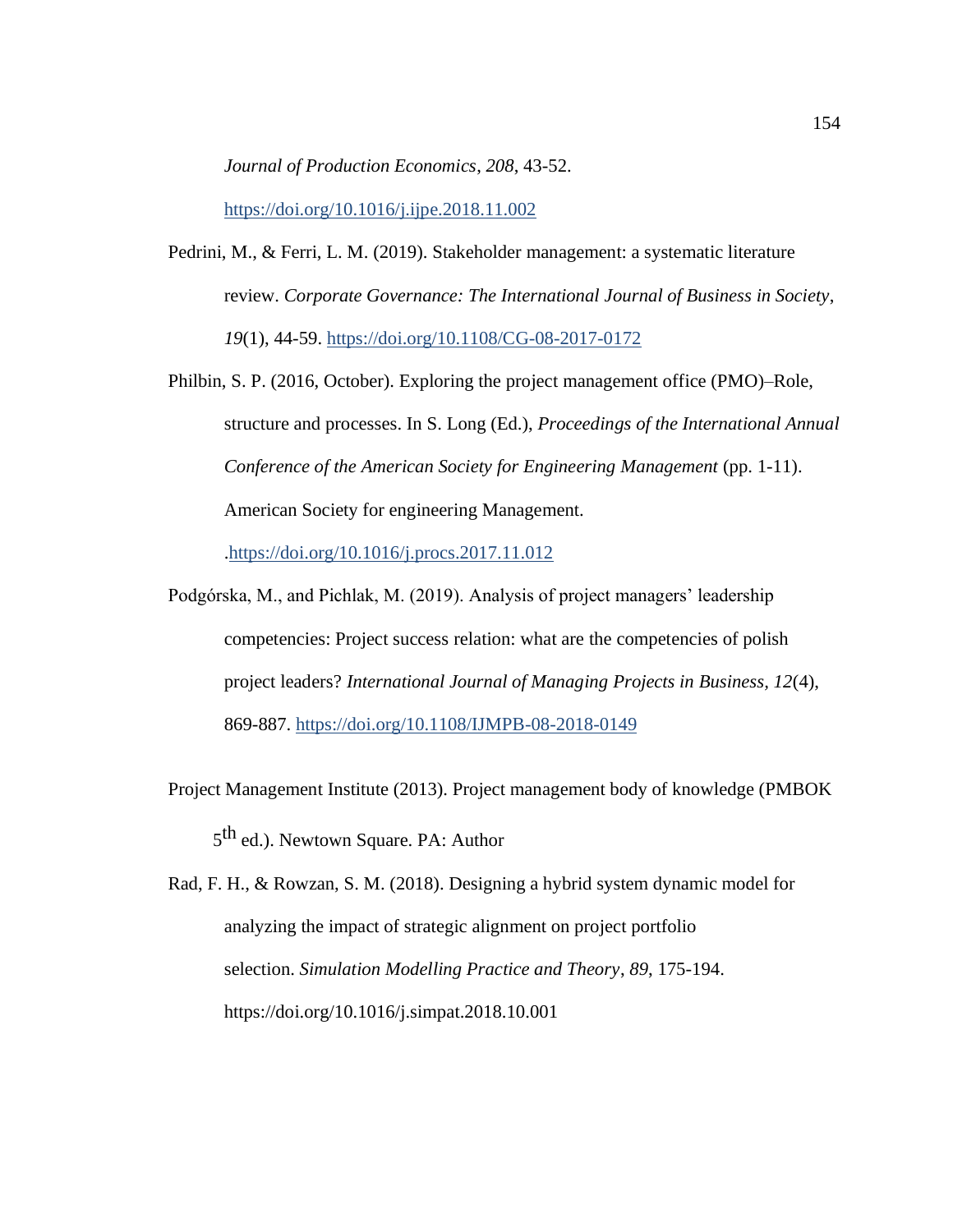- Rao, B. P., Shekar, S. C., Jaiswal, N., Jain, A., & Saxena, A. D. (2016). Delay analysis of construction projects. *Journal of Information Technology & Economic Development*, *7*(1), 15–24.
- Ravitch, S. M., & Carl, N. M. (2016). *Qualitative research: Bridging the conceptual, theoretical, and methodological.* Sage Publications.
- Roth, W.-M., & von Unger, H. (2018). Current perspectives on research ethics in qualitative research. *Forum: Qualitative Social Research*, *19*(3), 798–809. <https://doi.org/10.17169/fqs-19.3.3155>
- Ruggiano, N., & Perry, T. E. (2019). Conducting secondary analysis of qualitative data: Should we, can we, and how? *Qualitative Social Work*, *18*(1), 81-97. <https://doi.org/10.1177/1473325017700701>
- Safapour, E., Kermanshachi, S., & Taneja, P. (2019, June). Investigation and analysis of the rework leading indicators in construction projects: state-of-the-art review. In *Proceedings of the 7th CSCE International Construction Specialty Conference, Laval, Quebec, Canada* (pp. 12-15). [https://csce.ca/elf/apps/CONFERENCEVIEWER/conferences/2019/pdfs/PaperPD](https://csce.ca/elf/apps/CONFERENCEVIEWER/conferences/2019/pdfs/PaperPDFversion_294_0421025253.pdf)

[Fversion\\_294\\_0421025253.pdf](https://csce.ca/elf/apps/CONFERENCEVIEWER/conferences/2019/pdfs/PaperPDFversion_294_0421025253.pdf)

Sande, J. B., & Haugland, S. A. (2015). Strategic performance effects of misaligned formal contracting: The mediating role of relational contracting. International Journal of Research in Marketing, 32, 187-194. https://doi.org/10.1016/j.ijresmar.2015.02.002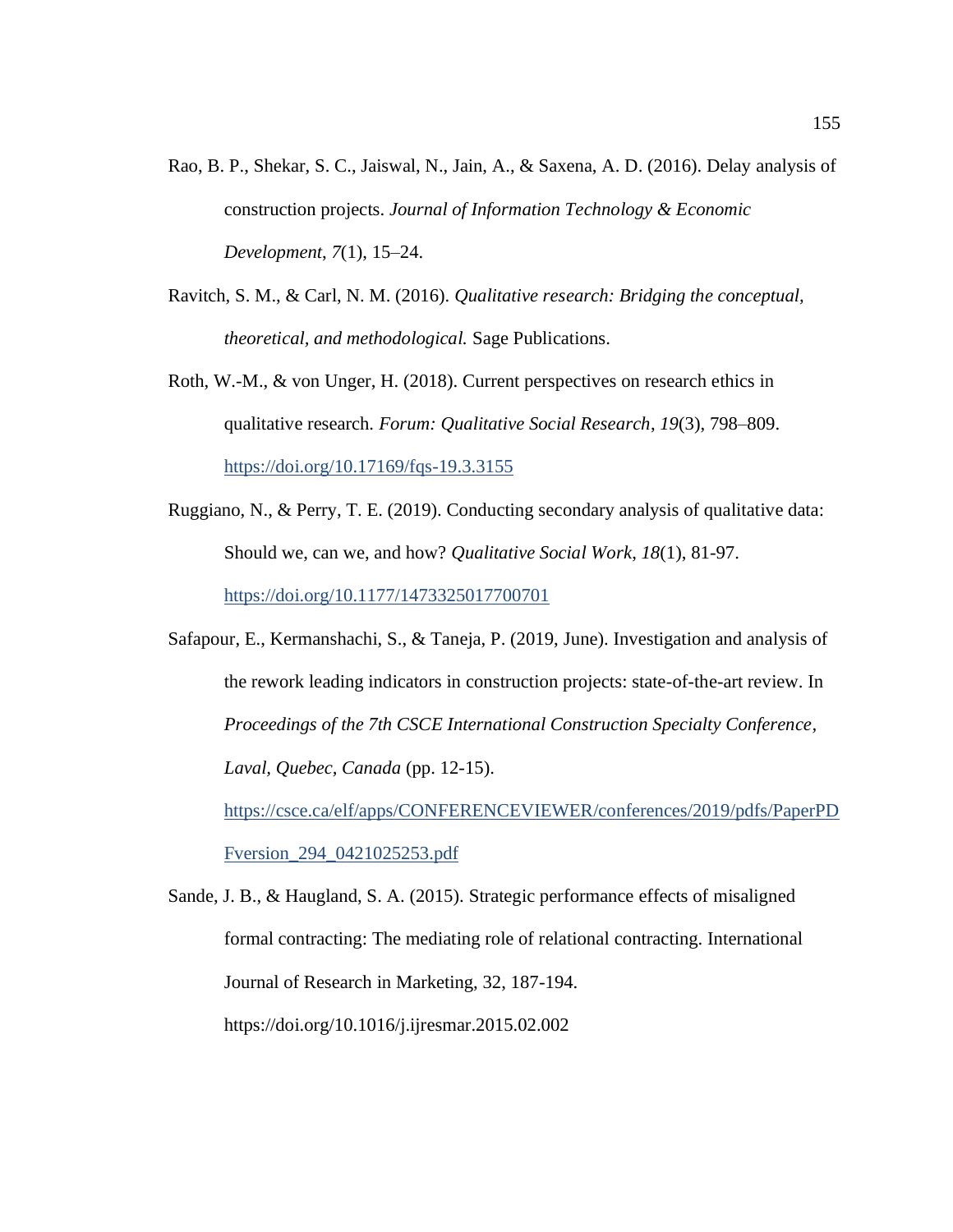- Sandhu, M. A., Al Ameri, T. Z., & Wikström, K. (2019). Benchmarking the strategic roles of the project management office (PMO) when developing business ecosystems. *Benchmarking: An International Journal*, *26*(2), 452-469. <https://doi.org/10.1108/bij-03-2018-0058>
- Saxena, A. D. (2016). Delay Analysis of Construction Projects. *Journal of Information Technology & Economic Development*, *7*(1), 15–24.
- Schram, T. H. (2006). *Conceptualizing and proposing qualitative research* (2nd ed.). Pearson.
- Seitz, S. (2016). Pixilated partnerships, overcoming obstacles in qualitative interviews via Skype: A research note. *Qualitative Research*, *16*(2), 229-235. <https://doi.org/10.1177/1468794115577011>
- Sirisomboonsuk, P., Gu, V. C., Cao, R. Q., & Burns, J. R. (2018). Relationships between project governance and information technology governance and their impact on project performance. *International Journal of Project Management*, *36*(2), 287- 300.<https://doi.org/10.1016/j.ijproman.2017.10.003>
- Shah, R. (2016). An exploration of causes for delay and cost overruns In construction projects: Case study of Australia, Malaysia & Ghana. *Journal of Advanced College of Engineering and Management*, *2*, 41-55. <https://doi.org/10.3126/jacem.v2i0.16097>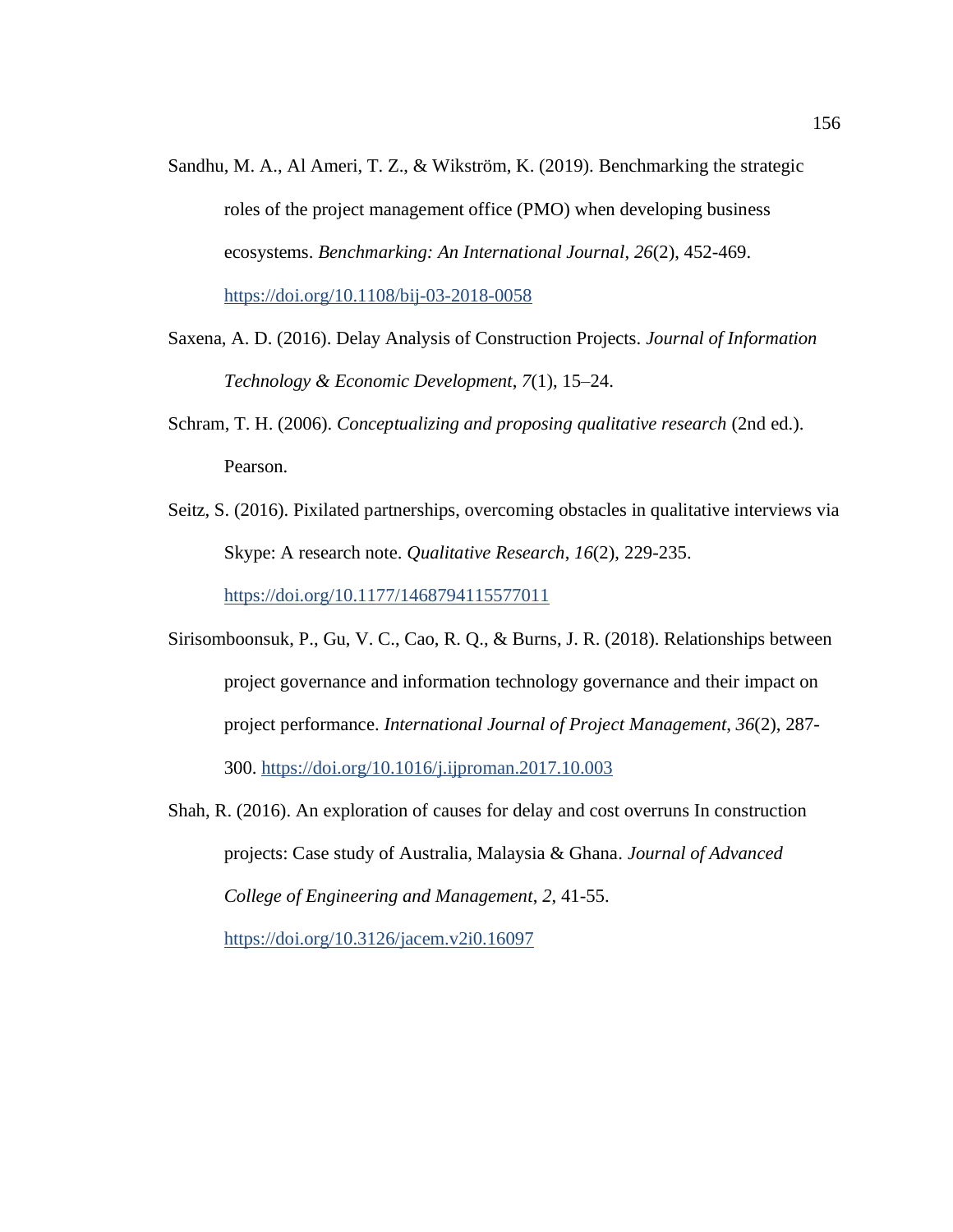Shahhosseini, V., Afshar, M. R., & Amiri, O. (2018). The root causes of construction project failure. *Scientia Iranica, 25*(1), 93-108.

<https://doi.org/10.24200/sci.2017.4178>

- Silvius, G., & Schipper, R. (2019). Planning Project Stakeholder Engagement from a Sustainable Development Perspective. *Administrative Sciences*, *9*(2), 46. <https://doi.org/10.3390/admsci9020046>
- Sterling, E. J., Betley, E., Sigouin, A., Gomez, A., Toomey, A., Cullman, G., & Filardi, C. (2017). Assessing the evidence for stakeholder engagement in biodiversity conservation. *Biological Conservation*, *209*, 159-171.

<https://doi.org/10.1016/j.biocon.2017.02.008>

- Szalay, I., Kovács, Á., & Sebestyén, Z. (2017). Integrated Framework for Project Management Office Evaluation. *Procedia engineering*, *196*, 578-584. https://doi.org/10.1016/j.proeng.2017.08.033
- Tabassi, A. A., Argyropoulou, M., Roufechaei, K. M., & Argyropoulou, R. (2016). Leadership behavior of project managers in sustainable construction projects. *Procedia Computer Science*, *100*, 724-730. https://doi.org/10.1016/j.procs.2016.09.217
- Taofeeq, D. M., Adeleke, A. Q., & Hassan, A. K. (2019). Factors Affecting Contractors risk attitude from Malaysia construction industry perspective. *Social Science and Humanities Journal*, 1281-1298. https://doi.org/0.15641/jcbm.3.2.668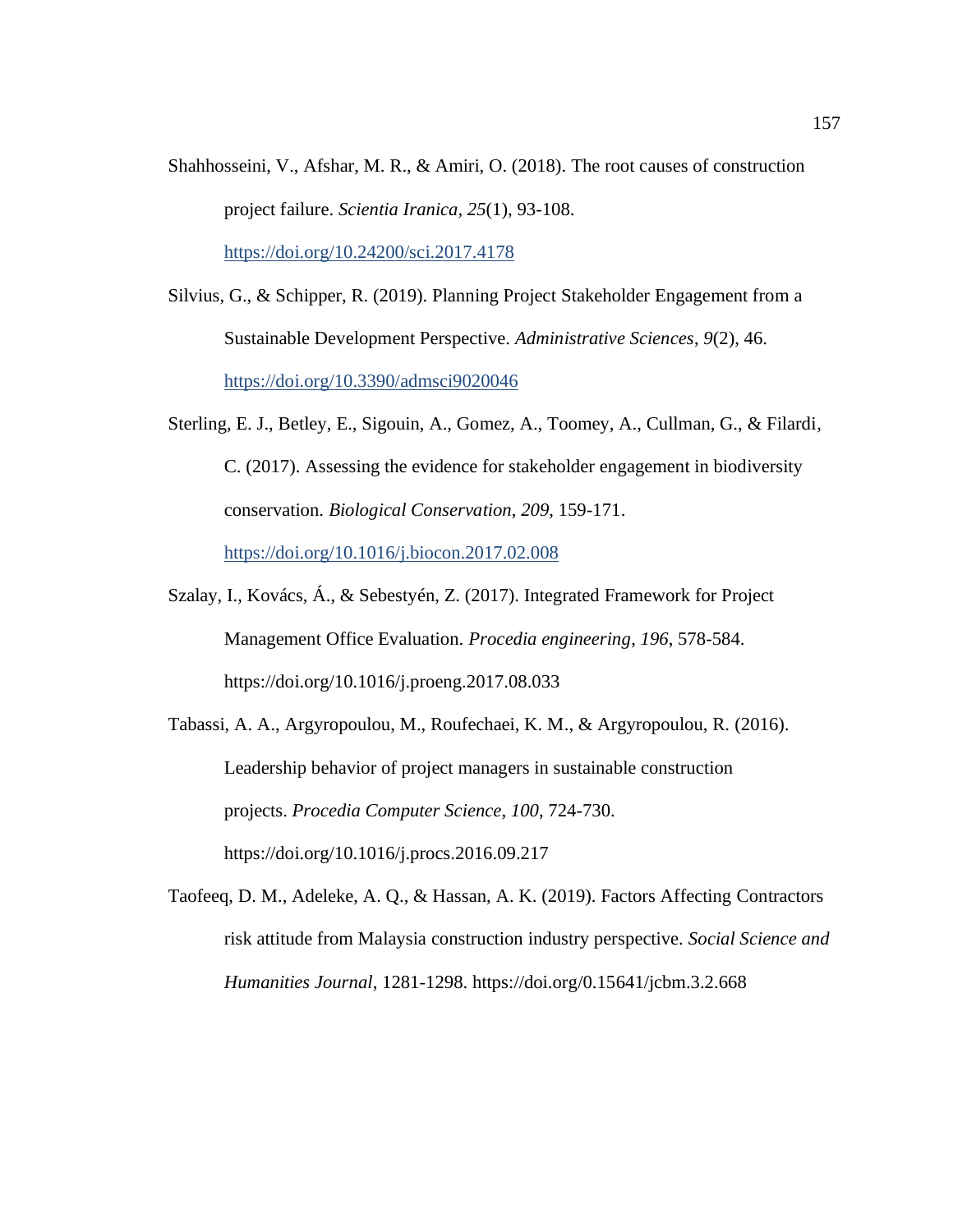- Taylor, P. (2016). Leading successful PMOs: how to build the best project management office for your business. Abingdon, United Kingdom: Routledge.
- Torres, A. R., Khemici, N., & Paré, M. (2017). The hot potato game: roles and responsibilities for realizing IT project benefits. *The Journal of Modern Project Management*, *5*(2).<https://doi.org/10.19255/JMPM01407>
- Tsang, E. W. (2013). Case study methodology: Causal explanation, contextualization, and theorizing. *Journal of International Management*, *19*(2)*,* 195–202. <https://doi.org/10.1016/j.intman.2012.08.004>
- Turner, J. R. (2017). *Contracting for project management*. Routledge.
- Ullah, K., Abdullah, A. H., Nagapan, S., Suhoo, S., & Khan, M. S. (2017). Theoretical framework of the causes of construction time and cost overruns. In *IOP Conference Series: Materials Science and Engineering*, *271*, 1-7. <https://doi.org/10.1088/1757-899X/271/1/012032>
- Ummel, D., & Achille, M. (2016). How not to let secrets out when conducting qualitative? research with dyads. *Qualitative Health Research*, *26*(6), 807-815. <https://doi.org/10.1177/1049732315627427>
- Van der Linde, J., & Steyn, H. (2016). The effect of a project management office on project and organisational performance: A case study. *South African Journal of Industrial Engineering*, *27*(1), 151-161.<https://doi.org/10.7166/27-1-1114>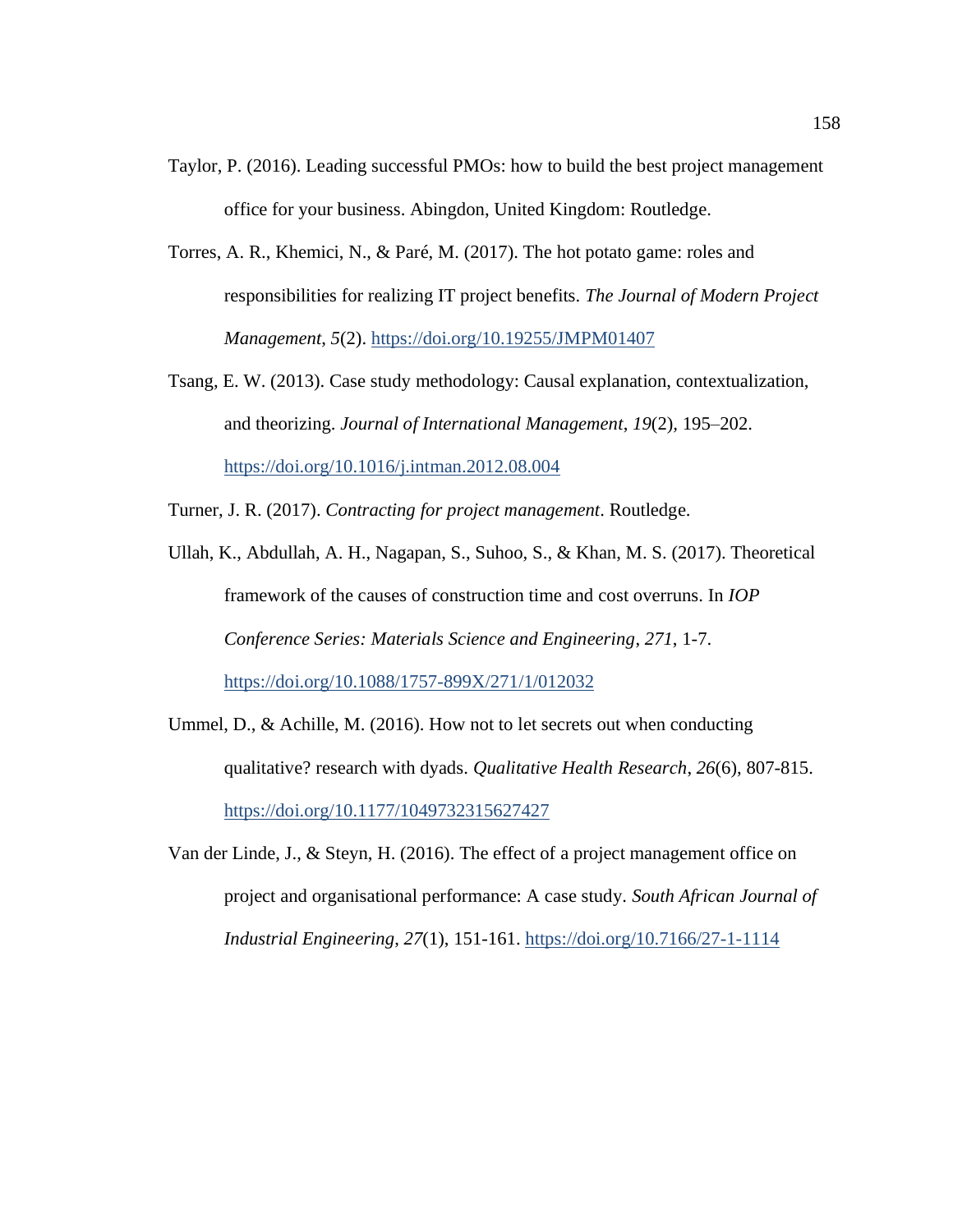- Vaughn, P., & Turner, C. (2016). Decoding via coding: Analyzing qualitative text data through thematic coding and survey methodologies. *Journal of Library Administration*, *56*(1), 41-51.<https://doi.org/10.1080/01930826.2015.1105035>
- Waheed, Z. (2016). Understanding project management: Skills and insights for successful project delivery. *Facilities*, *34*(7/8), 493–494. [https://doi.org/10.1108/F-09-2015-](https://doi.org/10.1108/F-09-2015-0068) [0068](https://doi.org/10.1108/F-09-2015-0068)
- Wedekind, G. K., & Philbin, S. P. (2018). Research and grant management: The role of the project management office (PMO) in a European research consortium context. *Journal of Research Administration*, *49*(1), 43-62.

<https://doi.org/10.32738/ceppm.201411.0035>

Wilson, R. (2012). *Economic development in the Middle East*. Routledge.

- Yin, R. (2014). *Case study research: Design and methods* (5th ed.). Sage.
- Yin, R. K. (2017). *Case study research: Design and methods* (6th ed.). Sage Publications.
- Yu, T., Liang, X., Shen, G. Q., Shi, Q., & Wang, G. (2019). An optimization model for managing stakeholder conflicts in urban redevelopment projects in China. *Journal of Cleaner Production*, *212*, 537-547.

<https://doi.org/10.1016/j.jclepro.2018.12.071>

Zwikael, O., & Meredith, J. R. (2018). Who's who in the project zoo? The ten-core project roles. *International Journal of Operations & Production Management*, *38*(2), 474-492. <https://doi.org/10.1108/IJOPM-05-2017-0274>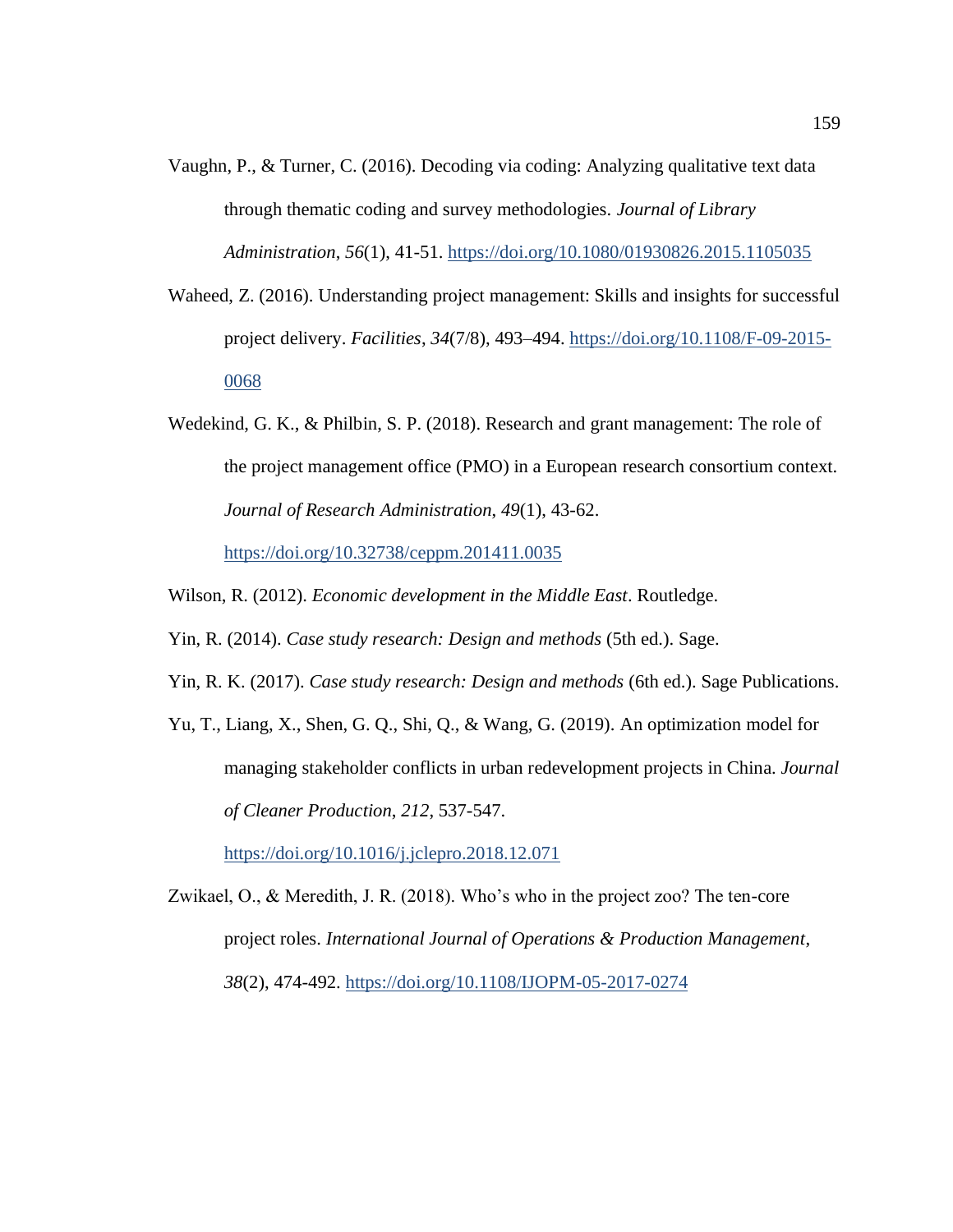- Zhao, X., Hwang, B. G., & Lee, H. N. (2016). Identifying critical leadership styles of project managers for green building projects. *International Journal of Construction Management*, *16*(2), 150-160. <https://doi.org/10.1080/15623599.2015.1130602>
- Zidane, Y. J. T., & Andersen, B. (2018). The top 10 universal delay factors in construction projects. *International Journal of Managing Projects in Business, 11*(3), 650-672.<https://doi.org/10.1108/IJMPB-05-2017-0052>
- Zuo, J., Zhao, X., Nguyen, Q. B. M., Ma, T., & Gao, S. (2018). Soft skills of construction project management professionals and project success factors. *Engineering Construction & Architectural Management*, *25*(3), 425–442. <https://doi.org/10.1108/ECAM-01-2016-0016>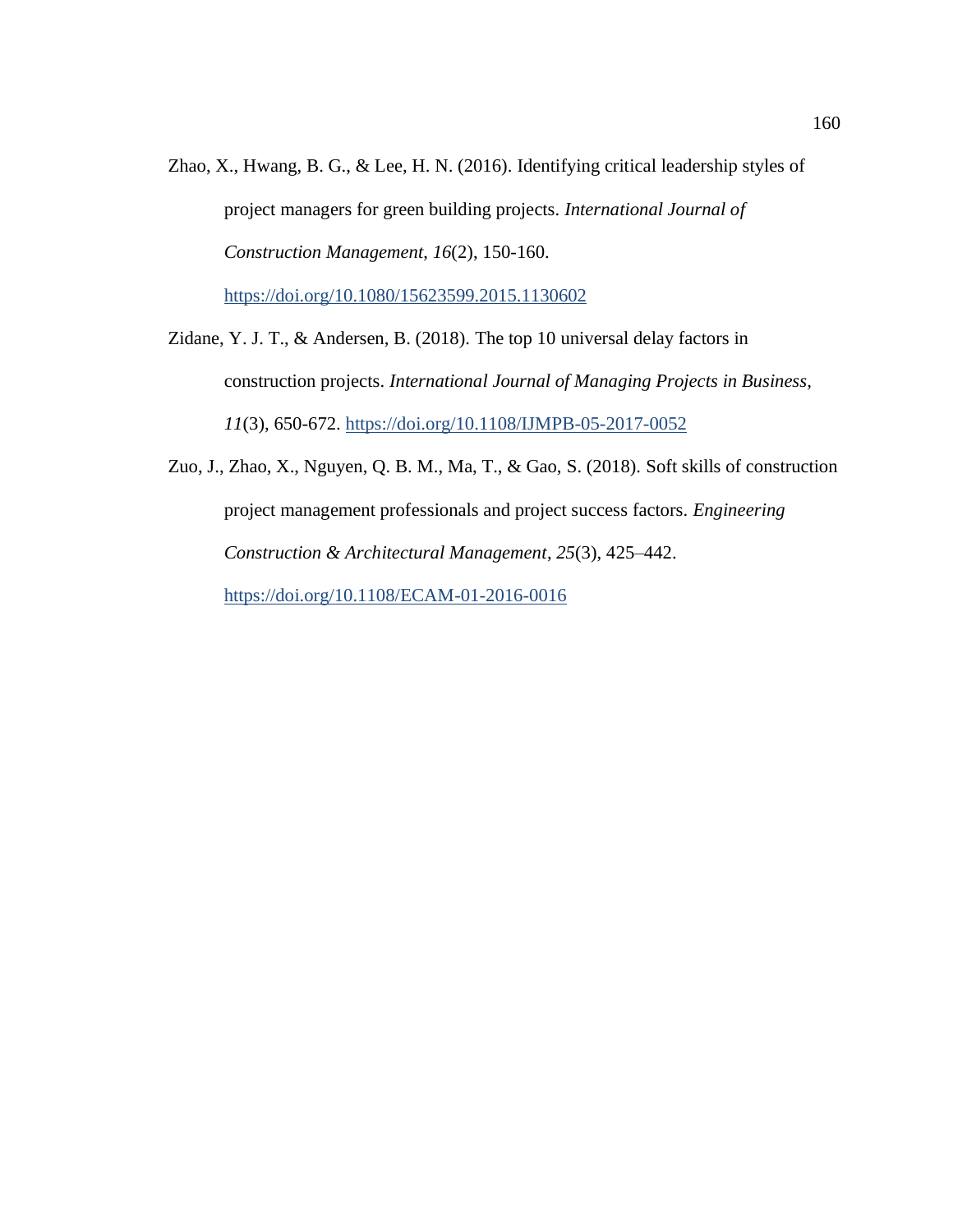| Appendix: Interview Protocol                                     |
|------------------------------------------------------------------|
| <b>Demographics</b>                                              |
| Gender:                                                          |
| Age: $\_\_$                                                      |
| Nationality:                                                     |
| <b>Years working in Ghana Construction Sector:</b>               |
| Working on which Ghana government-funded infrastructure project: |
|                                                                  |

**Years working on this specific project: \_\_\_\_\_\_\_** 

## **Introduction:**

My questions today will relate to a research study regarding strategies for improving performance of project managers in Ghana to reduce delays. For the purposes of this interview, the term *capacity planning practices* refers to the processes used by an organization to determine their productivity and resource capacity required to meet their project needs.

## **Performance Improvement Practices Questions**

- 1. How do you ensure that adequate supply of tools, capital, equipment, and resources are available to improve performance in your government-funded infrastructure project and what challenges do you face in this area? **(***organization level***)**
- *2.* How do you ensure that the employees are sufficiently knowledgeable regarding the principles and policies of the organization in executing government-funded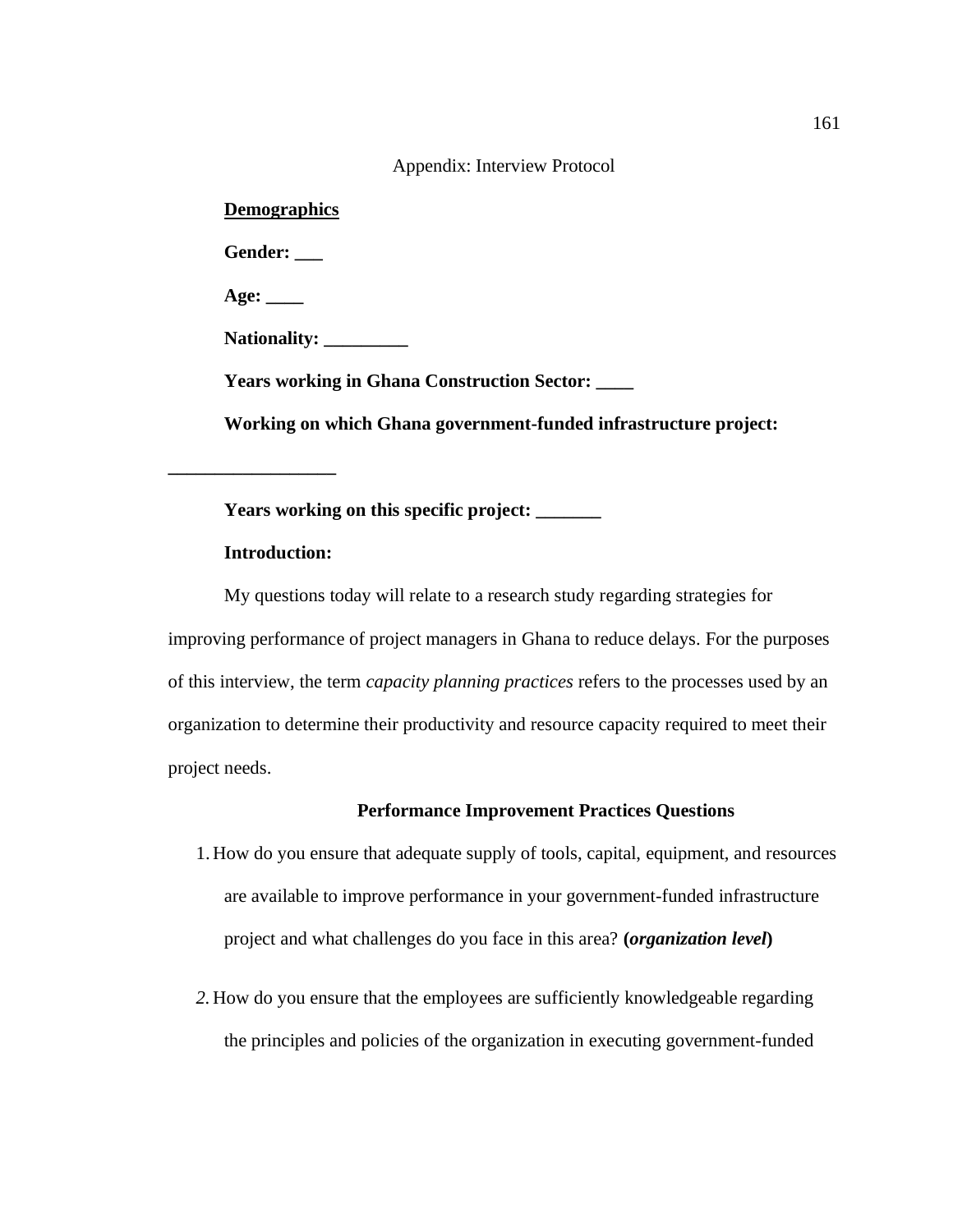infrastructure project and what challenges do you face in this area?

## (*individual/organizational level)*

- *3.* How do you ensure that employees are following management procedure to ensure projects are completed on time and what challenges do you face in this area? (*individual/organizational level)*
- *4.* How do you ensure the effective performance of employees by the resources deployed in your government-funded infrastructure project to enhance productivity and minimize redundancy and how do you manage challenges faced in this area? (*individual level)*
- *5.* How do you ensure that projects are completed within the agreed budget to reduce cost overrun and what challenges do you face in this area? **(***organization level***)**
- *6.* How do you ensure adequate organizational support services such as training facilities, quality control, safety & health etc. are available to enhance the capacity need for your government-funded infrastructure project and how do you manage any changes in this area? **(***organization level***)**
- *7.* How do you ensure effective flow of communication within your governmentfunded infrastructure project to ensure employees are working as need? (*individual/organizational level)*
- 8. How to do you ensure adequate organizational decision making and accountability structure in your government-funded infrastructure project and how do you manage any changes in this area? (*individual/organizational level)*